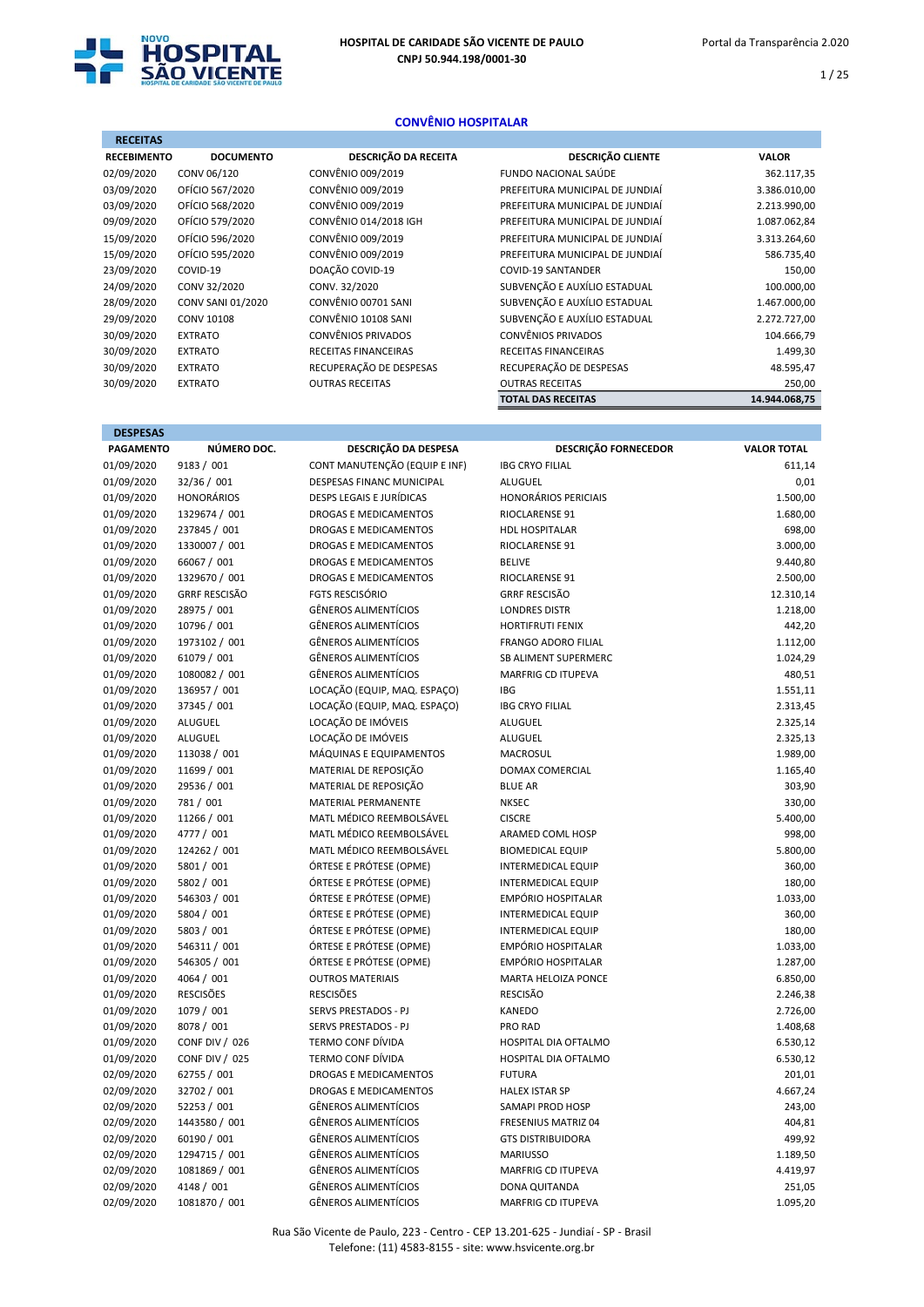

| 02/09/2020 | 10805 / 001       | <b>GÊNEROS ALIMENTÍCIOS</b>     | <b>HORTIFRUTI FENIX</b>     | 152,70             |
|------------|-------------------|---------------------------------|-----------------------------|--------------------|
| 02/09/2020 | 73876 / 001       | IMPRESSOS E MATL DE EXP.        | <b>GCE COMÉRCIO INTERNA</b> | 2.780,00           |
| 02/09/2020 | 5501917600 / 001  | LOCAÇÃO (EQUIP, MAQ. ESPAÇO)    | <b>FRESENIUS MATRIZ 04</b>  | 1.050,00           |
| 02/09/2020 | 204471 / 001      | MATERIAL DE LIMPEZA             | <b>COMERCIAL 3 ALBE</b>     | 2.000,00           |
| 02/09/2020 | 4858 / 001        | MATERIAL DE REPOSIÇÃO           | ADIMED                      | 1.380,00           |
| 02/09/2020 | 741 / 001         | MATERIAL DE REPOSIÇÃO           | MPBIOS REPRESENTAÇÃO        | 3.934,50           |
| 02/09/2020 | 810340 / 001      | MEDICAMENTOS CONTROLADOS        | SERVIMED SP                 | 384,20             |
| 02/09/2020 | 62755 / 001       | MEDICAMENTOS CONTROLADOS        | <b>FUTURA</b>               | 453,70             |
| 02/09/2020 | 2024280 / 001     | SERVS PRESTADOS - PJ            | <b>TOXICOLOGIA PARDINI</b>  | 557,80             |
| 02/09/2020 | 10411 / 001       | SERVS PRESTADOS - PJ            | CAÇAMBINHAS                 | 347,29             |
| 03/09/2020 | 20103796257 / 001 | DESPESAS FINANC MUNICIPAL       | PEDÁGIO SEM PARAR           | 16,73              |
| 03/09/2020 | <b>HONORÁRIOS</b> | <b>DESPS LEGAIS E JUDICIAIS</b> | <b>HONORÁRIOS PERICIAIS</b> | 1.000,00           |
| 03/09/2020 | 84141 / 001       | <b>DROGAS E MEDICAMENTOS</b>    | <b>DUPATRI HOSPITALAR C</b> | 8.910,01           |
| 03/09/2020 | 7285 / 001        | DROGAS E MEDICAMENTOS           | ALFALAGOS FILIAL 67         | 1.988,64           |
| 03/09/2020 | 35677 / 001       | DROGAS E MEDICAMENTOS           | <b>ATIVA COMERCIAL</b>      | 1.009,26           |
| 03/09/2020 | 136458 / 001      | DROGAS E MEDICAMENTOS           | MULTIFARMA                  | 23.484,00          |
| 03/09/2020 | 799295 / 001      | DROGAS E MEDICAMENTOS           | SERVIMED SP                 | 851,77             |
| 03/09/2020 | 459619 / 001      | DROGAS E MEDICAMENTOS           | SUPERMED FINAL 07           | 193,55             |
| 03/09/2020 | 32491 / 001       | DROGAS E MEDICAMENTOS           | MEDICAMENTAL HOSP           | 27.191,18          |
| 03/09/2020 | 32469 / 001       | DROGAS E MEDICAMENTOS           | <b>MEDICAMENTAL HOSP</b>    | 520,80             |
| 03/09/2020 | 106022 / 001      | DROGAS E MEDICAMENTOS           | SUPERMED FINAL 41           | 188,78             |
| 03/09/2020 | 32446 / 001       | <b>DROGAS E MEDICAMENTOS</b>    | <b>MEDICAMENTAL HOSP</b>    | 1.760,00           |
| 03/09/2020 | 283499 / 001      | DROGAS E MEDICAMENTOS           | <b>DUPATRI CNPJ 64 SP</b>   | 501,60             |
| 03/09/2020 | 436262 / 001      | <b>DROGAS E MEDICAMENTOS</b>    | UNIÃO QUÍMICA MG            | 7.000,00           |
| 03/09/2020 | 108111 / 001      | DROGAS E MEDICAMENTOS           | SOQUIMICA LABORAT           | 18.002,00          |
| 03/09/2020 | 32845 / 001       | DROGAS E MEDICAMENTOS           | ONCOTECH                    | 2.762,47           |
| 03/09/2020 | 2993 / 001        | DROGAS E MEDICAMENTOS           | LONGMED                     | 9.750,00           |
| 03/09/2020 | 459325 / 001      | DROGAS E MEDICAMENTOS           | SUPERMED FINAL 07           | 1.248,88           |
| 03/09/2020 | 94263 / 001       | DROGAS E MEDICAMENTOS           | <b>STOCK MED</b>            | 8.550,00           |
| 03/09/2020 | 83950 / 001       | DROGAS E MEDICAMENTOS           | DUPATRI HOSPITALAR C        |                    |
| 03/09/2020 | 82457 / 001       | <b>DROGAS E MEDICAMENTOS</b>    | <b>GLOBAL HOSPITALAR</b>    | 588,00<br>8.023,95 |
|            |                   | ENERGIA ELÉTRICA                |                             |                    |
| 03/09/2020 | 55434447 / 001    |                                 | CPFL                        | 159,77             |
| 03/09/2020 | 65917 / 001       | <b>GASES MEDICINAIS</b>         | <b>OXILUZ</b>               | 9.559,19           |
| 03/09/2020 | 16313 / 001       | <b>GÊNEROS ALIMENTÍCIOS</b>     | <b>ELITE</b>                | 2.243,65           |
| 03/09/2020 | 1445228 / 001     | <b>GÊNEROS ALIMENTÍCIOS</b>     | <b>FRESENIUS MATRIZ 04</b>  | 883,20             |
| 03/09/2020 | 4160 / 001        | GÊNEROS ALIMENTÍCIOS            | DONA QUITANDA               | 197,70             |
| 03/09/2020 | 61150 / 001       | <b>GÊNEROS ALIMENTÍCIOS</b>     | SB ALIMENT SUPERMERC        | 1.762,95           |
| 03/09/2020 | 229352 / 001      | GÊNEROS ALIMENTÍCIOS            | <b>CATABY FINAL 57</b>      | 1.100,40           |
| 03/09/2020 | 1975157 / 001     | GÊNEROS ALIMENTÍCIOS            | <b>FRANGO ADORO FILIAL</b>  | 422,00             |
| 03/09/2020 | 10811 / 001       | <b>GÊNEROS ALIMENTÍCIOS</b>     | <b>HORTIFRUTI FENIX</b>     | 446,90             |
| 03/09/2020 | 970089 / 001      | IMPRESSOS E MATL DE EXP.        | PAPEL ITUPEVA               | 425,00             |
| 03/09/2020 | 142523 / 001      | LOCAÇÃO DE EQUIPAMENTOS         | CAFÉ CAIÇARA                | 148,00             |
| 03/09/2020 | 1857 / 001        | MANUTENÇÃO E CONSERVAÇÃO        | <b>INOVA JUNDIAÍ</b>        | 63,15              |
| 03/09/2020 | 1857 / 001        | MANUTENÇÃO PREDIAL GERAL        | INOVA JUNDIAÍ               | 170,56             |
| 03/09/2020 | 434722 / 001      | MANUTENÇÃO PREDIAL GERAL        | SCHIOPPA - RODÍZIOS         | 2.123,94           |
| 03/09/2020 | 970090 / 001      | MATERIAL DE LIMPEZA             | PAPEL ITUPEVA               | 129,60             |
| 03/09/2020 | 100466 / 001      | MATERIAL DE LIMPEZA             | <b>TERRÃO</b>               | 476,00             |
| 03/09/2020 | 65917 / 001       | MATERIAL DE REPOSIÇÃO           | <b>OXILUZ</b>               | 241,10             |
| 03/09/2020 | 16621 / 001       | MATERIAL DE REPOSIÇÃO           | DMG COMÉRCIO E REPRE        | 1.395,00           |
| 03/09/2020 | 1857 / 001        | MATERIAL DE REPOSIÇÃO           | INOVA JUNDIAÍ               | 0,99               |
| 03/09/2020 | 286 / 001         | MATERIAL PERMANENTE             | PROMAN                      | 420,00             |
| 03/09/2020 | 1444968 / 001     | MATL MÉDICO REEMBOLSÁVEL        | FRESENIUS MATRIZ 04         | 2.250,00           |
| 03/09/2020 | 6631 / 001        | MATL MÉDICO REEMBOLSÁVEL        | <b>NEVE PREMIUM</b>         | 2.884,20           |
| 03/09/2020 | 6632 / 001        | MATL MÉDICO REEMBOLSÁVEL        | <b>NEVE PREMIUM</b>         | 3.887,40           |
| 03/09/2020 | 1018651 / 001     | MATL MÉDICO REEMBOLSÁVEL        | CBS                         | 2.120,03           |
| 03/09/2020 | 192970 / 001      | MATL MÉDICO REEMBOLSÁVEL        | <b>DIPROMED</b>             | 587,50             |
| 03/09/2020 | 459619 / 001      | MEDICAMENTOS CONTROLADOS        | SUPERMED FINAL 07           | 969,41             |
| 03/09/2020 | 35677 / 001       | MEDICAMENTOS CONTROLADOS        | ATIVA COMERCIAL             | 77,76              |
| 03/09/2020 | 84141 / 001       | MEDICAMENTOS CONTROLADOS        | DUPATRI HOSPITALAR C        | 95,24              |
| 03/09/2020 | 799295 / 001      | MEDICAMENTOS CONTROLADOS        | SERVIMED SP                 | 89,18              |
| 03/09/2020 | 4/12 / 001        | <b>OUTROS CUSTOS GERAIS</b>     | BRASÍNDICE                  | 830,00             |
| 03/09/2020 | 20103796257 / 001 | <b>OUTROS CUSTOS GERAIS</b>     | PEDÁGIO SEM PARAR           | 343,96             |
| 03/09/2020 | 1691 / 001        | SERVS PRESTADOS - PJ            | CAMP TÉCNICA                | 2.500,00           |
| 03/09/2020 | 985 / 001         | SERVS PRESTADOS - PJ            | <b>OPERACIONAL PROJETOS</b> | 7.629,10           |
| 04/09/2020 | 8720 / 001        | CONT MANUTENÇÃO (EQUIP E INF)   | SPHERE IT                   | 3.070,45           |
| 04/09/2020 | <b>PROCESSO</b>   | CONTINGÊNCIAS TRABALHISTAS      | <b>PROCESSO</b>             | 163,13             |
| 04/09/2020 | 396 / 001         | <b>DROGAS E MEDICAMENTOS</b>    | CRISTAL                     | 1.699,00           |
| 04/09/2020 | 8205 / 001        | DROGAS E MEDICAMENTOS           | NEUPHARMA                   | 1.800,00           |
| 04/09/2020 | 4068 / 001        | DROGAS E MEDICAMENTOS           | <b>FRESENIUS KABI</b>       | 7.520,00           |

| SOQUIMICA LABORAT           | 18.002,00 |
|-----------------------------|-----------|
| ONCOTECH                    | 2.762,47  |
| LONGMED                     | 9.750,00  |
| SUPERMED FINAL 07           | 1.248,88  |
| <b>STOCK MED</b>            | 8.550,00  |
|                             |           |
| <b>DUPATRI HOSPITALAR C</b> | 588,00    |
| <b>GLOBAL HOSPITALAR</b>    | 8.023,95  |
| CPFL                        | 159,77    |
| OXILUZ                      | 9.559,19  |
| <b>ELITE</b>                | 2.243,65  |
| <b>FRESENIUS MATRIZ 04</b>  | 883,20    |
| DONA QUITANDA               | 197,70    |
| SB ALIMENT SUPERMERC        | 1.762,95  |
| <b>CATABY FINAL 57</b>      | 1.100,40  |
| <b>FRANGO ADORO FILIAL</b>  | 422,00    |
| <b>HORTIFRUTI FENIX</b>     | 446,90    |
| PAPEL ITUPEVA               | 425,00    |
| CAFÉ CAICARA                | 148,00    |
| <b>INOVA JUNDIAÍ</b>        | 63,15     |
| INOVA JUNDIAÍ               | 170,56    |
| SCHIOPPA - RODÍZIOS         | 2.123,94  |
| PAPEL ITUPEVA               | 129,60    |
| <b>TERRÃO</b>               | 476,00    |
| <b>OXILUZ</b>               | 241,10    |
| DMG COMÉRCIO E REPRE        | 1.395,00  |
| <b>INOVA JUNDIAÍ</b>        | 0,99      |
| <b>PROMAN</b>               | 420,00    |
| <b>FRESENIUS MATRIZ 04</b>  | 2.250,00  |
| <b>NEVE PREMIUM</b>         | 2.884,20  |
| <b>NEVE PREMIUM</b>         | 3.887,40  |
| <b>CBS</b>                  | 2.120,03  |
| <b>DIPROMED</b>             | 587,50    |
| SUPERMED FINAL 07           | 969,41    |
| ATIVA COMERCIAL             | 77,76     |
| <b>DUPATRI HOSPITALAR C</b> | 95,24     |
| <b>SERVIMED SP</b>          | 89,18     |
| <b>BRASÍNDICE</b>           | 830,00    |
| PEDÁGIO SEM PARAR           | 343,96    |
| <b>CAMP TÉCNICA</b>         | 2.500,00  |
| <b>OPERACIONAL PROJETOS</b> | 7.629,10  |
| <b>SPHERE IT</b>            | 3.070,45  |
| <b>PROCESSO</b>             | 163,13    |
| <b>CRISTAL</b>              | 1.699,00  |
| NEUPHARMA                   | 1.800,00  |
| <b>FRESENIUS KABI</b>       | 7.520,00  |
|                             |           |
|                             |           |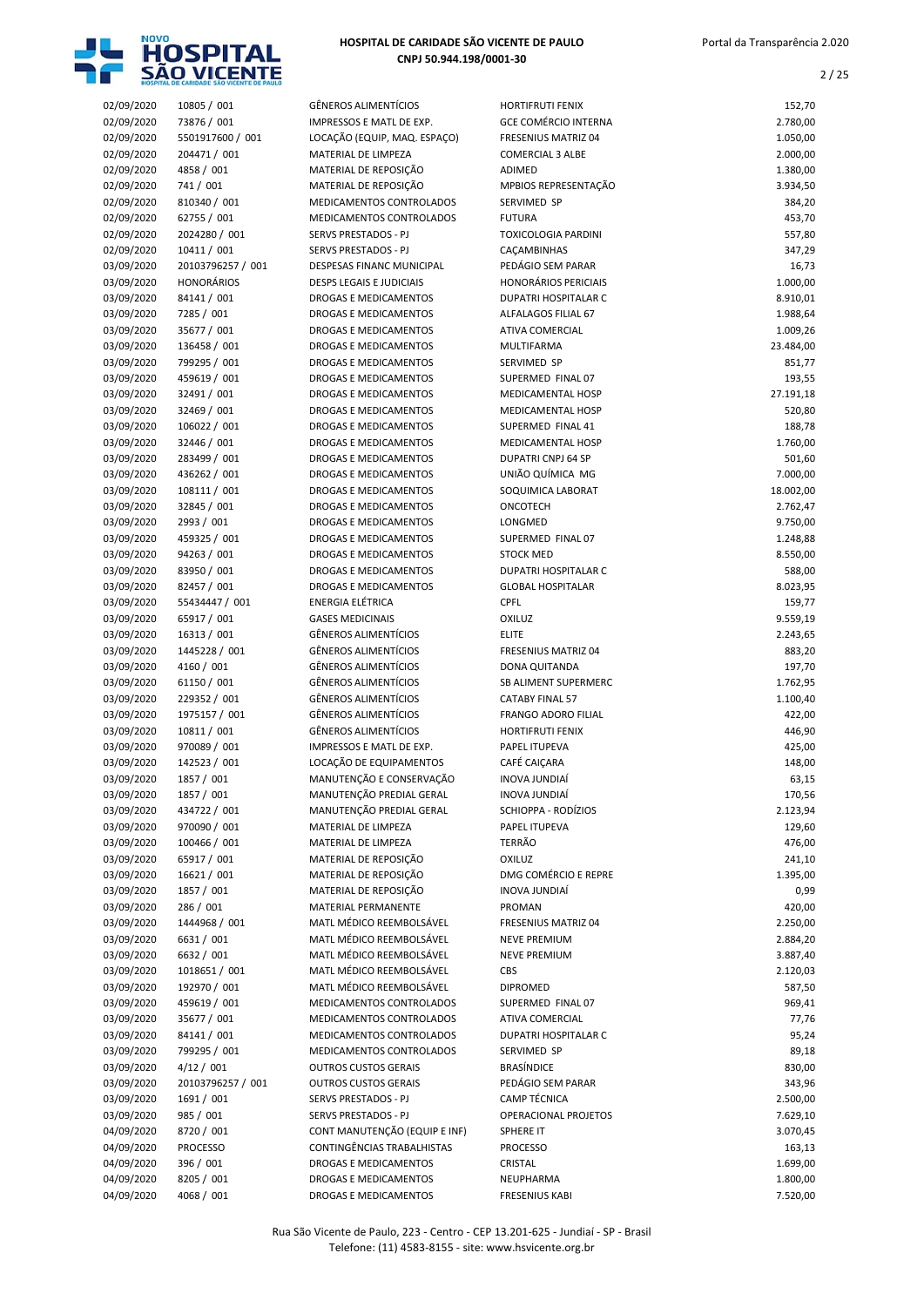

|                          | HO25-LIVE DE CVHIDVOE 2VO AICEMEE DE NVITO |                                                      |
|--------------------------|--------------------------------------------|------------------------------------------------------|
| 04/09/2020               | 349277 / 001                               | DROGAS E MEDICAME                                    |
| 04/09/2020               | 1884163 / 001                              | <b>DROGAS E MEDICAME</b>                             |
| 04/09/2020               | 91741 / 001                                | <b>DROGAS E MEDICAME</b>                             |
| 04/09/2020               | 4033 / 001                                 | DROGAS E MEDICAME                                    |
| 04/09/2020               | 1445741 / 001                              | <b>DROGAS E MEDICAME</b>                             |
| 04/09/2020               | 17552 / 001                                | <b>DROGAS E MEDICAME</b>                             |
| 04/09/2020               | 91833 / 001                                | <b>DROGAS E MEDICAME</b><br><b>DROGAS E MEDICAME</b> |
| 04/09/2020<br>04/09/2020 | 24641 / 001<br>227466 / 001                | <b>DROGAS E MEDICAME</b>                             |
| 04/09/2020               | 1884109 / 001                              | <b>DROGAS E MEDICAME</b>                             |
| 04/09/2020               | 84473 / 001                                | <b>DROGAS E MEDICAME</b>                             |
| 04/09/2020               | 26096 / 001                                | DROGAS E MEDICAME                                    |
| 04/09/2020               | 35253 / 001                                | <b>DROGAS E MEDICAME</b>                             |
| 04/09/2020               | 47791 / 001                                | <b>DROGAS E MEDICAME</b>                             |
| 04/09/2020               | 66336 / 001                                | <b>DROGAS E MEDICAME</b>                             |
| 04/09/2020               | 678120 / 001                               | <b>DROGAS E MEDICAME</b>                             |
| 04/09/2020               | 813786 / 001                               | <b>DROGAS E MEDICAME</b>                             |
| 04/09/2020               | 202591 / 001                               | <b>DROGAS E MEDICAME</b>                             |
| 04/09/2020               | 4851 / 002                                 | EQUIP.PROC.ELETRÔN                                   |
| 04/09/2020               | AGOSTO/2020 / 001                          | <b>FGTS FOLHA</b>                                    |
| 04/09/2020               | AGOSTO/2020 / 001                          | <b>FGTS FOLHA</b>                                    |
| 04/09/2020               | AGOSTO/2020 / 001                          | <b>FGTS FOLHA</b>                                    |
| 04/09/2020               | <b>GRRF RESCISÃO</b>                       | <b>FGTS RESCISÓRIO</b>                               |
| 04/09/2020               | 17367 / 001                                | <b>GÊNEROS ALIMENTÍCI</b>                            |
| 04/09/2020               | 100446 / 001                               | <b>GÊNEROS ALIMENTÍCI</b>                            |
| 04/09/2020               | 1295494 / 001                              | <b>GÊNEROS ALIMENTÍCI</b>                            |
| 04/09/2020<br>04/09/2020 | 4194 / 001<br>10835 / 001                  | <b>GÊNEROS ALIMENTÍCI</b><br>GÊNEROS ALIMENTÍCI      |
| 04/09/2020               | 16333 / 001                                | <b>GÊNEROS ALIMENTÍCI</b>                            |
| 04/09/2020               | 10834 / 001                                | GÊNEROS ALIMENTÍCI                                   |
| 04/09/2020               | 277888 / 001                               | <b>GÊNEROS ALIMENTÍCI</b>                            |
| 04/09/2020               | 346158 / 001                               | <b>GÊNEROS ALIMENTÍCI</b>                            |
| 04/09/2020               | 4217 / 001                                 | GÊNEROS ALIMENTÍCI                                   |
| 04/09/2020               | 1418217 / 001                              | <b>GÊNEROS ALIMENTÍCI</b>                            |
| 04/09/2020               | 1976191 / 001                              | <b>GÊNEROS ALIMENTÍCI</b>                            |
| 04/09/2020               | 481874 / 001                               | <b>GÊNEROS ALIMENTÍCI</b>                            |
| 04/09/2020               | 10819 / 001                                | <b>GÊNEROS ALIMENTÍCI</b>                            |
| 04/09/2020               | 61204 / 001                                | <b>GÊNEROS ALIMENTÍCI</b>                            |
| 04/09/2020               | 1418009 / 001                              | <b>GÊNEROS ALIMENTÍCI</b>                            |
| 04/09/2020               | 4169 / 001                                 | <b>GÊNEROS ALIMENTÍCI</b>                            |
| 04/09/2020               | 2020 / 007                                 | <b>IMPOSTO MUNICIPAL</b>                             |
| 04/09/2020               | 5208 / 001                                 | LOCAÇÃO DE DIVERSO                                   |
| 04/09/2020<br>04/09/2020 | 51958 / 001<br>ALUGUEL                     | LOCAÇÃO DE EQUIPAI<br>LOCAÇÃO DE IMÓVEIS             |
| 04/09/2020               | ALUGUEL                                    | LOCAÇÃO DE IMÓVEIS                                   |
| 04/09/2020               | <b>ALUGUEL</b>                             | LOCAÇÃO DE IMÓVEIS                                   |
| 04/09/2020               | ALUGUEL                                    | LOCAÇÃO DE IMÓVEIS                                   |
| 04/09/2020               | 4652 / 001                                 | MANUTENÇÃO PREDI.                                    |
| 04/09/2020               | 4851 / 002                                 | MANUTENÇÃO PREDI.                                    |
| 04/09/2020               | 9094 / 001                                 | MANUTENÇÃO PREDI.                                    |
| 04/09/2020               | 82 / 001                                   | MANUTENÇÃO PREDI.                                    |
| 04/09/2020               | 4567 / 004                                 | MÁQUINAS E EQUIPA                                    |
| 04/09/2020               | 2784 / 001                                 | MÁQUINAS E EQUIPA                                    |
| 04/09/2020               | 970766 / 001                               | MATERIAL DE LIMPEZ.                                  |
| 04/09/2020               | 970765 / 001                               | MATERIAL DE LIMPEZ.                                  |
| 04/09/2020               | 36002 / 001                                | <b>MATERIAL DE REPOSI</b>                            |
| 04/09/2020               | 7276 / 001                                 | MATERIAL DE REPOSI                                   |
| 04/09/2020               | 35983 / 001                                | <b>MATERIAL DE REPOSI</b>                            |
| 04/09/2020               | 8835 / 001                                 | MATERIAL DE REPOSI                                   |
| 04/09/2020               | 190665 / 006                               | MATERIAL DE REPOSI<br>MATERIAL DE USO PA             |
| 04/09/2020<br>04/09/2020 | 85656 / 001<br>8834 / 001                  | MATERIAL PERMANEI                                    |
| 04/09/2020               | 8833 / 001                                 | MATERIAL PERMANEI                                    |
| 04/09/2020               | 4652 / 001                                 | MATERIAL PERMANEI                                    |
| 04/09/2020               | 50415 / 001                                | MATERIAL PERMANEI                                    |
| 04/09/2020               | 4851 / 002                                 | MATERIAL PERMANEI                                    |
| 04/09/2020               | 87669 / 001                                | MATERIAL PERMANEI                                    |
| 04/09/2020               | 85665 / 001                                | MATL MÉDICO REEME                                    |
|                          |                                            |                                                      |

| 04/09/2020               | 349277 / 001               | DROGAS E MEDICAMENTOS                                      | MAFRA FILIAL DF                             | 8.250,00           |
|--------------------------|----------------------------|------------------------------------------------------------|---------------------------------------------|--------------------|
| 04/09/2020               | 1884163 / 001              | DROGAS E MEDICAMENTOS                                      | DROGARIA NOVA ESPERA                        | 441,00             |
| 04/09/2020               | 91741 / 001                | DROGAS E MEDICAMENTOS                                      | <b>ASTRA FARMA</b>                          | 4.184,00           |
| 04/09/2020               | 4033 / 001                 | DROGAS E MEDICAMENTOS                                      | <b>FARMÁCIA SOBAM</b>                       | 234,00             |
| 04/09/2020               | 1445741 / 001              | DROGAS E MEDICAMENTOS                                      | <b>FRESENIUS MATRIZ 04</b>                  | 4.170,00           |
| 04/09/2020               | 17552 / 001                | DROGAS E MEDICAMENTOS                                      | <b>FRESENIUS FILIAL 90</b>                  | 330,00             |
| 04/09/2020<br>04/09/2020 | 91833 / 001<br>24641 / 001 | DROGAS E MEDICAMENTOS<br>DROGAS E MEDICAMENTOS             | <b>ASTRA FARMA</b><br><b>BAXTER</b>         | 3.920,00           |
| 04/09/2020               | 227466 / 001               | DROGAS E MEDICAMENTOS                                      | CRISMED                                     | 2.302,00<br>165,00 |
| 04/09/2020               | 1884109 / 001              | DROGAS E MEDICAMENTOS                                      | DROGARIA NOVA ESPERA                        | 342,00             |
| 04/09/2020               | 84473 / 001                | DROGAS E MEDICAMENTOS                                      | <b>DUPATRI HOSPITALAR C</b>                 | 9.845,00           |
| 04/09/2020               | 26096 / 001                | DROGAS E MEDICAMENTOS                                      | <b>BAXTER</b>                               | 3.306,42           |
| 04/09/2020               | 35253 / 001                | DROGAS E MEDICAMENTOS                                      | <b>S3 MED FILIAL</b>                        | 1.107,20           |
| 04/09/2020               | 47791 / 001                | DROGAS E MEDICAMENTOS                                      | <b>DBS</b>                                  | 2.073,60           |
| 04/09/2020               | 66336 / 001                | DROGAS E MEDICAMENTOS                                      | <b>BELIVE</b>                               | 8.707,44           |
| 04/09/2020               | 678120 / 001               | DROGAS E MEDICAMENTOS                                      | <b>MAFRA MATRIZ</b>                         | 2.591,18           |
| 04/09/2020               | 813786 / 001               | DROGAS E MEDICAMENTOS                                      | <b>MAFRA MATRIZ</b>                         | 3.180,00           |
| 04/09/2020               | 202591 / 001               | DROGAS E MEDICAMENTOS                                      | <b>ELFA MEDICAMENTOS</b>                    | 2.298,89           |
| 04/09/2020               | 4851 / 002                 | EQUIP.PROC.ELETRÔNICO                                      | ALFATEL                                     | 800,86             |
| 04/09/2020               | AGOSTO/2020 / 001          | <b>FGTS FOLHA</b>                                          | FGTS FOLHA AGOSTO/2020                      | 377.899,30         |
| 04/09/2020               | AGOSTO/2020 / 001          | <b>FGTS FOLHA</b>                                          | FGTS FOLHA AGOSTO/2020 - APRENDIZ           | 635,09             |
| 04/09/2020               | AGOSTO/2020 / 001          | <b>FGTS FOLHA</b>                                          | FGTS FOLHA AGOSTO/2020                      | 91.739,04          |
| 04/09/2020               | <b>GRRF RESCISÃO</b>       | <b>FGTS RESCISÓRIO</b>                                     | <b>GRRF RESCISÃO</b>                        | 58,84              |
| 04/09/2020               | 17367 / 001                | <b>GÊNEROS ALIMENTÍCIOS</b>                                | ALIANÇA                                     | 1.566,00           |
| 04/09/2020               | 100446 / 001               | <b>GÊNEROS ALIMENTÍCIOS</b>                                | <b>TERRÃO</b>                               | 2.256,00           |
| 04/09/2020               | 1295494 / 001              | <b>GÊNEROS ALIMENTÍCIOS</b>                                | <b>MARIUSSO</b>                             | 135,60             |
| 04/09/2020               | 4194 / 001                 | <b>GÊNEROS ALIMENTÍCIOS</b>                                | DONA QUITANDA                               | 335,80             |
| 04/09/2020               | 10835 / 001                | <b>GÊNEROS ALIMENTÍCIOS</b>                                | <b>HORTIFRUTI FENIX</b>                     | 612,20             |
| 04/09/2020               | 16333 / 001                | <b>GÊNEROS ALIMENTÍCIOS</b>                                | <b>ELITE</b>                                | 187,78             |
| 04/09/2020               | 10834 / 001                | <b>GÊNEROS ALIMENTÍCIOS</b>                                | <b>HORTIFRUTI FENIX</b>                     | 327,20             |
| 04/09/2020               | 277888 / 001               | <b>GÊNEROS ALIMENTÍCIOS</b>                                | SANNA COM ALIMENTOS                         | 498,00             |
| 04/09/2020               | 346158 / 001<br>4217 / 001 | <b>GÊNEROS ALIMENTÍCIOS</b><br><b>GÊNEROS ALIMENTÍCIOS</b> | <b>GADKIM</b>                               | 1.225,00<br>478,70 |
| 04/09/2020<br>04/09/2020 | 1418217 / 001              | <b>GÊNEROS ALIMENTÍCIOS</b>                                | DONA QUITANDA<br><b>FRESENIUS MATRIZ 04</b> | 1.352,00           |
| 04/09/2020               | 1976191 / 001              | <b>GÊNEROS ALIMENTÍCIOS</b>                                | <b>FRANGO ADORO FILIAL</b>                  | 284,00             |
| 04/09/2020               | 481874 / 001               | <b>GÊNEROS ALIMENTÍCIOS</b>                                | <b>PLATINA</b>                              | 538,40             |
| 04/09/2020               | 10819 / 001                | <b>GÊNEROS ALIMENTÍCIOS</b>                                | <b>HORTIFRUTI FENIX</b>                     | 111,55             |
| 04/09/2020               | 61204 / 001                | <b>GÊNEROS ALIMENTÍCIOS</b>                                | <b>SB ALIMENT SUPERMERC</b>                 | 717,00             |
| 04/09/2020               | 1418009 / 001              | <b>GÊNEROS ALIMENTÍCIOS</b>                                | <b>FRESENIUS MATRIZ 04</b>                  | 4.520,00           |
| 04/09/2020               | 4169 / 001                 | <b>GÊNEROS ALIMENTÍCIOS</b>                                | <b>DONA QUITANDA</b>                        | 239,85             |
| 04/09/2020               | 2020 / 007                 | <b>IMPOSTO MUNICIPAL</b>                                   | <b>IPTU 2020</b>                            | 106,26             |
| 04/09/2020               | 5208 / 001                 | LOCAÇÃO DE DIVERSOS                                        | <b>IMEX MEDICAL COMERCI</b>                 | 2.145,37           |
| 04/09/2020               | 51958 / 001                | LOCAÇÃO DE EQUIPAMENTOS                                    | CAFÉ CAIÇARA                                | 128,00             |
| 04/09/2020               | ALUGUEL                    | LOCAÇÃO DE IMÓVEIS                                         | ALUGUEL                                     | 6.779,35           |
| 04/09/2020               | ALUGUEL                    | LOCAÇÃO DE IMÓVEIS                                         | ALUGUEL                                     | 2.038,31           |
| 04/09/2020               | ALUGUEL                    | LOCAÇÃO DE IMÓVEIS                                         | ALUGUEL                                     | 7.011,97           |
| 04/09/2020               | ALUGUEL                    | LOCAÇÃO DE IMÓVEIS                                         | ALUGUEL                                     | 2.425,82           |
| 04/09/2020               | 4652 / 001                 | MANUTENÇÃO PREDIAL GERAL                                   | <b>EXTIN SEVEN MATRIZ</b>                   | 1.875,00           |
| 04/09/2020               | 4851 / 002                 | MANUTENÇÃO PREDIAL GERAL                                   | ALFATEL                                     | 915,06             |
| 04/09/2020               | 9094 / 001                 | MANUTENÇÃO PREDIAL GERAL                                   | MERCANTIL UNIÃO                             | 293,00             |
| 04/09/2020               | 82 / 001                   | MANUTENÇÃO PREDIAL GERAL                                   | VIVAL COMÉRCIO DE TI                        | 232,33             |
| 04/09/2020               | 4567 / 004                 | MÁQUINAS E EQUIPAMENTOS                                    | STRAFER PRODUTOS MED                        | 11.235,00          |
| 04/09/2020               | 2784 / 001                 | MÁQUINAS E EQUIPAMENTOS                                    | P M LEONI MAQUINAS E                        | 1.320,00           |
| 04/09/2020               | 970766 / 001               | MATERIAL DE LIMPEZA                                        | PAPEL ITUPEVA                               | 128,40             |
| 04/09/2020               | 970765 / 001               | MATERIAL DE LIMPEZA                                        | PAPEL ITUPEVA                               | 302,40             |
| 04/09/2020<br>04/09/2020 | 36002 / 001<br>7276 / 001  | MATERIAL DE REPOSIÇÃO<br>MATERIAL DE REPOSIÇÃO             | SAUBERN<br><b>BMG DISTRIBUIDORA</b>         | 834,79<br>379,22   |
| 04/09/2020               | 35983 / 001                | MATERIAL DE REPOSIÇÃO                                      | SAUBERN                                     |                    |
| 04/09/2020               | 8835 / 001                 | MATERIAL DE REPOSIÇÃO                                      | <b>RHOSS</b>                                | 1.666,80<br>439,00 |
| 04/09/2020               | 190665 / 006               | MATERIAL DE REPOSIÇÃO                                      | KONIMAGEM COML LTDA                         | 3.132,00           |
| 04/09/2020               | 85656 / 001                | MATERIAL DE USO PAC.NÃO REEMB                              | DUPATRI HOSPITALAR C                        | 64,40              |
| 04/09/2020               | 8834 / 001                 | MATERIAL PERMANENTE                                        | <b>RHOSS</b>                                | 235,00             |
| 04/09/2020               | 8833 / 001                 | MATERIAL PERMANENTE                                        | <b>RHOSS</b>                                | 356,50             |
| 04/09/2020               | 4652 / 001                 | MATERIAL PERMANENTE                                        | <b>EXTIN SEVEN MATRIZ</b>                   | 1.450,00           |
| 04/09/2020               | 50415 / 001                | MATERIAL PERMANENTE                                        | <b>RHOSSE</b>                               | 161,50             |
| 04/09/2020               | 4851 / 002                 | MATERIAL PERMANENTE                                        | ALFATEL                                     | 619,19             |
| 04/09/2020               | 87669 / 001                | MATERIAL PERMANENTE                                        | SISPACK MEDICAL LTDA                        | 270,00             |
| 04/09/2020               | 85665 / 001                | MATL MÉDICO REEMBOLSÁVEL                                   | DUPATRI HOSPITALAR C                        | 2.180,00           |
| 04/09/2020               | 85656 / 001                | MATL MÉDICO REEMBOLSÁVEL                                   | DUPATRI HOSPITALAR C                        | 116,10             |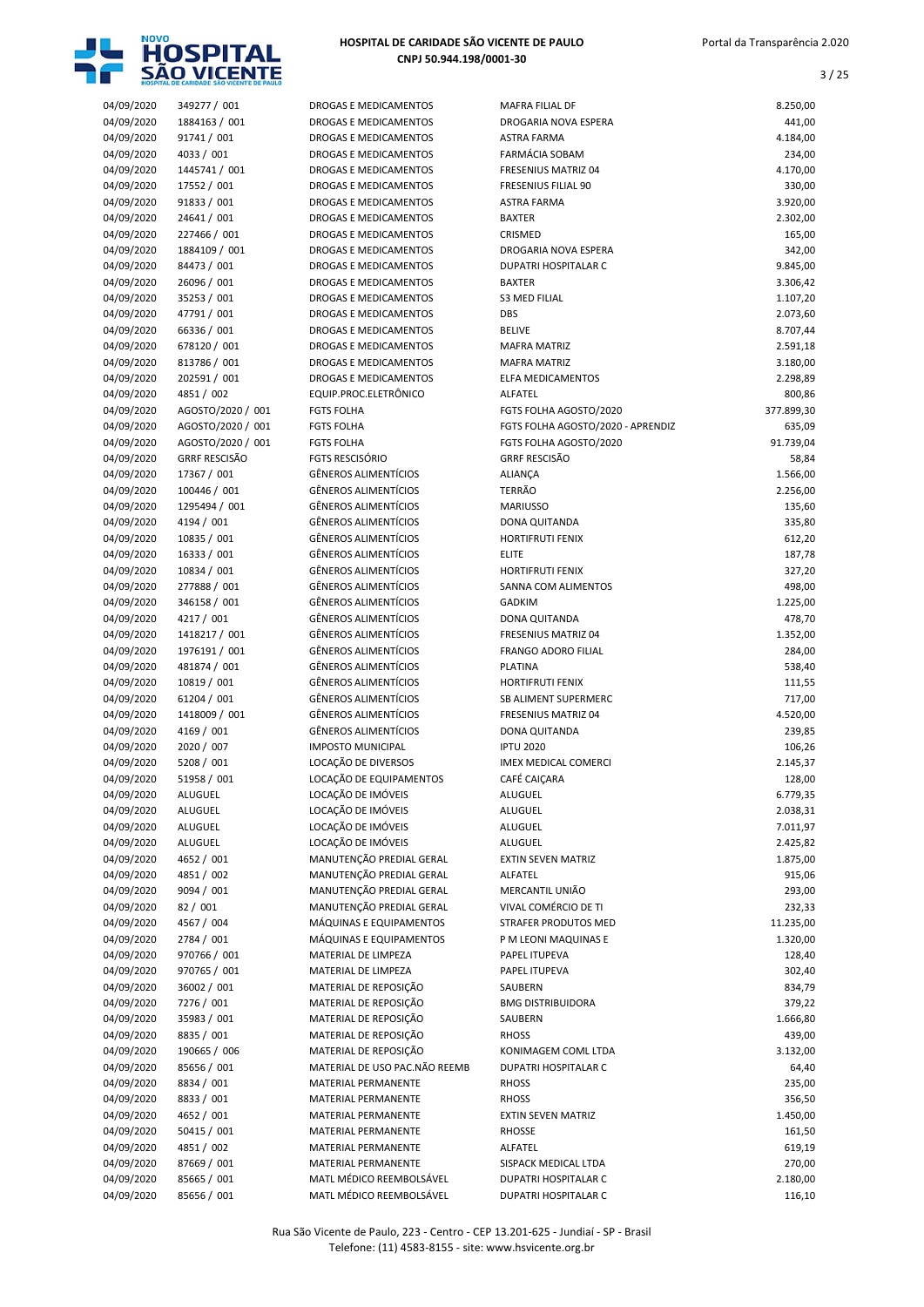

| 04/09/2020               | 383773 / 001                   | MATL MÉDICO REEMBOLSÁVEL                             | SMITH E NEPHEW FILIA                      | 1.558,00             |
|--------------------------|--------------------------------|------------------------------------------------------|-------------------------------------------|----------------------|
| 04/09/2020               | 1447225 / 001                  | MATL MÉDICO REEMBOLSÁVEL                             | FRESENIUS MATRIZ 04                       | 2.350,00             |
| 04/09/2020               | 1447186 / 001                  | MATL MÉDICO REEMBOLSÁVEL                             | FRESENIUS MATRIZ 04                       | 6.034,50             |
| 04/09/2020               | 4553 / 001                     | MATL MÉDICO REEMBOLSÁVEL                             | <b>VISIONBAND</b>                         | 406,00               |
| 04/09/2020               | 696153 / 001                   | MATL MÉDICO REEMBOLSÁVEL                             | <b>JOHNSON 05</b>                         | 3.370,76             |
| 04/09/2020<br>04/09/2020 | 215188 / 001<br>227466 / 001   | MEDICAMENTOS CONTROLADOS<br>MEDICAMENTOS CONTROLADOS | ATIVA GO<br>CRISMED                       | 1.125,60<br>282,00   |
| 04/09/2020               | 4851 / 002                     | <b>MOBILIÁRIO</b>                                    | ALFATEL                                   | 42,91                |
| 04/09/2020               | 9003 / 001                     | <b>MOBILIÁRIO</b>                                    | PROJINOX IND                              | 1.765,00             |
| 04/09/2020               | 555915 / 001                   | ÓRTESE E PRÓTESE (OPME)                              | <b>SUPRIMED</b>                           | 959,40               |
| 04/09/2020               | 57068 / 001                    | ÓRTESE E PRÓTESE (OPME)                              | <b>GADALI MED</b>                         | 2.367,00             |
| 04/09/2020               | 25827 / 001                    | ÓRTESE E PRÓTESE (OPME)                              | DOC MED                                   | 2.034,50             |
| 04/09/2020               | 547217 / 001                   | ÓRTESE E PRÓTESE (OPME)                              | EMPÓRIO HOSPITALAR                        | 1.541,00             |
| 04/09/2020               | 29303 / 001                    | ÓRTESE E PRÓTESE (OPME)                              | LUGANO BIOMÉDICA                          | 1.120,00             |
| 04/09/2020               | 89763 / 001                    | ÓRTESE E PRÓTESE (OPME)                              | <b>MM MEDICAL</b>                         | 595,00               |
| 04/09/2020               | 29279 / 001                    | ÓRTESE E PRÓTESE (OPME)                              | LUGANO BIOMÉDICA                          | 959,40               |
| 04/09/2020               | 70284 / 001                    | ÓRTESE E PRÓTESE (OPME)                              | LUMINAL PRODUTOS MED                      | 695,45               |
| 04/09/2020               | 25788 / 001                    | ÓRTESE E PRÓTESE (OPME)                              | DOC MED                                   | 500,00               |
| 04/09/2020               | 936026 / 001                   | ÓRTESE E PRÓTESE (OPME)                              | <b>BIOTRONIK</b>                          | 5.225,25             |
| 04/09/2020               | 70280 / 001                    | ÓRTESE E PRÓTESE (OPME)                              | LUMINAL PRODUTOS MED                      | 500,00               |
| 04/09/2020               | 25828 / 001                    | ÓRTESE E PRÓTESE (OPME)                              | DOC MED                                   | 2.034,50             |
| 04/09/2020               | 876 / 001                      | ÓRTESE E PRÓTESE (OPME)                              | OSTEO21                                   | 561,81               |
| 04/09/2020               | 25787 / 001                    | ÓRTESE E PRÓTESE (OPME)                              | DOC MED                                   | 2.534,50             |
| 04/09/2020               | OC 77104 / 001                 | <b>OUTROS MATERIAIS</b>                              | <b>CPMH</b>                               | 1.429,34             |
| 04/09/2020<br>04/09/2020 | 85665 / 001<br>21688 / 002     | <b>OUTROS MATERIAIS</b><br><b>OUTROS MATERIAIS</b>   | DUPATRI HOSPITALAR C<br>ESPUMABRAZ        | 378,00<br>743,75     |
| 04/09/2020               | AGOSTO/2020 / 001              | PENSÃO ALIMENTÍCIA                                   | PENSÃO ALIMENTÍCIA                        | 39.017,29            |
| 04/09/2020               | <b>RESCISÕES</b>               | <b>RESCISÕES</b>                                     | <b>RESCISÃO</b>                           | 1.384,48             |
| 04/09/2020               | 1001 / 001                     | SADT - SERVS MÉDICOS REPASSE                         | <b>ICESP</b>                              | 10.349,70            |
| 04/09/2020               | AGOSTO/2020 / 001              | SALÁRIOS E ORDENADOS                                 | FOLHA AGOSTO/2020                         | 7.453,58             |
| 04/09/2020               | AGOSTO/2020 / 001              | SALÁRIOS E ORDENADOS                                 | FOLHA AGOSTO/2020                         | 8.716,98             |
| 04/09/2020               | AGOSTO/2020 / 001              | SALÁRIOS E ORDENADOS                                 | FOLHA AGOSTO/2020                         | 2.521.107,19         |
| 04/09/2020               | AGOSTO/2020 / 001              | SALÁRIOS E ORDENADOS                                 | FOLHA AGOSTO/2020                         | 1.708.260,96         |
| 04/09/2020               | 2020 / 002                     | <b>SEGUROS</b>                                       | SEGURO CASA                               | 57,05                |
| 04/09/2020               | 71395425 / 001                 | <b>SEGUROS</b>                                       | <b>BAS CORRETORA</b>                      | 312,44               |
| 04/09/2020               | 1012 / 001                     | SERVS PRESTADOS - PJ                                 | DISTRIBUIDORA PAULIS                      | 24.100,00            |
| 04/09/2020               | 1006 / 001                     | SERVS PRESTADOS - PJ                                 | DISTRIBUIDORA PAULIS                      | 980,00               |
| 04/09/2020               | 1007 / 001                     | SERVS PRESTADOS - PJ                                 | <b>DISTRIBUIDORA PAULIS</b>               | 3.000,00             |
| 04/09/2020               | 1008 / 001                     | <b>SERVS PRESTADOS - PJ</b>                          | DISTRIBUIDORA PAULIS                      | 950,60               |
| 04/09/2020               | 7490241 / 001                  | SERVS PRESTADOS - PJ                                 | SERASA                                    | 428,38               |
| 04/09/2020               | 74124 / 001                    | SERVS PRESTADOS - PJ                                 | <b>MICROAMBIENTAL</b>                     | 333,72               |
| 04/09/2020               | 623 / 001                      | SERVS PRESTADOS - PJ                                 | <b>DEXTERMED</b>                          | 3.146,56             |
| 04/09/2020               | 12967 / 001<br>7946 / 001      | <b>SERVS PRESTADOS - PJ</b>                          | <b>CIRAR</b>                              | 4.831,00             |
| 04/09/2020<br>04/09/2020 | 32801 / 001                    | SERVS PRESTADOS - PJ<br>SERVS PRESTADOS - PJ         | AVENTA LOC EQUIPAMEN<br><b>DD INSETOS</b> | 4.800,00<br>1.668,59 |
| 04/09/2020               | 20200901002264 / 001           | VALE REFEIÇÃO E ALIMENTAÇÃO                          | VR                                        | 11.825,80            |
| 04/09/2020               | <b>PROCESSO</b>                | VRS A REPASSAR-FOLHA                                 | DEP. JUDICIAL                             | 978,00               |
| 04/09/2020               | <b>PROCESSO</b>                | VRS A REPASSAR-FOLHA                                 | DEP. JUDICIAL                             | 972,35               |
| 08/09/2020               | 4000 / 001                     | COMBUSTÍVEIS E LUBRIFICANTES                         | <b>ULTRAGAZ</b>                           | 3.660,83             |
| 08/09/2020               | 622 / 001                      | CONT MANUTENÇÃO (EQUIP E INF)                        | PROMAN                                    | 23.246,21            |
| 08/09/2020               | 11200160530 / 001              | CONT MANUTENÇÃO (EQUIP E INF)                        | <b>VIVO</b>                               | 748,26               |
| 08/09/2020               | 973994 / 001                   | <b>DROGAS E MEDICAMENTOS</b>                         | <b>SANTA RITA</b>                         | 1.082,40             |
| 08/09/2020               | 974000 / 001                   | DROGAS E MEDICAMENTOS                                | <b>SANTA RITA</b>                         | 3.495,00             |
| 08/09/2020               | 61489 / 001                    | DROGAS E MEDICAMENTOS                                | <b>OPEM</b>                               | 16.000,00            |
| 08/09/2020               | 973699 / 001                   | DROGAS E MEDICAMENTOS                                | <b>SANTA RITA</b>                         | 63.594,00            |
| 08/09/2020               | 57261284 / 001                 | <b>ENERGIA ELÉTRICA</b>                              | <b>CPFL</b>                               | 85.427,07            |
| 08/09/2020               | .SETEMBRO/2020 / 001           | FÉRIAS                                               | FÉRIAS SETEMBRO/2020                      | 21.079,45            |
| 08/09/2020               | SETEMBRO/2020 / 001            | FÉRIAS                                               | FÉRIAS SETEMBRO/2020                      | 94.631,96            |
| 08/09/2020               | <b>GRRF RESCISÃO</b>           | <b>FGTS RESCISÓRIO</b>                               | <b>GRRF RESCISÃO</b>                      | 260,93               |
| 08/09/2020               | 2590506 / 001                  | GÊNEROS ALIMENTÍCIOS                                 | SERRAMAR                                  | 598,00               |
| 08/09/2020               | 1296106 / 001                  | GÊNEROS ALIMENTÍCIOS                                 | <b>MARIUSSO</b>                           | 1.189,50             |
| 08/09/2020<br>08/09/2020 | 1086802 / 001<br>1978513 / 001 | GÊNEROS ALIMENTÍCIOS<br>GÊNEROS ALIMENTÍCIOS         | MARFRIG CD ITUPEVA<br>FRANGO ADORO FILIAL | 983,20<br>1.115,20   |
| 08/09/2020               | 1295882 / 001                  | GÊNEROS ALIMENTÍCIOS                                 | <b>MARIUSSO</b>                           | 1.464,00             |
| 08/09/2020               | 277920 / 001                   | <b>GÊNEROS ALIMENTÍCIOS</b>                          | SANNA COM ALIMENTOS                       | 293,10               |
| 08/09/2020               | 4230 / 001                     | GÊNEROS ALIMENTÍCIOS                                 | DONA QUITANDA                             | 550,40               |
| 08/09/2020               | 1977646 / 001                  | GÊNEROS ALIMENTÍCIOS                                 | FRANGO ADORO FILIAL                       | 836,40               |
| 08/09/2020               | 17975 / 001                    | GÊNEROS ALIMENTÍCIOS                                 | <b>IRMÃOS KANESHI</b>                     | 209,37               |
| 08/09/2020               | 1085064 / 001                  | GÊNEROS ALIMENTÍCIOS                                 | MARFRIG CD ITUPEVA                        | 1.760,81             |

| <b>Z04</b>            | 2.350,00     |
|-----------------------|--------------|
| <b>Z04</b>            | 6.034,50     |
|                       | 406,00       |
|                       | 3.370,76     |
|                       | 1.125,60     |
|                       | 282,00       |
|                       | 42,91        |
|                       | 1.765,00     |
|                       | 959,40       |
|                       | 2.367,00     |
|                       | 2.034,50     |
| ALAR                  | 1.541,00     |
| ICA                   | 1.120,00     |
|                       | 595,00       |
| ICA                   | 959,40       |
| <b>TOS MED</b>        | 695,45       |
|                       | 500,00       |
|                       | 5.225,25     |
| <b>TOS MED</b>        | 500,00       |
|                       | 2.034,50     |
|                       | 561,81       |
|                       | 2.534,50     |
|                       | 1.429,34     |
| LAR <sub>C</sub>      | 378,00       |
|                       | 743,75       |
| ÍCIA                  | 39.017,29    |
|                       | 1.384,48     |
|                       | 10.349,70    |
| 020                   | 7.453,58     |
| 020                   | 8.716,98     |
| 020                   | 2.521.107,19 |
|                       |              |
| 020                   | 1.708.260,96 |
|                       | 57,05        |
|                       | 312,44       |
| AULIS                 | 24.100,00    |
| AULIS                 | 980,00       |
| AULIS                 | 3.000,00     |
| AULIS                 | 950,60       |
|                       | 428,38       |
| L                     | 333,72       |
|                       | 3.146,56     |
|                       | 4.831,00     |
| IPAMEN                | 4.800,00     |
|                       | 1.668,59     |
|                       | 11.825,80    |
|                       | 978,00       |
|                       | 972,35       |
|                       | 3.660,83     |
|                       | 23.246,21    |
|                       | 748,26       |
|                       | 1.082,40     |
|                       | 3.495,00     |
|                       | 16.000,00    |
|                       | 63.594,00    |
|                       | 85.427,07    |
| 0/2020                | 21.079,45    |
| 0/2020                | 94.631,96    |
|                       | 260,93       |
|                       | 598,00       |
|                       | 1.189,50     |
|                       | 983,20       |
|                       | 1.115,20     |
| 'EVA<br><b>FILIAL</b> | 1.464,00     |
| <b>IENTOS</b>         | 293,10       |
|                       | 550,40       |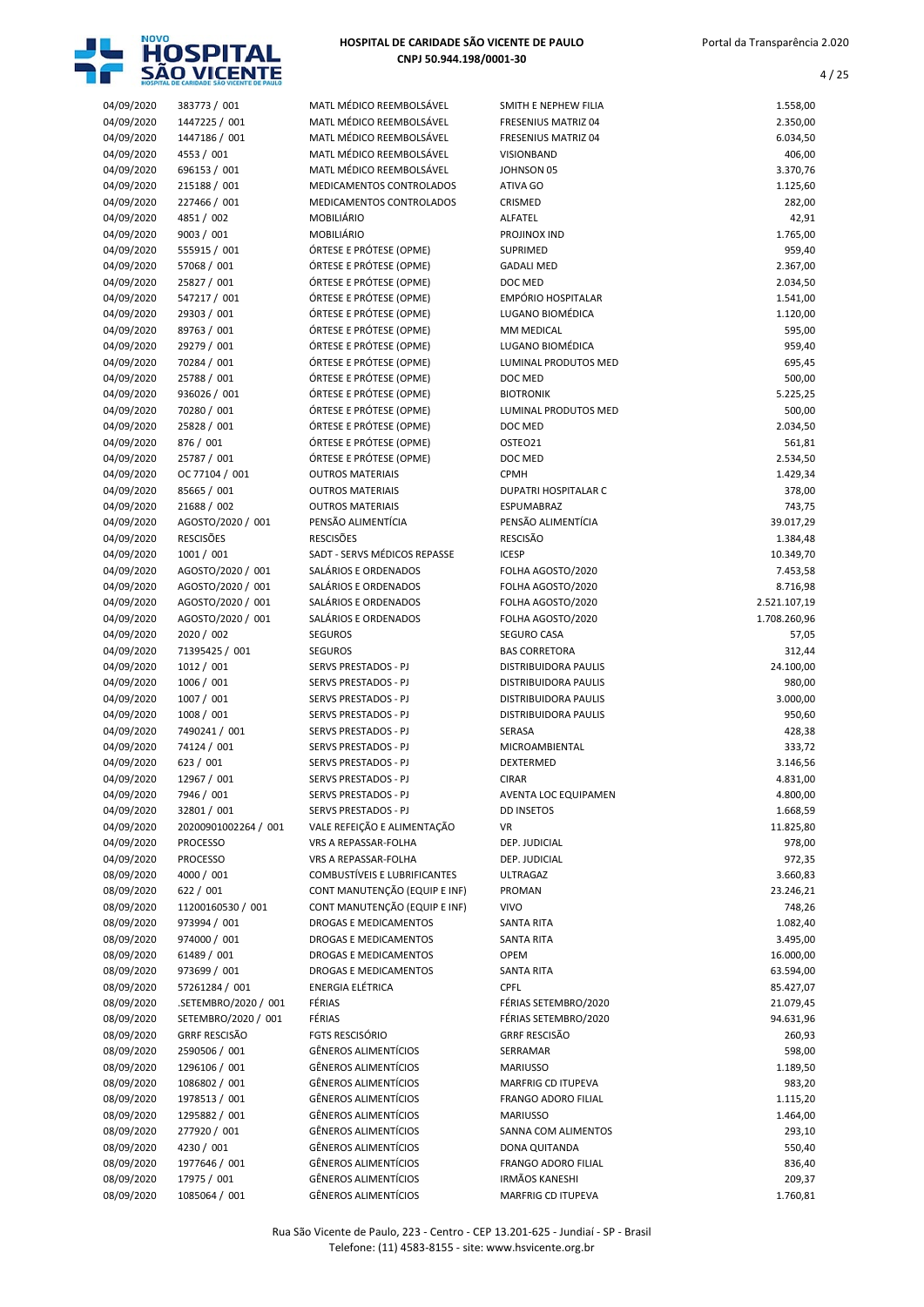

| 08/09/2020               | 2593893 / 001                | <b>GÊNEROS ALIMENTÍCIOS</b>                                    | SERRAMAR                                      | 650,00               |
|--------------------------|------------------------------|----------------------------------------------------------------|-----------------------------------------------|----------------------|
| 08/09/2020               | 10840 / 001                  | <b>GÊNEROS ALIMENTÍCIOS</b>                                    | <b>HORTIFRUTI FENIX</b>                       | 420,15               |
| 08/09/2020               | 2592185 / 001                | <b>GÊNEROS ALIMENTÍCIOS</b>                                    | SERRAMAR                                      | 702,00               |
| 08/09/2020               | 142640 / 001<br>2276 / 001   | <b>GÊNEROS ALIMENTÍCIOS</b><br>IMPRESSOS E MATL DE EXP.        | CAFÉ CAIÇARA<br><b>VOLKEN PRESS</b>           | 720,00<br>1.485,96   |
| 08/09/2020<br>08/09/2020 | 4287 / 001                   | LOCAÇÃO (EQUIP, MAQ. ESPAÇO)                                   | E.G.M. ENGENHARIA                             | 950,00               |
| 08/09/2020               | 4285 / 001                   | LOCAÇÃO (EQUIP, MAQ. ESPAÇO)                                   | E.G.M. ENGENHARIA                             | 4.868,99             |
| 08/09/2020               | 4286 / 001                   | LOCAÇÃO (EQUIP, MAQ. ESPAÇO)                                   | E.G.M. ENGENHARIA                             | 1.250,00             |
| 08/09/2020               | 265595 / 001                 | MÁQUINAS E EQUIPAMENTOS                                        | FRIGELAR FINAL 58                             | 1.691,56             |
| 08/09/2020               | 107495 / 001                 | MATERIAL DE REPOSIÇÃO                                          | SUPERMED FINAL 41                             | 140,00               |
| 08/09/2020               | 275 / 002                    | MATERIAL DE REPOSIÇÃO                                          | SISO - TECNOLOGIA                             | 2.820,00             |
| 08/09/2020               | 38513 / 001                  | MATERIAL DE REPOSIÇÃO                                          | MULT MED EQUIPAMENTO                          | 15.400,00            |
| 08/09/2020               | 4612 / 004                   | MATERIAL DE REPOSIÇÃO                                          | <b>STRAFER PRODUTOS MED</b>                   | 2.925,00             |
| 08/09/2020               | 71443 / 001                  | MATL MÉDICO REEMBOLSÁVEL                                       | <b>MAX MEDICAL</b>                            | 237,60               |
| 08/09/2020               | 9747 / 001                   | MATL MÉDICO REEMBOLSÁVEL                                       | <b>CISCRE</b>                                 | 10.800,00            |
| 08/09/2020               | 107550 / 001                 | MATL MÉDICO REEMBOLSÁVEL                                       | SUPERMED FINAL 41                             | 1.018,69             |
| 08/09/2020<br>08/09/2020 | 107526 / 001<br>698355 / 001 | MATL MÉDICO REEMBOLSÁVEL<br>MATL MÉDICO REEMBOLSÁVEL           | SUPERMED FINAL 41<br>JOHNSON 05               | 672,83<br>7.327,80   |
| 08/09/2020               | 41236 / 001                  | MATL MÉDICO REEMBOLSÁVEL                                       | <b>MEDICONE</b>                               | 2.208,00             |
| 08/09/2020               | 315 / 001                    | MATL MÉDICO REEMBOLSÁVEL                                       | <b>HIPOMED</b>                                | 230,00               |
| 08/09/2020               | 10334 / 004                  | MATL MÉDICO REEMBOLSÁVEL                                       | <b>SUPPLYMED RIO</b>                          | 1.950,00             |
| 08/09/2020               | 5810 / 001                   | ÓRTESE E PRÓTESE (OPME)                                        | <b>INTERMEDICAL EQUIP</b>                     | 1.380,00             |
| 08/09/2020               | 5812 / 001                   | ÓRTESE E PRÓTESE (OPME)                                        | <b>INTERMEDICAL EQUIP</b>                     | 180,00               |
| 08/09/2020               | 91832 / 001                  | ÓRTESE E PRÓTESE (OPME)                                        | <b>MM MEDICAL</b>                             | 595,00               |
| 08/09/2020               | 70710 / 001                  | ÓRTESE E PRÓTESE (OPME)                                        | <b>LUMINAL PRODUTOS MED</b>                   | 6.103,50             |
| 08/09/2020               | 5811 / 001                   | ÓRTESE E PRÓTESE (OPME)                                        | <b>INTERMEDICAL EQUIP</b>                     | 180,00               |
| 08/09/2020               | 883 / 001                    | ÓRTESE E PRÓTESE (OPME)                                        | OSTEO21                                       | 1.203,62             |
| 08/09/2020               | 612533 / 001                 | <b>OUTROS MATERIAIS</b>                                        | <b>BALASKA</b>                                | 292,12               |
| 08/09/2020<br>08/09/2020 | 612534 / 001<br>698562 / 001 | <b>OUTROS MATERIAIS</b><br><b>OUTROS MATERIAIS</b>             | <b>BALASKA</b><br>JOHNSON 05                  | 622,71<br>2.002,06   |
| 08/09/2020               | 71443 / 001                  | <b>OUTROS MATERIAIS</b>                                        | <b>MAX MEDICAL</b>                            | 451,20               |
| 08/09/2020               | 71456 / 001                  | <b>OUTROS MATERIAIS</b>                                        | <b>MAX MEDICAL</b>                            | 676,80               |
| 08/09/2020               | <b>RESCISÕES</b>             | <b>RESCISÕES</b>                                               | <b>RESCISÃO</b>                               | 4.070,32             |
| 08/09/2020               | 23590 / 001                  | SERVS MÉDICOS COMPL - PJ                                       | STELA CYBELE COSTA M                          | 1.525,06             |
| 08/09/2020               | 90 / 001                     | SERVS MÉDICOS PLANTONISTAS PJ                                  | <b>MARIANA MITRE</b>                          | 675,00               |
| 08/09/2020               | 242 / 001                    | SERVS MÉDICOS PLANTONISTAS PJ                                  | RODRIGUES TOSI LTDA                           | 3.000,00             |
| 08/09/2020               | 208 / 001                    | SERVS MÉDICOS PLANTONISTAS PJ                                  | LUMIA                                         | 16.071,81            |
| 08/09/2020               | 89 / 001                     | SERVS MÉDICOS PLANTONISTAS PJ                                  | <b>MARIANA MITRE</b>                          | 3.950,00             |
| 08/09/2020               | 149 / 001                    | SERVS MÉDICOS PLANTONISTAS PJ                                  | <b>FAGANELLI</b>                              | 7.461,07             |
| 08/09/2020<br>08/09/2020 | 177 / 001<br>30 / 001        | SERVS MÉDICOS PLANTONISTAS PJ<br>SERVS MÉDICOS PLANTONISTAS PJ | QUIET MÉTODO DIAG.<br><b>JOAQUIM SERVICOS</b> | 2.815,50<br>2.252,40 |
| 08/09/2020               | 91 / 001                     | SERVS MÉDICOS PLANTONISTAS PJ                                  | <b>MARIANA MITRE</b>                          | 7.200,00             |
| 08/09/2020               | 59 / 001                     | SERVS MÉDICOS PLANTONISTAS PJ                                  | SB CLÍNICAS LTDA                              | 1.800,00             |
| 08/09/2020               | 316 / 001                    | SERVS MÉDICOS PLANTONISTAS PJ                                  | <b>GRACIL</b>                                 | 2.815,50             |
| 08/09/2020               | 152 / 001                    | SERVS MÉDICOS PLANTONISTAS PJ                                  | <b>EDER MASSUCATO</b>                         | 75,00                |
| 08/09/2020               | 240 / 001                    | SERVS MÉDICOS PLANTONISTAS PJ                                  | RODRIGUES TOSI LTDA                           | 1.350,00             |
| 08/09/2020               | 86 / 001                     | SERVS MÉDICOS PLANTONISTAS PJ                                  | <b>MARIANA MITRE</b>                          | 1.200,00             |
| 08/09/2020               | 151 / 001                    | SERVS MÉDICOS PLANTONISTAS PJ                                  | EDER MASSUCATO                                | 1.200,00             |
| 08/09/2020               | 252 / 001                    | SERVS MÉDICOS PLANTONISTAS PJ                                  | PELA VIDA SERVICOS                            | 7.800,00             |
| 08/09/2020               | 145 / 001                    | SERVS MÉDICOS PLANTONISTAS PJ                                  | FAGANELLI                                     | 1.877,00             |
| 08/09/2020               | 32 / 001                     | SERVS MÉDICOS PLANTONISTAS PJ                                  | <b>MCHAMMAS</b>                               | 150,00               |
| 08/09/2020               | 35 / 001<br>61/001           | SERVS MÉDICOS PLANTONISTAS PJ                                  | <b>MCHAMMAS</b><br>SB CLÍNICAS LTDA           | 2.400,00<br>3.600,00 |
| 08/09/2020<br>08/09/2020 | 88 / 001                     | SERVS MÉDICOS PLANTONISTAS PJ<br>SERVS MÉDICOS PLANTONISTAS PJ | MARIANA MITRE                                 | 600,00               |
| 08/09/2020               | 70 / 001                     | SERVS MÉDICOS PLANTONISTAS PJ                                  | <b>MED IN SERVICE</b>                         | 7.883,40             |
| 08/09/2020               | 294 / 001                    | SERVS MÉDICOS PLANTONISTAS PJ                                  | <b>FRANZON LOURES</b>                         | 5.372,91             |
| 08/09/2020               | 1412 / 001                   | SERVS MÉDICOS PLANTONISTAS PJ                                  | <b>INSTITUTO</b>                              | 1.173,12             |
| 08/09/2020               | 33 / 001                     | SERVS MÉDICOS PLANTONISTAS PJ                                  | <b>MCHAMMAS</b>                               | 2.700,00             |
| 08/09/2020               | 76 / 001                     | SERVS MÉDICOS PLANTONISTAS PJ                                  | SB PRESTADORES LTDA                           | 8.399,57             |
| 08/09/2020               | 209 / 001                    | SERVS MÉDICOS PLANTONISTAS PJ                                  | LUMIA                                         | 2.533,95             |
| 08/09/2020               | 29 / 001                     | SERVS MÉDICOS PLANTONISTAS PJ                                  | JOAQUIM SERVIÇOS                              | 6.757,20             |
| 08/09/2020               | 20/001                       | SERVS MÉDICOS PLANTONISTAS PJ                                  | NOVELLO SERVIÇOS MED                          | 6.458,40             |
| 08/09/2020               | 15 / 001                     | SERVS MÉDICOS PLANTONISTAS PJ                                  | ALESSANDRA CRISTINA                           | 2.400,00             |
| 08/09/2020               | 811 / 001                    | SERVS MÉDICOS PLANTONISTAS PJ                                  | CORCENTER                                     | 563,10               |
| 08/09/2020<br>08/09/2020 | 292 / 001<br>84 / 001        | SERVS MÉDICOS PLANTONISTAS PJ<br>SERVS MÉDICOS PLANTONISTAS PJ | <b>FRANZON LOURES</b><br><b>MARIANA MITRE</b> | 50,00<br>600,00      |
| 08/09/2020               | 204 / 001                    | SERVS MÉDICOS PLANTONISTAS PJ                                  | LUMIA                                         | 2.815,50             |
| 08/09/2020               | 34 / 001                     | SERVS MÉDICOS PLANTONISTAS PJ                                  | <b>CAROLINA S FREITAS</b>                     | 3.325,00             |
| 08/09/2020               | 752 / 001                    | SERVS MÉDICOS PLANTONISTAS PJ                                  | <b>INSTITUTO SAKURAI</b>                      | 1.250,00             |

| <b>SERRAMAR</b>                               | 650,00             |
|-----------------------------------------------|--------------------|
| HORTIFRUTI FENIX                              | 420,15             |
| SERRAMAR                                      | 702,00             |
| CAFÉ CAICARA                                  | 720,00             |
| <b>VOLKEN PRESS</b>                           | 1.485,96           |
| E.G.M. ENGENHARIA                             | 950,00             |
| E.G.M. ENGENHARIA                             | 4.868,99           |
| E.G.M. ENGENHARIA                             | 1.250,00           |
| FRIGELAR FINAL 58                             | 1.691,56           |
| SUPERMED FINAL 41                             | 140,00             |
| SISO - TECNOLOGIA                             | 2.820,00           |
| MULT MED EQUIPAMENTO                          | 15.400,00          |
| STRAFER PRODUTOS MED                          | 2.925,00           |
| <b>MAX MEDICAL</b>                            | 237,60             |
| <b>CISCRE</b>                                 | 10.800,00          |
| SUPERMED FINAL 41                             | 1.018,69           |
| SUPERMED FINAL 41                             | 672,83             |
| JOHNSON 05                                    | 7.327,80           |
| MEDICONE                                      | 2.208,00           |
| <b>HIPOMED</b>                                | 230,00             |
| SUPPLYMED RIO                                 | 1.950,00           |
| INTERMEDICAL EQUIP                            | 1.380,00           |
| <b>INTERMEDICAL EQUIP</b>                     | 180,00             |
| MM MEDICAL                                    | 595,00             |
| LUMINAL PRODUTOS MED                          | 6.103,50           |
| INTERMEDICAL EQUIP                            | 180,00             |
| OSTEO21                                       | 1.203,62           |
| <b>BALASKA</b>                                | 292,12             |
| BALASKA                                       | 622,71             |
| JOHNSON 05<br><b>MAX MEDICAL</b>              | 2.002,06<br>451,20 |
| <b>MAX MEDICAL</b>                            | 676,80             |
| RESCISÃO                                      | 4.070,32           |
| STELA CYBELE COSTA M                          | 1.525,06           |
| <b>MARIANA MITRE</b>                          | 675,00             |
| <b>RODRIGUES TOSI LTDA</b>                    | 3.000,00           |
| LUMIA                                         | 16.071,81          |
| <b>MARIANA MITRE</b>                          | 3.950,00           |
| FAGANELLI                                     | 7.461,07           |
| QUIET MÉTODO DIAG.                            | 2.815,50           |
| <b>JOAQUIM SERVIÇOS</b>                       | 2.252,40           |
| <b>MARIANA MITRE</b>                          | 7.200,00           |
| SB CLÍNICAS LTDA                              | 1.800,00           |
| GRACIL                                        | 2.815,50           |
| <b>EDER MASSUCATO</b>                         | 75,00              |
| RODRIGUES TOSI LTDA                           | 1.350,00           |
| <b>MARIANA MITRE</b>                          | 1.200,00           |
| <b>EDER MASSUCATO</b>                         | 1.200,00           |
| PELA VIDA SERVIÇOS                            | 7.800,00           |
| <b>FAGANELLI</b>                              | 1.877,00           |
| <b>MCHAMMAS</b>                               | 150,00             |
| <b>MCHAMMAS</b>                               | 2.400,00           |
| SB CLÍNICAS LTDA                              | 3.600,00           |
| <b>MARIANA MITRE</b>                          | 600,00             |
| <b>MED IN SERVICE</b>                         | 7.883,40           |
| <b>FRANZON LOURES</b>                         | 5.372,91           |
| <b>INSTITUTO</b>                              | 1.173,12           |
| <b>MCHAMMAS</b>                               | 2.700,00           |
| <b>SB PRESTADORES LTDA</b>                    | 8.399,57           |
| LUMIA                                         | 2.533,95           |
| <b>JOAQUIM SERVIÇOS</b>                       | 6.757,20           |
| NOVELLO SERVIÇOS MED                          | 6.458,40           |
|                                               |                    |
| ALESSANDRA CRISTINA                           | 2.400,00           |
| CORCENTER                                     | 563,10             |
| <b>FRANZON LOURES</b><br><b>MARIANA MITRE</b> | 50,00              |
| LUMIA                                         | 600,00<br>2.815,50 |
| <b>CAROLINA S FREITAS</b>                     | 3.325,00           |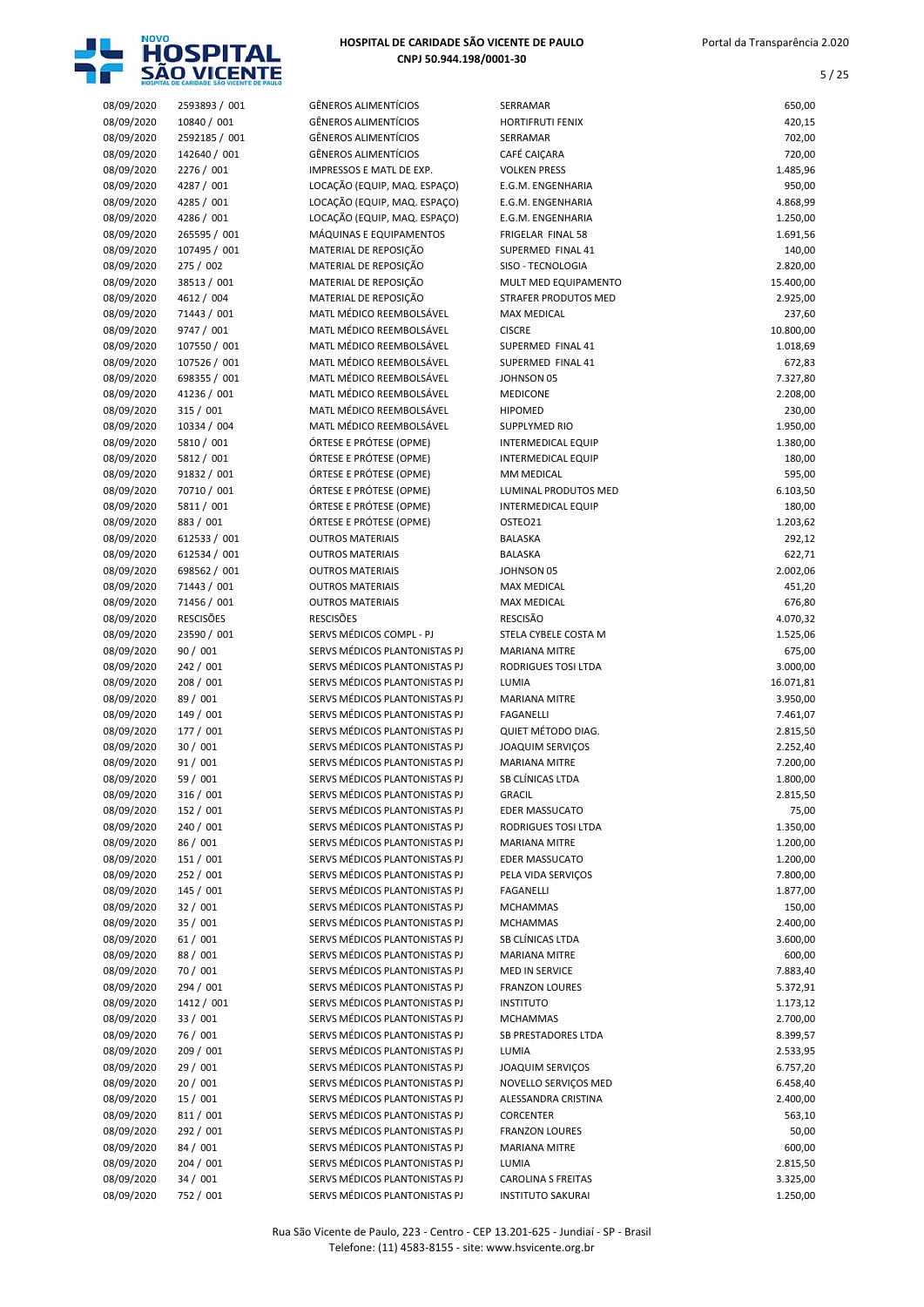

| 08/09/2020 | 20 / 001   | SERVS MÉDICOS PLANTONISTAS PJ | JULIA VIEIRA NUNES             | 1.250,00  |
|------------|------------|-------------------------------|--------------------------------|-----------|
| 08/09/2020 | 82 / 001   | SERVS MÉDICOS PLANTONISTAS PJ | <b>MS FRANCO</b>               | 5.100,00  |
| 08/09/2020 | 127 / 001  | SERVS MÉDICOS PLANTONISTAS PJ | PRATES A O SERVIÇOS            | 1.800,00  |
| 08/09/2020 | 205 / 001  | SERVS MÉDICOS PLANTONISTAS PJ | LUMIA                          | 2.815,50  |
| 08/09/2020 | 1414 / 001 | SERVS MÉDICOS PLANTONISTAS PJ | <b>INSTITUTO</b>               | 563,10    |
| 08/09/2020 | 51/001     | SERVS MÉDICOS PLANTONISTAS PJ | PAOLA DANTAS MARTINS           | 2.400,00  |
| 08/09/2020 | 1411 / 001 | SERVS MÉDICOS PLANTONISTAS PJ | <b>INSTITUTO</b>               | 422,32    |
| 08/09/2020 | 27 / 001   | SERVS MÉDICOS PLANTONISTAS PJ | JOAQUIM SERVIÇOS               | 5.631,00  |
| 08/09/2020 | 140 / 001  | SERVS MÉDICOS PLANTONISTAS PJ | DIEGO ALMEIDA EIRELL           | 3.600,00  |
| 08/09/2020 | 40 / 001   | SERVS MÉDICOS PLANTONISTAS PJ | FF GALEGO LTDA                 | 3.000,00  |
| 08/09/2020 | 64 / 001   | SERVS MÉDICOS PLANTONISTAS PJ | <b>GUERRA ALVES S M LTD</b>    | 1.200,00  |
| 08/09/2020 | 13 / 001   | SERVS MÉDICOS PLANTONISTAS PJ | AVD CLÍNICA MÉDICA             | 1.266,97  |
| 08/09/2020 | 39 / 001   | SERVS MÉDICOS PLANTONISTAS PJ | FF GALEGO LTDA                 | 13.950,00 |
| 08/09/2020 | 148 / 001  | SERVS MÉDICOS PLANTONISTAS PJ | <b>FAGANELLI</b>               | 1.266,97  |
| 08/09/2020 | 475 / 001  | SERVS MÉDICOS PLANTONISTAS PJ | <b>IMAGEMED LTDA</b>           | 7.226,45  |
| 08/09/2020 | 305 / 001  | SERVS MÉDICOS PLANTONISTAS PJ | <b>BRENELLI &amp; BRENELLI</b> | 1.759,68  |
| 08/09/2020 | 10/001     | SERVS MÉDICOS PLANTONISTAS PJ | AOKI & OTSUBO                  | 2.346,25  |
| 08/09/2020 | 256 / 001  | SERVS MÉDICOS PLANTONISTAS PJ | PELA VIDA SERVIÇOS             | 2.550,00  |
| 08/09/2020 | 34 / 001   | SERVS MÉDICOS PLANTONISTAS PJ | <b>MCHAMMAS</b>                | 1.250,00  |
| 08/09/2020 | 82 / 001   | SERVS MÉDICOS PLANTONISTAS PJ | <b>MARIANA MITRE</b>           | 2.400,00  |
| 08/09/2020 | 146 / 001  | SERVS MÉDICOS PLANTONISTAS PJ | <b>FAGANELLI</b>               | 2.932,81  |
| 08/09/2020 | 77 / 001   | SERVS MÉDICOS PLANTONISTAS PJ | <b>SB PRESTADORES LTDA</b>     | 3.378,60  |
| 08/09/2020 | 139 / 001  | SERVS MÉDICOS PLANTONISTAS PJ | DIEGO ALMEIDA EIRELL           | 8.750,00  |
| 08/09/2020 | 253 / 001  | SERVS MÉDICOS PLANTONISTAS PJ | PELA VIDA SERVICOS             | 1.975,00  |
| 08/09/2020 | 76 / 001   | SERVS MÉDICOS PLANTONISTAS PJ | <b>MEDPRO S MEDICOS</b>        | 5.372,91  |
| 08/09/2020 | 241 / 001  | SERVS MÉDICOS PLANTONISTAS PJ | RODRIGUES TOSI LTDA            | 2.700,00  |
| 08/09/2020 | 60 / 001   | SERVS MÉDICOS PLANTONISTAS PJ | SB CLÍNICAS LTDA               | 16.350,00 |
| 08/09/2020 | 73 / 001   | SERVS MÉDICOS PLANTONISTAS PJ | M I SERVIÇOS LTDA              | 7.200,00  |
| 08/09/2020 | 144 / 001  | SERVS MÉDICOS PLANTONISTAS PJ | <b>FAGANELLI</b>               | 3.941,70  |
| 08/09/2020 | 291 / 001  | SERVS MÉDICOS PLANTONISTAS PJ | <b>FRANZON LOURES</b>          | 1.126,20  |
| 08/09/2020 | 65 / 001   | SERVS MÉDICOS PLANTONISTAS PJ | <b>GUERRA ALVES S M LTD</b>    | 1.200,00  |
| 08/09/2020 | 62/001     | SERVS MÉDICOS PLANTONISTAS PJ | SB CLÍNICAS LTDA               | 2.400,00  |
| 08/09/2020 | 753 / 001  | SERVS MÉDICOS PLANTONISTAS PJ | <b>INSTITUTO SAKURAI</b>       | 2.400,00  |
| 08/09/2020 | 81/001     | SERVS MÉDICOS PLANTONISTAS PJ | <b>MS FRANCO</b>               | 350,00    |
| 08/09/2020 | 63 / 001   | SERVS MÉDICOS PLANTONISTAS PJ | SB CLÍNICAS LTDA               | 600,00    |
| 08/09/2020 | 137 / 001  | SERVS MÉDICOS PLANTONISTAS PJ | DIEGO ALMEIDA EIRELL           | 16.800,00 |
| 08/09/2020 | 207 / 001  | SERVS MÉDICOS PLANTONISTAS PJ | LUMIA                          | 572,10    |
| 08/09/2020 | 31 / 001   | SERVS MÉDICOS PLANTONISTAS PJ | <b>MCHAMMAS</b>                | 9.000,00  |
| 08/09/2020 | 254 / 001  | SERVS MÉDICOS PLANTONISTAS PJ | PELA VIDA SERVIÇOS             | 1.200,00  |
| 08/09/2020 | 307 / 001  | SERVS MÉDICOS PLANTONISTAS PJ | <b>BRENELLI &amp; BRENELLI</b> | 1.266,97  |
| 08/09/2020 | 83 / 001   | SERVS MÉDICOS PLANTONISTAS PJ | <b>MARIANA MITRE</b>           | 2.500,00  |
| 08/09/2020 | 75 / 001   | SERVS MÉDICOS PLANTONISTAS PJ | <b>MEDPRO S MÉDICOS</b>        | 1.689,30  |
| 08/09/2020 | 10/001     | SERVS MÉDICOS PLANTONISTAS PJ | SAÚDE PLUS CLÍNICA             | 8.446,50  |
| 08/09/2020 | 28 / 001   | SERVS MÉDICOS PLANTONISTAS PJ | JOAQUIM SERVIÇOS               | 1.126,20  |
| 08/09/2020 | 87 / 001   | SERVS MÉDICOS PLANTONISTAS PJ | <b>MARIANA MITRE</b>           | 1.800,00  |
| 08/09/2020 | 141 / 001  | SERVS MÉDICOS PLANTONISTAS PJ | DIEGO ALMEIDA EIRELL           | 1.200,00  |
| 08/09/2020 | 23 / 001   | SERVS MÉDICOS PLANTONISTAS PJ | <b>HAG PRESTADORA</b>          | 1.800,00  |
| 08/09/2020 | 1413 / 001 | SERVS MÉDICOS PLANTONISTAS PJ | <b>INSTITUTO</b>               | 1.126,20  |
| 08/09/2020 | 147 / 001  | SERVS MÉDICOS PLANTONISTAS PJ | <b>FAGANELLI</b>               | 75,00     |
| 08/09/2020 | 61 / 001   | SERVS MÉDICOS PLANTONISTAS PJ | <b>GUERRA ALVES S M LTD</b>    | 200,00    |
| 08/09/2020 | 1410 / 001 | SERVS MÉDICOS PLANTONISTAS PJ | <b>INSTITUTO</b>               | 100,00    |
| 08/09/2020 | 206 / 001  | SERVS MÉDICOS PLANTONISTAS PJ | LUMIA                          | 50,00     |
| 08/09/2020 | 58 / 001   | SERVS MÉDICOS PLANTONISTAS PJ | SB CLÍNICAS LTDA               | 200,00    |
| 08/09/2020 | 25 / 001   | SERVS MÉDICOS PLANTONISTAS PJ | <b>HAG PRESTADORA</b>          | 1.200,00  |
| 08/09/2020 | 39 / 001   | SERVS MÉDICOS PLANTONISTAS PJ | <b>ANDRADE &amp; GOMES</b>     | 1.689,30  |
| 08/09/2020 | 58 / 001   | SERVS MÉDICOS PLANTONISTAS PJ | CAMACHO COSTA LTDA             | 12.800,00 |
| 08/09/2020 | 26 / 001   | SERVS MÉDICOS PLANTONISTAS PJ | <b>HAG PRESTADORA</b>          | 2.500,00  |
| 08/09/2020 | 21/001     | SERVS MÉDICOS PLANTONISTAS PJ | NOVELLO SERVIÇOS MED           | 9.875,00  |
| 08/09/2020 | 134 / 001  | SERVS MÉDICOS PLANTONISTAS PJ | DIEGO ALMEIDA EIRELL           |           |
|            |            |                               |                                | 1.200,00  |
| 08/09/2020 | 135 / 001  | SERVS MÉDICOS PLANTONISTAS PJ | DIEGO ALMEIDA EIRELL           | 1.200,00  |
| 08/09/2020 | 74 / 001   | SERVS MÉDICOS PLANTONISTAS PJ | MEDPRO S MÉDICOS               | 3.941,70  |
| 08/09/2020 | 777 / 001  | SERVS MÉDICOS PLANTONISTAS PJ | JUND CARDIO SERVIÇOS           | 14.640,60 |
| 08/09/2020 | 354 / 001  | SERVS MÉDICOS PLANTONISTAS PJ | ANDRE LUIS                     | 2.815,50  |
| 08/09/2020 | 77 / 001   | SERVS MÉDICOS PLANTONISTAS PJ | MEDPRO S MÉDICOS               | 2.252,40  |
| 08/09/2020 | 810 / 001  | SERVS MÉDICOS PLANTONISTAS PJ | CORCENTER                      | 3.378,60  |
| 08/09/2020 | 138 / 001  | SERVS MÉDICOS PLANTONISTAS PJ | DIEGO ALMEIDA EIRELL           | 13.200,00 |
| 08/09/2020 | 22 / 001   | SERVS MÉDICOS PLANTONISTAS PJ | <b>HAG PRESTADORA</b>          | 9.000,00  |
| 08/09/2020 | 113 / 001  | SERVS MÉDICOS PLANTONISTAS PJ | MALAGUTI                       | 4.504,80  |
| 08/09/2020 | 62 / 001   | SERVS MÉDICOS PLANTONISTAS PJ | <b>GUERRA ALVES S M LTD</b>    | 3.850,00  |

| <b>JULIA VIEIRA NUNES</b>                 | 1.250,00              |
|-------------------------------------------|-----------------------|
| <b>MS FRANCO</b>                          | 5.100,00              |
| PRATES A O SERVIÇOS                       | 1.800,00              |
| LUMIA                                     | 2.815,50              |
| <b>INSTITUTO</b><br>PAOLA DANTAS MARTINS  | 563,10<br>2.400,00    |
| <b>INSTITUTO</b>                          | 422,32                |
| <b>JOAQUIM SERVIÇOS</b>                   | 5.631,00              |
| DIEGO ALMEIDA EIRELL                      | 3.600,00              |
| FF GALEGO LTDA                            | 3.000,00              |
| <b>GUERRA ALVES S M LTD</b>               | 1.200,00              |
| AVD CLÍNICA MÉDICA                        | 1.266,97              |
| FF GALEGO LTDA                            | 13.950,00             |
| FAGANELLI                                 | 1.266,97              |
| <b>IMAGEMED LTDA</b>                      | 7.226,45              |
| <b>BRENELLI &amp; BRENELLI</b>            | 1.759,68              |
| <b>AOKI &amp; OTSUBO</b>                  | 2.346,25              |
| PELA VIDA SERVIÇOS                        | 2.550,00              |
| <b>MCHAMMAS</b><br><b>MARIANA MITRE</b>   | 1.250,00              |
| <b>FAGANELLI</b>                          | 2.400,00<br>2.932,81  |
| <b>SB PRESTADORES LTDA</b>                | 3.378,60              |
| DIEGO ALMEIDA EIRELL                      | 8.750,00              |
| PELA VIDA SERVICOS                        | 1.975,00              |
| <b>MEDPRO S MEDICOS</b>                   | 5.372,91              |
| <b>RODRIGUES TOSI LTDA</b>                | 2.700,00              |
| SB CLÍNICAS LTDA                          | 16.350,00             |
| M I SERVIÇOS LTDA                         | 7.200,00              |
| <b>FAGANELLI</b>                          | 3.941,70              |
| <b>FRANZON LOURES</b>                     | 1.126,20              |
| <b>GUERRA ALVES S M LTD</b>               | 1.200,00              |
| SB CLÍNICAS LTDA                          | 2.400,00              |
| <b>INSTITUTO SAKURAI</b>                  | 2.400,00              |
| <b>MS FRANCO</b><br>SB CLÍNICAS LTDA      | 350,00                |
| DIEGO ALMEIDA EIRELL                      | 600,00<br>16.800,00   |
| LUMIA                                     | 572,10                |
| <b>MCHAMMAS</b>                           | 9.000,00              |
| PELA VIDA SERVIÇOS                        | 1.200,00              |
| <b>BRENELLI &amp; BRENELLI</b>            | 1.266,97              |
| <b>MARIANA MITRE</b>                      | 2.500,00              |
| <b>MEDPRO S MÉDICOS</b>                   | 1.689,30              |
| SAÚDE PLUS CLÍNICA                        | 8.446,50              |
| <b>JOAQUIM SERVIÇOS</b>                   | 1.126,20              |
| <b>MARIANA MITRE</b>                      | 1.800,00              |
| DIEGO ALMEIDA EIRELL                      | 1.200,00              |
| <b>HAG PRESTADORA</b><br><b>INSTITUTO</b> | 1.800,00<br>1.126,20  |
| FAGANELLI                                 | 75,00                 |
| <b>GUERRA ALVES S M LTD</b>               | 200,00                |
| <b>INSTITUTO</b>                          | 100,00                |
| LUMIA                                     | 50,00                 |
| SB CLÍNICAS LTDA                          | 200,00                |
| <b>HAG PRESTADORA</b>                     | 1.200,00              |
| <b>ANDRADE &amp; GOMES</b>                | 1.689,30              |
| CAMACHO COSTA LTDA                        | 12.800,00             |
| <b>HAG PRESTADORA</b>                     | 2.500,00              |
| NOVELLO SERVIÇOS MED                      | 9.875,00              |
| DIEGO ALMEIDA EIRELL                      | 1.200,00              |
| DIEGO ALMEIDA EIRELL<br>MEDPRO S MÉDICOS  | 1.200,00              |
| JUND CARDIO SERVIÇOS                      | 3.941,70<br>14.640,60 |
| <b>ANDRE LUIS</b>                         | 2.815,50              |
| <b>MEDPRO S MÉDICOS</b>                   | 2.252,40              |
| <b>CORCENTER</b>                          | 3.378,60              |
| DIEGO ALMEIDA EIRELL                      | 13.200,00             |
| <b>HAG PRESTADORA</b>                     | 9.000,00              |
| MALAGUTI                                  | 4.504,80              |
| <b>GUERRA ALVES S M LTD</b>               | 3.850.00              |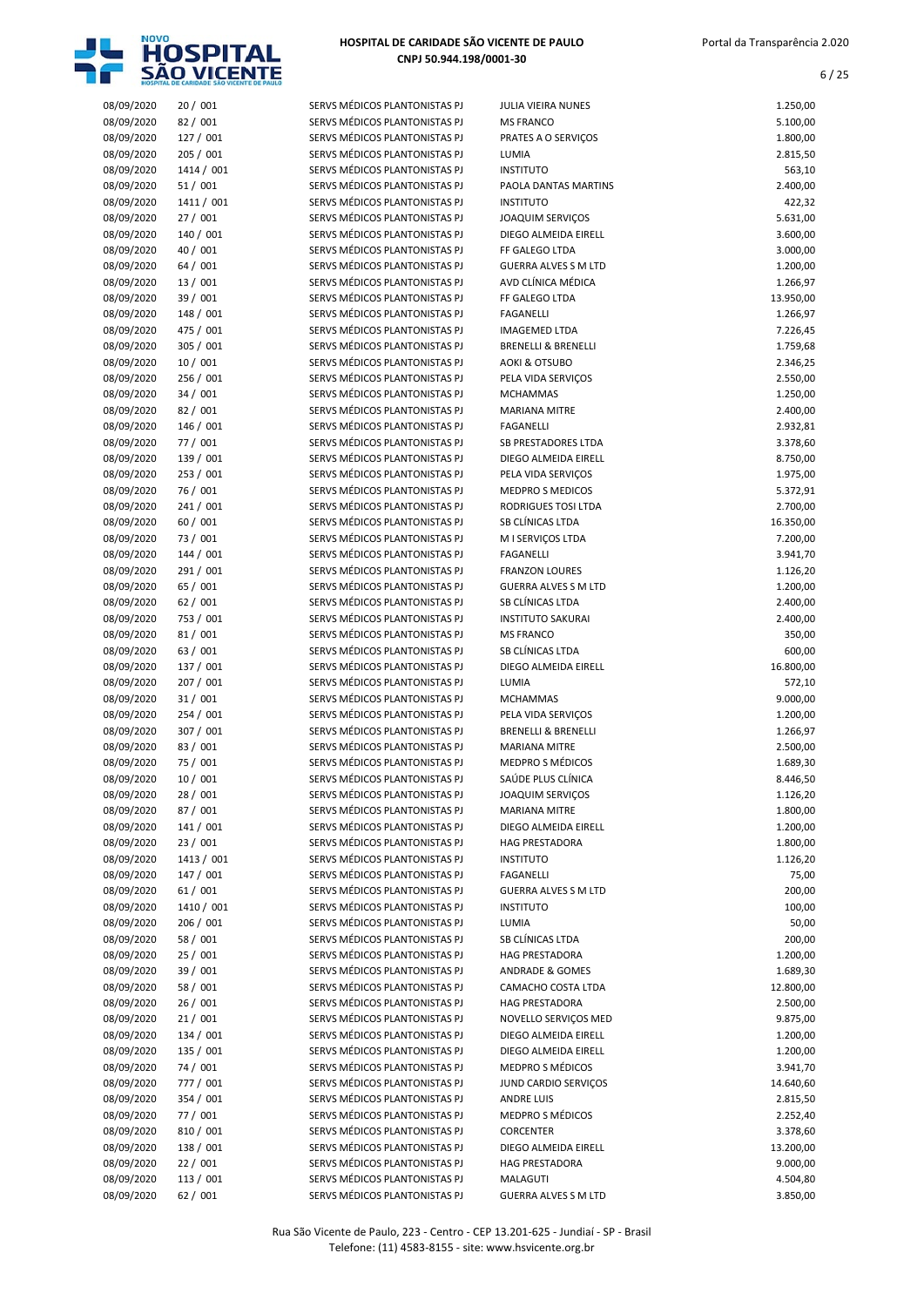

| 08/09/2020               | 255 / 001                       | SERVS MÉDICOS PLANTONISTAS PJ                                  | PELA VIDA SERVIÇOS                       | 50,00                |
|--------------------------|---------------------------------|----------------------------------------------------------------|------------------------------------------|----------------------|
| 08/09/2020               | 8679 / 001                      | SERVS PRESTADOS - PJ                                           | <b>GEIGER SCOPE</b>                      | 1.776,50             |
| 08/09/2020               | 117378 / 001                    | SERVS PRESTADOS - PJ                                           | <b>CASA DO CONSTRUTOR</b>                | 464,00               |
| 08/09/2020               | 11770343 / 001                  | <b>VALE TRANSPORTE</b>                                         | <b>VB SERVIÇOS</b>                       | 393,01               |
| 09/09/2020               | <b>HONORÁRIOS</b>               | <b>DESPS LEGAIS E JURÍDICAS</b>                                | <b>HONORÁRIOS PRÉVIOS</b>                | 750,00               |
| 09/09/2020               | 196042 / 001                    | DROGAS E MEDICAMENTOS                                          | KONIMAGEM COML LTDA                      | 11.150,00            |
| 09/09/2020               | <b>GRRF RESCISÃO</b>            | <b>FGTS RESCISÓRIO</b>                                         | <b>GRRF RESCISÃO</b>                     | 10.640,67            |
| 09/09/2020               | <b>GRRF RESCISÃO</b>            | <b>FGTS RESCISÓRIO</b>                                         | <b>GRRF RESCISÃO</b>                     | 2.200,24             |
| 09/09/2020               | 10852 / 001                     | <b>GÊNEROS ALIMENTÍCIOS</b>                                    | HORTIFRUTI FENIX                         | 173,90               |
| 09/09/2020               | 1980160 / 001                   | <b>GÊNEROS ALIMENTÍCIOS</b>                                    | <b>FRANGO ADORO FILIAL</b>               | 278,80               |
| 09/09/2020               | 190983 / 001                    | <b>GÊNEROS ALIMENTÍCIOS</b>                                    | COPOLFOOD COM PROD                       | 526,26               |
| 09/09/2020               | 61430 / 001                     | <b>GÊNEROS ALIMENTÍCIOS</b>                                    | <b>SB ALIMENT SUPERMERC</b>              | 298,50               |
| 09/09/2020               | 4248 / 001                      | <b>GÊNEROS ALIMENTÍCIOS</b>                                    | <b>DONA QUITANDA</b>                     | 368,71               |
| 09/09/2020               | 74068 / 001                     | IMPRESSOS E MATL DE EXP.<br>IMPRESSOS E MATL DE EXP.           | <b>GCE COMÉRCIO INTERNA</b><br>ADEQUADRO | 2.085,00<br>685,00   |
| 09/09/2020               | 9734 / 001                      |                                                                |                                          |                      |
| 09/09/2020<br>09/09/2020 | 1874 / 001<br>26935 / 001       | MANUTENÇÃO PREDIAL GERAL<br>MÁQUINAS E EQUIPAMENTOS            | INOVA JUNDIAÍ<br>CALEONI PROD LIMPEZA    | 438,00<br>7.014,80   |
|                          |                                 |                                                                | SANDRA CRISTIANE GOD                     |                      |
| 09/09/2020               | 26090 / 001<br>50535 / 001      | MATERIAL DE LAVANDERIA<br><b>MATERIAL PERMANENTE</b>           | <b>RHOSSE</b>                            | 1.000,00<br>1.060,00 |
| 09/09/2020               |                                 | MATL MÉDICO REEMBOLSÁVEL                                       |                                          |                      |
| 09/09/2020               | 1020024 / 001<br>17373 / 001    | MATL MÉDICO REEMBOLSÁVEL                                       | CBS                                      | 342,74               |
| 09/09/2020               |                                 | MATL MÉDICO REEMBOLSÁVEL                                       | ALIANÇA                                  | 2.973,80             |
| 09/09/2020               | 12327 / 001                     | MATL MÉDICO REEMBOLSÁVEL                                       | UNIT IND COM                             | 1.080,00             |
| 09/09/2020               | 4711 / 001                      |                                                                | SEROPLAST<br><b>CIRÚRGICA FERNANDES</b>  | 1.152,00             |
| 09/09/2020               | 1244805 / 001                   | MATL MÉDICO REEMBOLSÁVEL                                       |                                          | 2.317,64             |
| 09/09/2020               | 2512 / 001                      | MATL MÉDICO REEMBOLSÁVEL                                       | <b>GAMACAMP SERVICE</b>                  | 530,00               |
| 09/09/2020               | 124460 / 001                    | MATL MÉDICO REEMBOLSÁVEL                                       | <b>BIOMEDICAL EQUIP</b>                  | 2.320,00             |
| 09/09/2020               | 109133 / 001                    | MATL MÉDICO REEMBOLSÁVEL                                       | HTS TECNOLOGIA                           | 2.280,00             |
| 09/09/2020               | 1445 / 001                      | <b>MOBILIÁRIO</b>                                              | <b>GS DESIGN</b>                         | 11.163,90            |
| 09/09/2020               | 5814 / 001                      | ÓRTESE E PRÓTESE (OPME)                                        | <b>INTERMEDICAL EQUIP</b>                | 180,00               |
| 09/09/2020               | 547694 / 001                    | ÓRTESE E PRÓTESE (OPME)                                        | <b>EMPÓRIO HOSPITALAR</b>                | 1.287,00             |
| 09/09/2020               | 5815 / 001                      | ÓRTESE E PRÓTESE (OPME)                                        | INTERMEDICAL EQUIP                       | 690,00               |
| 09/09/2020               | 547696 / 001                    | ÓRTESE E PRÓTESE (OPME)                                        | <b>EMPÓRIO HOSPITALAR</b>                | 150,00               |
| 09/09/2020               | 937 / 001                       | <b>OUTROS CUSTOS GERAIS</b>                                    | AUTO ELÉTRICA GT                         | 1.600,00             |
| 09/09/2020               | 938 / 001                       | <b>OUTROS CUSTOS GERAIS</b>                                    | AUTO ELÉTRICA GT                         | 850,00               |
| 09/09/2020               | 4398 / 001                      | <b>OUTROS MATERIAIS</b>                                        | FOX INDÚSTRIA                            | 483,00               |
| 09/09/2020               | 1333935 / 001                   | <b>OUTROS MATERIAIS</b>                                        | RIOCLARENSE 91                           | 1.140,00             |
| 09/09/2020               | 1020024 / 001                   | <b>OUTROS MATERIAIS</b>                                        | <b>CBS</b>                               | 847,17               |
| 09/09/2020               | <b>RESCISÕES</b>                | <b>RESCISÕES</b>                                               | <b>RESCISÃO</b>                          | 5.035,37             |
| 09/09/2020<br>09/09/2020 | 198696 / 001                    | SOFTWARE                                                       | WESTCON<br><b>KLINT FIOS CAMPINAS</b>    | 731,60               |
| 09/09/2020               | 39207 / 001                     | UTENSÍLIOS DE INFORMÁTICA                                      |                                          | 3.852,15             |
|                          | 556781 / 001                    | <b>VALE TRANSPORTE</b><br><b>VALE TRANSPORTE</b>               | RÁPIDO LUXO                              | 161,30               |
| 09/09/2020               | 967888 / 001                    | CONT MANUTENÇÃO (EQUIP E INF)                                  | <b>TRANSURB</b>                          | 455,71               |
| 10/09/2020<br>10/09/2020 | 1183 / 001                      |                                                                | <b>MV NORDESTE</b>                       | 4.460,69             |
|                          | 6171 / 001                      | CONT MANUTENÇÃO (EQUIP E INF)<br>CONT MANUTENÇÃO (EQUIP E INF) | MV SISTEMAS                              | 30.997,90            |
| 10/09/2020<br>10/09/2020 | 149921 / 001<br><b>PROCESSO</b> | CONTINGÊNCIAS TRABALHISTAS                                     | <b>PIXEON</b><br><b>PROCESSO</b>         | 1.582,58<br>4.229,15 |
| 10/09/2020               |                                 | <b>CORREIOS E MALOTES</b>                                      | NOVA JUNDIAÍ                             |                      |
|                          | 3252 / 001<br>1519 / 001        |                                                                | MECÂNICA DINIZ                           | 289,95               |
| 10/09/2020               | <b>HONORÁRIOS</b>               | DESPESAS DE VEÍCULOS<br><b>DESPS LEGAIS E JUDICIAIS</b>        | GRU                                      | 209,30               |
| 10/09/2020               | <b>HONORÁRIOS</b>               | <b>DESPS LEGAIS E JUDICIAIS</b>                                | <b>HONORÁRIOS</b>                        | 400,00               |
| 10/09/2020<br>10/09/2020 | <b>HONORÁRIOS</b>               | <b>DESPS LEGAIS E JUDICIAIS</b>                                | GPS                                      | 5.669,33             |
| 10/09/2020               | 459619 / 002                    | DROGAS E MEDICAMENTOS                                          | SUPERMED FINAL 07                        | 2.356,38             |
| 10/09/2020               | 85855 / 001                     | DROGAS E MEDICAMENTOS                                          | SULMEDIC COM MED                         | 193,55<br>4.702,32   |
|                          | 5ª PARCELA / 001                | FINANCIAMENTOS BANCÁRIOS                                       | CAIXA ECONÔMICA FEDERAL                  |                      |
| 10/09/2020<br>10/09/2020 | 4266 / 001                      | GÊNEROS ALIMENTÍCIOS                                           | DONA QUITANDA                            | 360.502,96<br>118,50 |
| 10/09/2020               | 1089008 / 001                   | GÊNEROS ALIMENTÍCIOS                                           | MARFRIG CD ITUPEVA                       |                      |
| 10/09/2020               | 16384 / 001                     | GÊNEROS ALIMENTÍCIOS                                           | <b>ELITE</b>                             | 2.265,10<br>2.721,65 |
| 10/09/2020               | 1452306 / 001                   | <b>GÊNEROS ALIMENTÍCIOS</b>                                    | FRESENIUS MATRIZ 04                      | 8.910,00             |
| 10/09/2020               | 17986 / 001                     | GÊNEROS ALIMENTÍCIOS                                           | <b>IRMÃOS KANESHI</b>                    | 177,17               |
|                          |                                 | <b>GÊNEROS ALIMENTÍCIOS</b>                                    | <b>IRMÃOS KANESHI</b>                    |                      |
| 10/09/2020<br>10/09/2020 | 17987 / 001<br>10856 / 001      | GÊNEROS ALIMENTÍCIOS                                           | HORTIFRUTI FENIX                         | 256,66<br>208,95     |
| 10/09/2020               | 93942 / 001                     | GÊNEROS ALIMENTÍCIOS                                           | <b>DISTRIB HERNANDES</b>                 | 1.485,00             |
| 10/09/2020               | 611430 / 001                    | GÊNEROS ALIMENTÍCIOS                                           | PREMIUM DISTRIBUIDOR                     | 206,64               |
|                          |                                 | <b>GÊNEROS ALIMENTÍCIOS</b>                                    |                                          |                      |
| 10/09/2020               | 865247 / 001                    |                                                                | TOP SERVICE DISTRIBU                     | 178,24               |
| 10/09/2020               | 111679 / 001<br>317668 / 001    | GÊNEROS ALIMENTÍCIOS<br>GÊNEROS ALIMENTÍCIOS                   | <b>FESTPAN</b>                           | 283,05               |
| 10/09/2020               |                                 |                                                                | <b>JCA FOODS</b>                         | 525,96               |
| 10/09/2020               | 4998672 / 001                   | IMPRESSOS E MATL DE EXP.                                       | PAPELARIA REVAL                          | 1.122,92             |
| 10/09/2020               | 36492 / 001                     | IMPRESSOS E MATL DE EXP.                                       | <b>BAZAR HELENA</b>                      | 2.775,12             |
| 10/09/2020               | 2428761 / 001                   | IMPRESSOS E MATL DE EXP.                                       | TRAVAGIN                                 | 234,61               |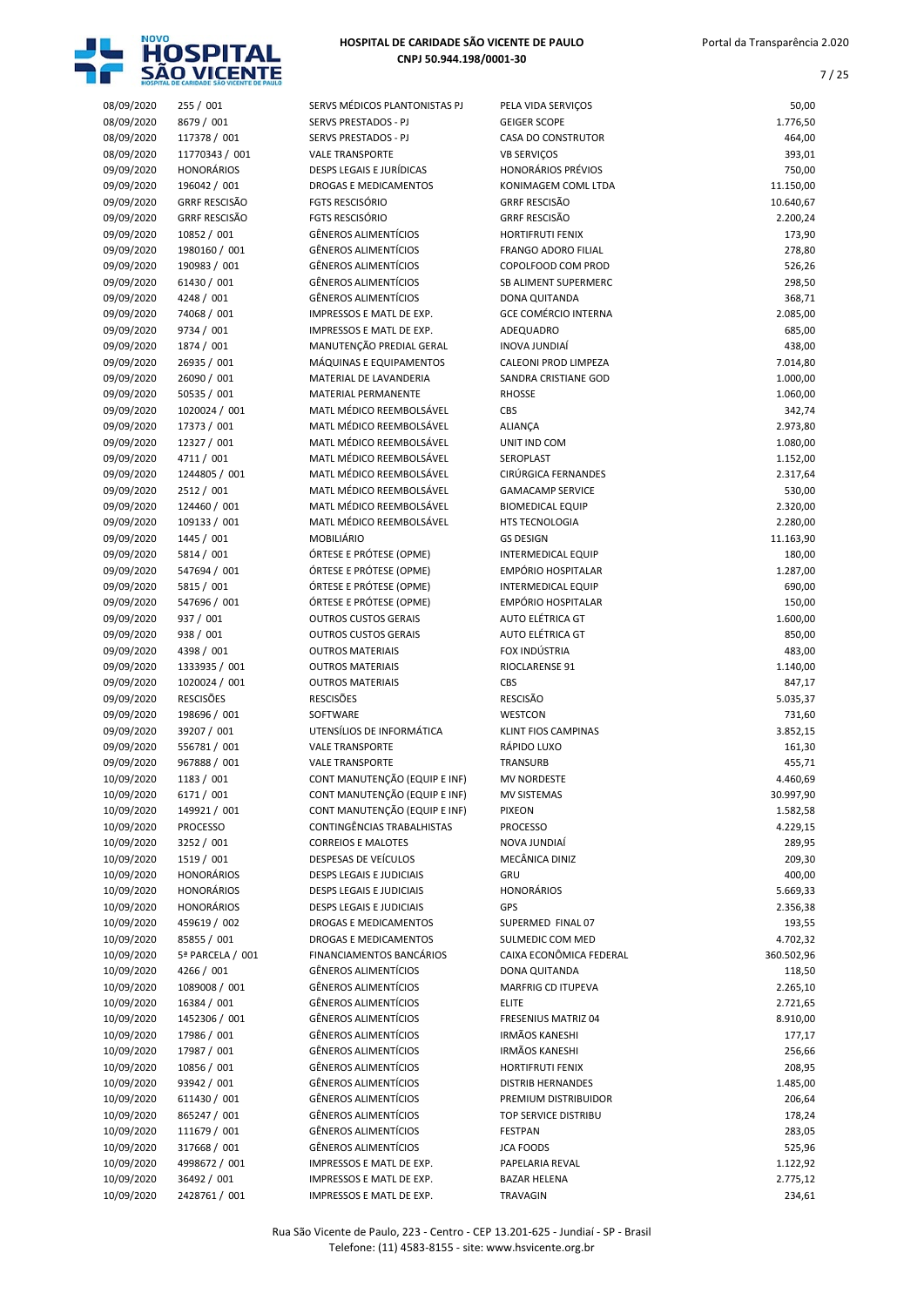

8 / 25

|                          | HOSPITAL DE CARIDADE SÃO VICENTE DE PAULO |                                                            |                                                       |                       |
|--------------------------|-------------------------------------------|------------------------------------------------------------|-------------------------------------------------------|-----------------------|
| 10/09/2020               | 303778 / 001                              | IMPRESSOS E MATL DE EXP.                                   | PROCOMP                                               | 1.000,22              |
| 10/09/2020               | 6066 / 001                                | MATERIAL DE LIMPEZA                                        | <b>GREEN BAGS</b>                                     | 1.297,80              |
| 10/09/2020               | 4943 / 001                                | MATERIAL DE LIMPEZA                                        | <b>NOVA JOMA</b>                                      | 678,00                |
| 10/09/2020               | 973708 / 001                              | MATERIAL DE LIMPEZA                                        | PAPEL ITUPEVA                                         | 101,00                |
| 10/09/2020<br>10/09/2020 | 46466 / 001<br>1627 / 001                 | MATERIAL DE REPOSIÇÃO<br>MATERIAL DE REPOSIÇÃO             | <b>DORMED</b><br>DACOM COM EQUIP PROT                 | 438,90<br>683,25      |
| 10/09/2020               | 1020355 / 001                             | MATERIAL PERMANENTE                                        | CBS                                                   | 333,35                |
| 10/09/2020               | 418590 / 001                              | MATERIAL PERMANENTE                                        | <b>RONDI</b>                                          | 208,22                |
| 10/09/2020               | 973708 / 001                              | MATL MÉDICO REEMBOLSÁVEL                                   | PAPEL ITUPEVA                                         | 5,72                  |
| 10/09/2020               | 66815 / 001                               | MATL MÉDICO REEMBOLSÁVEL                                   | <b>DE PAULI</b>                                       | 1.293,32              |
| 10/09/2020               | 124866 / 001                              | MATL MÉDICO REEMBOLSÁVEL                                   | ZAMMI                                                 | 930,40                |
| 10/09/2020               | 13/001                                    | MATL MÉDICO REEMBOLSÁVEL                                   | <b>INTERMEDICAL COMERCI</b>                           | 3.024,00              |
| 10/09/2020               | 4003 / 001                                | MATL MÉDICO REEMBOLSÁVEL                                   | <b>COLINA TEXTIL</b>                                  | 961,92                |
| 10/09/2020               | 384106 / 001                              | MATL MÉDICO REEMBOLSÁVEL                                   | SMITH E NEPHEW FILIA                                  | 1.928,00              |
| 10/09/2020               | 459619 / 002                              | MEDICAMENTOS CONTROLADOS                                   | SUPERMED FINAL 07                                     | 969,41                |
| 10/09/2020<br>10/09/2020 | AGOSTO/2020 / 001<br>14137 / 001          | MÉDICOS BOLSISTAS<br>ÓRTESE E PRÓTESE (OPME)               | FOLHA AGOSTO/2020 - RESIDENTES<br>NUVASIVE            | 74.601,52<br>4.479,19 |
| 10/09/2020               | 548012 / 001                              | ÓRTESE E PRÓTESE (OPME)                                    | EMPÓRIO HOSPITALAR                                    | 102,00                |
| 10/09/2020               | 775041 / 001                              | ÓRTESE E PRÓTESE (OPME)                                    | <b>BRAILE</b>                                         | 14.000,00             |
| 10/09/2020               | 2751 / 001                                | <b>OUTROS CUSTOS GERAIS</b>                                | MECÂNICA DINIZ                                        | 360,00                |
| 10/09/2020               | 4445 / 001                                | <b>OUTROS MATERIAIS</b>                                    | FOX INDÚSTRIA                                         | 12.200,00             |
| 10/09/2020               | 107014 / 001                              | <b>OUTROS MATERIAIS</b>                                    | LATEX SÃO ROQUE                                       | 1.446,00              |
| 10/09/2020               | 21858 / 001                               | <b>OUTROS MATERIAIS</b>                                    | ESPUMABRAZ                                            | 2.688,00              |
| 10/09/2020               | <b>RESCISÕES</b>                          | <b>RESCISÕES</b>                                           | <b>RESCISÃO</b>                                       | 2.425,49              |
| 10/09/2020               | <b>RESCISÕES</b>                          | <b>RESCISÕES</b>                                           | RESCISÃO                                              | 97,36                 |
| 10/09/2020               | 05/2020 / 004                             | <b>SEGUROS</b>                                             | <b>BAS CORRETORA</b>                                  | 1.502,22              |
| 10/09/2020<br>10/09/2020 | AGOSTO/2020 / 001<br>AGOSTO/2020 / 001    | SERV.PRESTADOS PF RPA<br>SERV.PRESTADOS PF RPA             | RPA - AGOSTO/2020<br>RPA - AGOSTO/2020                | 159,75<br>838,19      |
| 10/09/2020               | AGOSTO/2020 / 001                         | SERV.PRESTADOS PF RPA                                      | RPA - AGOSTO/2020                                     | 9.513,12              |
| 10/09/2020               | AGOSTO/2020 / 001                         | SERV.PRESTADOS PF RPA                                      | RPA - AGOSTO/2020                                     | 1.722,46              |
| 10/09/2020               | AGOSTO/2020 / 001                         | SERV.PRESTADOS PF RPA                                      | RPA - AGOSTO/2020                                     | 1.271,60              |
| 10/09/2020               | AGOSTO/2020 / 001                         | SERV.PRESTADOS PF RPA                                      | RPA - AGOSTO/2020                                     | 1.916,74              |
| 10/09/2020               | AGOSTO/2020 / 001                         | SERV.PRESTADOS PF RPA                                      | RPA - AGOSTO/2020                                     | 2.777,06              |
| 10/09/2020               | AGOSTO/2020 / 001                         | SERV.PRESTADOS PF RPA                                      | RPA - AGOSTO/2020                                     | 1.601,25              |
| 10/09/2020               | AGOSTO/2020 / 001                         | SERV.PRESTADOS PF RPA                                      | RPA - AGOSTO/2020                                     | 601,78                |
| 10/09/2020               | AGOSTO/2020 / 001                         | SERV.PRESTADOS PF RPA                                      | RPA - AGOSTO/2020                                     | 1.437,56              |
| 10/09/2020               | AGOSTO/2020 / 001                         | SERV.PRESTADOS PF RPA                                      | RPA - AGOSTO/2020                                     | 8.646,90              |
| 10/09/2020               | AGOSTO/2020 / 001                         | SERV.PRESTADOS PF RPA<br>SERV.PRESTADOS PF RPA             | RPA - AGOSTO/2020                                     | 11.555,88<br>2.787,59 |
| 10/09/2020<br>10/09/2020 | AGOSTO/2020 / 001<br>198 / 001            | SERVS MÉDICOS REPASSE - PJ                                 | RPA - AGOSTO/2020<br>INST DE ONCOLOGIA                | 239.305,68            |
| 10/09/2020               | 197 / 001                                 | SERVS MÉDICOS REPASSE - PJ                                 | INST DE ONCOLOGIA                                     | 14.512,02             |
| 10/09/2020               | 490 / 001                                 | SERVS PRESTADOS - PJ                                       | MUNAROLO E SEDANO                                     | 12.000,00             |
| 10/09/2020               | 85 / 001                                  | SERVS PRESTADOS - PJ                                       | CARLOS UMBERTO                                        | 10.000,00             |
| 10/09/2020               | 195086 / 001                              | SERVS PRESTADOS - PJ                                       | <b>BIONEXO</b>                                        | 6.143,95              |
| 10/09/2020               | 62090 / 001                               | SERVS PRESTADOS - PJ                                       | <b>ELEVADORES ATLAS</b>                               | 11.447,07             |
| 10/09/2020               | AGOSTO/2020 / 001                         | VRS A REPASSAR-FOLHA                                       | CONV C.E.F. A REPASSAR EMPRÉSTIMO                     | 19.486,06             |
| 10/09/2020               | SETEMBRO/2020 / 001                       | VRS A REPASSAR-FOLHA                                       | CONVÊNIO FARMAVIDA                                    | 38.784,49             |
| 10/09/2020               | SETEMBRO/2020 / 001                       | VRS A REPASSAR-FOLHA                                       | CONVÊNIO FARMAVIDA                                    | 10.635,97             |
| 10/09/2020               | AGOSTO/2020 / 001                         | VRS A REPASSAR-FOLHA                                       | <b>CONSIGNADO SANTANDER</b>                           | 135.487,79            |
| 11/09/2020<br>11/09/2020 | <b>PROCESSO</b><br><b>PROCESSO</b>        | CONTINGÊNCIAS TRABALHISTAS<br>CONTINGÊNCIAS TRABALHISTAS   | <b>PROCESSO</b><br><b>PROCESSO</b>                    | 423,15                |
| 11/09/2020               | 57336617 / 001                            | DESPESAS FINANC MUNICIPAL                                  | <b>CPFL</b>                                           | 2.096,12<br>14,01     |
| 11/09/2020               | 57294093 / 001                            | DESPESAS FINANC MUNICIPAL                                  | <b>CPFL</b>                                           | 5,41                  |
| 11/09/2020               | 1178 / 003                                | DROGAS E MEDICAMENTOS                                      | P.R.H PRODUTOS                                        | 10.200,00             |
| 11/09/2020               | 66537 / 001                               | <b>DROGAS E MEDICAMENTOS</b>                               | <b>BELIVE</b>                                         | 8.707,44              |
| 11/09/2020               | 57336617 / 001                            | <b>ENERGIA ELÉTRICA</b>                                    | <b>CPFL</b>                                           | 284,63                |
| 11/09/2020               | 57294093 / 001                            | <b>ENERGIA ELÉTRICA</b>                                    | <b>CPFL</b>                                           | 137,58                |
| 11/09/2020               | 10859 / 001                               | <b>GÊNEROS ALIMENTÍCIOS</b>                                | <b>HORTIFRUTI FENIX</b>                               | 84,85                 |
| 11/09/2020               | 4285 / 001                                | <b>GÊNEROS ALIMENTÍCIOS</b>                                | DONA QUITANDA                                         | 143,16                |
| 11/09/2020               | 103423 / 001                              | <b>GÊNEROS ALIMENTÍCIOS</b>                                | CASA IRMÃOS UNIDOS                                    | 117,98                |
| 11/09/2020               | 1090884 / 001                             | <b>GÊNEROS ALIMENTÍCIOS</b>                                | MARFRIG CD ITUPEVA                                    | 5.356,23              |
| 11/09/2020<br>11/09/2020 | 1982529 / 001<br>10860 / 001              | <b>GÊNEROS ALIMENTÍCIOS</b><br><b>GÊNEROS ALIMENTÍCIOS</b> | <b>FRANGO ADORO FILIAL</b><br><b>HORTIFRUTI FENIX</b> | 1.513,40<br>447,90    |
| 11/09/2020               | 974487 / 001                              | GÊNEROS ALIMENTÍCIOS                                       | PAPEL ITUPEVA                                         | 234,00                |
| 11/09/2020               | 103422 / 001                              | <b>GÊNEROS ALIMENTÍCIOS</b>                                | CASA IRMÃOS UNIDOS                                    | 585,20                |
| 11/09/2020               | 103424 / 001                              | GÊNEROS ALIMENTÍCIOS                                       | CASA IRMÃOS UNIDOS                                    | 298,30                |
| 11/09/2020               | 100792 / 001                              | GÊNEROS ALIMENTÍCIOS                                       | <b>TERRÃO</b>                                         | 688,50                |
| 11/09/2020               | 142943 / 001                              | GÊNEROS ALIMENTÍCIOS                                       | CAFÉ CAIÇARA                                          | 700,00                |
| 11/09/2020               | 1076 / 001                                | MATERIAL DE LIMPEZA                                        | COLLUPLAST IND COM E                                  | 1.708.00              |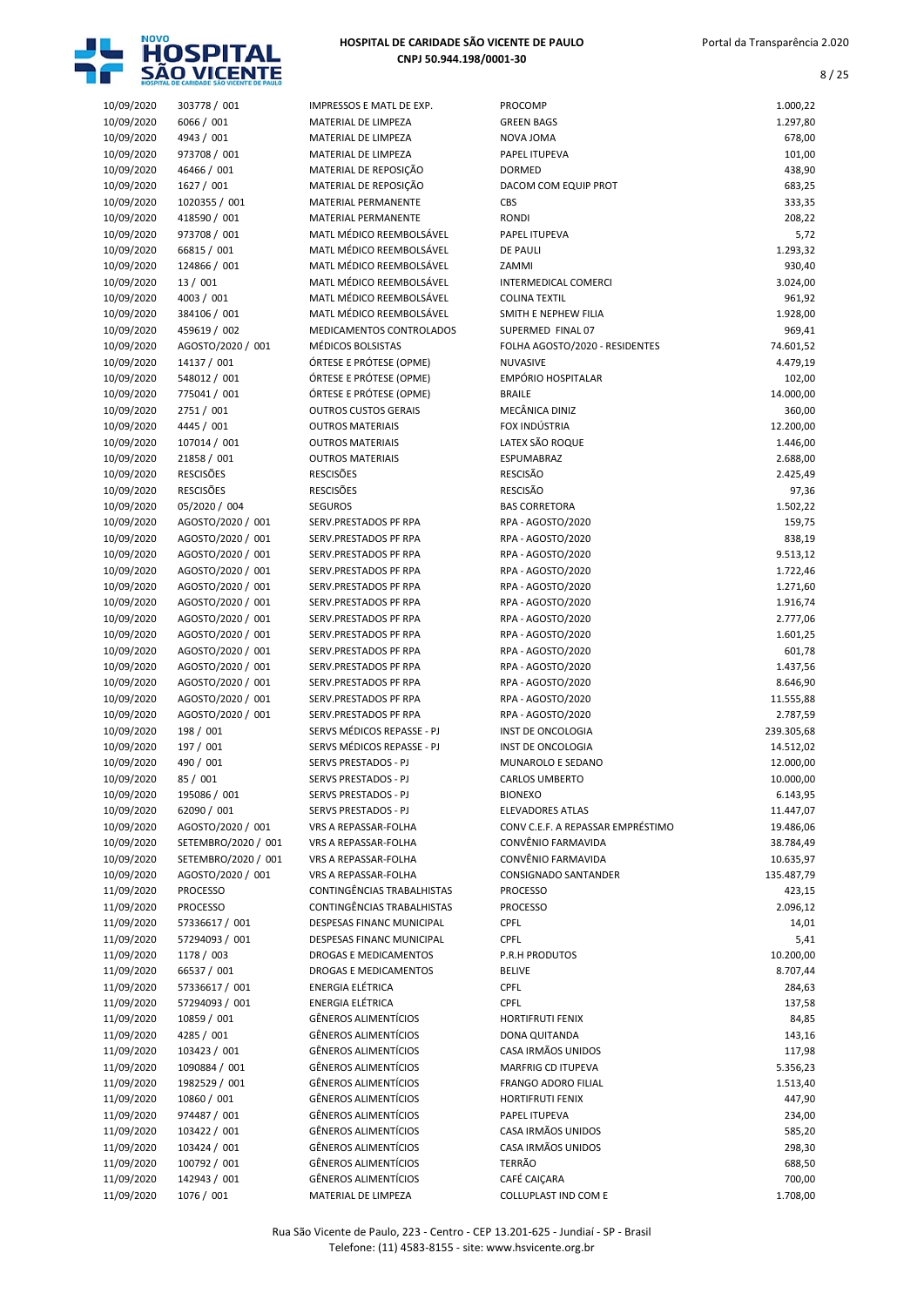

| 11/09/2020               | 1774 / 001                       | MATERIAL DE REPOSIÇÃO                              |
|--------------------------|----------------------------------|----------------------------------------------------|
| 11/09/2020               | 16302 / 001                      | MATL MÉDICO REEMBOL                                |
| 11/09/2020               | 41300 / 001                      | MATL MÉDICO REEMBOL                                |
| 11/09/2020               | 4015 / 001                       | MATL MÉDICO REEMBOL                                |
| 11/09/2020               | 701304 / 001                     | MATL MÉDICO REEMBOL                                |
| 11/09/2020               | 10030 / 001                      | MATL MÉDICO REEMBOL                                |
| 11/09/2020               | 384244 / 001                     | MATL MÉDICO REEMBOL<br>MATL MÉDICO REEMBOL         |
| 11/09/2020               | 3995 / 003                       | ÓRTESE E PRÓTESE (OPM                              |
| 11/09/2020<br>11/09/2020 | 90165 / 001<br>936893 / 001      | ÓRTESE E PRÓTESE (OPM                              |
| 11/09/2020               | 556765 / 001                     | ÓRTESE E PRÓTESE (OPM                              |
| 11/09/2020               | 90168 / 001                      | ÓRTESE E PRÓTESE (OPM                              |
| 11/09/2020               | 25965 / 001                      | ÓRTESE E PRÓTESE (OPM                              |
| 11/09/2020               | 25966 / 001                      | ÓRTESE E PRÓTESE (OPM                              |
| 11/09/2020               | 936917 / 001                     | ÓRTESE E PRÓTESE (OPM                              |
| 11/09/2020               | 936915 / 001                     | ÓRTESE E PRÓTESE (OPM                              |
| 11/09/2020               | 29349 / 001                      | ÓRTESE E PRÓTESE (OPM                              |
| 11/09/2020               | JULHO/2020 / 001                 | <b>OUTROS CUSTOS GERAIS</b>                        |
| 11/09/2020               | 63102 / 001                      | <b>OUTROS MATERIAIS</b>                            |
| 11/09/2020               | 2343 / 002                       | <b>OUTROS MATERIAIS</b>                            |
| 11/09/2020               | 23411 / 001                      | <b>OUTROS MATERIAIS</b>                            |
| 11/09/2020               | 1487 / 001                       | <b>SERVS PRESTADOS - PJ</b>                        |
| 11/09/2020               | 1486 / 001                       | SERVS PRESTADOS - PJ                               |
| 11/09/2020               | <b>CONF DIV / 021</b>            | <b>TERMO CONF DÍVIDA</b>                           |
| 11/09/2020               | 2343 / 002                       | <b>UNIFORMES</b>                                   |
| 11/09/2020               | 969159 / 001                     | <b>VALE TRANSPORTE</b>                             |
| 11/09/2020               | AGOSTO/2020 / 001                | VRS A REPASSAR-FOLHA                               |
| 11/09/2020<br>14/09/2020 | AGOSTO/2020 / 001<br>36143 / 001 | VRS A REPASSAR-FOLHA<br><b>DROGAS E MEDICAMENT</b> |
| 14/09/2020               | 253733 / 001                     | <b>DROGAS E MEDICAMENT</b>                         |
| 14/09/2020               | 4042 / 001                       | <b>DROGAS E MEDICAMENT</b>                         |
| 14/09/2020               | 357820 / 001                     | EQUIP.PROC.ELETRÔNICO                              |
| 14/09/2020               | 357819 / 001                     | EQUIP.PROC.ELETRÔNICO                              |
| 14/09/2020               | 4333 / 001                       | GÊNEROS ALIMENTÍCIOS                               |
| 14/09/2020               | 10872 / 001                      | <b>GÊNEROS ALIMENTÍCIOS</b>                        |
| 14/09/2020               | 111725 / 001                     | GÊNEROS ALIMENTÍCIOS                               |
| 14/09/2020               | 1983872 / 001                    | GÊNEROS ALIMENTÍCIOS                               |
| 14/09/2020               | 103042 / 001                     | GÊNEROS ALIMENTÍCIOS                               |
| 14/09/2020               | 2597115 / 001                    | <b>GÊNEROS ALIMENTÍCIOS</b>                        |
| 14/09/2020               | 278171/001                       | GÊNEROS ALIMENTÍCIOS                               |
| 14/09/2020               | 1639721 / 001                    | GÊNEROS ALIMENTÍCIOS                               |
| 14/09/2020               | 4332 / 001                       | <b>GÊNEROS ALIMENTÍCIOS</b>                        |
| 14/09/2020               | 100820 / 001                     | GÊNEROS ALIMENTÍCIOS                               |
| 14/09/2020               | 60369 / 001                      | GÊNEROS ALIMENTÍCIOS                               |
| 14/09/2020               | 100819 / 001                     | GÊNEROS ALIMENTÍCIOS                               |
| 14/09/2020               | 20552 / 001<br>2595486 / 001     | GÊNEROS ALIMENTÍCIOS<br>GÊNEROS ALIMENTÍCIOS       |
| 14/09/2020<br>14/09/2020 | 1091771 / 001                    | <b>GÊNEROS ALIMENTÍCIOS</b>                        |
| 14/09/2020               | 18002 / 001                      | GÊNEROS ALIMENTÍCIOS                               |
| 14/09/2020               | 2099368 / 001                    | <b>GÊNEROS ALIMENTÍCIOS</b>                        |
| 14/09/2020               | 1297685 / 001                    | GÊNEROS ALIMENTÍCIOS                               |
| 14/09/2020               | 18001 / 001                      | GÊNEROS ALIMENTÍCIOS                               |
| 14/09/2020               | 2598797 / 001                    | GÊNEROS ALIMENTÍCIOS                               |
| 14/09/2020               | 1641 / 001                       | <b>IMPRESSOS E MATL DE E</b>                       |
| 14/09/2020               | 2412855 / 002                    | <b>IMPRESSOS E MATL DE E</b>                       |
| 14/09/2020               | 938360 / 001                     | IMPRESSOS E MATL DE E)                             |
| 14/09/2020               | 3533452 / 001                    | MATERIAL DE LIMPEZA                                |
| 14/09/2020               | 975198 / 001                     | MATERIAL DE LIMPEZA                                |
| 14/09/2020               | 646119 / 001                     | MATERIAL DE LIMPEZA                                |
| 14/09/2020               | 100817 / 001                     | MATERIAL DE LIMPEZA                                |
| 14/09/2020               | 8096 / 001                       | MATERIAL DE REPOSIÇÃO                              |
| 14/09/2020               | 4675 / 001                       | MATERIAL DE REPOSIÇÃO                              |
| 14/09/2020               | 8084 / 001                       | MATERIAL DE REPOSIÇÃO                              |
| 14/09/2020               | 184077 / 001                     | MATERIAL DE REPOSIÇÃO                              |
| 14/09/2020               | 16646 / 001                      | MATERIAL DE REPOSIÇÃO                              |
| 14/09/2020<br>14/09/2020 | 461645 / 001<br>1090 / 001       | MATERIAL DE REPOSIÇÃO<br>MATERIAL DE REPOSIÇÃO     |
| 14/09/2020               | 8071 / 001                       | MATERIAL DE REPOSIÇÃO                              |
| 14/09/2020               | 89758 / 001                      | <b>MATERIAL PERMANENTE</b>                         |
|                          |                                  |                                                    |

|                          | HOSPITAL DE CARIDADE SÃO VICENTE DE PAULO |                                                            |                                                   |                       |
|--------------------------|-------------------------------------------|------------------------------------------------------------|---------------------------------------------------|-----------------------|
| 11/09/2020               | 1774 / 001                                | MATERIAL DE REPOSIÇÃO                                      | SAEDCLIN                                          | 1.460,16              |
| 11/09/2020               | 16302 / 001                               | MATL MÉDICO REEMBOLSÁVEL                                   | <b>ATOS MEDICAL</b>                               | 3.453,00              |
| 11/09/2020               | 41300 / 001                               | MATL MÉDICO REEMBOLSÁVEL                                   | <b>MEDICONE</b>                                   | 1.288,00              |
| 11/09/2020               | 4015 / 001                                | MATL MÉDICO REEMBOLSÁVEL                                   | <b>COLINA TEXTIL</b>                              | 577,92                |
| 11/09/2020<br>11/09/2020 | 701304 / 001<br>10030 / 001               | MATL MÉDICO REEMBOLSÁVEL<br>MATL MÉDICO REEMBOLSÁVEL       | JOHNSON 05<br><b>CISCRE</b>                       | 3.377,82<br>10.800,00 |
| 11/09/2020               | 384244 / 001                              | MATL MÉDICO REEMBOLSÁVEL                                   | SMITH E NEPHEW FILIA                              | 1.928,00              |
| 11/09/2020               | 3995 / 003                                | MATL MÉDICO REEMBOLSÁVEL                                   | <b>COLINA TEXTIL</b>                              | 210,00                |
| 11/09/2020               | 90165 / 001                               | ÓRTESE E PRÓTESE (OPME)                                    | <b>MM MEDICAL</b>                                 | 595,00                |
| 11/09/2020               | 936893 / 001                              | ÓRTESE E PRÓTESE (OPME)                                    | <b>BIOTRONIK</b>                                  | 7.426,43              |
| 11/09/2020               | 556765 / 001                              | ÓRTESE E PRÓTESE (OPME)                                    | <b>SUPRIMED</b>                                   | 1.541,00              |
| 11/09/2020               | 90168 / 001                               | ÓRTESE E PRÓTESE (OPME)                                    | <b>MM MEDICAL</b>                                 | 595,00                |
| 11/09/2020               | 25965 / 001                               | ÓRTESE E PRÓTESE (OPME)                                    | DOC MED                                           | 4.569,00              |
| 11/09/2020               | 25966 / 001                               | ÓRTESE E PRÓTESE (OPME)                                    | DOC MED                                           | 2.034,50              |
| 11/09/2020               | 936917 / 001                              | ÓRTESE E PRÓTESE (OPME)                                    | <b>BIOTRONIK</b>                                  | 7.426,43              |
| 11/09/2020               | 936915 / 001                              | ÓRTESE E PRÓTESE (OPME)                                    | <b>BIOTRONIK</b><br>LUGANO BIOMÉDICA              | 7.426,43              |
| 11/09/2020<br>11/09/2020 | 29349 / 001<br>JULHO/2020 / 001           | ÓRTESE E PRÓTESE (OPME)<br><b>OUTROS CUSTOS GERAIS</b>     | 1 TABELIÃO DE NOTAS                               | 959,40<br>109,52      |
| 11/09/2020               | 63102 / 001                               | <b>OUTROS MATERIAIS</b>                                    | <b>AMADE</b>                                      | 123,60                |
| 11/09/2020               | 2343 / 002                                | <b>OUTROS MATERIAIS</b>                                    | FBS THAILES FINAL 14                              | 1.352,87              |
| 11/09/2020               | 23411 / 001                               | <b>OUTROS MATERIAIS</b>                                    | H MAX                                             | 460,00                |
| 11/09/2020               | 1487 / 001                                | <b>SERVS PRESTADOS - PJ</b>                                | <b>CONTRAIL</b>                                   | 1.338,75              |
| 11/09/2020               | 1486 / 001                                | <b>SERVS PRESTADOS - PJ</b>                                | <b>CONTRAIL</b>                                   | 691,35                |
| 11/09/2020               | <b>CONF DIV / 021</b>                     | <b>TERMO CONF DÍVIDA</b>                                   | <b>FAMA TRANSP E TUR</b>                          | 8.054,96              |
| 11/09/2020               | 2343 / 002                                | <b>UNIFORMES</b>                                           | <b>FBS THAILES FINAL 14</b>                       | 45.273,35             |
| 11/09/2020               | 969159 / 001                              | <b>VALE TRANSPORTE</b>                                     | <b>TRANSURB</b>                                   | 126,10                |
| 11/09/2020               | AGOSTO/2020 / 001                         | VRS A REPASSAR-FOLHA                                       | CONTRIBUIÇÃO CONFEDERATIVA                        | 15.429,84             |
| 11/09/2020<br>14/09/2020 | AGOSTO/2020 / 001<br>36143 / 001          | VRS A REPASSAR-FOLHA<br>DROGAS E MEDICAMENTOS              | CONTRIBUIÇÃO CONFEDERATIVA<br>FLUKKA FARMÁCIA     | 5.657,20<br>1.050,00  |
| 14/09/2020               | 253733 / 001                              | DROGAS E MEDICAMENTOS                                      | <b>FARMARIN</b>                                   | 3.966,68              |
| 14/09/2020               | 4042 / 001                                | DROGAS E MEDICAMENTOS                                      | FARMÁCIA SOBAM                                    | 970,00                |
| 14/09/2020               | 357820 / 001                              | EQUIP.PROC.ELETRÔNICO                                      | <b>GAZIN</b>                                      | 1.584,00              |
| 14/09/2020               | 357819 / 001                              | EQUIP.PROC.ELETRÔNICO                                      | <b>GAZIN</b>                                      | 1.584,00              |
| 14/09/2020               | 4333 / 001                                | <b>GÊNEROS ALIMENTÍCIOS</b>                                | DONA QUITANDA                                     | 151,20                |
| 14/09/2020               | 10872 / 001                               | <b>GÊNEROS ALIMENTÍCIOS</b>                                | <b>HORTIFRUTI FENIX</b>                           | 367,25                |
| 14/09/2020               | 111725 / 001                              | <b>GÊNEROS ALIMENTÍCIOS</b>                                | <b>FESTPAN</b>                                    | 331,88                |
| 14/09/2020               | 1983872 / 001                             | <b>GÊNEROS ALIMENTÍCIOS</b>                                | <b>FRANGO ADORO FILIAL</b>                        | 288,00                |
| 14/09/2020               | 103042 / 001                              | <b>GÊNEROS ALIMENTÍCIOS</b>                                | <b>OVOS PRETI</b>                                 | 490,00                |
| 14/09/2020               | 2597115 / 001                             | <b>GÊNEROS ALIMENTÍCIOS</b><br><b>GÊNEROS ALIMENTÍCIOS</b> | SERRAMAR                                          | 729,00<br>985,50      |
| 14/09/2020<br>14/09/2020 | 278171 / 001<br>1639721 / 001             | <b>GÊNEROS ALIMENTÍCIOS</b>                                | SANNA COM ALIMENTOS<br><b>COOPERATIVA CENTRAL</b> | 1.724,16              |
| 14/09/2020               | 4332 / 001                                | <b>GÊNEROS ALIMENTÍCIOS</b>                                | DONA QUITANDA                                     | 238,52                |
| 14/09/2020               | 100820 / 001                              | <b>GENEROS ALIMENTICIOS</b>                                | TERRAO                                            | 1.804,80              |
| 14/09/2020               | 60369 / 001                               | <b>GÊNEROS ALIMENTÍCIOS</b>                                | <b>GTS DISTRIBUIDORA</b>                          | 1.956,41              |
| 14/09/2020               | 100819 / 001                              | <b>GÊNEROS ALIMENTÍCIOS</b>                                | TERRÃO                                            | 759,00                |
| 14/09/2020               | 20552 / 001                               | <b>GÊNEROS ALIMENTÍCIOS</b>                                | AO COZINHEIRO                                     | 405,00                |
| 14/09/2020               | 2595486 / 001                             | <b>GÊNEROS ALIMENTÍCIOS</b>                                | SERRAMAR                                          | 621,00                |
| 14/09/2020               | 1091771 / 001                             | <b>GÊNEROS ALIMENTÍCIOS</b>                                | MARFRIG CD ITUPEVA                                | 2.682,65              |
| 14/09/2020               | 18002 / 001                               | <b>GÊNEROS ALIMENTÍCIOS</b>                                | <b>IRMÃOS KANESHI</b>                             | 290,33                |
| 14/09/2020               | 2099368 / 001                             | <b>GÊNEROS ALIMENTÍCIOS</b>                                | MAFRA FILIAL GO                                   | 1.108,80              |
| 14/09/2020               | 1297685 / 001                             | <b>GÊNEROS ALIMENTÍCIOS</b>                                | <b>MARIUSSO</b>                                   | 1.067,20              |
| 14/09/2020<br>14/09/2020 | 18001 / 001<br>2598797 / 001              | <b>GÊNEROS ALIMENTÍCIOS</b><br><b>GÊNEROS ALIMENTÍCIOS</b> | <b>IRMÃOS KANESHI</b><br>SERRAMAR                 | 154,53<br>621,00      |
| 14/09/2020               | 1641 / 001                                | IMPRESSOS E MATL DE EXP.                                   | GRÁFICA MEGA FLEX                                 | 3.745,60              |
| 14/09/2020               | 2412855 / 002                             | IMPRESSOS E MATL DE EXP.                                   | TRAVAGIN                                          | 307,00                |
| 14/09/2020               | 938360 / 001                              | IMPRESSOS E MATL DE EXP.                                   | DATASUPRI DISTRIBUID                              | 308,46                |
| 14/09/2020               | 3533452 / 001                             | MATERIAL DE LIMPEZA                                        | SALES                                             | 3.902,52              |
| 14/09/2020               | 975198 / 001                              | MATERIAL DE LIMPEZA                                        | PAPEL ITUPEVA                                     | 288,00                |
| 14/09/2020               | 646119 / 001                              | MATERIAL DE LIMPEZA                                        | AMADE                                             | 1.640,00              |
| 14/09/2020               | 100817 / 001                              | MATERIAL DE LIMPEZA                                        | TERRÃO                                            | 2.922,90              |
| 14/09/2020               | 8096 / 001                                | MATERIAL DE REPOSIÇÃO                                      | <b>BIO INFINITY</b>                               | 8.472,70              |
| 14/09/2020               | 4675 / 001                                | MATERIAL DE REPOSIÇÃO                                      | <b>INTER LIFE MATRIZ</b>                          | 275,00                |
| 14/09/2020<br>14/09/2020 | 8084 / 001<br>184077 / 001                | MATERIAL DE REPOSIÇÃO<br>MATERIAL DE REPOSIÇÃO             | <b>BIO INFINITY</b><br>LUIMED                     | 2.358,40              |
| 14/09/2020               | 16646 / 001                               | MATERIAL DE REPOSIÇÃO                                      | DMG COMÉRCIO E REPRE                              | 820,00<br>1.860,00    |
| 14/09/2020               | 461645 / 001                              | MATERIAL DE REPOSIÇÃO                                      | SUPERMED FINAL 07                                 | 501,24                |
| 14/09/2020               | 1090 / 001                                | MATERIAL DE REPOSIÇÃO                                      | MCA INDÚSTRIA                                     | 124,22                |
| 14/09/2020               | 8071 / 001                                | MATERIAL DE REPOSIÇÃO                                      | <b>BIO INFINITY</b>                               | 190,00                |
| 14/09/2020               | 89758 / 001                               | <b>MATERIAL PERMANENTE</b>                                 | <b>MACOM</b>                                      | 770.40                |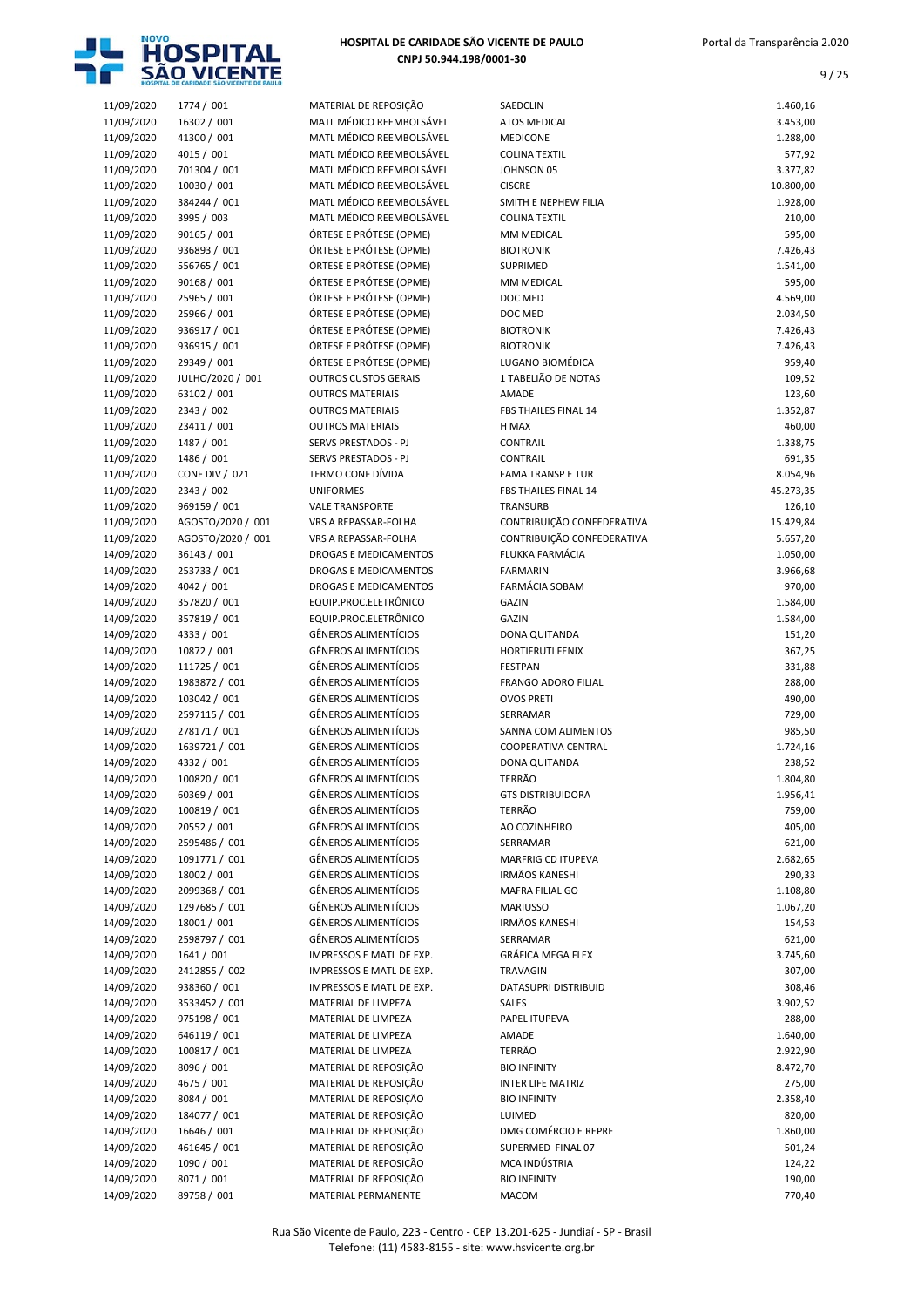

| 14/09/2020               | 29950 / 001                         | MATERIAL PERMANENTE                              | ITM SA EDLO                       | 367,23               |
|--------------------------|-------------------------------------|--------------------------------------------------|-----------------------------------|----------------------|
| 14/09/2020               | 527 / 001                           | <b>MOBILIÁRIO</b>                                | MOGI MEDICAL EQUIPAM              | 1.575,00             |
| 14/09/2020               | 528 / 001                           | <b>MOBILIÁRIO</b>                                | MOGI MEDICAL EQUIPAM              | 3.150,00             |
| 14/09/2020               | 1490 / 001                          | MOBILIÁRIO                                       | <b>JUNPMAQ</b>                    | 280,00               |
| 14/09/2020               | 15483 / 001                         | <b>MOBILIÁRIO</b>                                | COMAVE                            | 370,00               |
| 14/09/2020               | 15482 / 001                         | <b>MOBILIÁRIO</b>                                | COMAVE                            | 370,00               |
| 14/09/2020               | 57286 / 001                         | ÓRTESE E PRÓTESE (OPME)                          | <b>GADALI MED</b>                 | 1.260,00             |
| 14/09/2020               | 90435 / 001                         | ÓRTESE E PRÓTESE (OPME)                          | MM MEDICAL                        | 9.695,98             |
| 14/09/2020               | 548997 / 001                        | ÓRTESE E PRÓTESE (OPME)                          | <b>EMPÓRIO HOSPITALAR</b>         | 1.287,00             |
| 14/09/2020               | 71002 / 001                         | ÓRTESE E PRÓTESE (OPME)                          | LUMINAL PRODUTOS MED              | 4.569,00             |
| 14/09/2020               | 90437 / 001                         | ÓRTESE E PRÓTESE (OPME)                          | MM MEDICAL                        | 5.626,98             |
| 14/09/2020               | 90446 / 001                         | ÓRTESE E PRÓTESE (OPME)                          | MM MEDICAL                        | 9.695,98             |
| 14/09/2020               | 548995 / 001                        | ÓRTESE E PRÓTESE (OPME)                          | <b>EMPÓRIO HOSPITALAR</b>         | 1.287,00             |
| 14/09/2020               | 70917 / 001                         | ÓRTESE E PRÓTESE (OPME)                          | LUMINAL PRODUTOS MED              | 695,45               |
| 14/09/2020               | 315/001                             | <b>OUTROS CUSTOS GERAIS</b>                      | APARECIDA SANTOS NEV              | 300,00               |
| 14/09/2020               | 745 / 001                           | SERVS MÉDICOS COMPL - PJ                         | CLÍNICA MÉDICA DR CA              | 6.100,25             |
| 14/09/2020               | 454 / 001                           | SERVS PRESTADOS - PJ                             | <b>TECNORAIO</b>                  | 93.000,00            |
| 14/09/2020               | 66 / 001                            | SERVS PRESTADOS - PJ                             | <b>TRACT</b>                      | 18.856,25<br>807,11  |
| 14/09/2020               | 74762 / 001                         | SERVS PRESTADOS - PJ<br><b>TERMO CONF DÍVIDA</b> | MICROAMBIENTAL                    |                      |
| 14/09/2020               | <b>CONF DIV / 023</b><br>5525 / 001 | CONT MANUTENÇÃO (EQUIP E INF)                    | SPINE HEALTH<br>E.G.M. ENGENHARIA | 2.060,84<br>1.259,91 |
| 15/09/2020<br>15/09/2020 | 5532 / 001                          | CONT MANUTENÇÃO (EQUIP E INF)                    | E.G.M. ENGENHARIA                 | 4.686,44             |
| 15/09/2020               | 50113442 / 001                      | <b>DESPESAS FINANC MUNICIPAL</b>                 | <b>CPFL</b>                       | 52,33                |
| 15/09/2020               | 55456453 / 001                      | <b>ENERGIA ELÉTRICA</b>                          | <b>CPFL</b>                       | 373,06               |
| 15/09/2020               | 53766805 / 001                      | <b>ENERGIA ELÉTRICA</b>                          | CPFL                              | 347,21               |
| 15/09/2020               | 51796978 / 001                      | <b>ENERGIA ELÉTRICA</b>                          | CPFL                              | 345,12               |
| 15/09/2020               | 50113442 / 001                      | <b>ENERGIA ELÉTRICA</b>                          | <b>CPFL</b>                       | 481,61               |
| 15/09/2020               | <b>GRRF RESCISÃO</b>                | <b>FGTS RESCISÓRIO</b>                           | <b>GRRF RESCISÃO</b>              | 92,90                |
| 15/09/2020               | <b>GRRF RESCISÃO</b>                | <b>FGTS RESCISÓRIO</b>                           | <b>GRRF RESCISÃO</b>              | 220,09               |
| 15/09/2020               | 1092879 / 001                       | <b>GÊNEROS ALIMENTÍCIOS</b>                      | <b>MARFRIG CD ITUPEVA</b>         | 1.560,00             |
| 15/09/2020               | 1093764 / 001                       | <b>GÊNEROS ALIMENTÍCIOS</b>                      | MARFRIG CD ITUPEVA                | 933,39               |
| 15/09/2020               | 61557 / 001                         | <b>GÊNEROS ALIMENTÍCIOS</b>                      | SB ALIMENT SUPERMERC              | 298,50               |
| 15/09/2020               | 4365 / 001                          | <b>GÊNEROS ALIMENTÍCIOS</b>                      | DONA QUITANDA                     | 449,30               |
| 15/09/2020               | 18024 / 001                         | <b>GÊNEROS ALIMENTÍCIOS</b>                      | <b>IRMÃOS KANESHI</b>             | 139,75               |
| 15/09/2020               | 10879 / 001                         | <b>GÊNEROS ALIMENTÍCIOS</b>                      | <b>HORTIFRUTI FENIX</b>           | 215,05               |
| 15/09/2020               | 18025 / 001                         | <b>GÊNEROS ALIMENTÍCIOS</b>                      | <b>IRMÃOS KANESHI</b>             | 118,53               |
| 15/09/2020               | 29113 / 001                         | <b>GÊNEROS ALIMENTÍCIOS</b>                      | <b>LONDRES DISTR</b>              | 406,00               |
| 15/09/2020               | 144139 / 001                        | MÁQUINAS E EQUIPAMENTOS                          | <b>GAZIN INDUSTRIA E CO</b>       | 2.213,90             |
| 15/09/2020               | 127517 / 001                        | MATERIAL DE LIMPEZA                              | <b>ITW FLUIDS E HYGIENE</b>       | 1.089,92             |
| 15/09/2020               | 127996 / 001                        | MATERIAL DE LIMPEZA                              | <b>ITW FLUIDS E HYGIENE</b>       | 1.294,28             |
| 15/09/2020               | 127995 / 001                        | MATERIAL DE LIMPEZA                              | <b>ITW FLUIDS E HYGIENE</b>       | 1.089,92             |
| 15/09/2020               | 418928 / 001                        | MATERIAL DE REPOSIÇÃO                            | <b>RONDI</b>                      | 303,48               |
| 15/09/2020               | 92246 / 001                         | ÓRTESE E PRÓTESE (OPME)                          | MM MEDICAL                        | 4.131,48             |
| 15/09/2020               | 92244 / 001                         | ÓRTESE E PRÓTESE (OPME)                          | MM MEDICAL                        | 595,00               |
| 15/09/2020               | 87943 / 001                         | ÓRTESE E PRÓTESE (OPME)                          | <b>CORTICAL CAMPINAS</b>          | 2.491,00             |
| 15/09/2020               | 92241 / 001                         | ÓRTESE E PRÓTESE (OPME)                          | MM MEDICAL                        | 595,00               |
| 15/09/2020               | 20118969180 / 001                   | <b>OUTROS CUSTOS GERAIS</b>                      | PEDÁGIO SEM PARAR                 | 339,40               |
| 15/09/2020               | <b>RESCISÕES</b>                    | <b>RESCISÕES</b>                                 | <b>RESCISÃO</b>                   | 3.458,62             |
| 15/09/2020               | <b>RESCISÕES</b>                    | <b>RESCISÕES</b>                                 | <b>RESCISÃO</b>                   | 1.590,24             |
| 15/09/2020               | 12036757 / 001                      | <b>SEGUROS</b>                                   | <b>BAS BRADESCO SEGUROS</b>       | 285,46               |
| 15/09/2020               | 12036752 / 001                      | <b>SEGUROS</b>                                   | <b>BAS BRADESCO SEGUROS</b>       | 284,58               |
| 15/09/2020               | 201 / 001                           | SERVS MÉDICOS COMPL - PJ                         | <b>REZENDE DO VALE</b>            | 2.380,67             |
| 15/09/2020               | 1373 / 001                          | SERVS MÉDICOS COMPL - PJ                         | N A ALIANÇA                       | 2.359,66             |
| 15/09/2020               | 3/001                               | SERVS MÉDICOS COMPL - PJ                         | EGÍDIO SERVIÇOS MED.              | 7.752,98             |
| 15/09/2020               | 62989 / 001                         | SERVS MÉDICOS COMPL - PJ                         | PRO-X PADRÃO DE RAD.              | 360,00               |
| 15/09/2020               | 2322 / 001                          | SERVS MÉDICOS COMPL - PJ                         | <b>TANNOUS</b>                    | 1.220,05             |
| 15/09/2020               | 1553482 / 001                       | SERVS PRESTADOS - PJ                             | SOFTMATIC                         | 140,11               |
| 15/09/2020               | 22372 / 001                         | SERVS PRESTADOS - PJ                             | ALFATEL                           | 3.068,00             |
| 15/09/2020               | 202000000016135 / 001               | SERVS PRESTADOS - PJ                             | <b>APONTO SISTEMAS</b>            | 1.040,00             |
| 15/09/2020               | AGOSTO/2020 / 001                   | VRS A REPASSAR-FOLHA                             | MENSALIDADE SIND ENFERMAGEM       | 200,00               |
| 15/09/2020               | AGOSTO/2020 / 001                   | VRS A REPASSAR-FOLHA                             | CONTRIBUIÇÃO SIND SAÚDE           | 1.418,17             |
| 15/09/2020               | AGOSTO/2020 / 001                   | VRS A REPASSAR-FOLHA                             | MENSALIDADE SIND ENFERMAGEM       | 200,00               |
| 15/09/2020               | AGOSTO/2020 / 001                   | VRS A REPASSAR-FOLHA                             | CONTRIBUIÇÃO SIND SAÚDE           | 2.957,71             |
| 16/09/2020               | <b>PROCESSO</b>                     | CONTINGÊNCIAS TRABALHISTAS                       | <b>PROCESSO</b>                   | 3.813,09             |
| 16/09/2020               | <b>PROCESSO</b>                     | <b>DESPS LEGAIS E JURÍDICAS</b>                  | <b>PROCESSO</b>                   | 1.039,93             |
| 16/09/2020               | 16283 / 001                         | DROGAS E MEDICAMENTOS                            | SAMITECH                          | 2.700,00             |
| 16/09/2020               | 577 / 001                           | DROGAS E MEDICAMENTOS                            | MICENAS FARMÁCIA                  | 72,00                |
| 16/09/2020               | 4840 / 002                          | EQUIP.PROC.ELETRÔNICO                            | ALFATEL                           | 800,86               |
| 16/09/2020               | <b>GRRF RESCISÃO</b>                | <b>FGTS RESCISÓRIO</b>                           | <b>GRRF RESCISÃO</b>              | 26,80                |

| MSA EDLO                    | 367,23    |
|-----------------------------|-----------|
| 10GI MEDICAL EQUIPAM        | 1.575,00  |
| 10GI MEDICAL EQUIPAM        | 3.150,00  |
| JNPMAQ                      | 280,00    |
| OMAVE                       | 370,00    |
| <b>OMAVE</b>                | 370,00    |
| <b>ADALI MED</b>            | 1.260,00  |
| <b>IM MEDICAL</b>           | 9.695,98  |
| MPÓRIO HOSPITALAR           | 1.287,00  |
| UMINAL PRODUTOS MED         | 4.569,00  |
| <b>IM MEDICAL</b>           | 5.626,98  |
| <b>IM MEDICAL</b>           | 9.695,98  |
| MPÓRIO HOSPITALAR           | 1.287,00  |
| UMINAL PRODUTOS MED         | 695,45    |
| PARECIDA SANTOS NEV         | 300,00    |
| LÍNICA MÉDICA DR CA         | 6.100,25  |
| ECNORAIO                    | 93.000,00 |
| RACT                        | 18.856,25 |
| <b>IICROAMBIENTAL</b>       | 807,11    |
| PINE HEALTH                 | 2.060,84  |
| <b>G.M. ENGENHARIA</b>      | 1.259,91  |
| .G.M. ENGENHARIA            | 4.686,44  |
| PFL                         | 52,33     |
| PFL                         | 373,06    |
| PFL                         | 347,21    |
| PFL                         | 345,12    |
| PFL                         | 481,61    |
| RRF RESCISÃO                | 92,90     |
| <b>RRF RESCISÃO</b>         | 220,09    |
| <b>IARFRIG CD ITUPEVA</b>   | 1.560,00  |
| <b>IARFRIG CD ITUPEVA</b>   | 933,39    |
| B ALIMENT SUPERMERC         | 298,50    |
| ONA QUITANDA                | 449,30    |
| RMÃOS KANESHI               | 139,75    |
| <b>ORTIFRUTI FENIX</b>      | 215,05    |
| RMÃOS KANESHI               | 118,53    |
| ONDRES DISTR                | 406,00    |
| AZIN INDUSTRIA E CO         | 2.213,90  |
| W FLUIDS E HYGIENE          | 1.089,92  |
| W FLUIDS E HYGIENE          | 1.294,28  |
| <b>W FLUIDS E HYGIENE</b>   | 1.089,92  |
| ondi                        | 303,48    |
| <b>IM MEDICAL</b>           | 4.131,48  |
| <b>IM MEDICAL</b>           | 595,00    |
| ORTICAL CAMPINAS            | 2.491,00  |
| <b>IM MEDICAL</b>           | 595,00    |
| EDÁGIO SEM PARAR            | 339,40    |
| ESCISÃO                     | 3.458,62  |
| ESCISÃO                     | 1.590,24  |
| AS BRADESCO SEGUROS         | 285,46    |
| AS BRADESCO SEGUROS         | 284,58    |
| <b>EZENDE DO VALE</b>       | 2.380,67  |
| A ALIANÇA                   | 2.359,66  |
| GÍDIO SERVIÇOS MED.         | 7.752,98  |
| RO-X PADRÃO DE RAD.         | 360,00    |
| ANNOUS                      | 1.220,05  |
| OFTMATIC                    | 140,11    |
| LFATEL                      | 3.068,00  |
| PONTO SISTEMAS              | 1.040,00  |
| IENSALIDADE SIND ENFERMAGEM | 200,00    |
| ONTRIBUICÃO SIND SAÚDE      | 1.418,17  |
| IENSALIDADE SIND ENFERMAGEM | 200,00    |
| ONTRIBUIÇÃO SIND SAÚDE      | 2.957,71  |
| ROCESSO                     | 3.813,09  |
| ROCESSO                     | 1.039,93  |
| AMITECH                     | 2.700,00  |
| 1ICENAS FARMÁCIA            | 72,00     |
|                             |           |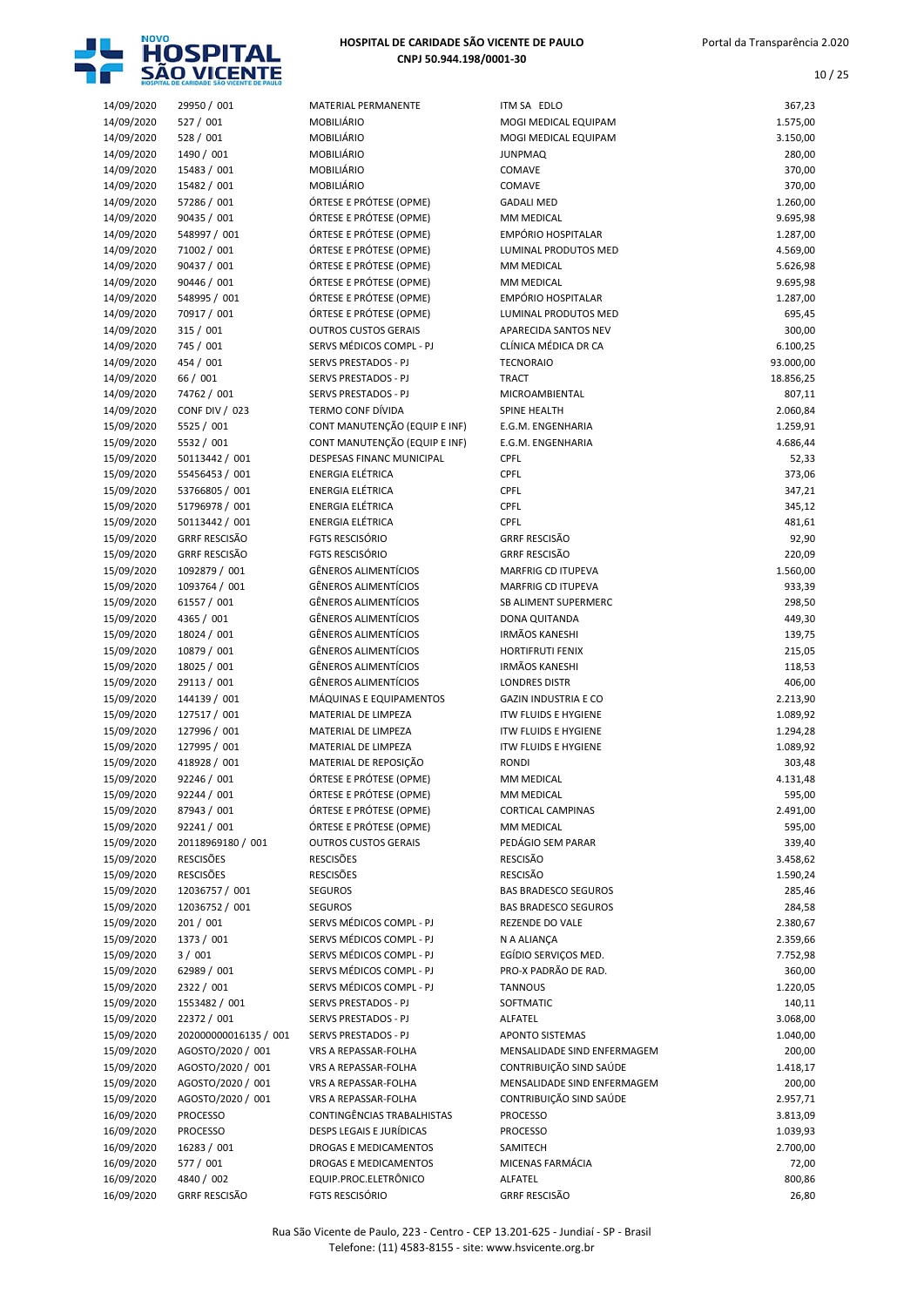

| <b>FGTS RESCISÓRIO</b><br><b>FGTS RESCISÓRIO</b><br><b>FGTS RESCISÓRIO</b><br><b>FGTS RESCISÓRIO</b><br><b>FGTS RESCISÓRIO</b><br>FGTS RESCISÓRIO<br><b>FGTS RESCISÓRIO</b><br><b>FGTS RESCISÓRIO</b><br><b>FGTS RESCISÓRIO</b><br><b>FGTS RESCISÓRIO</b><br><b>FGTS RESCISÓRIO</b><br><b>FGTS RESCISÓRIO</b><br><b>FGTS RESCISÓRIO</b><br><b>FGTS RESCISÓRIO</b><br>FGTS RESCISÓRIO<br><b>GÊNEROS ALIMENTÍCIOS</b><br><b>GÊNEROS ALIMENTÍCIOS</b><br><b>GÊNEROS ALIMENTÍCIOS</b><br><b>GÊNEROS ALIMENTÍCIOS</b><br><b>GÊNEROS ALIMENTÍCIOS</b><br><b>GÊNEROS ALIMENTÍCIOS</b><br><b>GÊNEROS ALIMENTÍCIOS</b><br><b>GÊNEROS ALIMENTÍCIOS</b><br><b>GÊNEROS ALIMENTÍCIOS</b><br><b>GÊNEROS ALIMENTÍCIOS</b><br>IMPRESSOS E MATL DE EXP.<br>IMPRESSOS E MATL DE EXP.<br><b>IMPRESSOS E MATL DE EXP.</b><br><b>IMPRESSOS E MATL DE EXP.</b><br>MANUTENÇÃO PREDIAL GERAL<br><b>MATERIAL PERMANENTE</b><br>MATL MÉDICO REEMBOLSÁVEL<br>MATL MÉDICO REEMBOLSÁVEL<br>MATL MÉDICO REEMBOLSÁVEL<br><b>MOBILIÁRIO</b><br><b>MOBILIÁRIO</b> |
|----------------------------------------------------------------------------------------------------------------------------------------------------------------------------------------------------------------------------------------------------------------------------------------------------------------------------------------------------------------------------------------------------------------------------------------------------------------------------------------------------------------------------------------------------------------------------------------------------------------------------------------------------------------------------------------------------------------------------------------------------------------------------------------------------------------------------------------------------------------------------------------------------------------------------------------------------------------------------------------------------------------------------------|
|                                                                                                                                                                                                                                                                                                                                                                                                                                                                                                                                                                                                                                                                                                                                                                                                                                                                                                                                                                                                                                  |
|                                                                                                                                                                                                                                                                                                                                                                                                                                                                                                                                                                                                                                                                                                                                                                                                                                                                                                                                                                                                                                  |
|                                                                                                                                                                                                                                                                                                                                                                                                                                                                                                                                                                                                                                                                                                                                                                                                                                                                                                                                                                                                                                  |
|                                                                                                                                                                                                                                                                                                                                                                                                                                                                                                                                                                                                                                                                                                                                                                                                                                                                                                                                                                                                                                  |
|                                                                                                                                                                                                                                                                                                                                                                                                                                                                                                                                                                                                                                                                                                                                                                                                                                                                                                                                                                                                                                  |
|                                                                                                                                                                                                                                                                                                                                                                                                                                                                                                                                                                                                                                                                                                                                                                                                                                                                                                                                                                                                                                  |
|                                                                                                                                                                                                                                                                                                                                                                                                                                                                                                                                                                                                                                                                                                                                                                                                                                                                                                                                                                                                                                  |
|                                                                                                                                                                                                                                                                                                                                                                                                                                                                                                                                                                                                                                                                                                                                                                                                                                                                                                                                                                                                                                  |
|                                                                                                                                                                                                                                                                                                                                                                                                                                                                                                                                                                                                                                                                                                                                                                                                                                                                                                                                                                                                                                  |
|                                                                                                                                                                                                                                                                                                                                                                                                                                                                                                                                                                                                                                                                                                                                                                                                                                                                                                                                                                                                                                  |
|                                                                                                                                                                                                                                                                                                                                                                                                                                                                                                                                                                                                                                                                                                                                                                                                                                                                                                                                                                                                                                  |
|                                                                                                                                                                                                                                                                                                                                                                                                                                                                                                                                                                                                                                                                                                                                                                                                                                                                                                                                                                                                                                  |
|                                                                                                                                                                                                                                                                                                                                                                                                                                                                                                                                                                                                                                                                                                                                                                                                                                                                                                                                                                                                                                  |
|                                                                                                                                                                                                                                                                                                                                                                                                                                                                                                                                                                                                                                                                                                                                                                                                                                                                                                                                                                                                                                  |
|                                                                                                                                                                                                                                                                                                                                                                                                                                                                                                                                                                                                                                                                                                                                                                                                                                                                                                                                                                                                                                  |
|                                                                                                                                                                                                                                                                                                                                                                                                                                                                                                                                                                                                                                                                                                                                                                                                                                                                                                                                                                                                                                  |
|                                                                                                                                                                                                                                                                                                                                                                                                                                                                                                                                                                                                                                                                                                                                                                                                                                                                                                                                                                                                                                  |
|                                                                                                                                                                                                                                                                                                                                                                                                                                                                                                                                                                                                                                                                                                                                                                                                                                                                                                                                                                                                                                  |
|                                                                                                                                                                                                                                                                                                                                                                                                                                                                                                                                                                                                                                                                                                                                                                                                                                                                                                                                                                                                                                  |
|                                                                                                                                                                                                                                                                                                                                                                                                                                                                                                                                                                                                                                                                                                                                                                                                                                                                                                                                                                                                                                  |
|                                                                                                                                                                                                                                                                                                                                                                                                                                                                                                                                                                                                                                                                                                                                                                                                                                                                                                                                                                                                                                  |
|                                                                                                                                                                                                                                                                                                                                                                                                                                                                                                                                                                                                                                                                                                                                                                                                                                                                                                                                                                                                                                  |
|                                                                                                                                                                                                                                                                                                                                                                                                                                                                                                                                                                                                                                                                                                                                                                                                                                                                                                                                                                                                                                  |
|                                                                                                                                                                                                                                                                                                                                                                                                                                                                                                                                                                                                                                                                                                                                                                                                                                                                                                                                                                                                                                  |
|                                                                                                                                                                                                                                                                                                                                                                                                                                                                                                                                                                                                                                                                                                                                                                                                                                                                                                                                                                                                                                  |
|                                                                                                                                                                                                                                                                                                                                                                                                                                                                                                                                                                                                                                                                                                                                                                                                                                                                                                                                                                                                                                  |
|                                                                                                                                                                                                                                                                                                                                                                                                                                                                                                                                                                                                                                                                                                                                                                                                                                                                                                                                                                                                                                  |
|                                                                                                                                                                                                                                                                                                                                                                                                                                                                                                                                                                                                                                                                                                                                                                                                                                                                                                                                                                                                                                  |
|                                                                                                                                                                                                                                                                                                                                                                                                                                                                                                                                                                                                                                                                                                                                                                                                                                                                                                                                                                                                                                  |
|                                                                                                                                                                                                                                                                                                                                                                                                                                                                                                                                                                                                                                                                                                                                                                                                                                                                                                                                                                                                                                  |
|                                                                                                                                                                                                                                                                                                                                                                                                                                                                                                                                                                                                                                                                                                                                                                                                                                                                                                                                                                                                                                  |
|                                                                                                                                                                                                                                                                                                                                                                                                                                                                                                                                                                                                                                                                                                                                                                                                                                                                                                                                                                                                                                  |
|                                                                                                                                                                                                                                                                                                                                                                                                                                                                                                                                                                                                                                                                                                                                                                                                                                                                                                                                                                                                                                  |
|                                                                                                                                                                                                                                                                                                                                                                                                                                                                                                                                                                                                                                                                                                                                                                                                                                                                                                                                                                                                                                  |
|                                                                                                                                                                                                                                                                                                                                                                                                                                                                                                                                                                                                                                                                                                                                                                                                                                                                                                                                                                                                                                  |
|                                                                                                                                                                                                                                                                                                                                                                                                                                                                                                                                                                                                                                                                                                                                                                                                                                                                                                                                                                                                                                  |
|                                                                                                                                                                                                                                                                                                                                                                                                                                                                                                                                                                                                                                                                                                                                                                                                                                                                                                                                                                                                                                  |
|                                                                                                                                                                                                                                                                                                                                                                                                                                                                                                                                                                                                                                                                                                                                                                                                                                                                                                                                                                                                                                  |
|                                                                                                                                                                                                                                                                                                                                                                                                                                                                                                                                                                                                                                                                                                                                                                                                                                                                                                                                                                                                                                  |
|                                                                                                                                                                                                                                                                                                                                                                                                                                                                                                                                                                                                                                                                                                                                                                                                                                                                                                                                                                                                                                  |
| ÓRTESE E PRÓTESE (OPME)<br>ÓRTESE E PRÓTESE (OPME)                                                                                                                                                                                                                                                                                                                                                                                                                                                                                                                                                                                                                                                                                                                                                                                                                                                                                                                                                                               |
|                                                                                                                                                                                                                                                                                                                                                                                                                                                                                                                                                                                                                                                                                                                                                                                                                                                                                                                                                                                                                                  |
| ÓRTESE E PRÓTESE (OPME)                                                                                                                                                                                                                                                                                                                                                                                                                                                                                                                                                                                                                                                                                                                                                                                                                                                                                                                                                                                                          |
| ÓRTESE E PRÓTESE (OPME)                                                                                                                                                                                                                                                                                                                                                                                                                                                                                                                                                                                                                                                                                                                                                                                                                                                                                                                                                                                                          |
| ÓRTESE E PRÓTESE (OPME)                                                                                                                                                                                                                                                                                                                                                                                                                                                                                                                                                                                                                                                                                                                                                                                                                                                                                                                                                                                                          |
| ÓRTESE E PRÓTESE (OPME)                                                                                                                                                                                                                                                                                                                                                                                                                                                                                                                                                                                                                                                                                                                                                                                                                                                                                                                                                                                                          |
| <b>RESCISÕES</b>                                                                                                                                                                                                                                                                                                                                                                                                                                                                                                                                                                                                                                                                                                                                                                                                                                                                                                                                                                                                                 |
| <b>RESCISÕES</b>                                                                                                                                                                                                                                                                                                                                                                                                                                                                                                                                                                                                                                                                                                                                                                                                                                                                                                                                                                                                                 |
| <b>RESCISÕES</b>                                                                                                                                                                                                                                                                                                                                                                                                                                                                                                                                                                                                                                                                                                                                                                                                                                                                                                                                                                                                                 |
| <b>RESCISÕES</b>                                                                                                                                                                                                                                                                                                                                                                                                                                                                                                                                                                                                                                                                                                                                                                                                                                                                                                                                                                                                                 |
| <b>RESCISÕES</b>                                                                                                                                                                                                                                                                                                                                                                                                                                                                                                                                                                                                                                                                                                                                                                                                                                                                                                                                                                                                                 |
| <b>RESCISÕES</b>                                                                                                                                                                                                                                                                                                                                                                                                                                                                                                                                                                                                                                                                                                                                                                                                                                                                                                                                                                                                                 |
| <b>RESCISÕES</b>                                                                                                                                                                                                                                                                                                                                                                                                                                                                                                                                                                                                                                                                                                                                                                                                                                                                                                                                                                                                                 |
|                                                                                                                                                                                                                                                                                                                                                                                                                                                                                                                                                                                                                                                                                                                                                                                                                                                                                                                                                                                                                                  |
| <b>RESCISÕES</b>                                                                                                                                                                                                                                                                                                                                                                                                                                                                                                                                                                                                                                                                                                                                                                                                                                                                                                                                                                                                                 |
| <b>RESCISÕES</b>                                                                                                                                                                                                                                                                                                                                                                                                                                                                                                                                                                                                                                                                                                                                                                                                                                                                                                                                                                                                                 |
| <b>RESCISÕES</b>                                                                                                                                                                                                                                                                                                                                                                                                                                                                                                                                                                                                                                                                                                                                                                                                                                                                                                                                                                                                                 |
| <b>RESCISÕES</b>                                                                                                                                                                                                                                                                                                                                                                                                                                                                                                                                                                                                                                                                                                                                                                                                                                                                                                                                                                                                                 |
|                                                                                                                                                                                                                                                                                                                                                                                                                                                                                                                                                                                                                                                                                                                                                                                                                                                                                                                                                                                                                                  |
| <b>RESCISÕES</b>                                                                                                                                                                                                                                                                                                                                                                                                                                                                                                                                                                                                                                                                                                                                                                                                                                                                                                                                                                                                                 |
| <b>RESCISÕES</b>                                                                                                                                                                                                                                                                                                                                                                                                                                                                                                                                                                                                                                                                                                                                                                                                                                                                                                                                                                                                                 |
| <b>RESCISÕES</b>                                                                                                                                                                                                                                                                                                                                                                                                                                                                                                                                                                                                                                                                                                                                                                                                                                                                                                                                                                                                                 |
|                                                                                                                                                                                                                                                                                                                                                                                                                                                                                                                                                                                                                                                                                                                                                                                                                                                                                                                                                                                                                                  |
| <b>RESCISÕES</b>                                                                                                                                                                                                                                                                                                                                                                                                                                                                                                                                                                                                                                                                                                                                                                                                                                                                                                                                                                                                                 |
| <b>RESCISÕES</b>                                                                                                                                                                                                                                                                                                                                                                                                                                                                                                                                                                                                                                                                                                                                                                                                                                                                                                                                                                                                                 |
| <b>RESCISÕES</b>                                                                                                                                                                                                                                                                                                                                                                                                                                                                                                                                                                                                                                                                                                                                                                                                                                                                                                                                                                                                                 |
| ASSISTÊNCIA ODONTOLÓGICA                                                                                                                                                                                                                                                                                                                                                                                                                                                                                                                                                                                                                                                                                                                                                                                                                                                                                                                                                                                                         |
| DESPESAS DE VEÍCULOS                                                                                                                                                                                                                                                                                                                                                                                                                                                                                                                                                                                                                                                                                                                                                                                                                                                                                                                                                                                                             |
| DESPESAS DE VEÍCULOS                                                                                                                                                                                                                                                                                                                                                                                                                                                                                                                                                                                                                                                                                                                                                                                                                                                                                                                                                                                                             |
| DESPESAS FINANC MUNICIPAL                                                                                                                                                                                                                                                                                                                                                                                                                                                                                                                                                                                                                                                                                                                                                                                                                                                                                                                                                                                                        |
| <b>DESPESAS FINANC MUNICIPAL</b>                                                                                                                                                                                                                                                                                                                                                                                                                                                                                                                                                                                                                                                                                                                                                                                                                                                                                                                                                                                                 |
| <b>DROGAS E MEDICAMENTOS</b>                                                                                                                                                                                                                                                                                                                                                                                                                                                                                                                                                                                                                                                                                                                                                                                                                                                                                                                                                                                                     |
| <b>DROGAS E MEDICAMENTOS</b>                                                                                                                                                                                                                                                                                                                                                                                                                                                                                                                                                                                                                                                                                                                                                                                                                                                                                                                                                                                                     |
| <b>DROGAS E MEDICAMENTOS</b>                                                                                                                                                                                                                                                                                                                                                                                                                                                                                                                                                                                                                                                                                                                                                                                                                                                                                                                                                                                                     |
| EQUIP.PROC.ELETRÔNICO                                                                                                                                                                                                                                                                                                                                                                                                                                                                                                                                                                                                                                                                                                                                                                                                                                                                                                                                                                                                            |
|                                                                                                                                                                                                                                                                                                                                                                                                                                                                                                                                                                                                                                                                                                                                                                                                                                                                                                                                                                                                                                  |

| 16/09/2020 | <b>GRRF RESCISÃO</b> | <b>FGTS RESCISÓRIO</b>      | <b>GRRF RESCISÃO</b>        | 26,77     |
|------------|----------------------|-----------------------------|-----------------------------|-----------|
| 16/09/2020 | <b>GRRF RESCISÃO</b> | <b>FGTS RESCISÓRIO</b>      | <b>GRRF RESCISÃO</b>        | 26,79     |
| 16/09/2020 | <b>GRRF RESCISÃO</b> | <b>FGTS RESCISÓRIO</b>      | <b>GRRF RESCISÃO</b>        | 26,82     |
| 16/09/2020 | <b>GRRF RESCISÃO</b> | <b>FGTS RESCISÓRIO</b>      | <b>GRRF RESCISÃO</b>        | 25,98     |
| 16/09/2020 | <b>GRRF RESCISÃO</b> | <b>FGTS RESCISÓRIO</b>      | <b>GRRF RESCISÃO</b>        | 29,05     |
| 16/09/2020 | <b>GRRF RESCISÃO</b> | <b>FGTS RESCISÓRIO</b>      | <b>GRRF RESCISÃO</b>        | 29,05     |
| 16/09/2020 | <b>GRRF RESCISÃO</b> | <b>FGTS RESCISÓRIO</b>      | <b>GRRF RESCISÃO</b>        | 26,82     |
| 16/09/2020 | <b>GRRF RESCISÃO</b> | <b>FGTS RESCISÓRIO</b>      | <b>GRRF RESCISÃO</b>        | 26,67     |
| 16/09/2020 | <b>GRRF RESCISÃO</b> | <b>FGTS RESCISÓRIO</b>      | <b>GRRF RESCISÃO</b>        | 29,05     |
| 16/09/2020 | <b>GRRF RESCISÃO</b> | <b>FGTS RESCISÓRIO</b>      | <b>GRRF RESCISÃO</b>        | 29,05     |
| 16/09/2020 | <b>GRRF RESCISÃO</b> | <b>FGTS RESCISÓRIO</b>      | <b>GRRF RESCISÃO</b>        | 26,82     |
| 16/09/2020 | <b>GRRF RESCISÃO</b> | <b>FGTS RESCISÓRIO</b>      | <b>GRRF RESCISÃO</b>        | 29,05     |
| 16/09/2020 | <b>GRRF RESCISÃO</b> | <b>FGTS RESCISÓRIO</b>      | <b>GRRF RESCISÃO</b>        | 26,82     |
| 16/09/2020 | <b>GRRF RESCISÃO</b> | <b>FGTS RESCISÓRIO</b>      | <b>GRRF RESCISÃO</b>        | 29,05     |
| 16/09/2020 | <b>GRRF RESCISÃO</b> | <b>FGTS RESCISÓRIO</b>      | <b>GRRF RESCISÃO</b>        | 26,82     |
| 16/09/2020 | 10888 / 001          | GÊNEROS ALIMENTÍCIOS        | HORTIFRUTI FENIX            | 146,45    |
| 16/09/2020 | 4383 / 001           | <b>GÊNEROS ALIMENTÍCIOS</b> | DONA QUITANDA               | 294,41    |
| 16/09/2020 | 1985878 / 001        | <b>GÊNEROS ALIMENTÍCIOS</b> | <b>FRANGO ADORO FILIAL</b>  | 1.424,00  |
| 16/09/2020 | 615971 / 001         | <b>GÊNEROS ALIMENTÍCIOS</b> | PREMIUM DISTRIBUIDOR        | 264,50    |
| 16/09/2020 | 870990 / 001         | <b>GÊNEROS ALIMENTÍCIOS</b> | TOP SERVICE DISTRIBU        | 38,36     |
| 16/09/2020 | 870991 / 001         | <b>GÊNEROS ALIMENTÍCIOS</b> | <b>TOP SERVICE DISTRIBU</b> | 589,50    |
| 16/09/2020 | 1986006 / 001        | <b>GÊNEROS ALIMENTÍCIOS</b> | <b>IMPAKTO</b>              | 1.077,60  |
| 16/09/2020 | 1458067 / 001        | <b>GÊNEROS ALIMENTÍCIOS</b> | FRESENIUS MATRIZ 04         | 2.406,60  |
| 16/09/2020 | 318314 / 001         | <b>GÊNEROS ALIMENTÍCIOS</b> | <b>JCA FOODS</b>            | 192,44    |
| 16/09/2020 | 1058285 / 001        | <b>GÊNEROS ALIMENTÍCIOS</b> | <b>VINHAIS</b>              | 303,80    |
| 16/09/2020 | 976616 / 001         | IMPRESSOS E MATL DE EXP.    | PAPEL ITUPEVA               | 528,00    |
| 16/09/2020 | 303679 / 001         | IMPRESSOS E MATL DE EXP.    | AUTOPEL AUTOMAÇÃO           | 690,40    |
| 16/09/2020 | 1986028 / 001        | IMPRESSOS E MATL DE EXP.    | <b>IMPAKTO</b>              | 37,80     |
| 16/09/2020 | 74260 / 001          | IMPRESSOS E MATL DE EXP.    | <b>GCE COMÉRCIO INTERNA</b> | 2.780,00  |
| 16/09/2020 | 4840 / 002           | MANUTENÇÃO PREDIAL GERAL    | ALFATEL                     | 763,84    |
| 16/09/2020 | 4840 / 002           | MATERIAL PERMANENTE         | ALFATEL                     | 536,65    |
| 16/09/2020 | 976615 / 001         | MATL MÉDICO REEMBOLSÁVEL    | PAPEL ITUPEVA               | 1.376,48  |
| 16/09/2020 | 17421 / 001          | MATL MÉDICO REEMBOLSÁVEL    | <b>ALIANÇA</b>              | 4.374,50  |
| 16/09/2020 | 1664 / 001           | MATL MÉDICO REEMBOLSÁVEL    | TKL IMPORTAÇÃO              | 2.349,20  |
| 16/09/2020 | 4840 / 002           | <b>MOBILIÁRIO</b>           | ALFATEL                     | 42,90     |
| 16/09/2020 | 529 / 001            | <b>MOBILIÁRIO</b>           | MOGI MEDICAL EQUIPAM        | 275,00    |
| 16/09/2020 | 549309 / 001         | ÓRTESE E PRÓTESE (OPME)     | EMPÓRIO HOSPITALAR          | 2.066,00  |
| 16/09/2020 | 549305 / 001         | ÓRTESE E PRÓTESE (OPME)     | EMPÓRIO HOSPITALAR          | 2.066,00  |
| 16/09/2020 | 5821 / 001           | ÓRTESE E PRÓTESE (OPME)     | <b>INTERMEDICAL EQUIP</b>   | 180,00    |
| 16/09/2020 | 5819 / 001           | ÓRTESE E PRÓTESE (OPME)     | <b>INTERMEDICAL EQUIP</b>   | 180,00    |
| 16/09/2020 | 549313 / 001         | ÓRTESE E PRÓTESE (OPME)     | EMPÓRIO HOSPITALAR          | 1.287,00  |
| 16/09/2020 | 5820 / 001           | ÓRTESE E PRÓTESE (OPME)     | <b>INTERMEDICAL EQUIP</b>   | 180,00    |
| 16/09/2020 | <b>RESCISÕES</b>     | <b>RESCISÕES</b>            | <b>RESCISÃO</b>             | 1.463,28  |
| 16/09/2020 | <b>RESCISÕES</b>     | <b>RESCISÕES</b>            | RESCISÃO                    | 1.700,52  |
| 16/09/2020 | <b>RESCISÕES</b>     | <b>RESCISÕES</b>            | RESCISÃO                    | 1.700,52  |
| 16/09/2020 | <b>RESCISÕES</b>     | <b>RESCISÕES</b>            | RESCISÃO                    | 1.700,52  |
| 16/09/2020 | <b>RESCISÕES</b>     | <b>RESCISÕES</b>            | <b>RESCISÃO</b>             | 2.855,91  |
| 16/09/2020 | <b>RESCISÕES</b>     | <b>RESCISÕES</b>            | <b>RESCISÃO</b>             | 2.856,61  |
| 16/09/2020 | <b>RESCISÕES</b>     | <b>RESCISÕES</b>            | RESCISÃO                    | 2.795,10  |
| 16/09/2020 | <b>RESCISÕES</b>     | <b>RESCISÕES</b>            | RESCISÃO                    | 1.486,88  |
| 16/09/2020 | <b>RESCISÕES</b>     | <b>RESCISÕES</b>            | <b>RESCISÃO</b>             | 2.850,03  |
| 16/09/2020 | <b>RESCISÕES</b>     | <b>RESCISÕES</b>            | RESCISÃO                    | 2.982,17  |
| 16/09/2020 | <b>RESCISÕES</b>     | <b>RESCISÕES</b>            | <b>RESCISÃO</b>             | 1.700,52  |
| 16/09/2020 | <b>RESCISÕES</b>     | <b>RESCISÕES</b>            | <b>RESCISÃO</b>             | 1.700,52  |
| 16/09/2020 | <b>RESCISÕES</b>     | <b>RESCISÕES</b>            | <b>RESCISÃO</b>             | 1.700,52  |
| 16/09/2020 | <b>RESCISÕES</b>     | <b>RESCISÕES</b>            | <b>RESCISÃO</b>             | 845,49    |
| 16/09/2020 | <b>RESCISÕES</b>     | <b>RESCISÕES</b>            | RESCISÃO                    | 2.817,94  |
| 16/09/2020 | <b>RESCISÕES</b>     | <b>RESCISÕES</b>            | RESCISÃO                    | 1.588,77  |
| 16/09/2020 | <b>RESCISÕES</b>     | <b>RESCISÕES</b>            | RESCISÃO                    | 1.462,30  |
| 17/09/2020 | 17566 / 001          | ASSISTÊNCIA ODONTOLÓGICA    | <b>UNIODONTO</b>            | 32.320,80 |
| 17/09/2020 | 1529 / 001           | DESPESAS DE VEÍCULOS        | MECÂNICA DINIZ              | 620,00    |
| 17/09/2020 | 1528 / 001           | DESPESAS DE VEÍCULOS        | MECÂNICA DINIZ              | 685,00    |
| 17/09/2020 | 61555 / 002          | DESPESAS FINANC MUNICIPAL   | <b>ELEVADORES ATLAS</b>     | 20,00     |
| 17/09/2020 | 363455715 / 001      | DESPESAS FINANC MUNICIPAL   | <b>VIVO</b>                 | 16,09     |
| 17/09/2020 | 66772 / 001          | DROGAS E MEDICAMENTOS       | <b>BELIVE</b>               | 1.526,40  |
| 17/09/2020 | 18149 / 001          | DROGAS E MEDICAMENTOS       | FRESENIUS FILIAL 90         | 1.338,20  |
| 17/09/2020 | 196461 / 001         | DROGAS E MEDICAMENTOS       | KONIMAGEM COML LTDA         | 1.196,80  |
| 17/09/2020 | 12848971/020         | EQUIP.PROC.ELETRÔNICO       | TELEFÔNICA BRASIL           | 597,76    |
| 17/09/2020 | 10896 / 001          | GÊNEROS ALIMENTÍCIOS        | HORTIFRUTI FENIX            | 411,85    |
|            |                      |                             |                             |           |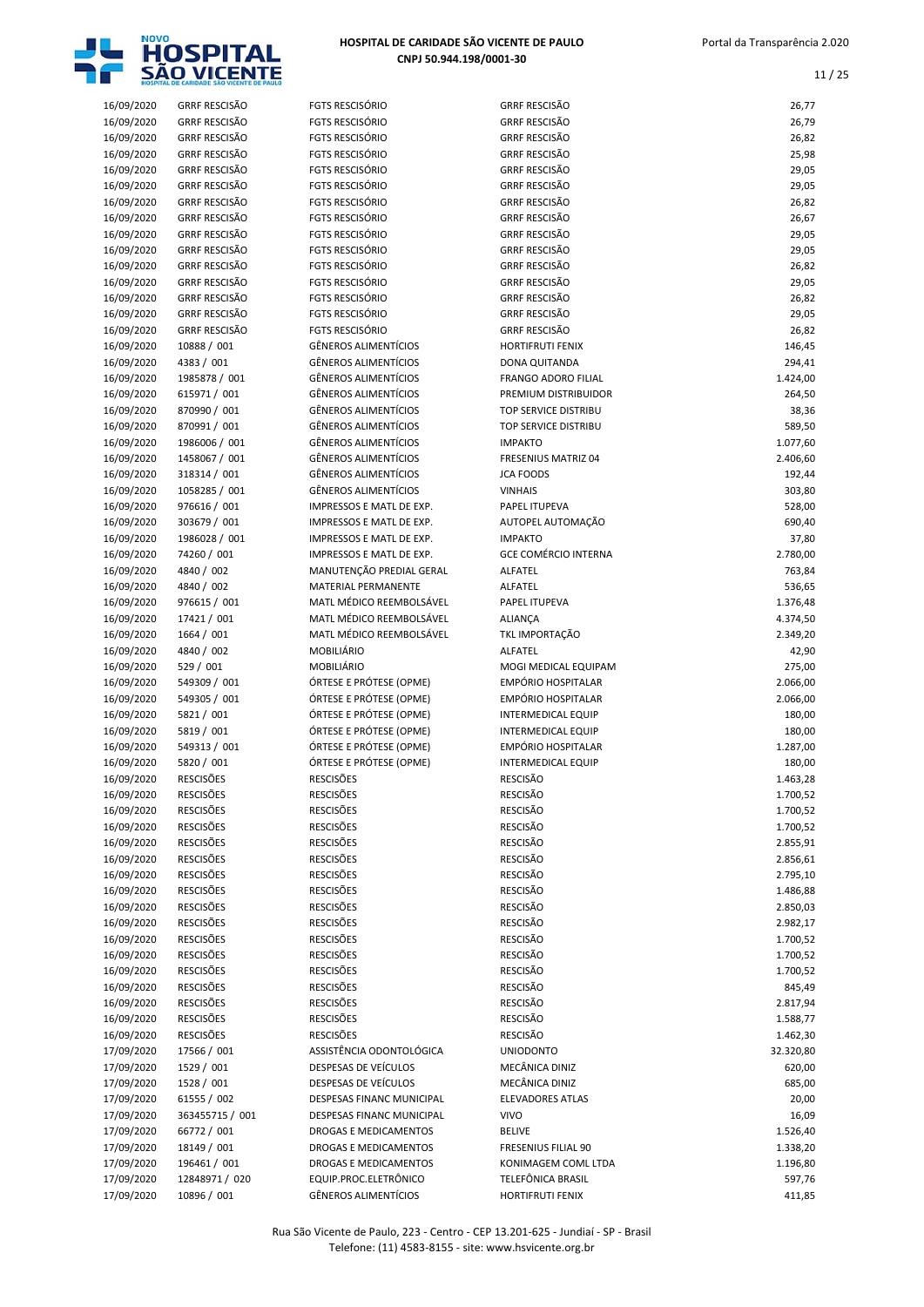

| 17/09/2020 | 4412/001                |
|------------|-------------------------|
| 17/09/2020 | 18038 / 001             |
| 17/09/2020 | 18039 / 001             |
| 17/09/2020 | 2297 / 001              |
| 17/09/2020 | 318695 / 001            |
| 17/09/2020 | 318694 / 001            |
| 17/09/2020 | 94161 / 001             |
| 17/09/2020 | 114019 / 001            |
| 17/09/2020 | 2717 / 001              |
| 17/09/2020 | 131 / 001               |
|            |                         |
| 17/09/2020 | 4998 / 001              |
| 17/09/2020 | 5000 / 001<br>297 / 001 |
| 17/09/2020 |                         |
| 17/09/2020 | 12848971/020            |
| 17/09/2020 | 29994 / 001             |
| 17/09/2020 | 2810 / 002              |
| 17/09/2020 | 29993 / 001             |
| 17/09/2020 | 297 / 001               |
| 17/09/2020 | 87039 / 001             |
| 17/09/2020 | 57419 / 001             |
| 17/09/2020 | SETEMBRO/2020 / 001     |
| 17/09/2020 | SETEMBRO/2020 / 001     |
| 17/09/2020 | 2759 / 001              |
| 17/09/2020 | 2760 / 001              |
| 17/09/2020 | 613702 / 001            |
| 17/09/2020 | 613701 / 001            |
| 17/09/2020 | <b>RESCISÕES</b>        |
| 17/09/2020 | 61555 / 002             |
| 17/09/2020 | 10523 / 001             |
| 17/09/2020 | 363455715 / 001         |
| 17/09/2020 | 45868155 / 001          |
| 17/09/2020 | 45867870 / 001          |
| 17/09/2020 | 45867871/001            |
| 17/09/2020 | 362764699 / 001         |
| 17/09/2020 | 45865396 / 001          |
| 17/09/2020 | 247886 / 001            |
| 17/09/2020 | <b>CONF DIV / 001</b>   |
| 17/09/2020 | 320423 / 001            |
| 17/09/2020 | 20200914003044 / 001    |
| 17/09/2020 | 20200914002994 / 001    |
| 18/09/2020 | 4114 / 001              |
| 18/09/2020 | <b>PROCESSO</b>         |
| 18/09/2020 | 4114 / 001              |
| 18/09/2020 | 57353243 / 001          |
| 18/09/2020 | 57299505 / 001          |
| 18/09/2020 | 57310459 / 001          |
| 18/09/2020 | 57346196 / 001          |
| 18/09/2020 | 57303301 / 001          |
| 18/09/2020 | 16302 / 001             |
| 18/09/2020 | 57303301 / 001          |
| 18/09/2020 | 57310459 / 001          |
| 18/09/2020 | 57299505 / 001          |
| 18/09/2020 | 57346196 / 001          |
| 18/09/2020 | 57353243 / 001          |
| 18/09/2020 | SETEMBRO/2020. / 001    |
| 18/09/2020 | SETEMBRO/2020 / 001     |
| 18/09/2020 | 66311 / 001             |
| 18/09/2020 | 1977924 / 001           |
|            | 10902 / 001             |
| 18/09/2020 | 4427 / 001              |
| 18/09/2020 |                         |
| 18/09/2020 | 1988183 / 001           |
| 18/09/2020 | 17444 / 001             |
| 18/09/2020 | 978163 / 001            |
| 18/09/2020 | 143182 / 001            |
| 18/09/2020 | 191393 / 001            |
| 18/09/2020 | 103449 / 001            |
| 18/09/2020 | 977809 / 001            |
| 18/09/2020 | 103450 / 001            |

|                          | HOSPITAL DE CARIDADE SÃO VICENTE DE PAULO |                                                                    |                                                  | д,                   |
|--------------------------|-------------------------------------------|--------------------------------------------------------------------|--------------------------------------------------|----------------------|
| 17/09/2020               | 4412 / 001                                | <b>GÊNEROS ALIMENTÍCIOS</b>                                        | DONA QUITANDA                                    | 319,15               |
| 17/09/2020               | 18038 / 001                               | <b>GÊNEROS ALIMENTÍCIOS</b>                                        | <b>IRMÃOS KANESHI</b>                            | 169,85               |
| 17/09/2020               | 18039 / 001                               | <b>GÊNEROS ALIMENTÍCIOS</b>                                        | <b>IRMÃOS KANESHI</b>                            | 92,90                |
| 17/09/2020               | 2297 / 001                                | <b>GÊNEROS ALIMENTÍCIOS</b>                                        | <b>VILLAFRATI ALIMENTOS</b>                      | 342,80               |
| 17/09/2020               | 318695 / 001                              | <b>GÊNEROS ALIMENTÍCIOS</b>                                        | <b>JCA FOODS</b>                                 | 1.027,80             |
| 17/09/2020               | 318694 / 001                              | <b>GÊNEROS ALIMENTÍCIOS</b>                                        | <b>JCA FOODS</b>                                 | 2.286,64             |
| 17/09/2020<br>17/09/2020 | 94161 / 001<br>114019 / 001               | <b>GÊNEROS ALIMENTÍCIOS</b><br><b>GÊNEROS ALIMENTÍCIOS</b>         | <b>DISTRIB HERNANDES</b><br>FORTE ALIMENTOS COME | 1.168,30<br>1.058,34 |
| 17/09/2020               | 2717 / 001                                | <b>IMPRESSOS E MATL DE EXP.</b>                                    | <b>BOTONS E CIA</b>                              | 3.900,00             |
| 17/09/2020               | 131 / 001                                 | MANUTENÇÃO PREDIAL GERAL                                           | VIVAL COMÉRCIO DE TI                             | 1.982,88             |
| 17/09/2020               | 4998 / 001                                | MATERIAL DE LIMPEZA                                                | NOVA JOMA                                        | 452,00               |
| 17/09/2020               | 5000 / 001                                | MATERIAL DE LIMPEZA                                                | NOVA JOMA                                        | 2.304,00             |
| 17/09/2020               | 297 / 001                                 | MATERIAL DE LIMPEZA                                                | <b>ELPACKING</b>                                 | 2.745,06             |
| 17/09/2020               | 12848971 / 020                            | MATERIAL DE REPOSIÇÃO                                              | TELEFÔNICA BRASIL                                | 2,24                 |
| 17/09/2020               | 29994 / 001                               | MATERIAL DE REPOSIÇÃO                                              | <b>BLUE AR</b>                                   | 285,00               |
| 17/09/2020               | 2810 / 002                                | MATERIAL DE REPOSIÇÃO                                              | <b>BIOSCIENCE TECNOLOGIA</b>                     | 60,00                |
| 17/09/2020               | 29993 / 001                               | MATERIAL DE REPOSIÇÃO                                              | <b>BLUE AR</b>                                   | 326,00               |
| 17/09/2020<br>17/09/2020 | 297 / 001<br>87039 / 001                  | MATL MÉDICO REEMBOLSÁVEL<br>ÓRTESE E PRÓTESE (OPME)                | <b>ELPACKING</b><br>LINE LIFE                    | 1.548,20<br>97,48    |
| 17/09/2020               | 57419 / 001                               | ÓRTESE E PRÓTESE (OPME)                                            | <b>GADALI MED</b>                                | 3.058,00             |
| 17/09/2020               | SETEMBRO/2020 / 001                       | <b>OUTROS CUSTOS GERAIS</b>                                        | <b>REEMBOLSO</b>                                 | 64,45                |
| 17/09/2020               | SETEMBRO/2020 / 001                       | <b>OUTROS CUSTOS GERAIS</b>                                        | <b>REEMBOLSO</b>                                 | 262,73               |
| 17/09/2020               | 2759 / 001                                | <b>OUTROS CUSTOS GERAIS</b>                                        | MECÂNICA DINIZ                                   | 80,00                |
| 17/09/2020               | 2760 / 001                                | <b>OUTROS CUSTOS GERAIS</b>                                        | MECÂNICA DINIZ                                   | 420,00               |
| 17/09/2020               | 613702 / 001                              | <b>OUTROS MATERIAIS</b>                                            | BALASKA                                          | 354,64               |
| 17/09/2020               | 613701 / 001                              | <b>OUTROS MATERIAIS</b>                                            | <b>BALASKA</b>                                   | 42,36                |
| 17/09/2020               | <b>RESCISÕES</b>                          | <b>RESCISÕES</b>                                                   | RESCISÃO                                         | 792,64               |
| 17/09/2020               | 61555 / 002                               | <b>SERVS PRESTADOS - PJ</b><br><b>SERVS PRESTADOS - PJ</b>         | <b>ELEVADORES ATLAS</b>                          | 755,08               |
| 17/09/2020<br>17/09/2020 | 10523 / 001<br>363455715 / 001            | <b>TELEFONE</b>                                                    | CAÇAMBINHAS<br><b>VIVO</b>                       | 347,22<br>201,84     |
| 17/09/2020               | 45868155 / 001                            | <b>TELEFONE</b>                                                    | <b>VIVO</b>                                      | 29,15                |
| 17/09/2020               | 45867870 / 001                            | <b>TELEFONE</b>                                                    | <b>VIVO</b>                                      | 915,39               |
| 17/09/2020               | 45867871 / 001                            | <b>TELEFONE</b>                                                    | <b>VIVO</b>                                      | 163,94               |
| 17/09/2020               | 362764699 / 001                           | <b>TELEFONE</b>                                                    | <b>VIVO</b>                                      | 5.262,29             |
| 17/09/2020               | 45865396 / 001                            | <b>TELEFONE</b>                                                    | <b>VIVO</b>                                      | 4.051,59             |
| 17/09/2020               | 247886 / 001                              | <b>TELEFONE</b>                                                    | <b>VIVO</b>                                      | 13.194,03            |
| 17/09/2020               | <b>CONF DIV / 001</b>                     | <b>TERMO CONF DÍVIDA</b>                                           | <b>CPFL</b>                                      | 26.063,97            |
| 17/09/2020               | 320423 / 001                              | UTENSÍLIOS DE INFORMÁTICA                                          | PRIMEXTECH MATRIZ                                | 1.185,90             |
| 17/09/2020               | 20200914003044 / 001                      | VALE REFEIÇÃO E ALIMENTAÇÃO                                        | <b>VR</b>                                        | 84.315,07            |
| 17/09/2020<br>18/09/2020 | 20200914002994 / 001<br>4114 / 001        | VALE REFEIÇÃO E ALIMENTAÇÃO<br><b>COMBUSTÍVEIS E LUBRIFICANTES</b> | <b>VR</b><br><b>CAEME LUBRIFICANTE</b>           | 285.152,82<br>57,21  |
| 18/09/2020               | <b>PROCESSO</b>                           | CONTINGÊNCIAS TRABALHISTAS                                         | <b>PROCESSO</b>                                  | 3.164,28             |
| 18/09/2020               | 4114 / 001                                | DESPESAS DE VEÍCULOS                                               | <b>CAEME LUBRIFICANTE</b>                        | 88,99                |
| 18/09/2020               | 57353243 / 001                            | DESPESAS FINANC MUNICIPAL                                          | <b>CPFL</b>                                      | 14,43                |
| 18/09/2020               | 57299505 / 001                            | DESPESAS FINANC MUNICIPAL                                          | CPFL                                             | 7,75                 |
| 18/09/2020               | 57310459 / 001                            | <b>DESPESAS FINANC MUNICIPAL</b>                                   | <b>CPFL</b>                                      | 26,00                |
| 18/09/2020               | 57346196 / 001                            | <b>DESPESAS FINANC MUNICIPAL</b>                                   | CPFL                                             | 18,37                |
| 18/09/2020               | 57303301 / 001                            | DESPESAS FINANC MUNICIPAL                                          | <b>CPFL</b>                                      | 12,60                |
| 18/09/2020               | 16302 / 001                               | <b>DROGAS E MEDICAMENTOS</b>                                       | SAMITECH                                         | 2.700,00             |
| 18/09/2020               | 57303301 / 001                            | <b>ENERGIA ELÉTRICA</b>                                            | <b>CPFL</b>                                      | 322,57               |
| 18/09/2020               | 57310459 / 001                            | ENERGIA ELÉTRICA<br><b>ENERGIA ELÉTRICA</b>                        | <b>CPFL</b>                                      | 709,20               |
| 18/09/2020<br>18/09/2020 | 57299505 / 001<br>57346196 / 001          | ENERGIA ELÉTRICA                                                   | <b>CPFL</b><br>CPFL                              | 191,38<br>638,73     |
| 18/09/2020               | 57353243 / 001                            | <b>ENERGIA ELÉTRICA</b>                                            | <b>CPFL</b>                                      | 453,01               |
| 18/09/2020               | SETEMBRO/2020. / 001                      | FÉRIAS                                                             | FÉRIAS SETEMBRO/2020                             | 39.686,78            |
| 18/09/2020               | SETEMBRO/2020 / 001                       | FÉRIAS                                                             | FÉRIAS SETEMBRO/2020                             | 63.244,96            |
| 18/09/2020               | 66311 / 001                               | <b>GASES MEDICINAIS</b>                                            | <b>OXILUZ</b>                                    | 10.342,40            |
| 18/09/2020               | 1977924 / 001                             | <b>GÊNEROS ALIMENTÍCIOS</b>                                        | CASA DO CONFEITEIRO                              | 351,70               |
| 18/09/2020               | 10902 / 001                               | <b>GÊNEROS ALIMENTÍCIOS</b>                                        | <b>HORTIFRUTI FENIX</b>                          | 143,75               |
| 18/09/2020               | 4427 / 001                                | GÊNEROS ALIMENTÍCIOS                                               | DONA QUITANDA                                    | 224,21               |
| 18/09/2020               | 1988183 / 001                             | <b>GÊNEROS ALIMENTÍCIOS</b>                                        | FRANGO ADORO FILIAL                              | 537,60               |
| 18/09/2020               | 17444 / 001<br>978163 / 001               | <b>GÊNEROS ALIMENTÍCIOS</b><br><b>GÊNEROS ALIMENTÍCIOS</b>         | ALIANÇA                                          | 1.176,00             |
| 18/09/2020<br>18/09/2020 | 143182 / 001                              | <b>GÊNEROS ALIMENTÍCIOS</b>                                        | PAPEL ITUPEVA<br>CAFÉ CAIÇARA                    | 373,80<br>720,00     |
| 18/09/2020               | 191393 / 001                              | <b>GÊNEROS ALIMENTÍCIOS</b>                                        | COPOLFOOD COM PROD                               | 282,42               |
| 18/09/2020               | 103449 / 001                              | <b>GÊNEROS ALIMENTÍCIOS</b>                                        | CASA IRMÃOS UNIDOS                               | 564,30               |
| 18/09/2020               | 977809 / 001                              | <b>GÊNEROS ALIMENTÍCIOS</b>                                        | PAPEL ITUPEVA                                    | 384,00               |
| 18/09/2020               | 103450 / 001                              | GÊNEROS ALIMENTÍCIOS                                               | CASA IRMÃOS UNIDOS                               | 298,30               |
| 18/09/2020               | D-982 / 001                               | <b>IMPOSTO FEDERAL</b>                                             | INSS - P. JURÍDICA                               | 1.373,31             |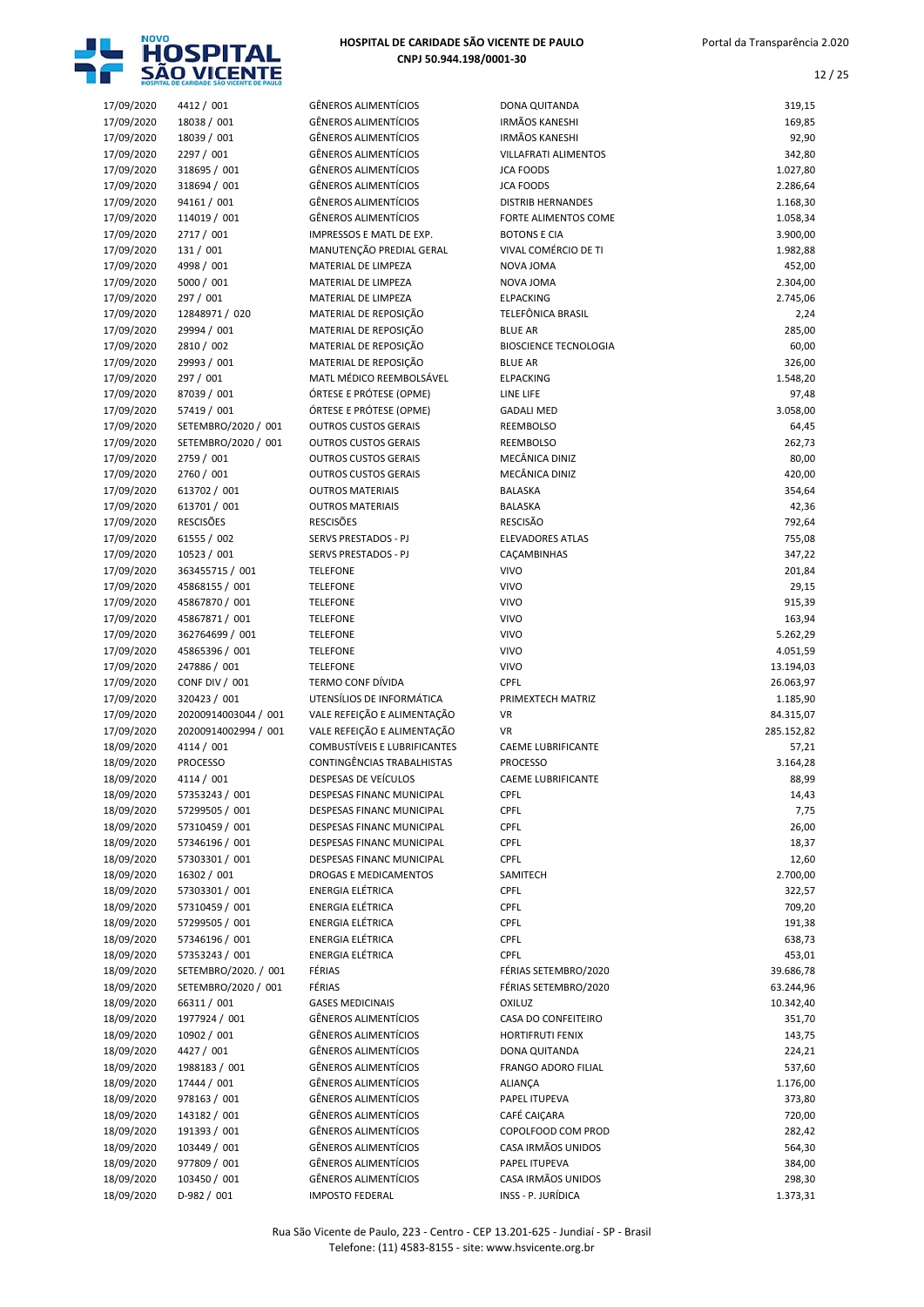

| HOSPITAL DE CARIDADE SÃO VICENTE DE PAULO |
|-------------------------------------------|
| CNPJ 50.944.198/0001-30                   |

13 / 25

| 18/09/2020 | D-985 / 001         | <b>IMPOSTO FEDERAL</b> | INSS - P. JURÍDICA                    | 975,81   |
|------------|---------------------|------------------------|---------------------------------------|----------|
| 18/09/2020 | D-984 / 001         | <b>IMPOSTO FEDERAL</b> | INSS - P. JURÍDICA                    | 234,65   |
| 18/09/2020 | D-981 / 001         | <b>IMPOSTO FEDERAL</b> | INSS - P. JURÍDICA                    | 131,00   |
| 18/09/2020 | D-979 / 001         | <b>IMPOSTO FEDERAL</b> | INSS - P. JURÍDICA                    | 445,38   |
| 18/09/2020 | D-978 / 001         | <b>IMPOSTO FEDERAL</b> | INSS - P. JURÍDICA                    | 988,37   |
| 18/09/2020 | D-3922 / 001        | <b>IMPOSTO FEDERAL</b> | PIS/COFINS/CSLL                       | 597,11   |
| 18/09/2020 | $D-208/001$         | <b>IMPOSTO FEDERAL</b> | IRRF - P. JURÍDICA                    | 256,88   |
| 18/09/2020 | $D-76/001$          | <b>IMPOSTO FEDERAL</b> | IRRF - P. JURÍDICA                    | 220,13   |
| 18/09/2020 | $D-165/001$         | <b>IMPOSTO FEDERAL</b> | PIS/COFINS/CSLL                       | 139,50   |
| 18/09/2020 | $D-111/001$         | <b>IMPOSTO FEDERAL</b> | PIS/COFINS/CSLL                       | 613,80   |
| 18/09/2020 | D-74280 / 001       | <b>IMPOSTO FEDERAL</b> | PIS/COFINS/CSLL                       | 173,06   |
| 18/09/2020 | D-4051 / 001        | <b>IMPOSTO FEDERAL</b> | IRRF - P. JURÍDICA                    | 251,25   |
| 18/09/2020 | D-995 / 001         | <b>IMPOSTO FEDERAL</b> | INSS - P. JURÍDICA                    | 2.298,65 |
| 18/09/2020 | <b>IRRF ALUGUEL</b> | <b>IMPOSTO FEDERAL</b> | <b>IRRF ALUGUEL</b>                   | 1.372,36 |
| 18/09/2020 | <b>IRRF ALUGUEL</b> | <b>IMPOSTO FEDERAL</b> | PIS/COFINS/CSLL                       | 111,60   |
| 18/09/2020 | <b>IRRF ALUGUEL</b> | <b>IMPOSTO FEDERAL</b> | PIS/COFINS/CSLL                       | 111,60   |
| 18/09/2020 | <b>IRRF ALUGUEL</b> | <b>IMPOSTO FEDERAL</b> | PIS/COFINS/CSLL                       | 55,80    |
| 18/09/2020 | <b>IRRF ALUGUEL</b> | <b>IMPOSTO FEDERAL</b> | PIS/COFINS/CSLL                       | 508,01   |
| 18/09/2020 | <b>IRRF ALUGUEL</b> | <b>IMPOSTO FEDERAL</b> | IRRF - P. JURÍDICA                    | 20,25    |
| 18/09/2020 | <b>IRRF ALUGUEL</b> | <b>IMPOSTO FEDERAL</b> | IRRF - P. JURÍDICA                    | 4.037,71 |
| 18/09/2020 | D-4472 / 001        | <b>IMPOSTO FEDERAL</b> | PIS/COFINS/CSLL                       | 70,24    |
| 18/09/2020 | D-11169 / 001       | <b>IMPOSTO FEDERAL</b> | PIS/COFINS/CSLL                       | 120,51   |
| 18/09/2020 | D-736 / 001         | <b>IMPOSTO FEDERAL</b> | PIS/COFINS/CSLL                       | 302,25   |
| 18/09/2020 | $D-312/001$         | <b>IMPOSTO FEDERAL</b> | IRRF - P. JURÍDICA                    | 525,00   |
| 18/09/2020 | D-4347 / 001        | <b>IMPOSTO FEDERAL</b> | PIS/COFINS/CSLL                       | 355,94   |
| 18/09/2020 | $D-72/001$          | <b>IMPOSTO FEDERAL</b> | PIS/COFINS/CSLL                       | 139,50   |
| 18/09/2020 | $D-73/001$          | <b>IMPOSTO FEDERAL</b> | PIS/COFINS/CSLL                       | 27,90    |
| 18/09/2020 | $D-6115/001$        | <b>IMPOSTO FEDERAL</b> | PIS/COFINS/CSLL                       | 1.535,86 |
| 18/09/2020 | D-7130 / 001        | <b>IMPOSTO FEDERAL</b> | PIS/COFINS/CSLL                       | 363,97   |
| 18/09/2020 | D-5476 / 001        | <b>IMPOSTO FEDERAL</b> | PIS/COFINS/CSLL                       | 1.255,50 |
| 18/09/2020 | D-996 / 001         | <b>IMPOSTO FEDERAL</b> | IRRF - P. JURÍDICA                    | 841,93   |
| 18/09/2020 | D-995 / 001         | <b>IMPOSTO FEDERAL</b> | PIS/COFINS/CSLL                       | 1.943,40 |
| 18/09/2020 | D-2186 / 001        | <b>IMPOSTO FEDERAL</b> | IRRF - P. JURÍDICA                    | 328,05   |
| 18/09/2020 | D-1412 / 001        | <b>IMPOSTO FEDERAL</b> | IRRF - P. JURÍDICA                    | 18,75    |
| 18/09/2020 | $D-30/001$          | <b>IMPOSTO FEDERAL</b> | IRRF - P. JURÍDICA                    | 36,00    |
| 18/09/2020 | $D-312/001$         | <b>IMPOSTO FEDERAL</b> | PIS/COFINS/CSLL                       | 1.627,50 |
| 18/09/2020 | $D-133 / 001$       | <b>IMPOSTO FEDERAL</b> | PIS/COFINS/CSLL                       | 87,19    |
| 18/09/2020 | D-307 / 001         | <b>IMPOSTO FEDERAL</b> | PIS/COFINS/CSLL                       | 23,25    |
| 18/09/2020 | $D-29/001$          | <b>IMPOSTO FEDERAL</b> | PIS/COFINS/CSLL                       | 83,70    |
| 18/09/2020 | D-5042 / 001        | <b>IMPOSTO FEDERAL</b> | PIS/COFINS/CSLL                       | 104,63   |
| 18/09/2020 | D-1406 / 001        | <b>IMPOSTO FEDERAL</b> | PIS/COFINS/CSLL                       | 27,90    |
| 18/09/2020 | $D-198/001$         | <b>IMPOSTO FEDERAL</b> | PIS/COFINS/CSLL                       | 223,20   |
| 18/09/2020 | D-74280 / 001       | <b>IMPOSTO FEDERAL</b> | IRRF - P. JURÍDICA                    | 55,83    |
| 18/09/2020 | D-5476 / 001        | <b>IMPOSTO FEDERAL</b> | IRRF - P. JURÍDICA                    | 405,00   |
| 18/09/2020 | $D-1214/001$        | <b>IMPOSTO FEDERAL</b> | IRRF - P. JURÍDICA                    | 117,67   |
| 18/09/2020 | D-777 / 001         | <b>IMPOSTO FEDERAL</b> | IRRF - P. JURÍDICA                    | 234,00   |
| 18/09/2020 | D-1402 / 001        | <b>IMPOSTO FEDERAL</b> | PIS/COFINS/CSLL                       | 27,90    |
| 18/09/2020 | $D-134/001$         | <b>IMPOSTO FEDERAL</b> | PIS/COFINS/CSLL                       | 27,90    |
| 18/09/2020 | $D-113/001$         | <b>IMPOSTO FEDERAL</b> | IRRF - P. JURÍDICA                    | 72,00    |
| 18/09/2020 | D-1529 / 001        | <b>IMPOSTO FEDERAL</b> | PIS/COFINS/CSLL                       | 62,78    |
| 18/09/2020 | D-42518 / 001       | <b>IMPOSTO FEDERAL</b> | IRRF - P. JURÍDICA                    | 180,00   |
| 18/09/2020 | D-3922 / 001        | <b>IMPOSTO FEDERAL</b> | IRRF - P. JURÍDICA                    | 192,62   |
| 18/09/2020 | D-8667 / 001        | <b>IMPOSTO FEDERAL</b> | PIS/COFINS/CSLL                       | 138,43   |
| 18/09/2020 | D-8667 / 001        | <b>IMPOSTO FEDERAL</b> | IRRF - P. JURÍDICA                    | 44,66    |
| 18/09/2020 | $D-29/001$          | <b>IMPOSTO FEDERAL</b> | IRRF - P. JURÍDICA                    | 108,00   |
| 18/09/2020 | $D-144 / 001$       | <b>IMPOSTO FEDERAL</b> | IRRF - P. JURÍDICA                    | 63,00    |
| 18/09/2020 | $D-291/001$         | <b>IMPOSTO FEDERAL</b> | IRRF - P. JURÍDICA                    | 18,00    |
| 18/09/2020 | $D-74/001$          | <b>IMPOSTO FEDERAL</b> | PIS/COFINS/CSLL                       | 55,80    |
| 18/09/2020 | D-305 / 001         | <b>IMPOSTO FEDERAL</b> | IRRF - P. JURÍDICA                    | 28,13    |
| 18/09/2020 | D-5477 / 001        | <b>IMPOSTO FEDERAL</b> | IRRF - P. JURÍDICA                    | 300,00   |
| 18/09/2020 | <b>IRRF ALUGUEL</b> |                        | <b>IRRF ALUGUEL</b>                   | 42,31    |
|            |                     | <b>IMPOSTO FEDERAL</b> |                                       |          |
| 18/09/2020 | D-1362 / 001        | <b>IMPOSTO FEDERAL</b> | PIS/COFINS/CSLL<br>IRRF - P. JURÍDICA | 111,60   |
| 18/09/2020 | $D-197/001$         | <b>IMPOSTO FEDERAL</b> |                                       | 45,00    |
| 18/09/2020 | $D-145/001$         | <b>IMPOSTO FEDERAL</b> | IRRF - P. JURÍDICA                    | 30,00    |
| 18/09/2020 | D-192 / 001         | <b>IMPOSTO FEDERAL</b> | PIS/COFINS/CSLL                       | 55,80    |
| 18/09/2020 | D-1396 / 001        | <b>IMPOSTO FEDERAL</b> | PIS/COFINS/CSLL                       | 203,44   |
| 18/09/2020 | $D-67/001$          | <b>IMPOSTO FEDERAL</b> | PIS/COFINS/CSLL                       | 116,25   |
| 18/09/2020 | D-1366 / 001        | <b>IMPOSTO FEDERAL</b> | INSS - P. JURÍDICA                    | 7.204,16 |
| 18/09/2020 | D-350 / 001         | <b>IMPOSTO FEDERAL</b> | PIS/COFINS/CSLL                       | 139,50   |

Rua São Vicente de Paulo, 223 - Centro - CEP 13.201-625 - Jundiaí - SP - Brasil Telefone: (11) 4583-8155 - site: www.hsvicente.org.br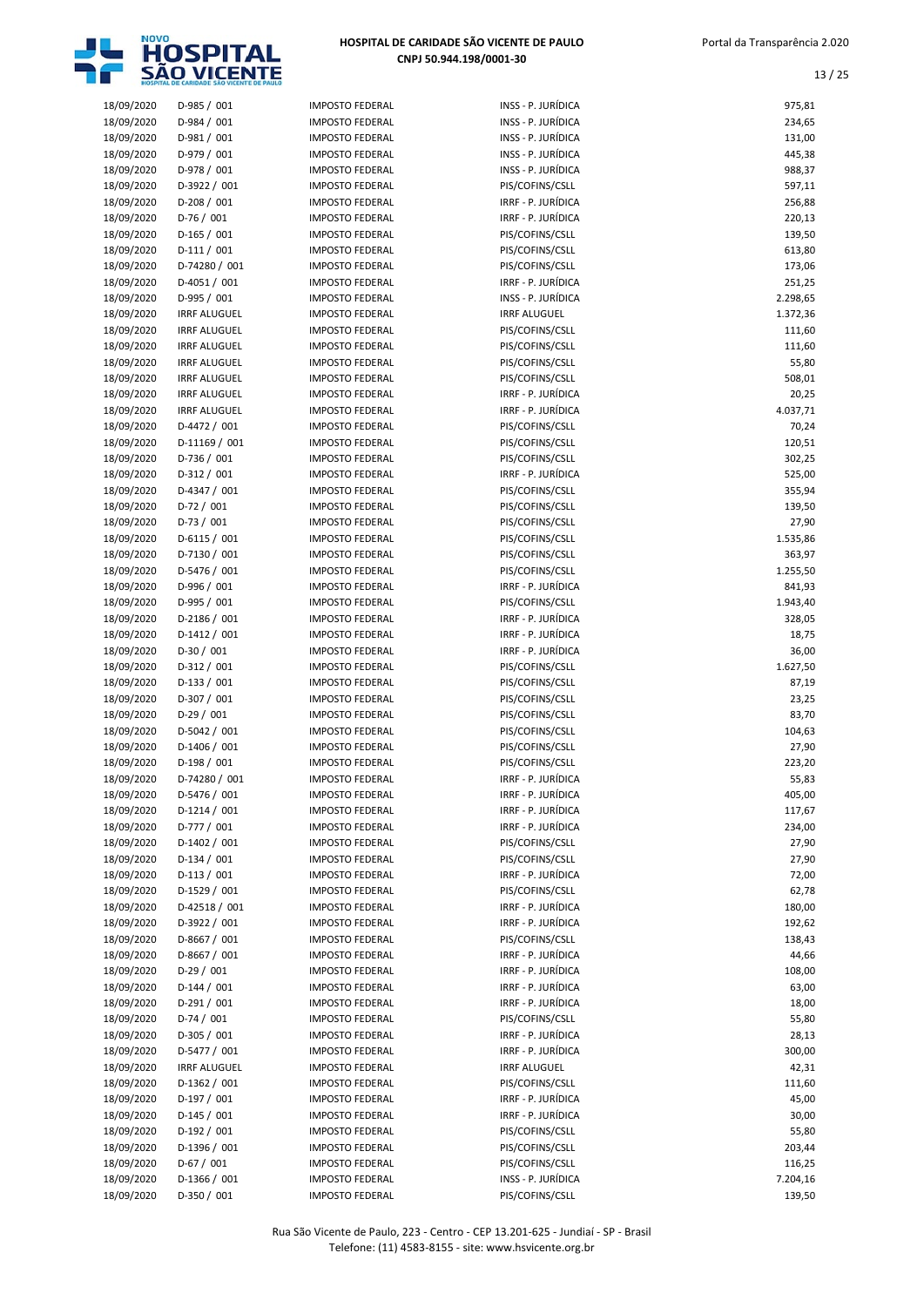

| 18/09/2020               | D-1399 / 001                 |
|--------------------------|------------------------------|
| 18/09/2020               | D-177 / 001                  |
|                          | D-149921 / 001               |
| 18/09/2020               |                              |
| 18/09/2020               | D-996 / 001                  |
| 18/09/2020               | D-995 / 001                  |
| 18/09/2020               | D-52325 / 001                |
| 18/09/2020               | D-2186 / 001                 |
|                          | $D-811/001$                  |
| 18/09/2020               |                              |
| 18/09/2020               | D-2683 / 001                 |
| 18/09/2020               | $D-24/001$                   |
| 18/09/2020               | D-136 / 001                  |
| 18/09/2020               | D-810 / 001                  |
| 18/09/2020               | D-70 / 001                   |
|                          |                              |
| 18/09/2020               | D-39 / 001                   |
| 18/09/2020               | D-194 / 001                  |
| 18/09/2020               | D-274 / 001                  |
| 18/09/2020               | $D-71/001$                   |
| 18/09/2020               | $D-171/001$                  |
|                          |                              |
| 18/09/2020               | D-195 / 001                  |
| 18/09/2020               | <b>IRRF ALUGUEL</b>          |
| 18/09/2020               | <b>IRRF ALUGUEL</b>          |
| 18/09/2020               | D-73717 / 001                |
| 18/09/2020               | D-61101 / 001                |
|                          |                              |
| 18/09/2020               | D-906 / 001                  |
| 18/09/2020               | D-1405 / 001                 |
| 18/09/2020               | D-61734 / 001                |
| 18/09/2020               | D-23590 / 001                |
| 18/09/2020               | D-307 / 001                  |
|                          |                              |
| 18/09/2020               | D-5477 / 001                 |
| 18/09/2020               | D-4051 / 001                 |
| 18/09/2020               | D-15618 / 001                |
| 18/09/2020               | D-2117 / 001                 |
| 18/09/2020               | <b>IRRF ALUGUEL</b>          |
| 18/09/2020               | <b>IRRF ALUGUEL</b>          |
|                          |                              |
| 18/09/2020               | D-7380280 / 001              |
| 18/09/2020               | D-2174 / 001                 |
| 18/09/2020               | D-2174 / 001                 |
| 18/09/2020               | D-1413 / 001                 |
| 18/09/2020               | $D-273/001$                  |
|                          |                              |
| 18/09/2020               | D-472 / 001                  |
| 18/09/2020               | D-147990 / 001               |
| 18/09/2020               | D-132 / 001                  |
| 18/09/2020               | D-194 / 001                  |
| 18/09/2020               | D-69 / 001                   |
|                          | D-130 / 001                  |
| 18/09/2020               |                              |
| 18/09/2020               | $D-131/001$                  |
| 18/09/2020               | D-55715 / 001                |
| 18/09/2020               | D-3240 / 001                 |
| 18/09/2020               | D-42518 / 001                |
| 18/09/2020               | D-475 / 001                  |
|                          |                              |
| 18/09/2020               | D-149 / 001                  |
| 18/09/2020               | D-75 / 001                   |
| 18/09/2020               | $D-28/001$                   |
| 18/09/2020               | D-736 / 001                  |
| 18/09/2020               | D-4347 / 001                 |
| 18/09/2020               | D-770 / 001                  |
|                          |                              |
| 18/09/2020               | D-196 / 001                  |
| 18/09/2020               | $D-68/001$                   |
| 18/09/2020               | D-173 / 001                  |
| 18/09/2020               | D-1404 / 001                 |
| 18/09/2020               | D-69 / 001                   |
|                          |                              |
| 18/09/2020               | D-23590 / 001                |
| 18/09/2020               | D-1932395 / 001              |
| 18/09/2020               | D-196 / 001                  |
| 18/09/2020               |                              |
|                          | D-15618 / 001                |
|                          |                              |
| 18/09/2020               | D-996 / 001                  |
| 18/09/2020               | D-2117 / 001                 |
| 18/09/2020<br>18/09/2020 | D-8720 / 001<br>IRRE ALUGUEL |

|                          | <b>IOSPITAL DE CARIDADE SÃO VICENTE DE PAULA</b> |                                                  |                                          |                   |
|--------------------------|--------------------------------------------------|--------------------------------------------------|------------------------------------------|-------------------|
| 18/09/2020               | D-1399 / 001                                     | <b>IMPOSTO FEDERAL</b>                           | PIS/COFINS/CSLL                          | 27,90             |
| 18/09/2020               | $D-177/001$                                      | <b>IMPOSTO FEDERAL</b>                           | IRRF - P. JURÍDICA                       | 45,00             |
| 18/09/2020               | D-149921 / 001                                   | <b>IMPOSTO FEDERAL</b>                           | IRRF - P. JURÍDICA                       | 25,29             |
| 18/09/2020               | D-996 / 001                                      | <b>IMPOSTO FEDERAL</b>                           | INSS - P. JURÍDICA                       | 3.087,08          |
| 18/09/2020               | D-995 / 001                                      | <b>IMPOSTO FEDERAL</b>                           | IRRF - P. JURÍDICA                       | 626,90            |
| 18/09/2020               | D-52325 / 001                                    | <b>IMPOSTO FEDERAL</b>                           | IRRF - P. JURÍDICA                       | 156,00            |
| 18/09/2020<br>18/09/2020 | D-2186 / 001<br>$D-811/001$                      | <b>IMPOSTO FEDERAL</b><br><b>IMPOSTO FEDERAL</b> | PIS/COFINS/CSLL<br>IRRF - P. JURÍDICA    | 1.016,95<br>9,00  |
| 18/09/2020               | $D-2683 / 001$                                   | <b>IMPOSTO FEDERAL</b>                           | PIS/COFINS/CSLL                          | 55,80             |
| 18/09/2020               | $D-24/001$                                       | <b>IMPOSTO FEDERAL</b>                           | PIS/COFINS/CSLL                          | 223,20            |
| 18/09/2020               | $D-136 / 001$                                    | <b>IMPOSTO FEDERAL</b>                           | PIS/COFINS/CSLL                          | 27,90             |
| 18/09/2020               | $D-810/001$                                      | <b>IMPOSTO FEDERAL</b>                           | IRRF - P. JURÍDICA                       | 54,00             |
| 18/09/2020               | $D-70/001$                                       | <b>IMPOSTO FEDERAL</b>                           | IRRF - P. JURÍDICA                       | 126,00            |
| 18/09/2020               | $D-39/001$                                       | <b>IMPOSTO FEDERAL</b>                           | IRRF - P. JURÍDICA                       | 27,00             |
| 18/09/2020               | $D-194/001$                                      | <b>IMPOSTO FEDERAL</b>                           | IRRF - P. JURÍDICA                       | 201,59            |
| 18/09/2020               | $D-274/001$                                      | <b>IMPOSTO FEDERAL</b>                           | PIS/COFINS/CSLL                          | 58,13             |
| 18/09/2020               | $D-71/001$                                       | <b>IMPOSTO FEDERAL</b>                           | PIS/COFINS/CSLL                          | 83,70             |
| 18/09/2020<br>18/09/2020 | $D-171/001$<br>D-195 / 001                       | <b>IMPOSTO FEDERAL</b><br><b>IMPOSTO FEDERAL</b> | PIS/COFINS/CSLL<br>PIS/COFINS/CSLL       | 251,10<br>111,60  |
| 18/09/2020               | <b>IRRF ALUGUEL</b>                              | <b>IMPOSTO FEDERAL</b>                           | <b>IRRF ALUGUEL</b>                      | 170,20            |
| 18/09/2020               | <b>IRRF ALUGUEL</b>                              | <b>IMPOSTO FEDERAL</b>                           | <b>IRRF ALUGUEL</b>                      | 68,30             |
| 18/09/2020               | D-73717 / 001                                    | <b>IMPOSTO FEDERAL</b>                           | IRRF - P. JURÍDICA                       | 12,90             |
| 18/09/2020               | $D-61101/001$                                    | <b>IMPOSTO FEDERAL</b>                           | PIS/COFINS/CSLL                          | 78,66             |
| 18/09/2020               | D-906 / 001                                      | <b>IMPOSTO FEDERAL</b>                           | PIS/COFINS/CSLL                          | 987,66            |
| 18/09/2020               | $D-1405 / 001$                                   | <b>IMPOSTO FEDERAL</b>                           | PIS/COFINS/CSLL                          | 27,90             |
| 18/09/2020               | $D-61734 / 001$                                  | <b>IMPOSTO FEDERAL</b>                           | PIS/COFINS/CSLL                          | 78,66             |
| 18/09/2020               | D-23590 / 001                                    | <b>IMPOSTO FEDERAL</b>                           | IRRF - P. JURÍDICA                       | 24,38             |
| 18/09/2020               | D-307 / 001                                      | <b>IMPOSTO FEDERAL</b>                           | IRRF - P. JURÍDICA                       | 20,25             |
| 18/09/2020<br>18/09/2020 | D-5477 / 001<br>$D-4051/001$                     | <b>IMPOSTO FEDERAL</b><br><b>IMPOSTO FEDERAL</b> | PIS/COFINS/CSLL<br>PIS/COFINS/CSLL       | 930,00<br>778,88  |
| 18/09/2020               | D-15618 / 001                                    | <b>IMPOSTO FEDERAL</b>                           | IRRF - P. JURÍDICA                       | 1.324,97          |
| 18/09/2020               | $D-2117/001$                                     | <b>IMPOSTO FEDERAL</b>                           | IRRF - P. JURÍDICA                       | 423,53            |
| 18/09/2020               | <b>IRRF ALUGUEL</b>                              | <b>IMPOSTO FEDERAL</b>                           | <b>IRRF ALUGUEL</b>                      | 872,71            |
| 18/09/2020               | <b>IRRF ALUGUEL</b>                              | <b>IMPOSTO FEDERAL</b>                           | <b>IRRF ALUGUEL</b>                      | 10,89             |
| 18/09/2020               | D-7380280 / 001                                  | <b>IMPOSTO FEDERAL</b>                           | PIS/COFINS/CSLL                          | 75,71             |
| 18/09/2020               | D-2174 / 001                                     | <b>IMPOSTO FEDERAL</b>                           | IRRF - P. JURÍDICA                       | 27,00             |
| 18/09/2020               | D-2174 / 001                                     | <b>IMPOSTO FEDERAL</b>                           | PIS/COFINS/CSLL                          | 83,70             |
| 18/09/2020               | $D-1413 / 001$                                   | <b>IMPOSTO FEDERAL</b>                           | IRRF - P. JURÍDICA                       | 18,00             |
| 18/09/2020               | $D-273/001$                                      | <b>IMPOSTO FEDERAL</b>                           | PIS/COFINS/CSLL                          | 55,80             |
| 18/09/2020<br>18/09/2020 | $D-472/001$<br>D-147990 / 001                    | <b>IMPOSTO FEDERAL</b><br><b>IMPOSTO FEDERAL</b> | PIS/COFINS/CSLL<br>PIS/COFINS/CSLL       | 125,55<br>78,42   |
| 18/09/2020               | $D-132 / 001$                                    | <b>IMPOSTO FEDERAL</b>                           | PIS/COFINS/CSLL                          | 273,19            |
| 18/09/2020               | $D-194/001$                                      | <b>IMPOSTO FEDERAL</b>                           | PIS/COFINS/CSLL                          | 255,75            |
| 18/09/2020               | $D-69/001$                                       | <b>IMPOSTO FEDERAL</b>                           | PIS/COFINS/CSLL                          | 29,06             |
| 18/09/2020               | $D-130/001$                                      | <b>IMPOSTO FEDERAL</b>                           | PIS/COFINS/CSLL                          | 93,00             |
| 18/09/2020               | $D-131/001$                                      | <b>IMPOSTO FEDERAL</b>                           | PIS/COFINS/CSLL                          | 111,60            |
| 18/09/2020               | D-55715 / 001                                    | <b>IMPOSTO FEDERAL</b>                           | PIS/COFINS/CSLL                          | 85,90             |
| 18/09/2020               | D-3240 / 001                                     | <b>IMPOSTO FEDERAL</b>                           | PIS/COFINS/CSLL                          | 23,25             |
| 18/09/2020               | D-42518 / 001                                    | <b>IMPOSTO FEDERAL</b>                           | PIS/COFINS/CSLL                          | 558,00            |
| 18/09/2020               | $D-475/001$                                      | <b>IMPOSTO FEDERAL</b>                           | IRRF - P. JURÍDICA                       | 115,50            |
| 18/09/2020<br>18/09/2020 | $D-149/001$<br>$D-75/001$                        | <b>IMPOSTO FEDERAL</b><br><b>IMPOSTO FEDERAL</b> | IRRF - P. JURÍDICA<br>IRRF - P. JURÍDICA | 119,25            |
| 18/09/2020               | $D-28/001$                                       | <b>IMPOSTO FEDERAL</b>                           | IRRF - P. JURÍDICA                       | 27,00<br>18,00    |
| 18/09/2020               | D-736 / 001                                      | <b>IMPOSTO FEDERAL</b>                           | IRRF - P. JURÍDICA                       | 97,50             |
| 18/09/2020               | D-4347 / 001                                     | <b>IMPOSTO FEDERAL</b>                           | IRRF - P. JURÍDICA                       | 114,83            |
| 18/09/2020               | D-770 / 001                                      | <b>IMPOSTO FEDERAL</b>                           | PIS/COFINS/CSLL                          | 753,30            |
| 18/09/2020               | $D-196/001$                                      | <b>IMPOSTO FEDERAL</b>                           | PIS/COFINS/CSLL                          | 167,40            |
| 18/09/2020               | $D-68/001$                                       | <b>IMPOSTO FEDERAL</b>                           | PIS/COFINS/CSLL                          | 139,50            |
| 18/09/2020               | $D-173/001$                                      | <b>IMPOSTO FEDERAL</b>                           | PIS/COFINS/CSLL                          | 251,10            |
| 18/09/2020               | $D-1404 / 001$                                   | <b>IMPOSTO FEDERAL</b>                           | PIS/COFINS/CSLL                          | 111,60            |
| 18/09/2020               | $D-69/001$                                       | <b>IMPOSTO FEDERAL</b>                           | PIS/COFINS/CSLL                          | 167,40            |
| 18/09/2020               | D-23590 / 001                                    | <b>IMPOSTO FEDERAL</b>                           | PIS/COFINS/CSLL                          | 75,56             |
| 18/09/2020<br>18/09/2020 | D-1932395 / 001<br>D-196 / 001                   | <b>IMPOSTO FEDERAL</b><br><b>IMPOSTO FEDERAL</b> | IRRF - P. JURÍDICA<br>IRRF - P. JURÍDICA | 16,42<br>4.037,71 |
| 18/09/2020               | D-15618 / 001                                    | <b>IMPOSTO FEDERAL</b>                           | PIS/COFINS/CSLL                          | 4.107,42          |
| 18/09/2020               | D-996 / 001                                      | <b>IMPOSTO FEDERAL</b>                           | PIS/COFINS/CSLL                          | 2.610,00          |
| 18/09/2020               | $D-2117/001$                                     | <b>IMPOSTO FEDERAL</b>                           | PIS/COFINS/CSLL                          | 1.312,95          |
| 18/09/2020               | D-8720 / 001                                     | <b>IMPOSTO FEDERAL</b>                           | IRRF - P. JURÍDICA                       | 49,08             |
| 18/09/2020               | <b>IRRF ALUGUEL</b>                              | <b>IMPOSTO FEDERAL</b>                           | <b>IRRF ALUGUEL</b>                      | 1.662,89          |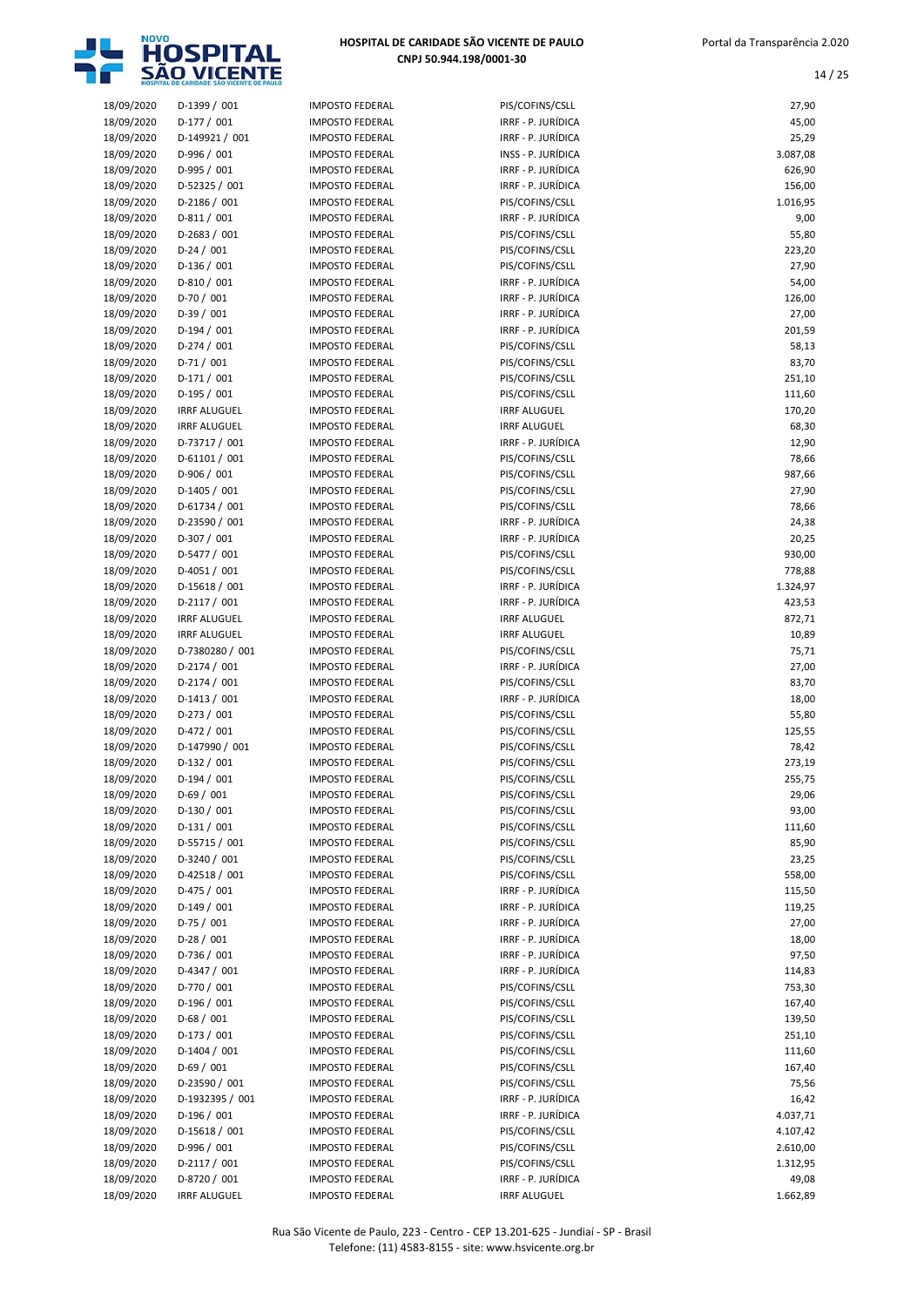

| 18/09/2020 | $D-1214 / 001$       | <b>IMPOSTO FEDERAL</b>     | PIS/COFINS/CSLL                     | 364,78     |
|------------|----------------------|----------------------------|-------------------------------------|------------|
| 18/09/2020 | $D-354/001$          | <b>IMPOSTO FEDERAL</b>     | IRRF - P. JURÍDICA                  | 45,00      |
| 18/09/2020 | $D-77/001$           | <b>IMPOSTO FEDERAL</b>     | IRRF - P. JURÍDICA                  | 90,00      |
| 18/09/2020 | $D-1411/001$         | <b>IMPOSTO FEDERAL</b>     | IRRF - P. JURÍDICA                  | 6,75       |
| 18/09/2020 | $D-27/001$           | <b>IMPOSTO FEDERAL</b>     | IRRF - P. JURÍDICA                  | 90,00      |
|            |                      |                            |                                     |            |
| 18/09/2020 | $D-6/001$            | <b>IMPOSTO FEDERAL</b>     | PIS/COFINS/CSLL                     | 223,20     |
| 18/09/2020 | $D-25/001$           | <b>IMPOSTO FEDERAL</b>     | PIS/COFINS/CSLL                     | 69,75      |
| 18/09/2020 | $D-26/001$           | <b>IMPOSTO FEDERAL</b>     | PIS/COFINS/CSLL                     | 111,60     |
| 18/09/2020 | D-8649 / 001         | <b>IMPOSTO FEDERAL</b>     | PIS/COFINS/CSLL                     | 152,14     |
| 18/09/2020 | D-17287 / 001        | <b>IMPOSTO FEDERAL</b>     | INSS - P. JURÍDICA                  | 72,34      |
|            |                      |                            |                                     |            |
| 18/09/2020 | $D-204 / 001$        | <b>IMPOSTO FEDERAL</b>     | IRRF - P. JURÍDICA                  | 45,00      |
| 18/09/2020 | $D-13/001$           | <b>IMPOSTO FEDERAL</b>     | IRRF - P. JURÍDICA                  | 20,25      |
| 18/09/2020 | $D-294/001$          | <b>IMPOSTO FEDERAL</b>     | IRRF - P. JURÍDICA                  | 85,88      |
| 18/09/2020 | $D-205/001$          | <b>IMPOSTO FEDERAL</b>     | IRRF - P. JURÍDICA                  | 45,00      |
|            |                      |                            |                                     |            |
| 18/09/2020 | $D-74/001$           | <b>IMPOSTO FEDERAL</b>     | IRRF - P. JURÍDICA                  | 63,00      |
| 18/09/2020 | $D-10/001$           | <b>IMPOSTO FEDERAL</b>     | IRRF - P. JURÍDICA                  | 172,50     |
| 18/09/2020 | $D-196/001$          | <b>IMPOSTO FEDERAL</b>     | PIS/COFINS/CSLL                     | 12.516,92  |
| 18/09/2020 | D-52325 / 001        | <b>IMPOSTO FEDERAL</b>     | PIS/COFINS/CSLL                     | 483,60     |
| 18/09/2020 | D-5477 / 001         | <b>IMPOSTO FEDERAL</b>     | INSS - P. JURÍDICA                  | 2.200,00   |
|            |                      |                            |                                     |            |
| 18/09/2020 | D-906 / 001          | <b>IMPOSTO FEDERAL</b>     | IRRF - P. JURÍDICA                  | 318,60     |
| 18/09/2020 | $D-209/001$          | <b>IMPOSTO FEDERAL</b>     | IRRF - P. JURÍDICA                  | 40,50      |
| 18/09/2020 | $D-21/001$           | <b>IMPOSTO FEDERAL</b>     | PIS/COFINS/CSLL                     | 55,80      |
| 18/09/2020 | $D-11/001$           | <b>IMPOSTO FEDERAL</b>     | PIS/COFINS/CSLL                     | 62,78      |
| 18/09/2020 | $D-271/001$          | <b>IMPOSTO FEDERAL</b>     | PIS/COFINS/CSLL                     | 232,50     |
|            |                      |                            |                                     |            |
| 18/09/2020 | $D-6171/001$         | <b>IMPOSTO FEDERAL</b>     | IRRF - P. JURÍDICA                  | 495,44     |
| 18/09/2020 | D-248356 / 001       | <b>IMPOSTO FEDERAL</b>     | PIS/COFINS/CSLL                     | 30,26      |
| 18/09/2020 | $D-194/001$          | <b>IMPOSTO FEDERAL</b>     | PIS/COFINS/CSLL                     | 624,95     |
| 18/09/2020 | D-8078 / 001         | <b>IMPOSTO FEDERAL</b>     | IRRF - P. JURÍDICA                  | 22,52      |
| 18/09/2020 | D-1397 / 001         | <b>IMPOSTO FEDERAL</b>     | PIS/COFINS/CSLL                     | 62,78      |
|            |                      |                            |                                     |            |
| 18/09/2020 | $D-1401 / 001$       | <b>IMPOSTO FEDERAL</b>     | PIS/COFINS/CSLL                     | 27,90      |
| 18/09/2020 | $D-66/001$           | <b>IMPOSTO FEDERAL</b>     | PIS/COFINS/CSLL                     | 251,10     |
| 18/09/2020 | $D-1414 / 001$       | <b>IMPOSTO FEDERAL</b>     | IRRF - P. JURÍDICA                  | 9,00       |
| 18/09/2020 | $D-1183 / 001$       | <b>IMPOSTO FEDERAL</b>     | IRRF - P. JURÍDICA                  | 71,30      |
| 18/09/2020 | D-52324 / 001        | <b>IMPOSTO FEDERAL</b>     | IRRF - P. JURÍDICA                  | 2.553,74   |
|            |                      |                            |                                     |            |
| 18/09/2020 | D-52324 / 001        | <b>IMPOSTO FEDERAL</b>     | PIS/COFINS/CSLL                     | 7.916,57   |
| 18/09/2020 | $D-1362 / 001$       | <b>IMPOSTO FEDERAL</b>     | IRRF - P. JURÍDICA                  | 36,00      |
| 18/09/2020 | $D-197/001$          | <b>IMPOSTO FEDERAL</b>     | PIS/COFINS/CSLL                     | 139,50     |
| 18/09/2020 | D-73717 / 001        | <b>IMPOSTO FEDERAL</b>     | PIS/COFINS/CSLL                     | 39,99      |
| 18/09/2020 | $D-146/001$          | <b>IMPOSTO FEDERAL</b>     | IRRF - P. JURÍDICA                  | 46,88      |
|            |                      |                            |                                     |            |
| 18/09/2020 | $D-316/001$          | <b>IMPOSTO FEDERAL</b>     | IRRF - P. JURÍDICA                  | 45,00      |
| 18/09/2020 | $D-193/001$          | <b>IMPOSTO FEDERAL</b>     | PIS/COFINS/CSLL                     | 769,58     |
| 18/09/2020 | $D-195/001$          | <b>IMPOSTO FEDERAL</b>     | PIS/COFINS/CSLL                     | 12.516,92  |
| 18/09/2020 | $D-11169/001$        | <b>IMPOSTO FEDERAL</b>     | IRRF - P. JURÍDICA                  | 38,89      |
| 18/09/2020 | $D-137/001$          | <b>IMPOSTO FEDERAL</b>     | PIS/COFINS/CSLL                     | 93,00      |
|            |                      |                            |                                     |            |
| 18/09/2020 | $D-1022 / 001$       | <b>IMPOSTO FEDERAL</b>     | PIS/COFINS/CSLL                     | 221,01     |
| 18/09/2020 | $D-71/001$           | <b>IMPOSTO FEDERAL</b>     | PIS/COFINS/CSLL                     | 55,80      |
| 18/09/2020 | 363032 / 001         | <b>IMPOSTO MUNICIPAL</b>   | PREFEITURA JUNDIAİ                  | 70,00      |
| 18/09/2020 | 363031 / 001         | <b>IMPOSTO MUNICIPAL</b>   | PREFEITURA JUNDIAÍ                  | 70,00      |
| 18/09/2020 | 503 / 001            | IMPRESSOS E MATL DE EXP.   | TP PASTAS                           | 4.200,00   |
|            |                      |                            |                                     |            |
| 18/09/2020 | AGOSTO/2020 / 001    | <b>INSS-CONTR REPASSAR</b> | INSS FOLHA AGOSTO/2020 - RPA        | 8.826,35   |
| 18/09/2020 | AGOSTO/2020 / 001    | <b>INSS-CONTR REPASSAR</b> | INSS FOLHA AGOSTO/2020              | 400.951,49 |
| 18/09/2020 | AGOSTO/2020 / 001    | <b>INSS-CONTR REPASSAR</b> | INSS FOLHA AGOSTO/2020 - RESIDENTES | 18.650,52  |
| 18/09/2020 | AGOSTO/2020. / 001   | <b>IRRF A REPASSAR</b>     | IRRF FÉRIAS AGOSTO/2020             | 6.801,75   |
| 18/09/2020 | SETEMBRO/2020 / 001  | <b>IRRF A REPASSAR</b>     | IRRF FÉRIAS SETEMBRO/2020           | 66,20      |
|            |                      |                            |                                     |            |
| 18/09/2020 | AGOSTO/2020 / 001    | IRRF A REPASSAR            | IRRF FÉRIAS AGOSTO/2020             | 761,00     |
| 18/09/2020 | SETEMBRO/2020 / 001  | <b>IRRF A REPASSAR</b>     | IRRF FÉRIAS SETEMBRO/2020           | 43.654,63  |
| 18/09/2020 | SETEMBRO/2020 / 001  | <b>IRRF A REPASSAR</b>     | IRRF FÉRIAS SETEMBRO/2020           | 27.247,47  |
| 18/09/2020 | IRRF 13º             | <b>IRRF A REPASSAR</b>     | IRRF 13º                            | 298,51     |
| 18/09/2020 | <b>IRRF RESCISÃO</b> | <b>IRRF A REPASSAR</b>     | <b>IRRF RESCISÃO</b>                | 51,36      |
|            |                      |                            |                                     |            |
| 18/09/2020 | <b>IRRF RESCISÃO</b> | <b>IRRF A REPASSAR</b>     | <b>IRRF RESCISÃO</b>                | 111,58     |
| 18/09/2020 | <b>IRRF RESCISÃO</b> | <b>IRRF A REPASSAR</b>     | <b>IRRF RESCISÃO</b>                | 670,73     |
| 18/09/2020 | <b>IRRF RESCISÃO</b> | <b>IRRF A REPASSAR</b>     | IRRF 13º                            | 2.360,70   |
| 18/09/2020 | <b>IRRF RESCISÃO</b> | <b>IRRF A REPASSAR</b>     | <b>IRRF RESCISÃO</b>                | 979,43     |
|            |                      |                            |                                     |            |
| 18/09/2020 | <b>IRRF RESCISÃO</b> | <b>IRRF A REPASSAR</b>     | IRRF FÉRIAS JULHO/2020              | 10.841,95  |
| 18/09/2020 | <b>IRRF RESCISÃO</b> | <b>IRRF A REPASSAR</b>     | IRRF RPA JULHO/2020                 | 8.717,16   |
| 18/09/2020 | <b>IRRF RESCISÃO</b> | <b>IRRF A REPASSAR</b>     | <b>IRRF RESCISÃO</b>                | 234,45     |
| 18/09/2020 | <b>IRRF RESCISÃO</b> | <b>IRRF A REPASSAR</b>     | <b>IRRF RESCISÃO</b>                | 669,41     |
| 18/09/2020 | <b>IRRF RESCISÃO</b> | <b>IRRF A REPASSAR</b>     | <b>IRRF RESCISÃO</b>                | 936,99     |
|            |                      |                            |                                     |            |
| 18/09/2020 | <b>IRRF RESCISÃO</b> | <b>IRRF A REPASSAR</b>     | IRRF 13 <sup>o</sup>                | 39,44      |

| 18/09/2020 | $D-1214/001$         | <b>IMPOSTO FEDERAL</b>     | PIS/COFINS/CSLL                     | 364,78     |
|------------|----------------------|----------------------------|-------------------------------------|------------|
| 18/09/2020 | D-354 / 001          | <b>IMPOSTO FEDERAL</b>     | IRRF - P. JURÍDICA                  | 45,00      |
| 18/09/2020 | $D-77/001$           | <b>IMPOSTO FEDERAL</b>     | IRRF - P. JURÍDICA                  | 90,00      |
| 18/09/2020 | $D-1411/001$         | <b>IMPOSTO FEDERAL</b>     | IRRF - P. JURÍDICA                  | 6,75       |
| 18/09/2020 | $D-27/001$           | <b>IMPOSTO FEDERAL</b>     | IRRF - P. JURÍDICA                  | 90,00      |
| 18/09/2020 | $D-6/001$            | <b>IMPOSTO FEDERAL</b>     | PIS/COFINS/CSLL                     | 223,20     |
| 18/09/2020 | $D-25/001$           | <b>IMPOSTO FEDERAL</b>     | PIS/COFINS/CSLL                     | 69,75      |
| 18/09/2020 | $D-26/001$           | <b>IMPOSTO FEDERAL</b>     | PIS/COFINS/CSLL                     | 111,60     |
| 18/09/2020 | D-8649 / 001         | <b>IMPOSTO FEDERAL</b>     | PIS/COFINS/CSLL                     | 152,14     |
| 18/09/2020 | D-17287 / 001        | <b>IMPOSTO FEDERAL</b>     | INSS - P. JURÍDICA                  | 72,34      |
| 18/09/2020 | $D-204/001$          | <b>IMPOSTO FEDERAL</b>     | IRRF - P. JURÍDICA                  | 45,00      |
| 18/09/2020 | $D-13/001$           | <b>IMPOSTO FEDERAL</b>     | IRRF - P. JURÍDICA                  | 20,25      |
|            | $D-294/001$          |                            |                                     |            |
| 18/09/2020 |                      | <b>IMPOSTO FEDERAL</b>     | IRRF - P. JURÍDICA                  | 85,88      |
| 18/09/2020 | $D-205/001$          | <b>IMPOSTO FEDERAL</b>     | IRRF - P. JURÍDICA                  | 45,00      |
| 18/09/2020 | $D-74/001$           | <b>IMPOSTO FEDERAL</b>     | IRRF - P. JURÍDICA                  | 63,00      |
| 18/09/2020 | $D-10/001$           | <b>IMPOSTO FEDERAL</b>     | IRRF - P. JURÍDICA                  | 172,50     |
| 18/09/2020 | $D-196/001$          | <b>IMPOSTO FEDERAL</b>     | PIS/COFINS/CSLL                     | 12.516,92  |
| 18/09/2020 | D-52325 / 001        | <b>IMPOSTO FEDERAL</b>     | PIS/COFINS/CSLL                     | 483,60     |
| 18/09/2020 | D-5477 / 001         | <b>IMPOSTO FEDERAL</b>     | INSS - P. JURÍDICA                  | 2.200,00   |
| 18/09/2020 | D-906 / 001          | <b>IMPOSTO FEDERAL</b>     | IRRF - P. JURÍDICA                  | 318,60     |
| 18/09/2020 | $D-209/001$          | <b>IMPOSTO FEDERAL</b>     | IRRF - P. JURÍDICA                  | 40,50      |
| 18/09/2020 | $D-21/001$           | <b>IMPOSTO FEDERAL</b>     | PIS/COFINS/CSLL                     | 55,80      |
| 18/09/2020 | $D-11/001$           | <b>IMPOSTO FEDERAL</b>     | PIS/COFINS/CSLL                     | 62,78      |
| 18/09/2020 | $D-271/001$          | <b>IMPOSTO FEDERAL</b>     | PIS/COFINS/CSLL                     | 232,50     |
| 18/09/2020 | D-6171 / 001         | <b>IMPOSTO FEDERAL</b>     | IRRF - P. JURÍDICA                  | 495,44     |
| 18/09/2020 | D-248356 / 001       | <b>IMPOSTO FEDERAL</b>     | PIS/COFINS/CSLL                     | 30,26      |
| 18/09/2020 | $D-194/001$          | <b>IMPOSTO FEDERAL</b>     | PIS/COFINS/CSLL                     | 624,95     |
| 18/09/2020 | D-8078 / 001         | <b>IMPOSTO FEDERAL</b>     | IRRF - P. JURÍDICA                  | 22,52      |
| 18/09/2020 | $D-1397/001$         | <b>IMPOSTO FEDERAL</b>     | PIS/COFINS/CSLL                     | 62,78      |
| 18/09/2020 | $D-1401 / 001$       | <b>IMPOSTO FEDERAL</b>     | PIS/COFINS/CSLL                     | 27,90      |
| 18/09/2020 | $D-66/001$           | <b>IMPOSTO FEDERAL</b>     | PIS/COFINS/CSLL                     | 251,10     |
| 18/09/2020 | $D-1414 / 001$       | <b>IMPOSTO FEDERAL</b>     | IRRF - P. JURÍDICA                  | 9,00       |
| 18/09/2020 | $D-1183 / 001$       | <b>IMPOSTO FEDERAL</b>     | IRRF - P. JURÍDICA                  | 71,30      |
|            |                      |                            |                                     |            |
| 18/09/2020 | D-52324 / 001        | <b>IMPOSTO FEDERAL</b>     | IRRF - P. JURÍDICA                  | 2.553,74   |
| 18/09/2020 | D-52324 / 001        | <b>IMPOSTO FEDERAL</b>     | PIS/COFINS/CSLL                     | 7.916,57   |
| 18/09/2020 | D-1362 / 001         | <b>IMPOSTO FEDERAL</b>     | IRRF - P. JURÍDICA                  | 36,00      |
| 18/09/2020 | D-197 / 001          | <b>IMPOSTO FEDERAL</b>     | PIS/COFINS/CSLL                     | 139,50     |
| 18/09/2020 | D-73717 / 001        | <b>IMPOSTO FEDERAL</b>     | PIS/COFINS/CSLL                     | 39,99      |
| 18/09/2020 | $D-146/001$          | <b>IMPOSTO FEDERAL</b>     | IRRF - P. JURÍDICA                  | 46,88      |
| 18/09/2020 | $D-316/001$          | <b>IMPOSTO FEDERAL</b>     | IRRF - P. JURÍDICA                  | 45,00      |
| 18/09/2020 | D-193 / 001          | <b>IMPOSTO FEDERAL</b>     | PIS/COFINS/CSLL                     | 769,58     |
| 18/09/2020 | $D-195/001$          | <b>IMPOSTO FEDERAL</b>     | PIS/COFINS/CSLL                     | 12.516,92  |
| 18/09/2020 | $D-11169/001$        | <b>IMPOSTO FEDERAL</b>     | IRRF - P. JURÍDICA                  | 38,89      |
| 18/09/2020 | $D-137/001$          | <b>IMPOSTO FEDERAL</b>     | PIS/COFINS/CSLL                     | 93,00      |
| 18/09/2020 | $D-1022 / 001$       | <b>IMPOSTO FEDERAL</b>     | PIS/COFINS/CSLL                     | 221,01     |
| 18/09/2020 | $D-71/001$           | <b>IMPOSTO FEDERAL</b>     | PIS/COFINS/CSLL                     | 55,80      |
| 18/09/2020 | 363032 / 001         | <b>IMPOSTO MUNICIPAL</b>   | PREFEITURA JUNDIAÍ                  | 70,00      |
| 18/09/2020 | 363031 / 001         | <b>IMPOSTO MUNICIPAL</b>   | PREFEITURA JUNDIAÍ                  | 70,00      |
| 18/09/2020 | 503 / 001            | IMPRESSOS E MATL DE EXP.   | <b>TP PASTAS</b>                    | 4.200,00   |
| 18/09/2020 | AGOSTO/2020 / 001    | <b>INSS-CONTR REPASSAR</b> | INSS FOLHA AGOSTO/2020 - RPA        | 8.826,35   |
| 18/09/2020 | AGOSTO/2020 / 001    | <b>INSS-CONTR REPASSAR</b> | INSS FOLHA AGOSTO/2020              | 400.951,49 |
| 18/09/2020 | AGOSTO/2020 / 001    | <b>INSS-CONTR REPASSAR</b> | INSS FOLHA AGOSTO/2020 - RESIDENTES | 18.650,52  |
|            |                      |                            | IRRF FÉRIAS AGOSTO/2020             |            |
| 18/09/2020 | AGOSTO/2020. / 001   | <b>IRRF A REPASSAR</b>     |                                     | 6.801,75   |
| 18/09/2020 | SETEMBRO/2020 / 001  | <b>IRRF A REPASSAR</b>     | IRRF FÉRIAS SETEMBRO/2020           | 66,20      |
| 18/09/2020 | AGOSTO/2020 / 001    | IRRF A REPASSAR            | IRRF FÉRIAS AGOSTO/2020             | 761,00     |
| 18/09/2020 | SETEMBRO/2020 / 001  | <b>IRRF A REPASSAR</b>     | IRRF FÉRIAS SETEMBRO/2020           | 43.654,63  |
| 18/09/2020 | SETEMBRO/2020 / 001  | IRRF A REPASSAR            | IRRF FÉRIAS SETEMBRO/2020           | 27.247,47  |
| 18/09/2020 | IRRF 13º             | <b>IRRF A REPASSAR</b>     | IRRF 13º                            | 298,51     |
| 18/09/2020 | <b>IRRF RESCISÃO</b> | IRRF A REPASSAR            | <b>IRRF RESCISÃO</b>                | 51,36      |
| 18/09/2020 | <b>IRRF RESCISÃO</b> | <b>IRRF A REPASSAR</b>     | <b>IRRF RESCISÃO</b>                | 111,58     |
| 18/09/2020 | <b>IRRF RESCISÃO</b> | <b>IRRF A REPASSAR</b>     | <b>IRRF RESCISÃO</b>                | 670,73     |
| 18/09/2020 | <b>IRRF RESCISÃO</b> | <b>IRRF A REPASSAR</b>     | IRRF 13º                            | 2.360,70   |
| 18/09/2020 | <b>IRRF RESCISÃO</b> | IRRF A REPASSAR            | <b>IRRF RESCISÃO</b>                | 979,43     |
| 18/09/2020 | <b>IRRF RESCISÃO</b> | <b>IRRF A REPASSAR</b>     | IRRF FÉRIAS JULHO/2020              | 10.841,95  |
| 18/09/2020 | <b>IRRF RESCISÃO</b> | <b>IRRF A REPASSAR</b>     | IRRF RPA JULHO/2020                 | 8.717,16   |
| 18/09/2020 | <b>IRRF RESCISÃO</b> | <b>IRRF A REPASSAR</b>     | <b>IRRF RESCISÃO</b>                | 234,45     |
| 18/09/2020 | <b>IRRF RESCISÃO</b> | <b>IRRF A REPASSAR</b>     | <b>IRRF RESCISÃO</b>                | 669,41     |
| 18/09/2020 | <b>IRRF RESCISÃO</b> | <b>IRRF A REPASSAR</b>     | <b>IRRF RESCISÃO</b>                | 936,99     |
|            |                      |                            |                                     |            |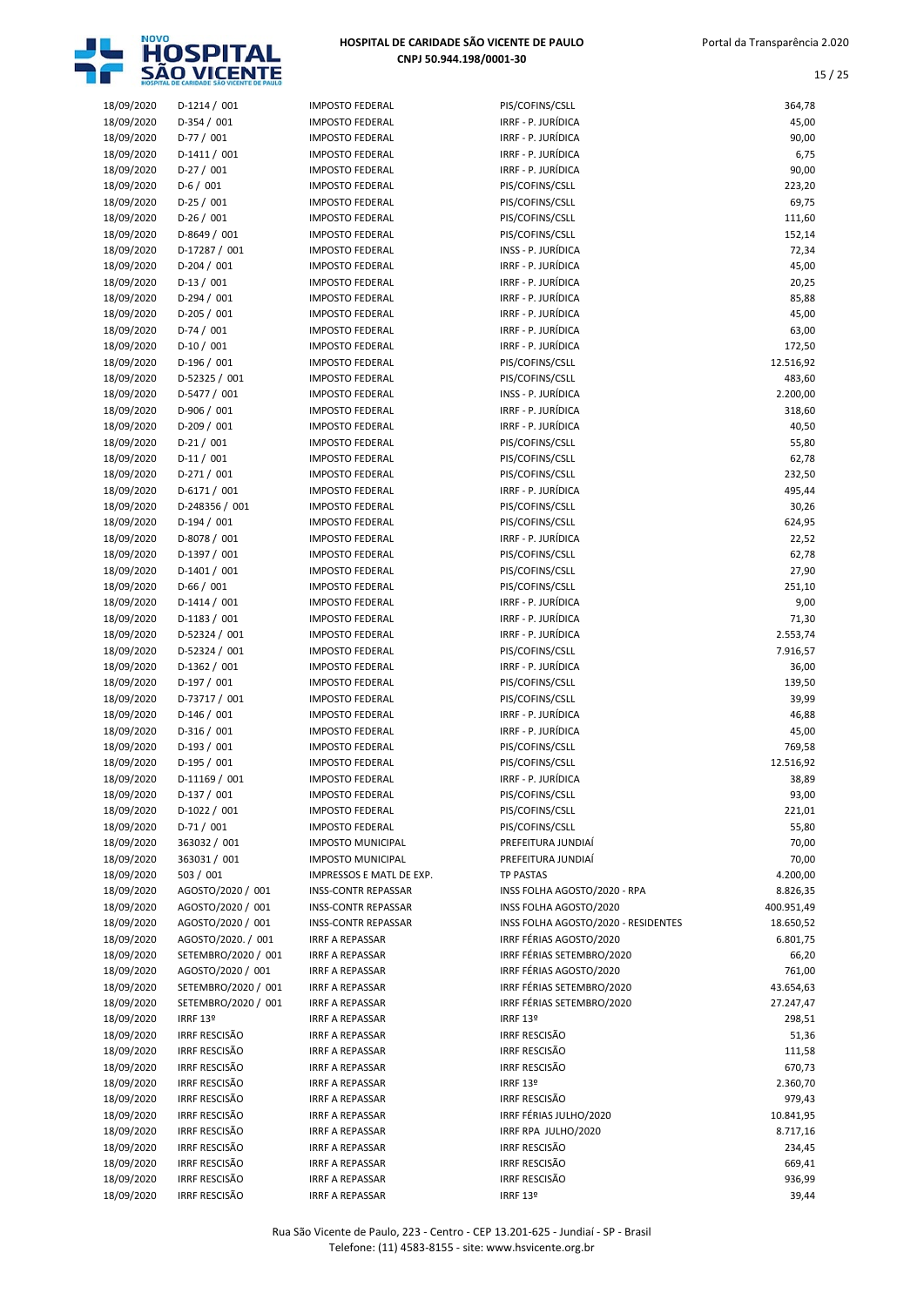

| 18/09/2020 | <b>IRRF RESCISÃO</b>      | <b>IRRF A REPASSAR</b>                           | IRRF 13º                                      | 68,92      |
|------------|---------------------------|--------------------------------------------------|-----------------------------------------------|------------|
| 18/09/2020 | JULHO/2020 / 001          | <b>IRRF A REPASSAR</b>                           | IRRF FOLHA JULHO/2020                         | 745.776,11 |
| 18/09/2020 | IRRF 13º                  | <b>IRRF A REPASSAR</b>                           | IRRF 13º                                      | 1.499,66   |
| 18/09/2020 | <b>IRRF RESCISÃO</b>      | <b>IRRF A REPASSAR</b>                           | <b>IRRF RESCISÃO</b>                          | 1,09       |
| 18/09/2020 | IRRF RESCISÃO             | <b>IRRF A REPASSAR</b>                           | <b>IRRF RESCISÃO</b>                          | 2.256,67   |
| 18/09/2020 | <b>IRRF RESCISÃO</b>      | <b>IRRF A REPASSAR</b>                           | <b>IRRF RESCISÃO</b>                          | 224,27     |
| 18/09/2020 | IRRF 13º                  | <b>IRRF A REPASSAR</b>                           | IRRF 13º                                      | 32,03      |
| 18/09/2020 | <b>IRRF RESCISÃO</b>      | <b>IRRF A REPASSAR</b>                           | <b>IRRF RESCISÃO</b>                          | 64,16      |
| 18/09/2020 | IRRF 13º                  | <b>IRRF A REPASSAR</b>                           | IRRF 13º                                      | 18,59      |
| 18/09/2020 | <b>IRRF RESCISÃO</b>      | <b>IRRF A REPASSAR</b>                           | <b>IRRF RESCISÃO</b>                          | 298,48     |
| 18/09/2020 | JULHO/2020 / 001          | <b>IRRF A REPASSAR</b>                           | IRRF FÉRIAS JULHO/2020                        | 1.339,29   |
| 18/09/2020 | <b>IRRF RESCISÃO</b>      | <b>IRRF A REPASSAR</b>                           | <b>IRRF RESCISÃO</b>                          | 33,90      |
| 18/09/2020 | .AGOSTO/2020 / 001        | <b>IRRF A REPASSAR</b>                           | IRRF FÉRIAS AGOSTO/2020                       | 16.913,04  |
| 18/09/2020 | 19507 / 001               | LOCAÇÃO (EQUIP, MAQ. ESPAÇO)                     | OXYMED                                        | 9.545,00   |
| 18/09/2020 | 3550779 / 001             | MATERIAL DE LIMPEZA                              | <b>SALES</b>                                  | 1.530,40   |
| 18/09/2020 | 1958 / 001                | MATERIAL DE REPOSIÇÃO                            | FBP FORN PECAS BRASIL                         | 535,00     |
| 18/09/2020 | 36174 / 001               | MATERIAL DE REPOSIÇÃO                            | SAUBERN                                       | 24,96      |
| 18/09/2020 | 66311 / 001               | MATERIAL DE REPOSIÇÃO                            | OXILUZ                                        | 257,70     |
| 18/09/2020 | 20686 / 001               | MATERIAL DE REPOSIÇÃO                            | <b>INTERFRIO</b>                              | 512,12     |
| 18/09/2020 | 918 / 001                 | <b>MATERIAL PERMANENTE</b>                       | <b>CASA BLANCA</b>                            | 930,00     |
| 18/09/2020 | 440243 / 001              | ÓRTESE E PRÓTESE (OPME)                          | SILIMED MATRIZ                                | 1.224,00   |
| 18/09/2020 | 71192 / 001               | ÓRTESE E PRÓTESE (OPME)                          | LUMINAL PRODUTOS MED                          | 2.925,40   |
| 18/09/2020 | 71170 / 001               | ÓRTESE E PRÓTESE (OPME)                          | LUMINAL PRODUTOS MED                          | 2.034,50   |
| 18/09/2020 | 71193 / 001               | ÓRTESE E PRÓTESE (OPME)                          | LUMINAL PRODUTOS MED                          | 500,00     |
| 18/09/2020 | 71171 / 001               | ÓRTESE E PRÓTESE (OPME)                          | <b>LUMINAL PRODUTOS MED</b>                   | 195,45     |
| 18/09/2020 | 26071 / 001               | ÓRTESE E PRÓTESE (OPME)                          | DOC MED                                       | 2.534,50   |
| 18/09/2020 | 26067 / 001               | ÓRTESE E PRÓTESE (OPME)                          | DOC MED                                       | 2.034,50   |
| 18/09/2020 | 26068 / 001               | ÓRTESE E PRÓTESE (OPME)                          | DOC MED                                       | 500,00     |
| 18/09/2020 | 550132 / 001              | ÓRTESE E PRÓTESE (OPME)                          | EMPÓRIO HOSPITALAR                            | 1.795,00   |
| 18/09/2020 | 26070 / 001               | ÓRTESE E PRÓTESE (OPME)                          | DOC MED                                       | 500,00     |
| 18/09/2020 | 155564 / 001              | <b>OUTROS CUSTOS GERAIS</b>                      | ERECTA                                        | 1.179,00   |
| 18/09/2020 | SETEMBRO/2020 / 001       | PENSÃO ALIMENTÍCIA                               | PENSÃO FÉRIAS                                 | 6.010,05   |
|            |                           | SERVS PRESTADOS - PJ                             | ASO SAÚDE                                     |            |
| 18/09/2020 | 2176 / 001                | SERVS PRESTADOS - PJ                             | <b>ACF INSTRUMENTAL</b>                       | 2.627,80   |
| 18/09/2020 | 423 / 001                 |                                                  |                                               | 450,00     |
| 18/09/2020 | 32991 / 001<br>1389 / 001 | SERVS PRESTADOS - PJ<br>TRANSPORTE DE EMPREGADOS | <b>DD INSETOS</b><br><b>FAMA TRANSP E TUR</b> | 1.100,00   |
| 18/09/2020 |                           |                                                  |                                               | 46.467,30  |
| 18/09/2020 | 1386 / 001                | TRANSPORTE DE EMPREGADOS                         | <b>FAMA TRANSP E TUR</b>                      | 153.641,88 |
| 21/09/2020 | 4235 / 001                | COMBUSTÍVEIS E LUBRIFICANTES                     | <b>ULTRAGAZ</b>                               | 5.543,74   |
| 21/09/2020 | PROCESSO                  | CONTINGÊNCIAS CÍVEIS                             | <b>PROCESSO</b>                               | 9.405,00   |
| 21/09/2020 | 146542 / 001              | CONTRIB ASSOCIATIVA                              | <b>FEHOSP</b>                                 | 1.443,92   |
| 21/09/2020 | 91741 / 002               | <b>DROGAS E MEDICAMENTOS</b>                     | <b>ASTRA FARMA</b>                            | 4.184,00   |
| 21/09/2020 | 254371 / 001              | <b>DROGAS E MEDICAMENTOS</b>                     | <b>FARMARIN</b>                               | 3.966,68   |
| 21/09/2020 | 15979 / 001               | DROGAS E MEDICAMENTOS                            | <b>FARMATER</b>                               | 696,25     |
| 21/09/2020 | 4724 / 008                | EQUIP.PROC.ELETRÔNICO                            | ALFATEL                                       | 858,78     |
| 21/09/2020 | 704538 / 001              | <b>FIOS CIRÚRGICOS</b>                           | JOHNSON 05                                    | 10.914,60  |
| 21/09/2020 | 66365 / 001               | <b>GASES MEDICINAIS</b>                          | OXILUZ                                        | 9.453,60   |
| 21/09/2020 | 1098070 / 001             | GÊNEROS ALIMENTÍCIOS                             | MARFRIG CD ITUPEVA                            | 5.527,56   |
| 21/09/2020 | 4454 / 001                | <b>GÊNEROS ALIMENTÍCIOS</b>                      | DONA QUITANDA                                 | 568,91     |
| 21/09/2020 | 4443 / 001                | <b>GÊNEROS ALIMENTÍCIOS</b>                      | DONA QUITANDA                                 | 123,35     |
| 21/09/2020 | 18058 / 001               | <b>GÊNEROS ALIMENTÍCIOS</b>                      | <b>IRMÃOS KANESHI</b>                         | 128,98     |
| 21/09/2020 | 18057 / 001               | <b>GÊNEROS ALIMENTÍCIOS</b>                      | <b>IRMÃOS KANESHI</b>                         | 259,54     |
| 21/09/2020 | 10912 / 001               | <b>GÊNEROS ALIMENTÍCIOS</b>                      | <b>HORTIFRUTI FENIX</b>                       | 854,75     |
| 21/09/2020 | 1299682 / 001             | GÊNEROS ALIMENTÍCIOS                             | <b>MARIUSSO</b>                               | 1.445,50   |
| 21/09/2020 | 208988 / 001              | <b>GÊNEROS ALIMENTÍCIOS</b>                      | NUTRI SUCO IND E COM                          | 700,20     |
| 21/09/2020 | 318969 / 001              | GÊNEROS ALIMENTÍCIOS                             | <b>JCA FOODS</b>                              | 186,00     |
| 21/09/2020 | 2601706 / 001             | <b>GÊNEROS ALIMENTÍCIOS</b>                      | SERRAMAR                                      | 648,00     |
| 21/09/2020 | 2603686 / 001             | GÊNEROS ALIMENTÍCIOS                             | SERRAMAR                                      | 621,00     |
| 21/09/2020 | 2102743 / 001             | <b>GÊNEROS ALIMENTÍCIOS</b>                      | <b>MAFRA MATRIZ</b>                           | 3.697,20   |
| 21/09/2020 | 1990122 / 001             | GÊNEROS ALIMENTÍCIOS                             | FRANGO ADORO FILIAL                           | 980,00     |
| 21/09/2020 | 2600065 / 001             | <b>GÊNEROS ALIMENTÍCIOS</b>                      | SERRAMAR                                      | 513,00     |
| 21/09/2020 | 103206 / 001              | <b>GÊNEROS ALIMENTÍCIOS</b>                      | <b>OVOS PRETI</b>                             | 665,00     |
| 21/09/2020 | 32288 / 001               | <b>GÊNEROS ALIMENTÍCIOS</b>                      | <b>RB ALIMENTOS</b>                           | 912,00     |
| 21/09/2020 | 676 / 001                 | LOCAÇÃO DE DIVERSOS                              | LOUVETEL                                      | 660,00     |
| 21/09/2020 | 4724 / 008                | MANUTENÇÃO PREDIAL GERAL                         | ALFATEL                                       | 1.986,08   |
| 21/09/2020 | 67169 / 001               | MANUTENÇÃO PREDIAL GERAL                         | <b>ART CORES</b>                              | 5.074,12   |
| 21/09/2020 | 165518 / 001              | MANUTENÇÃO PREDIAL GERAL                         | <b>SACI TINTAS</b>                            | 58,40      |
| 21/09/2020 | 1967 / 001                | MATERIAL DE REPOSIÇÃO                            | FBP FORN PECAS BRASIL                         | 565,00     |
| 21/09/2020 | 66365 / 001               | MATERIAL DE REPOSIÇÃO                            | <b>OXILUZ</b>                                 | 376,05     |
| 21/09/2020 | 67169 / 001               | MATERIAL DE REPOSIÇÃO                            | <b>ART CORES</b>                              | 10,96      |

| RF 13º                    | 68,92             |
|---------------------------|-------------------|
| RF FOLHA JULHO/2020       | 745.776,11        |
| RF 13º                    | 1.499,66          |
| RF RESCISÃO               | 1,09              |
| ≀F RESCISÃO               | 2.256,67          |
| ≀F RESCISÃO               | 224,27            |
| RF 13º                    | 32,03             |
| ≀F RESCISÃO               | 64,16             |
| RF 13º                    | 18,59             |
| ≀F RESCISÃO               | 298,48            |
| RF FÉRIAS JULHO/2020      | 1.339,29          |
| RF RESCISÃO               | 33,90             |
| RF FÉRIAS AGOSTO/2020     | 16.913,04         |
| YMED                      | 9.545,00          |
| LES                       | 1.530,40          |
| P FORN PEÇAS BRASIL       | 535,00            |
| UBERN                     | 24,96             |
| iluz                      | 257,70            |
| <b><i>FERFRIO</i></b>     | 512,12            |
| SA BLANCA                 | 930,00            |
| <b>IMED MATRIZ</b>        | 1.224,00          |
| MINAL PRODUTOS MED        | 2.925,40          |
| MINAL PRODUTOS MED        | 2.034,50          |
| MINAL PRODUTOS MED        | 500,00            |
| MINAL PRODUTOS MED        | 195,45            |
| C MED                     | 2.534,50          |
| C MED                     |                   |
|                           | 2.034,50          |
| C MED                     | 500,00            |
| IPÓRIO HOSPITALAR         | 1.795,00          |
| C MED                     | 500,00            |
| ECTA                      | 1.179,00          |
| NSÃO FÉRIAS               | 6.010,05          |
| O SAÚDE                   | 2.627,80          |
| F INSTRUMENTAL            | 450,00            |
| <b>INSETOS</b>            | 1.100,00          |
| MA TRANSP E TUR           | 46.467,30         |
| MA TRANSP E TUR           | 153.641,88        |
| TRAGAZ                    | 5.543,74          |
| OCESSO                    | 9.405,00          |
| HOSP                      | 1.443,92          |
| TRA FARMA                 | 4.184,00          |
| RMARIN                    | 3.966,68          |
| RMATER                    | 696,25            |
| FATEL                     | 858,78            |
| HNSON 05                  | 10.914,60         |
| iluz                      | 9.453,60          |
| <b>ARFRIG CD ITUPEVA</b>  | 5.527,56          |
| <b>NA QUITANDA</b>        | 568,91            |
| <b>NA QUITANDA</b>        | 123,35            |
| AÃOS KANESHI              | 128,98            |
| AÃOS KANESHI              | 259,54            |
| <b>RTIFRUTI FENIX</b>     | 854,75            |
| <b>ARIUSSO</b>            | 1.445,50          |
| <b>TRI SUCO IND E COM</b> | 700,20            |
| A FOODS                   | 186,00            |
| RAMAR                     | 648,00            |
| RRAMAR                    | 621,00            |
| <b>IFRA MATRIZ</b>        | 3.697,20          |
| ANGO ADORO FILIAL         | 980,00            |
| RRAMAR                    | 513,00            |
| <b>OS PRETI</b>           | 665,00            |
| <b>ALIMENTOS</b>          | 912,00            |
| UVETEL                    | 660,00            |
| FATEL                     | 1.986,08          |
| <b>T CORES</b>            |                   |
| CLTINITAS                 | 5.074,12<br>58.40 |
|                           |                   |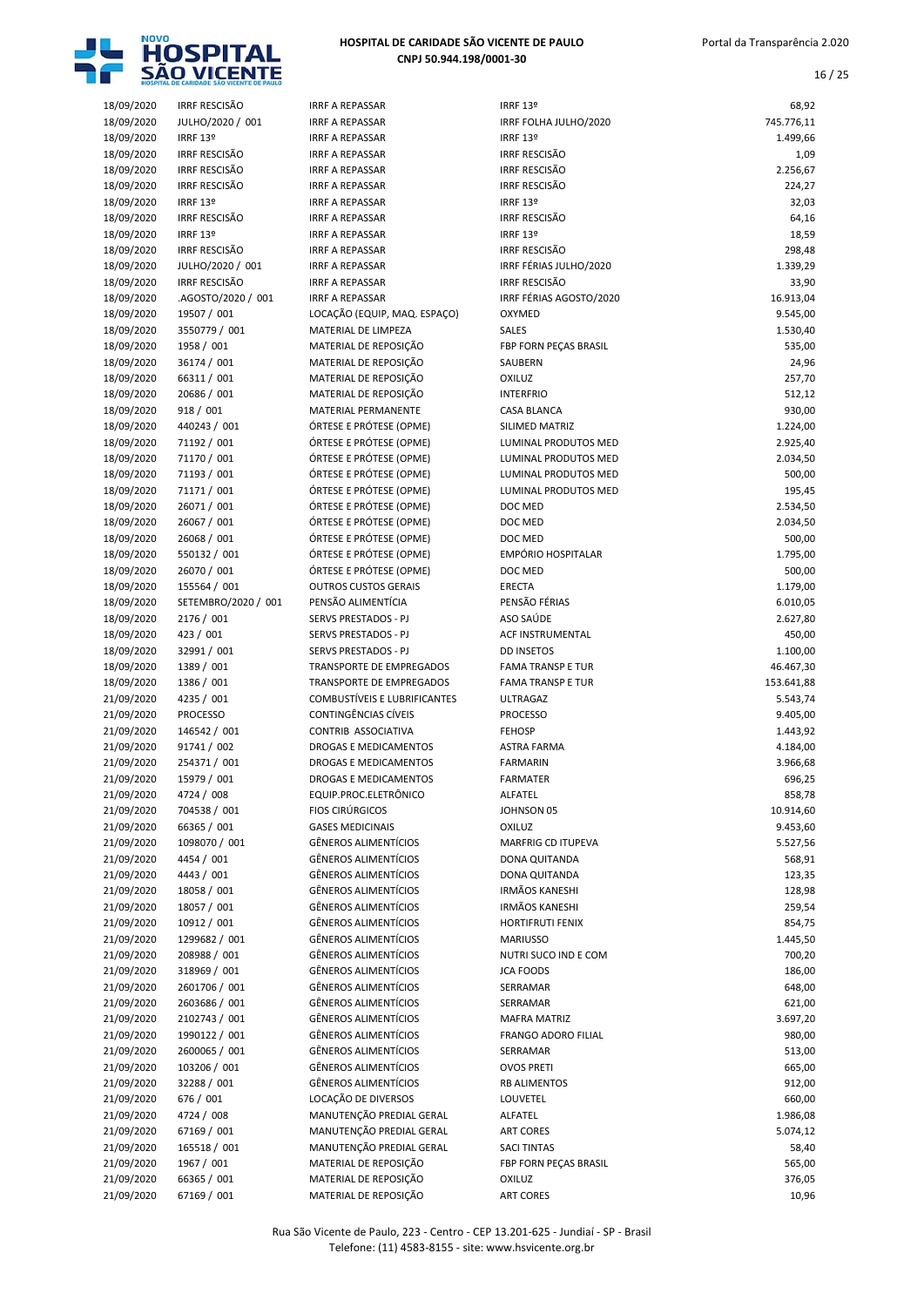

| 21/09/2020 | 4724 / 008        | MATERIAL PERMANENTE            | ALFATEL                                      | 1.023,82  |
|------------|-------------------|--------------------------------|----------------------------------------------|-----------|
| 21/09/2020 | 124982 / 001      | MATL MÉDICO REEMBOLSÁVEL       | <b>BIOMEDICAL EQUIP</b>                      | 1.350,00  |
| 21/09/2020 | 176189 / 003      | MATL MÉDICO REEMBOLSÁVEL       | <b>DIFARMIG</b>                              | 3.869,50  |
| 21/09/2020 | 1462169 / 001     | MATL MÉDICO REEMBOLSÁVEL       | <b>FRESENIUS MATRIZ 04</b>                   | 1.583,10  |
| 21/09/2020 | 705360 / 001      | MATL MÉDICO REEMBOLSÁVEL       | <b>JOHNSON 05</b>                            | 12.665,72 |
| 21/09/2020 | 704225 / 001      | MATL MÉDICO REEMBOLSÁVEL       | JOHNSON 05                                   | 8.388,48  |
| 21/09/2020 | 4724 / 008        | MOBILIÁRIO                     | ALFATEL                                      | 77,01     |
| 21/09/2020 | 699594 / 001      | ÓRTESE E PRÓTESE (OPME)        | E TAMUSSINO                                  | 617,50    |
| 21/09/2020 | 26156 / 001       | ÓRTESE E PRÓTESE (OPME)        | DOC MED                                      | 2.034,50  |
| 21/09/2020 | 558707 / 001      | ÓRTESE E PRÓTESE (OPME)        | <b>SUPRIMED</b>                              | 1.033,00  |
| 21/09/2020 | 26153 / 001       | ÓRTESE E PRÓTESE (OPME)        | DOC MED                                      | 500,00    |
| 21/09/2020 | 550855 / 001      | ÓRTESE E PRÓTESE (OPME)        | <b>EMPÓRIO HOSPITALAR</b>                    | 1.287,00  |
| 21/09/2020 | 699592 / 001      | ÓRTESE E PRÓTESE (OPME)        | E TAMUSSINO                                  | 900,00    |
| 21/09/2020 | 26155 / 001       | ÓRTESE E PRÓTESE (OPME)        | DOC MED                                      | 2.034,50  |
| 21/09/2020 | 26154 / 001       | ÓRTESE E PRÓTESE (OPME)        | DOC MED                                      | 2.034,50  |
| 21/09/2020 | 26102 / 001       | ÓRTESE E PRÓTESE (OPME)        | DOC MED                                      | 5.069,00  |
|            | 71293 / 001       | ÓRTESE E PRÓTESE (OPME)        |                                              | 500,00    |
| 21/09/2020 |                   |                                | LUMINAL PRODUTOS MED                         |           |
| 21/09/2020 | 699593 / 001      | ÓRTESE E PRÓTESE (OPME)        | E TAMUSSINO                                  | 900,00    |
| 21/09/2020 | 550931 / 001      | ÓRTESE E PRÓTESE (OPME)        | <b>EMPÓRIO HOSPITALAR</b>                    | 1.033,00  |
| 21/09/2020 | 31 / 001          | <b>OUTROS CUSTOS GERAIS</b>    | LUXSIGN COMUNICAÇÃO                          | 3.925,00  |
| 21/09/2020 | 6/001             | <b>OUTROS CUSTOS GERAIS</b>    | LUXSIGN COMUNICAÇÃO                          | 5.903,00  |
| 21/09/2020 | AGOSTO/2020 / 001 | <b>OUTROS CUSTOS GERAIS</b>    | 1 TABELIA DE NOTAS                           | 49,59     |
| 21/09/2020 | 979 / 001         | <b>OUTROS CUSTOS GERAIS</b>    | AUTO ELÉTRICA GT                             | 470,00    |
| 21/09/2020 | 2343 / 003        | <b>OUTROS MATERIAIS</b>        | FBS THAILES FINAL 14                         | 1.351,25  |
| 21/09/2020 | 988 / 001         | PRESTAÇÃO DE SERVIÇOS - PROJET | OPERACIONAL PROJETOS                         | 19.779,60 |
| 21/09/2020 | 23758 / 001       | SERVS MÉDICOS COMPL - PJ       | STELA CYBELE COSTA M                         | 1.684,60  |
| 21/09/2020 | 319 / 001         | <b>SERVS PRESTADOS - PJ</b>    | MÍDIA ONZE                                   | 1.280,00  |
| 21/09/2020 | 320 / 001         | <b>SERVS PRESTADOS - PJ</b>    | MÍDIA ONZE                                   | 550,00    |
| 21/09/2020 | 2093 / 001        | SERVS PRESTADOS - PJ           | LIBA CONTABILIDADE                           | 6.300,00  |
| 21/09/2020 | 318 / 001         | SERVS PRESTADOS - PJ           | MÍDIA ONZE                                   | 4.500,00  |
| 21/09/2020 | 989 / 001         | SERVS PRESTADOS - PJ           | OPERACIONAL PROJETOS                         | 11.479,70 |
| 21/09/2020 | 21490 / 008       | SERVS PRESTADOS - PJ           | ALFATEL                                      | 2.279,00  |
| 21/09/2020 | 8/001             | SERVS PRESTADOS - PJ           | LUXSIGN COMUNICAÇÃO                          | 339,50    |
| 21/09/2020 | 13 / 001          | <b>SERVS PRESTADOS - PJ</b>    | LUXSIGN COMUNICAÇÃO                          | 2.000,00  |
| 21/09/2020 | 10/001            | <b>SERVS PRESTADOS - PJ</b>    | LUXSIGN COMUNICAÇÃO                          | 472,50    |
| 21/09/2020 | 12/001            | <b>SERVS PRESTADOS - PJ</b>    | LUXSIGN COMUNICAÇÃO                          | 370,00    |
| 21/09/2020 | 11/001            | <b>SERVS PRESTADOS - PJ</b>    | LUXSIGN COMUNICAÇÃO                          | 181,50    |
| 21/09/2020 | 9/001             | SERVS PRESTADOS - PJ           | LUXSIGN COMUNICAÇÃO                          | 330,00    |
|            | 25401 / 001       |                                |                                              |           |
| 21/09/2020 |                   | SERVS PRESTADOS - PJ           | <b>TECNOCOPIAS</b>                           | 168,00    |
| 21/09/2020 | 3114 / 002        | SERVS PRESTADOS - PJ           | FLEXIMED COM E SERV                          | 3.941,53  |
| 21/09/2020 | 3115 / 002        | <b>SERVS PRESTADOS - PJ</b>    | FLEXIMED COM E SERV                          | 4.456,42  |
| 21/09/2020 | 328082956 / 001   | <b>TELEFONE</b>                | ALGAR TELECOM S/A                            | 2.998,99  |
| 21/09/2020 | CONF. DIV. / 001  | <b>TERMO CONF DÍVIDA</b>       | <b>INTERACT</b>                              | 2.550,51  |
| 21/09/2020 | 424404 / 008      | TREINAMENTOS E CONGRESSOS      | <b>IOB</b>                                   | 157,50    |
| 21/09/2020 | 2343 / 003        | <b>UNIFORMES</b>               | FBS THAILES FINAL 14                         | 45.219,07 |
| 21/09/2020 | AGOSTO/2020 / 001 | VRS A REPASSAR-FOLHA           | MENSALIDADE SIND.SAÚDE                       | 8.130,40  |
| 21/09/2020 | AGOSTO/2020 / 001 | VRS A REPASSAR-FOLHA           | MENSALIDADE SIND.SAÚDE                       | 2.401,20  |
| 22/09/2020 | 20201 / 001       | DROGAS E MEDICAMENTOS          | SERVIMED SP                                  | 509,85    |
| 22/09/2020 | 10926 / 001       | <b>GÊNEROS ALIMENTÍCIOS</b>    | <b>HORTIFRUTI FENIX</b>                      | 678,90    |
| 22/09/2020 | 94303 / 001       | <b>GÊNEROS ALIMENTÍCIOS</b>    | <b>DISTRIB HERNANDES</b>                     | 932,00    |
| 22/09/2020 | 1991335 / 001     | <b>GÊNEROS ALIMENTÍCIOS</b>    | FRANGO ADORO FILIAL                          | 840,00    |
| 22/09/2020 | 143286 / 001      | <b>GÊNEROS ALIMENTÍCIOS</b>    | CAFÉ CAIÇARA                                 | 600,00    |
| 22/09/2020 | 112022 / 001      | <b>GÊNEROS ALIMENTÍCIOS</b>    | <b>FESTPAN</b>                               | 302,45    |
| 22/09/2020 | 94588 / 001       | <b>OUTROS MATERIAIS</b>        | <b>MULTIBOR</b>                              | 16,40     |
| 22/09/2020 | 1654 / 001        | <b>OUTROS MATERIAIS</b>        | DACOM COM EQUIP PROT                         | 1.184,10  |
| 22/09/2020 | 261 / 001         | SERVS PRESTADOS - PJ           | AMÉRICA ESQUADRIAS                           | 6.510,00  |
| 22/09/2020 | 970258 / 001      | <b>VALE TRANSPORTE</b>         | TRANSURB                                     | 201,30    |
| 23/09/2020 | 1537 / 001        | COMBUSTÍVEIS E LUBRIFICANTES   | MECÂNICA DINIZ                               | 59,99     |
| 23/09/2020 | 34209464 / 001    | CONT MANUTENÇÃO (EQUIP E INF)  | <b>LOCAWEB</b>                               | 98,14     |
| 23/09/2020 | 33295251/001      | CONT MANUTENÇÃO (EQUIP E INF)  | NIC. BR                                      | 148,00    |
| 23/09/2020 | 5266501 / 001     | CONT MANUTENÇÃO (EQUIP E INF)  | EMPRESA BRASILEIRA DE CORREIROS E TELÉGRAFO: | 1.204,66  |
|            |                   | DESPESAS DE VEÍCULOS           | MECÂNICA DINIZ                               |           |
| 23/09/2020 | 1537 / 001        |                                |                                              | 523,71    |
| 23/09/2020 | 18424 / 001       | DROGAS E MEDICAMENTOS          | FRESENIUS FILIAL 90                          | 1.267,96  |
| 23/09/2020 | 196713 / 001      | DROGAS E MEDICAMENTOS          | KONIMAGEM COML LTDA                          | 10.175,00 |
| 23/09/2020 | 4079 / 001        | DROGAS E MEDICAMENTOS          | <b>FARMÁCIA SOBAM</b>                        | 410,00    |
| 23/09/2020 | 57308111 / 001    | <b>ENERGIA ELÉTRICA</b>        | <b>CPFL</b>                                  | 349,99    |
| 23/09/2020 | 4468 / 001        | <b>GÊNEROS ALIMENTÍCIOS</b>    | DONA QUITANDA                                | 154,25    |
| 23/09/2020 | 18082 / 001       | <b>GÊNEROS ALIMENTÍCIOS</b>    | IRMÃOS KANESHI                               | 88,35     |
| 23/09/2020 | 10934 / 001       | GÊNEROS ALIMENTÍCIOS           | HORTIFRUTI FENIX                             | 293,35    |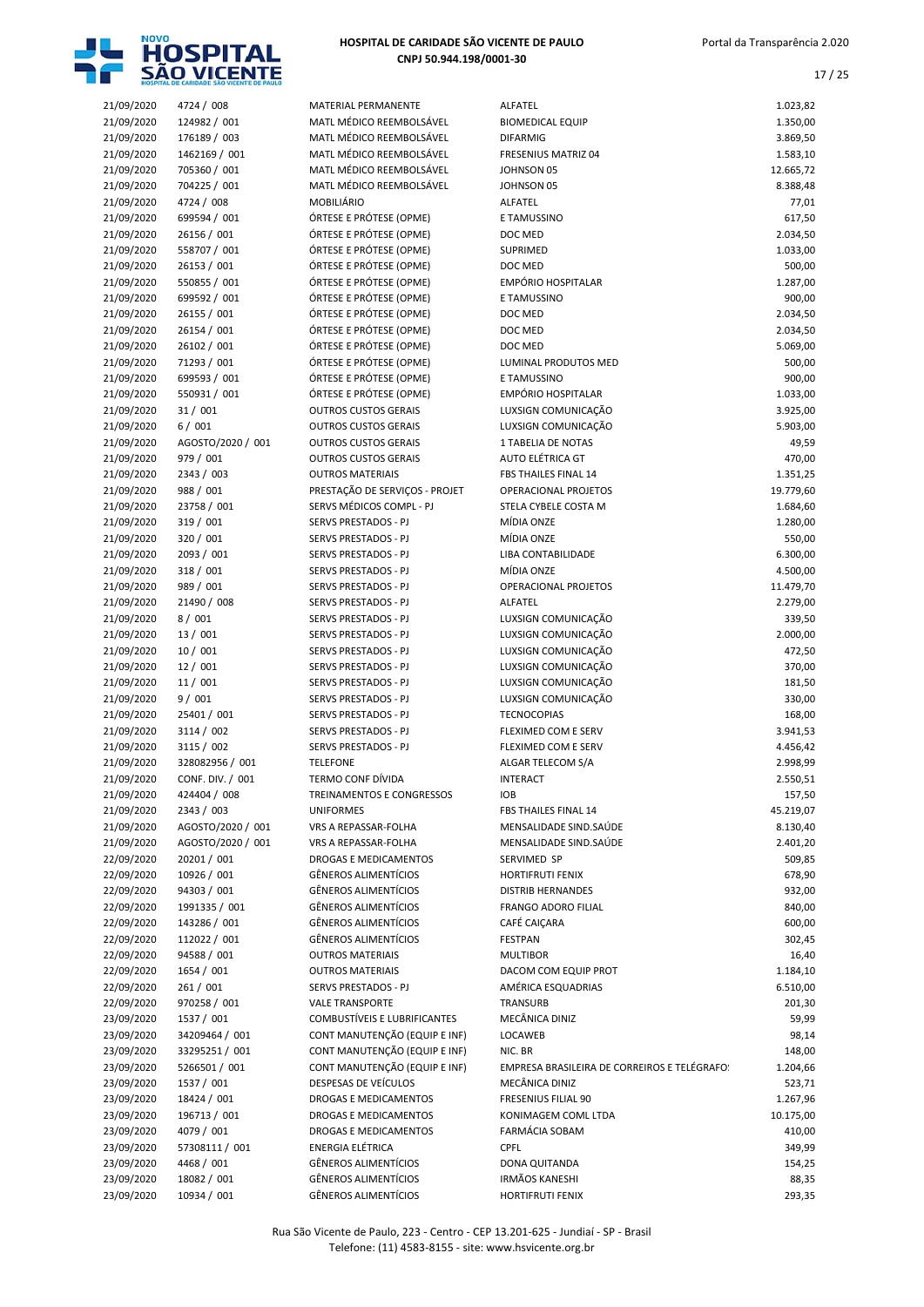

| 23/09/2020 | 101157 / 001     | <b>GÊNEROS ALIMENTÍCIOS</b> |
|------------|------------------|-----------------------------|
| 23/09/2020 | 191488 / 001     | <b>GÊNEROS ALIMENTÍCIOS</b> |
| 23/09/2020 | 647478 / 001     | GÊNEROS ALIMENTÍCIOS        |
| 23/09/2020 | 74411 / 001      | IMPRESSOS E MATL DE EX      |
| 23/09/2020 | 980134 / 001     | IMPRESSOS E MATL DE EX      |
|            |                  |                             |
| 23/09/2020 | ALUGUEL          | LOCAÇÃO DE IMÓVEIS          |
| 23/09/2020 | 1158 / 001       | MANUTENÇÃO PREDIAL (        |
| 23/09/2020 | 3555661 / 001    | MATERIAL DE LIMPEZA         |
| 23/09/2020 | 1023394 / 001    | MATERIAL DE REPOSIÇÃO       |
| 23/09/2020 | 17467 / 001      | MATL MÉDICO REEMBOL         |
| 23/09/2020 | 1464861 / 001    | MATL MÉDICO REEMBOL         |
| 23/09/2020 | 1742 / 001       | MATL MÉDICO REEMBOL         |
| 23/09/2020 | 3207 / 001       | MATL MÉDICO REEMBOL         |
| 23/09/2020 | 556362 / 001     | ÓRTESE E PRÓTESE (OPM       |
| 23/09/2020 | 57689 / 001      | ÓRTESE E PRÓTESE (OPM       |
| 23/09/2020 | 5842 / 001       | ÓRTESE E PRÓTESE (OPM       |
|            |                  |                             |
| 23/09/2020 | 5841 / 001       | ÓRTESE E PRÓTESE (OPM       |
| 23/09/2020 | 2766 / 001       | <b>OUTROS CUSTOS GERAIS</b> |
| 23/09/2020 | 23596 / 001      | <b>OUTROS MATERIAIS</b>     |
| 23/09/2020 | 4093 / 001       | <b>OUTROS MATERIAIS</b>     |
| 23/09/2020 | 1338955 / 001    | <b>OUTROS MATERIAIS</b>     |
| 23/09/2020 | 17467 / 001      | <b>OUTROS MATERIAIS</b>     |
| 23/09/2020 | 205439 / 001     | <b>OUTROS MATERIAIS</b>     |
| 23/09/2020 | <b>RESCISÕES</b> | RESCISÕES                   |
| 23/09/2020 | <b>RESCISÕES</b> | <b>RESCISÕES</b>            |
| 23/09/2020 | 426 / 001        | <b>SERVS PRESTADOS - PJ</b> |
| 24/09/2020 | 1444 / 001       | DESPESAS DE VEÍCULOS        |
| 24/09/2020 | 1445 / 001       | DESPESAS DE VEÍCULOS        |
|            |                  |                             |
| 24/09/2020 | 18482 / 001      | <b>DROGAS E MEDICAMENT</b>  |
| 24/09/2020 | 9798 / 001       | <b>DROGAS E MEDICAMENT</b>  |
| 24/09/2020 | 18099 / 001      | GÊNEROS ALIMENTÍCIOS        |
| 24/09/2020 | 1101053 / 001    | <b>GÊNEROS ALIMENTÍCIOS</b> |
| 24/09/2020 | 18098 / 001      | <b>GÊNEROS ALIMENTÍCIOS</b> |
| 24/09/2020 | 4482 / 001       | GÊNEROS ALIMENTÍCIOS        |
| 24/09/2020 | 10940 / 001      | GÊNEROS ALIMENTÍCIOS        |
| 24/09/2020 | 16491 / 001      | GÊNEROS ALIMENTÍCIOS        |
| 24/09/2020 | 61948 / 001      | GÊNEROS ALIMENTÍCIOS        |
| 24/09/2020 | 726260 / 001     | GÊNEROS ALIMENTÍCIOS        |
| 24/09/2020 | 114647 / 001     | <b>GÊNEROS ALIMENTÍCIOS</b> |
| 24/09/2020 | 146 / 001        | MANUTENÇÃO PREDIAL (        |
|            |                  |                             |
| 24/09/2020 | 18534 / 001      | MANUTENÇÃO PREDIAL (        |
| 24/09/2020 | 27395 / 001      | MÁQUINAS E EQUIPAMEI        |
| 24/09/2020 | 10151 / 001      | MATERIAL DE REPOSIÇÃO       |
| 24/09/2020 | 32077 / 001      | MATL MÉDICO REEMBOL         |
| 24/09/2020 | 6102 / 001       | <b>MOBILIÁRIO</b>           |
| 24/09/2020 | 14299 / 001      | ÓRTESE E PRÓTESE (OPM       |
| 24/09/2020 | 551524 / 001     | ÓRTESE E PRÓTESE (OPM       |
| 24/09/2020 | 14298 / 001      | ÓRTESE E PRÓTESE (OPM       |
| 24/09/2020 | 559560 / 001     | ÓRTESE E PRÓTESE (OPM       |
| 24/09/2020 | 551522 / 001     | ÓRTESE E PRÓTESE (OPM       |
| 24/09/2020 | 3047 / 001       | <b>OUTROS CUSTOS GERAIS</b> |
| 24/09/2020 | 3046 / 001       | <b>OUTROS CUSTOS GERAIS</b> |
|            |                  | <b>OUTROS MATERIAIS</b>     |
| 24/09/2020 | 614532 / 001     |                             |
| 24/09/2020 | <b>RESCISÕES</b> | RESCISÕES                   |
| 24/09/2020 | 470 / 001        | SERVS PRESTADOS - PJ        |
| 25/09/2020 | <b>PROCESSO</b>  | <b>CONTINGÊNCIAS CÍVEIS</b> |
| 25/09/2020 | <b>PROCESSO</b>  | CONTINGÊNCIAS CÍVEIS        |
| 25/09/2020 | <b>PROCESSO</b>  | <b>CONTINGÊNCIAS TRABAL</b> |
| 25/09/2020 | <b>PROCESSO</b>  | CONTINGÊNCIAS TRABAL        |
| 25/09/2020 | <b>PROCESSO</b>  | CONTINGÊNCIAS TRABAL        |
| 25/09/2020 | <b>PROCESSO</b>  | CONTINGÊNCIAS TRABAL        |
| 25/09/2020 | <b>PROCESSO</b>  | CONTINGÊNCIAS TRABAL        |
| 25/09/2020 | 32494 / 001      | <b>DROGAS E MEDICAMENT</b>  |
| 25/09/2020 | 6770 / 001       | DROGAS E MEDICAMENT         |
|            |                  |                             |
| 25/09/2020 | 31169 / 001      | <b>DROGAS E MEDICAMENT</b>  |
| 25/09/2020 | 36543 / 001      | DROGAS E MEDICAMENT         |
| 25/09/2020 | 26060 / 001      | <b>DROGAS E MEDICAMENT</b>  |
| 25/09/2020 | 196834 / 001     | FILMES E QUÍMICOS           |
| 25/09/2020 | 10941 / 001      | GÊNEROS ALIMENTÍCIOS        |

| ENEROS ALIMENTÍCIOS                                    |
|--------------------------------------------------------|
| ENEROS ALIMENTÍCIOS                                    |
| ÊNEROS ALIMENTÍCIOS                                    |
| <b>IPRESSOS E MATL DE EXP.</b>                         |
| <b>IPRESSOS E MATL DE EXP.</b>                         |
| )CAÇÃO DE IMÓVEIS<br>ANUTENÇÃO PREDIAL GERAL           |
| ATERIAL DE LIMPEZA                                     |
| ATERIAL DE REPOSIÇÃO                                   |
| ATL MÉDICO REEMBOLSÁVEL                                |
| ATL MÉDICO REEMBOLSÁVEL                                |
| ATL MÉDICO REEMBOLSÁVEL                                |
| ATL MÉDICO REEMBOLSÁVEL                                |
| RTESE E PRÓTESE (OPME)                                 |
| RTESE E PRÓTESE (OPME)<br>RTESE E PRÓTESE (OPME)       |
| RTESE E PRÓTESE (OPME)                                 |
| <b>UTROS CUSTOS GERAIS</b>                             |
| <b>UTROS MATERIAIS</b>                                 |
| <b>UTROS MATERIAIS</b>                                 |
| <b>UTROS MATERIAIS</b>                                 |
| <b>UTROS MATERIAIS</b>                                 |
| <b>UTROS MATERIAIS</b>                                 |
| :SCISÕES                                               |
| ESCISÕES<br>RVS PRESTADOS - PJ                         |
| ESPESAS DE VEÍCULOS                                    |
| ESPESAS DE VEÍCULOS                                    |
| ROGAS E MEDICAMENTOS                                   |
| ROGAS E MEDICAMENTOS                                   |
| ÈNEROS ALIMENTÍCIOS                                    |
| ÈNEROS ALIMENTÍCIOS                                    |
| ENEROS ALIMENTÍCIOS<br>ENEROS ALIMENTÍCIOS             |
| ÈNEROS ALIMENTÍCIOS                                    |
| ÈNEROS ALIMENTÍCIOS                                    |
| ENEROS ALIMENTÍCIOS                                    |
| ÈNEROS ALIMENTÍCIOS                                    |
| ÊNEROS ALIMENTÍCIOS                                    |
| ANUTENÇÃO PREDIAL GERAL                                |
| ANUTENÇÃO PREDIAL GERAL<br>ÁQUINAS E EQUIPAMENTOS      |
| ATERIAL DE REPOSIÇÃO                                   |
| ATL MÉDICO REEMBOLSÁVEL                                |
| OBILIÁRIO                                              |
| RTESE E PRÓTESE (OPME)                                 |
| RTESE E PRÓTESE (OPME)                                 |
| RTESE E PRÓTESE (OPME)                                 |
| RTESE E PRÓTESE (OPME)                                 |
| RTESE E PRÓTESE (OPME)<br><b>UTROS CUSTOS GERAIS</b>   |
| <b>UTROS CUSTOS GERAIS</b>                             |
| <b>UTROS MATERIAIS</b>                                 |
| <b>ESCISÕES</b>                                        |
| RVS PRESTADOS - PJ                                     |
| <b>DNTINGÊNCIAS CÍVEIS</b>                             |
| <b>DNTINGÊNCIAS CÍVEIS</b>                             |
| ONTINGÊNCIAS TRABALHISTAS                              |
| ONTINGÊNCIAS TRABALHISTAS<br>ONTINGÊNCIAS TRABALHISTAS |
| ONTINGÊNCIAS TRABALHISTAS                              |
| DNTINGÊNCIAS TRABALHISTAS                              |
| ROGAS E MEDICAMENTOS                                   |
| ROGAS E MEDICAMENTOS                                   |
| ROGAS E MEDICAMENTOS                                   |
| ROGAS E MEDICAMENTOS                                   |
| ROGAS E MEDICAMENTOS                                   |

|                          | HOSPITAL DE CARIDADE SÃO VICENTE DE PAULO |                                                            |                                                    |                       |
|--------------------------|-------------------------------------------|------------------------------------------------------------|----------------------------------------------------|-----------------------|
| 23/09/2020               | 101157 / 001                              | <b>GÊNEROS ALIMENTÍCIOS</b>                                | TERRÃO                                             | 1.804,80              |
| 23/09/2020               | 191488 / 001                              | <b>GÊNEROS ALIMENTÍCIOS</b>                                | COPOLFOOD COM PROD                                 | 377,40                |
| 23/09/2020<br>23/09/2020 | 647478 / 001<br>74411 / 001               | <b>GÊNEROS ALIMENTÍCIOS</b><br>IMPRESSOS E MATL DE EXP.    | AMADE<br><b>GCE COMÉRCIO INTERNA</b>               | 306,00<br>2.780,00    |
| 23/09/2020               | 980134 / 001                              | IMPRESSOS E MATL DE EXP.                                   | PAPEL ITUPEVA                                      | 528,00                |
| 23/09/2020               | ALUGUEL                                   | LOCAÇÃO DE IMÓVEIS                                         | ALUGUEL                                            | 5.795,52              |
| 23/09/2020               | 1158 / 001                                | MANUTENÇÃO PREDIAL GERAL                                   | DEXTERMED                                          | 250,00                |
| 23/09/2020               | 3555661 / 001                             | MATERIAL DE LIMPEZA                                        | <b>SALES</b>                                       | 2.754,72              |
| 23/09/2020               | 1023394 / 001                             | MATERIAL DE REPOSIÇÃO                                      | CBS                                                | 258,70                |
| 23/09/2020<br>23/09/2020 | 17467 / 001<br>1464861 / 001              | MATL MÉDICO REEMBOLSÁVEL<br>MATL MÉDICO REEMBOLSÁVEL       | <b>ALIANÇA</b><br><b>FRESENIUS MATRIZ 04</b>       | 2.929,10              |
| 23/09/2020               | 1742 / 001                                | MATL MÉDICO REEMBOLSÁVEL                                   | TKL IMPORTAÇÃO                                     | 6.034,50<br>1.678,00  |
| 23/09/2020               | 3207 / 001                                | MATL MÉDICO REEMBOLSÁVEL                                   | HDL LOGISTICA - 00                                 | 4.186,26              |
| 23/09/2020               | 556362 / 001                              | ÓRTESE E PRÓTESE (OPME)                                    | <b>SUPRIMED</b>                                    | 959,40                |
| 23/09/2020               | 57689 / 001                               | ÓRTESE E PRÓTESE (OPME)                                    | <b>GADALI MED</b>                                  | 2.800,00              |
| 23/09/2020               | 5842 / 001                                | ÓRTESE E PRÓTESE (OPME)                                    | <b>INTERMEDICAL EQUIP</b>                          | 180,00                |
| 23/09/2020<br>23/09/2020 | 5841 / 001<br>2766 / 001                  | ÓRTESE E PRÓTESE (OPME)<br><b>OUTROS CUSTOS GERAIS</b>     | <b>INTERMEDICAL EQUIP</b><br>MECÂNICA DINIZ        | 180,00                |
| 23/09/2020               | 23596 / 001                               | <b>OUTROS MATERIAIS</b>                                    | H MAX                                              | 200,00<br>940,00      |
| 23/09/2020               | 4093 / 001                                | <b>OUTROS MATERIAIS</b>                                    | <b>MARTA HELOIZA PONCE</b>                         | 2.760,00              |
| 23/09/2020               | 1338955 / 001                             | <b>OUTROS MATERIAIS</b>                                    | RIOCLARENSE 91                                     | 1.110,00              |
| 23/09/2020               | 17467 / 001                               | <b>OUTROS MATERIAIS</b>                                    | <b>ALIANÇA</b>                                     | 5.208,00              |
| 23/09/2020               | 205439 / 001                              | <b>OUTROS MATERIAIS</b>                                    | <b>COMERCIAL 3 ALBE</b>                            | 655,00                |
| 23/09/2020<br>23/09/2020 | <b>RESCISÕES</b><br><b>RESCISÕES</b>      | <b>RESCISÕES</b><br><b>RESCISÕES</b>                       | <b>RESCISÃO</b><br><b>RESCISÃO</b>                 | 1.350,91<br>956,70    |
| 23/09/2020               | 426 / 001                                 | SERVS PRESTADOS - PJ                                       | <b>ACF INSTRUMENTAL</b>                            | 1.700,00              |
| 24/09/2020               | 1444 / 001                                | DESPESAS DE VEÍCULOS                                       | CHAVELO                                            | 38,40                 |
| 24/09/2020               | 1445 / 001                                | DESPESAS DE VEÍCULOS                                       | CHAVELO                                            | 361,00                |
| 24/09/2020               | 18482 / 001                               | DROGAS E MEDICAMENTOS                                      | FRESENIUS FILIAL 90                                | 4.608,00              |
| 24/09/2020               | 9798 / 001                                | DROGAS E MEDICAMENTOS                                      | <b>PRECISION</b>                                   | 11.388,00             |
| 24/09/2020<br>24/09/2020 | 18099 / 001<br>1101053 / 001              | <b>GÊNEROS ALIMENTÍCIOS</b><br><b>GÊNEROS ALIMENTÍCIOS</b> | <b>IRMÃOS KANESHI</b><br><b>MARFRIG CD ITUPEVA</b> | 408,10<br>1.095,94    |
| 24/09/2020               | 18098 / 001                               | <b>GÊNEROS ALIMENTÍCIOS</b>                                | <b>IRMÃOS KANESHI</b>                              | 38,55                 |
| 24/09/2020               | 4482 / 001                                | <b>GÊNEROS ALIMENTÍCIOS</b>                                | DONA QUITANDA                                      | 113,45                |
| 24/09/2020               | 10940 / 001                               | <b>GÊNEROS ALIMENTÍCIOS</b>                                | <b>HORTIFRUTI FENIX</b>                            | 223,75                |
| 24/09/2020               | 16491 / 001                               | <b>GÊNEROS ALIMENTÍCIOS</b>                                | <b>ELITE</b>                                       | 1.819,04              |
| 24/09/2020               | 61948 / 001                               | <b>GÊNEROS ALIMENTÍCIOS</b>                                | SB ALIMENT SUPERMERC                               | 1.545,64              |
| 24/09/2020<br>24/09/2020 | 726260 / 001<br>114647 / 001              | <b>GÊNEROS ALIMENTÍCIOS</b><br><b>GÊNEROS ALIMENTÍCIOS</b> | PRIETO<br>FORTE ALIMENTOS COME                     | 1.090,00<br>1.859,97  |
| 24/09/2020               | 146 / 001                                 | MANUTENÇÃO PREDIAL GERAL                                   | VIVAL COMERCIO DE TI                               | 2.749,74              |
| 24/09/2020               | 18534 / 001                               | MANUTENÇÃO PREDIAL GERAL                                   | <b>ESQUINA</b>                                     | 642,80                |
| 24/09/2020               | 27395 / 001                               | MÁQUINAS E EQUIPAMENTOS                                    | PHILIPS MEDICAL SYST                               | 494.185,52            |
| 24/09/2020               | 10151 / 001                               | MATERIAL DE REPOSIÇÃO                                      | <b>IPABRAS</b>                                     | 1.046,32              |
| 24/09/2020               | 32077 / 001                               | MATL MÉDICO REEMBOLSÁVEL                                   | <b>BAXTER</b>                                      | 2.568,24              |
| 24/09/2020<br>24/09/2020 | 6102 / 001<br>14299 / 001                 | MOBILIÁRIO<br>ÓRTESE E PRÓTESE (OPME)                      | CAROLA MÓVEIS<br>NUVASIVE                          | 525,00<br>1.200,00    |
| 24/09/2020               | 551524 / 001                              | ÓRTESE E PRÓTESE (OPME)                                    | EMPÓRIO HOSPITALAR                                 | 1.033,00              |
| 24/09/2020               | 14298 / 001                               | ÓRTESE E PRÓTESE (OPME)                                    | NUVASIVE                                           | 3.422,72              |
| 24/09/2020               | 559560 / 001                              | ÓRTESE E PRÓTESE (OPME)                                    | <b>SUPRIMED</b>                                    | 1.287,00              |
| 24/09/2020               | 551522 / 001                              | ÓRTESE E PRÓTESE (OPME)                                    | EMPÓRIO HOSPITALAR                                 | 1.033,00              |
| 24/09/2020               | 3047 / 001                                | <b>OUTROS CUSTOS GERAIS</b>                                | CHAVELO                                            | 150,00                |
| 24/09/2020<br>24/09/2020 | 3046 / 001<br>614532 / 001                | <b>OUTROS CUSTOS GERAIS</b><br><b>OUTROS MATERIAIS</b>     | CHAVELO<br>BALASKA                                 | 70,00<br>208,00       |
| 24/09/2020               | <b>RESCISÕES</b>                          | <b>RESCISÕES</b>                                           | <b>RESCISÃO</b>                                    | 5.317,13              |
| 24/09/2020               | 470 / 001                                 | SERVS PRESTADOS - PJ                                       | ARI SERRALHEIRO                                    | 2.500,00              |
| 25/09/2020               | <b>PROCESSO</b>                           | CONTINGÊNCIAS CÍVEIS                                       | <b>PROCESSO</b>                                    | 5.776,61              |
| 25/09/2020               | <b>PROCESSO</b>                           | CONTINGÊNCIAS CÍVEIS                                       | PROCESSO                                           | 5.776,61              |
| 25/09/2020               | <b>PROCESSO</b>                           | CONTINGÊNCIAS TRABALHISTAS                                 | <b>PROCESSO</b>                                    | 6.863,67              |
| 25/09/2020               | <b>PROCESSO</b>                           | CONTINGÊNCIAS TRABALHISTAS<br>CONTINGÊNCIAS TRABALHISTAS   | PROCESSO                                           | 5.000,00              |
| 25/09/2020<br>25/09/2020 | <b>PROCESSO</b><br><b>PROCESSO</b>        | CONTINGÊNCIAS TRABALHISTAS                                 | <b>PROCESSO</b><br>PROCESSO                        | 2.571,42<br>50.000,00 |
| 25/09/2020               | <b>PROCESSO</b>                           | CONTINGÊNCIAS TRABALHISTAS                                 | <b>PROCESSO</b>                                    | 390,47                |
| 25/09/2020               | 32494 / 001                               | DROGAS E MEDICAMENTOS                                      | ULTRAFARMA                                         | 4.950,00              |
| 25/09/2020               | 6770 / 001                                | DROGAS E MEDICAMENTOS                                      | <b>FARMAVIDA</b>                                   | 543,24                |
| 25/09/2020               | 31169 / 001                               | DROGAS E MEDICAMENTOS                                      | MEDICAMENTAL HOSP                                  | 48.300,00             |
| 25/09/2020               | 36543 / 001                               | DROGAS E MEDICAMENTOS                                      | ATIVA COMERCIAL                                    | 866,00                |
| 25/09/2020<br>25/09/2020 | 26060 / 001<br>196834 / 001               | DROGAS E MEDICAMENTOS<br>FILMES E QUÍMICOS                 | SERVIMED SP<br>KONIMAGEM COML LTDA                 | 1.529,55<br>300,72    |
| 25/09/2020               | 10941 / 001                               | <b>GÊNEROS ALIMENTÍCIOS</b>                                | HORTIFRUTI FENIX                                   | 172,65                |
|                          |                                           |                                                            |                                                    |                       |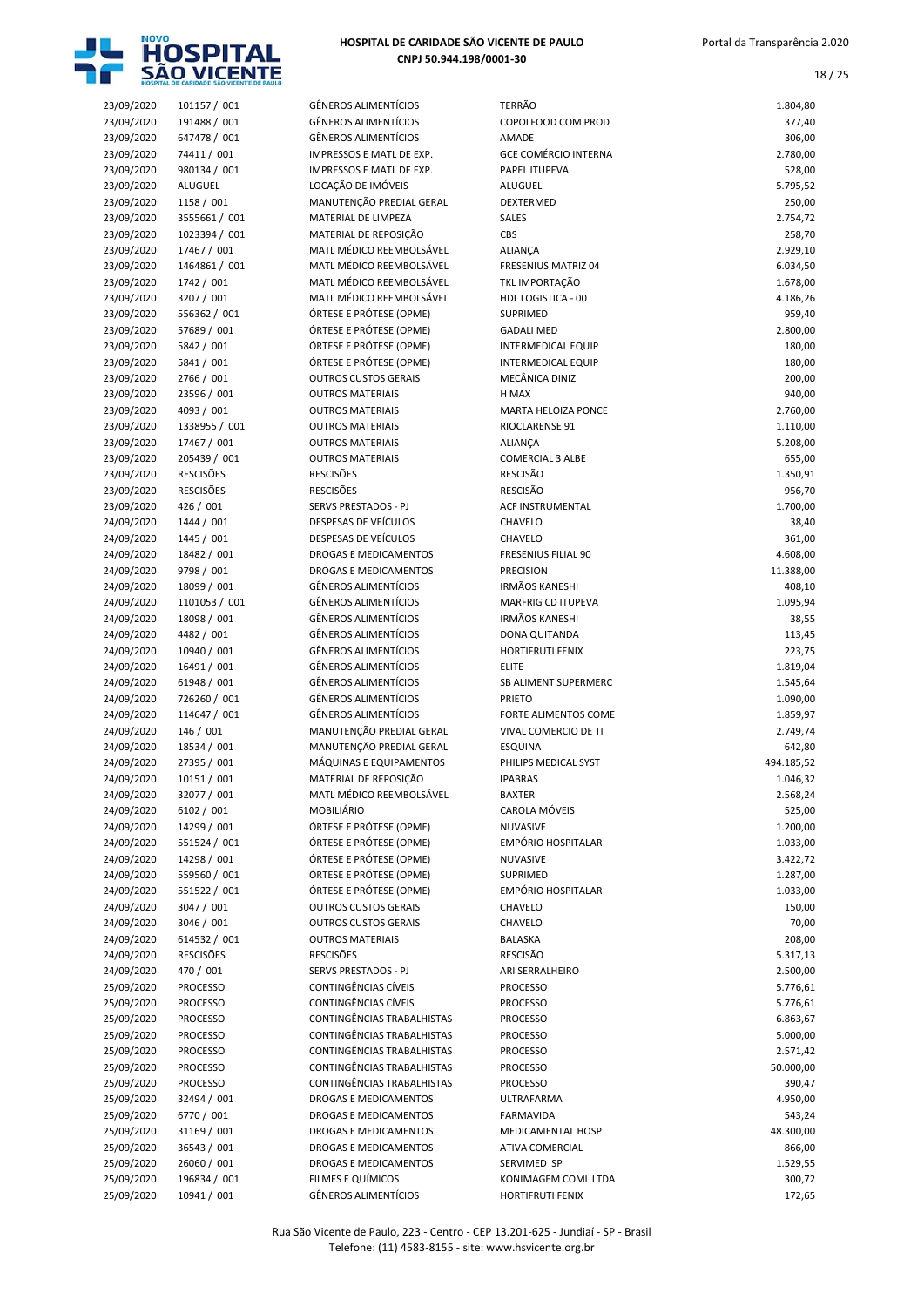

| 25/09/2020 | 4509 / 001                | <b>GÊNEROS ALIMENTÍCIOS</b>  | DONA QUITANDA               | 184,20     |
|------------|---------------------------|------------------------------|-----------------------------|------------|
| 25/09/2020 | 10962 / 001               | <b>GÊNEROS ALIMENTÍCIOS</b>  | <b>HORTIFRUTI FENIX</b>     | 382,10     |
| 25/09/2020 | 4492 / 001                | <b>GÊNEROS ALIMENTÍCIOS</b>  | DONA QUITANDA               | 145,10     |
| 25/09/2020 | 18117 / 001               | <b>GÊNEROS ALIMENTÍCIOS</b>  | <b>IRMÃOS KANESHI</b>       | 238,00     |
| 25/09/2020 | 18119 / 001               | <b>GÊNEROS ALIMENTÍCIOS</b>  | <b>IRMÃOS KANESHI</b>       | 469,70     |
| 25/09/2020 | 10952 / 001               | <b>GÊNEROS ALIMENTÍCIOS</b>  | <b>HORTIFRUTI FENIX</b>     | 526,45     |
| 25/09/2020 | 981420 / 001              | <b>GÊNEROS ALIMENTÍCIOS</b>  | PAPEL ITUPEVA               | 395,40     |
| 25/09/2020 | 4426916 / 001             | <b>GÊNEROS ALIMENTÍCIOS</b>  | <b>FRIBOI FILIAL</b>        | 906,00     |
| 25/09/2020 | 1650332 / 001             | <b>GÊNEROS ALIMENTÍCIOS</b>  | COOPERATIVA CENTRAL         | 1.591,20   |
| 25/09/2020 | 16504 / 001               | <b>GÊNEROS ALIMENTÍCIOS</b>  | <b>ELITE</b>                | 800,17     |
| 25/09/2020 | 981679 / 001              | <b>GÊNEROS ALIMENTÍCIOS</b>  | PAPEL ITUPEVA               | 562,50     |
| 25/09/2020 | 29216 / 001               | <b>GÊNEROS ALIMENTÍCIOS</b>  | <b>LONDRES DISTR</b>        | 406,00     |
| 25/09/2020 | <b>TAXA LICENCIAMENTO</b> | <b>IMPOSTO ESTADUAL</b>      | <b>TAXA LICENCIAMENTO</b>   | 93,87      |
| 25/09/2020 | <b>TAXA LICENCIAMENTO</b> | <b>IMPOSTO ESTADUAL</b>      | <b>TAXA LICENCIAMENTO</b>   | 93,87      |
| 25/09/2020 | <b>TAXA LICENCIAMENTO</b> | <b>IMPOSTO ESTADUAL</b>      | <b>TAXA LICENCIAMENTO</b>   | 93,87      |
| 25/09/2020 | AGOSTO/2020 / 001         | <b>IMPOSTO MUNICIPAL</b>     | ISS RPA FOLHA AGOSTO/2020   | 1.725,91   |
| 25/09/2020 | $D-10411/001$             | <b>IMPOSTO MUNICIPAL</b>     | ISS - TERCEIROS 3%          | 12,71      |
| 25/09/2020 | D-7524 / 001              | <b>IMPOSTO MUNICIPAL</b>     | <b>ISS - TERCEIROS 3%</b>   | 4,72       |
| 25/09/2020 | D-978 / 001               | <b>IMPOSTO MUNICIPAL</b>     | <b>ISS - TERCEIROS 3%</b>   | 269,55     |
| 25/09/2020 | D-17287 / 001             | <b>IMPOSTO MUNICIPAL</b>     | <b>ISS - TERCEIROS 3%</b>   | 41,10      |
| 25/09/2020 | $D-7511/001$              | <b>IMPOSTO MUNICIPAL</b>     | ISS - TERCEIROS 3%          | 1,80       |
|            |                           | <b>IMPOSTO MUNICIPAL</b>     | <b>ISS - TERCEIROS 3%</b>   |            |
| 25/09/2020 | $D-1486 / 001$            |                              | <b>ISS - TERCEIROS 3%</b>   | 14,11      |
| 25/09/2020 | D-985 / 001               | <b>IMPOSTO MUNICIPAL</b>     |                             | 266,13     |
| 25/09/2020 | D-981 / 001               | <b>IMPOSTO MUNICIPAL</b>     | <b>ISS - TERCEIROS 3%</b>   | 142,91     |
| 25/09/2020 | D-979 / 001               | <b>IMPOSTO MUNICIPAL</b>     | ISS - TERCEIROS 3%          | 485,87     |
| 25/09/2020 | D-984 / 001               | <b>IMPOSTO MUNICIPAL</b>     | <b>ISS - TERCEIROS 3%</b>   | 255,98     |
| 25/09/2020 | $D-982 / 001$             | <b>IMPOSTO MUNICIPAL</b>     | ISS - TERCEIROS 3%          | 374,54     |
| 25/09/2020 | D-1487 / 001              | <b>IMPOSTO MUNICIPAL</b>     | ISS - TERCEIROS 3%          | 27,32      |
| 25/09/2020 | D-10301 / 001             | <b>IMPOSTO MUNICIPAL</b>     | <b>ISS - TERCEIROS 3%</b>   | 12,71      |
| 25/09/2020 | D-40843 / 001             | <b>IMPOSTO MUNICIPAL</b>     | <b>ISS - TERCEIROS 3%</b>   | 132,33     |
| 25/09/2020 | 981680 / 001              | IMPRESSOS E MATL DE EXP.     | PAPEL ITUPEVA               | 613,20     |
| 25/09/2020 | ALUGUEL                   | LOCAÇÃO DE IMÓVEIS           | ALUGUEL                     | 3.412,83   |
| 25/09/2020 | 6866 / 001                | MANUTENÇÃO PREDIAL GERAL     | <b>CENTER FECHA</b>         | 186,70     |
| 25/09/2020 | 203802 / 002              | MATERIAL DE LIMPEZA          | <b>COMERCIAL 3 ALBE</b>     | 3.000,00   |
| 25/09/2020 | 1111 / 001                | MATERIAL DE LIMPEZA          | COLLUPLAST IND COM E        | 1.708,00   |
| 25/09/2020 | 6770 / 001                | MATL MÉDICO REEMBOLSÁVEL     | <b>FARMAVIDA</b>            | 23,50      |
| 25/09/2020 | 76419 / 001               | MATL MÉDICO REEMBOLSÁVEL     | PROMEDICAL                  | 482,76     |
| 25/09/2020 | 2531 / 001                | MATL MÉDICO REEMBOLSÁVEL     | <b>GAMACAMP SERVICE</b>     | 500,00     |
| 25/09/2020 | 189860 / 001              | MATL MÉDICO REEMBOLSÁVEL     | CIRUR SÃO JOSÉ 04           | 578,20     |
| 25/09/2020 | 189400 / 001              | MATL MÉDICO REEMBOLSÁVEL     | CIRUR SÃO JOSÉ 04           | 118,00     |
| 25/09/2020 | 186018 / 001              | MATL MÉDICO REEMBOLSÁVEL     | <b>MEDI HOUSE</b>           | 5.271,42   |
| 25/09/2020 | 5057 / 001                | MATL MÉDICO REEMBOLSÁVEL     | NOVA JOMA                   | 2.231,00   |
| 25/09/2020 | 7460 / 001                | MATL MÉDICO REEMBOLSÁVEL     | ALFALAGOS FILIAL 67         | 1.502,00   |
| 25/09/2020 | 90950 / 001               | MATL MÉDICO REEMBOLSÁVEL     | DUPATRI HOSPITALAR C        | 1.318,80   |
| 25/09/2020 | 735888 / 001              | MATL MÉDICO REEMBOLSÁVEL     | NACIONAL MEDICAMENTO        | 3.110,83   |
| 25/09/2020 | 4015 / 002                | MATL MÉDICO REEMBOLSÁVEL     | <b>COLINA TEXTIL</b>        | 577,92     |
| 25/09/2020 | 1250898 / 001             | MATL MÉDICO REEMBOLSÁVEL     | CIRÚRGICA FERNANDES         |            |
|            |                           | MATL MÉDICO REEMBOLSÁVEL     | CBS                         | 1.539,20   |
| 25/09/2020 | 1024540 / 001             | MATL MÉDICO REEMBOLSÁVEL     |                             | 446,25     |
| 25/09/2020 | 78494 / 001               |                              | <b>BRAZMIX</b>              | 352,58     |
| 25/09/2020 | 340738 / 001              | MATL MÉDICO REEMBOLSÁVEL     | POLAR FIX                   | 2.100,00   |
| 25/09/2020 | 190397 / 001              | MATL MÉDICO REEMBOLSÁVEL     | CIRUR SÃO JOSÉ 04           | 5.532,08   |
| 25/09/2020 | 67205 / 001               | MATL MÉDICO REEMBOLSÁVEL     | <b>DE PAULI</b>             | 2.628,94   |
| 25/09/2020 | 21428 / 001               | MATL MÉDICO REEMBOLSÁVEL     | <b>TECNOPRINT IMPRESSOS</b> | 578,00     |
| 25/09/2020 | 125209 / 001              | MATL MÉDICO REEMBOLSÁVEL     | <b>BIOMEDICAL EQUIP</b>     | 11.678,00  |
| 25/09/2020 | 981678 / 001              | MATL MÉDICO REEMBOLSÁVEL     | PAPEL ITUPEVA               | 1.376,48   |
| 25/09/2020 | 342427 / 001              | MATL MÉDICO REEMBOLSÁVEL     | POLAR FIX                   | 2.100,00   |
| 25/09/2020 | 125401 / 001              | MATL MÉDICO REEMBOLSÁVEL     | ZAMMI                       | 1.641,80   |
| 25/09/2020 | 15519 / 001               | <b>MOBILIÁRIO</b>            | COMAVE                      | 934,00     |
| 25/09/2020 | 148138 / 001              | ÓRTESE E PRÓTESE (OPME)      | SCITECH MEDICAL             | 1.200,00   |
| 25/09/2020 | 537 / 001                 | <b>OUTROS CUSTOS GERAIS</b>  | MOISÉS DE MOREIRA           | 546,00     |
| 25/09/2020 | 4596 / 001                | <b>OUTROS MATERIAIS</b>      | FOX INDÚSTRIA               | 897,00     |
| 25/09/2020 | 33154 / 001               | <b>OUTROS MATERIAIS</b>      | SERVIMED SP                 | 712,80     |
| 25/09/2020 | 50564 / 001               | <b>OUTROS MATERIAIS</b>      | TECNO4                      | 349,44     |
| 25/09/2020 | <b>RESCISÕES</b>          | <b>RESCISÕES</b>             | <b>RESCISÃO</b>             | 8.633,85   |
| 25/09/2020 | 4061 / 001                | SADT - SERVS MÉDICOS REPASSE | CARVALHO MEDICINA           | 7.038,75   |
| 25/09/2020 | 43816 / 001               | SADT - SERVS MÉDICOS REPASSE | <b>JUNDIMAGEM</b>           | 6.381,80   |
| 25/09/2020 | 40551 / 001               | SADT - SERVS MÉDICOS REPASSE | AFIP                        | 231.306,92 |
| 25/09/2020 | 2217 / 001                | SADT - SERVS MÉDICOS REPASSE | INST CARDOSO DE ALME        | 25.065,46  |
| 25/09/2020 | 2145 / 001                | SADT - SERVS MÉDICOS REPASSE | NETO, KATO & MENDONÇA       | 27.218,38  |
|            |                           |                              |                             |            |

| <b>EROS ALIMENTÍCIOS</b>                                                                  |
|-------------------------------------------------------------------------------------------|
| <b>EROS ALIMENTÍCIOS</b>                                                                  |
| <b>EROS ALIMENTÍCIOS</b>                                                                  |
| <b>EROS ALIMENTÍCIOS</b>                                                                  |
| <b>EROS ALIMENTÍCIOS</b>                                                                  |
| <b>EROS ALIMENTÍCIOS</b>                                                                  |
| <b>EROS ALIMENTÍCIOS</b>                                                                  |
| <b>EROS ALIMENTÍCIOS</b>                                                                  |
| <b>EROS ALIMENTÍCIOS</b>                                                                  |
| <b>EROS ALIMENTÍCIOS</b>                                                                  |
| <b>EROS ALIMENTÍCIOS</b>                                                                  |
| <b>EROS ALIMENTÍCIOS</b>                                                                  |
| <b>OSTO ESTADUAL</b>                                                                      |
| OSTO ESTADUAL                                                                             |
| OSTO ESTADUAL                                                                             |
| OSTO MUNICIPAL                                                                            |
| OSTO MUNICIPAL                                                                            |
| OSTO MUNICIPAL                                                                            |
| OSTO MUNICIPAL                                                                            |
| OSTO MUNICIPAL                                                                            |
| OSTO MUNICIPAL                                                                            |
| OSTO MUNICIPAL                                                                            |
| OSTO MUNICIPAL                                                                            |
| OSTO MUNICIPAL                                                                            |
| OSTO MUNICIPAL                                                                            |
| OSTO MUNICIPAL                                                                            |
| OSTO MUNICIPAL                                                                            |
| OSTO MUNICIPAL                                                                            |
| OSTO MUNICIPAL                                                                            |
| OSTO MUNICIPAL                                                                            |
| RESSOS E MATL DE EXP.                                                                     |
| AÇÃO DE IMÓVEIS                                                                           |
| NUTENÇÃO PREDIAL GERAL                                                                    |
| <b>FERIAL DE LIMPEZA</b>                                                                  |
| <b>FERIAL DE LIMPEZA</b>                                                                  |
| <mark>IL MÉDICO REEMBOLSÁVEL</mark>                                                       |
| IL MÉDICO REEMBOLSÁVEL                                                                    |
| IL MÉDICO REEMBOLSÁVEL                                                                    |
| IL MÉDICO REEMBOLSÁVEL                                                                    |
| IL MÉDICO REEMBOLSÁVEL                                                                    |
| IL MÉDICO REEMBOLSÁVEL                                                                    |
| IL MÉDICO REEMBOLSÁVEL                                                                    |
| IL MÉDICO REEMBOLSÁVEL                                                                    |
| IL MÉDICO REEMBOLSÁVEL                                                                    |
| IL MÉDICO REEMBOLSÁVEL                                                                    |
| IL MÉDICO REEMBOLSÁVEL                                                                    |
| IL MÉDICO REEMBOLSÁVEL                                                                    |
| IL MÉDICO REEMBOLSÁVEL                                                                    |
| IL MÉDICO REEMBOLSÁVEL                                                                    |
| IL MÉDICO REEMBOLSÁVEL                                                                    |
|                                                                                           |
|                                                                                           |
| IL MÉDICO REEMBOLSÁVEL                                                                    |
| IL MÉDICO REEMBOLSÁVEL                                                                    |
|                                                                                           |
| IL MÉDICO REEMBOLSÁVEL<br><b>IL MÉDICO REEMBOLSÁVEL</b>                                   |
|                                                                                           |
| IL MÉDICO REEMBOLSÁVEL<br>IL MÉDICO REEMBOLSÁVEL                                          |
| IL MÉDICO REEMBOLSÁVEL                                                                    |
|                                                                                           |
| BILIÁRIO<br>ESE E PRÓTESE (OPME)                                                          |
|                                                                                           |
|                                                                                           |
|                                                                                           |
| ROS CUSTOS GERAIS<br><b>ROS MATERIAIS</b><br><b>ROS MATERIAIS</b><br><b>ROS MATERIAIS</b> |
| <b>CISÕES</b>                                                                             |
| T - SERVS MÉDICOS REPASSE                                                                 |
| T - SERVS MÉDICOS REPASSE<br>T - SERVS MÉDICOS REPASSE                                    |

| 25/09/2020               | 4509 / 001                    | <b>GÊNEROS ALIMENTÍCIOS</b>                                | DONA QUITANDA                                  | 184,20             |
|--------------------------|-------------------------------|------------------------------------------------------------|------------------------------------------------|--------------------|
| 25/09/2020               | 10962 / 001                   | <b>GÊNEROS ALIMENTÍCIOS</b>                                | <b>HORTIFRUTI FENIX</b>                        | 382,10             |
| 25/09/2020               | 4492 / 001                    | <b>GÊNEROS ALIMENTÍCIOS</b>                                | DONA QUITANDA                                  | 145,10             |
| 25/09/2020               | 18117 / 001                   | <b>GÊNEROS ALIMENTÍCIOS</b>                                | <b>IRMÃOS KANESHI</b>                          | 238,00             |
| 25/09/2020               | 18119 / 001                   | <b>GÊNEROS ALIMENTÍCIOS</b>                                | <b>IRMÃOS KANESHI</b>                          | 469,70             |
| 25/09/2020<br>25/09/2020 | 10952 / 001<br>981420 / 001   | <b>GÊNEROS ALIMENTÍCIOS</b><br><b>GÊNEROS ALIMENTÍCIOS</b> | <b>HORTIFRUTI FENIX</b><br>PAPEL ITUPEVA       | 526,45             |
| 25/09/2020               | 4426916 / 001                 | <b>GÊNEROS ALIMENTÍCIOS</b>                                | <b>FRIBOI FILIAL</b>                           | 395,40<br>906,00   |
| 25/09/2020               | 1650332 / 001                 | <b>GÊNEROS ALIMENTÍCIOS</b>                                | COOPERATIVA CENTRAL                            | 1.591,20           |
| 25/09/2020               | 16504 / 001                   | <b>GÊNEROS ALIMENTÍCIOS</b>                                | <b>ELITE</b>                                   | 800,17             |
| 25/09/2020               | 981679 / 001                  | <b>GÊNEROS ALIMENTÍCIOS</b>                                | PAPEL ITUPEVA                                  | 562,50             |
| 25/09/2020               | 29216 / 001                   | <b>GÊNEROS ALIMENTÍCIOS</b>                                | <b>LONDRES DISTR</b>                           | 406,00             |
| 25/09/2020               | <b>TAXA LICENCIAMENTO</b>     | <b>IMPOSTO ESTADUAL</b>                                    | TAXA LICENCIAMENTO                             | 93,87              |
| 25/09/2020               | <b>TAXA LICENCIAMENTO</b>     | <b>IMPOSTO ESTADUAL</b>                                    | <b>TAXA LICENCIAMENTO</b>                      | 93,87              |
| 25/09/2020               | <b>TAXA LICENCIAMENTO</b>     | <b>IMPOSTO ESTADUAL</b>                                    | <b>TAXA LICENCIAMENTO</b>                      | 93,87              |
| 25/09/2020               | AGOSTO/2020 / 001             | <b>IMPOSTO MUNICIPAL</b>                                   | ISS RPA FOLHA AGOSTO/2020                      | 1.725,91           |
| 25/09/2020               | D-10411 / 001                 | <b>IMPOSTO MUNICIPAL</b>                                   | ISS - TERCEIROS 3%                             | 12,71              |
| 25/09/2020               | D-7524 / 001                  | <b>IMPOSTO MUNICIPAL</b>                                   | ISS - TERCEIROS 3%                             | 4,72               |
| 25/09/2020               | D-978 / 001                   | <b>IMPOSTO MUNICIPAL</b>                                   | ISS - TERCEIROS 3%                             | 269,55             |
| 25/09/2020               | D-17287 / 001<br>$D-7511/001$ | <b>IMPOSTO MUNICIPAL</b><br><b>IMPOSTO MUNICIPAL</b>       | ISS - TERCEIROS 3%<br>ISS - TERCEIROS 3%       | 41,10              |
| 25/09/2020<br>25/09/2020 | D-1486 / 001                  | <b>IMPOSTO MUNICIPAL</b>                                   | <b>ISS - TERCEIROS 3%</b>                      | 1,80<br>14,11      |
| 25/09/2020               | D-985 / 001                   | <b>IMPOSTO MUNICIPAL</b>                                   | <b>ISS - TERCEIROS 3%</b>                      | 266,13             |
| 25/09/2020               | $D-981/001$                   | <b>IMPOSTO MUNICIPAL</b>                                   | ISS - TERCEIROS 3%                             | 142,91             |
| 25/09/2020               | D-979 / 001                   | <b>IMPOSTO MUNICIPAL</b>                                   | ISS - TERCEIROS 3%                             | 485,87             |
| 25/09/2020               | D-984 / 001                   | <b>IMPOSTO MUNICIPAL</b>                                   | <b>ISS - TERCEIROS 3%</b>                      | 255,98             |
| 25/09/2020               | D-982 / 001                   | <b>IMPOSTO MUNICIPAL</b>                                   | <b>ISS - TERCEIROS 3%</b>                      | 374,54             |
| 25/09/2020               | D-1487 / 001                  | <b>IMPOSTO MUNICIPAL</b>                                   | <b>ISS - TERCEIROS 3%</b>                      | 27,32              |
| 25/09/2020               | $D-10301/001$                 | <b>IMPOSTO MUNICIPAL</b>                                   | ISS - TERCEIROS 3%                             | 12,71              |
| 25/09/2020               | D-40843 / 001                 | <b>IMPOSTO MUNICIPAL</b>                                   | ISS - TERCEIROS 3%                             | 132,33             |
| 25/09/2020               | 981680 / 001                  | IMPRESSOS E MATL DE EXP.                                   | PAPEL ITUPEVA                                  | 613,20             |
| 25/09/2020               | ALUGUEL                       | LOCAÇÃO DE IMÓVEIS                                         | ALUGUEL                                        | 3.412,83           |
| 25/09/2020<br>25/09/2020 | 6866 / 001<br>203802 / 002    | MANUTENÇÃO PREDIAL GERAL<br>MATERIAL DE LIMPEZA            | <b>CENTER FECHA</b><br><b>COMERCIAL 3 ALBE</b> | 186,70<br>3.000,00 |
| 25/09/2020               | 1111 / 001                    | MATERIAL DE LIMPEZA                                        | COLLUPLAST IND COM E                           | 1.708,00           |
| 25/09/2020               | 6770 / 001                    | MATL MÉDICO REEMBOLSÁVEL                                   | <b>FARMAVIDA</b>                               | 23,50              |
| 25/09/2020               | 76419 / 001                   | MATL MÉDICO REEMBOLSÁVEL                                   | PROMEDICAL                                     | 482,76             |
| 25/09/2020               | 2531 / 001                    | MATL MÉDICO REEMBOLSÁVEL                                   | <b>GAMACAMP SERVICE</b>                        | 500,00             |
| 25/09/2020               | 189860 / 001                  | MATL MÉDICO REEMBOLSÁVEL                                   | CIRUR SÃO JOSÉ 04                              | 578,20             |
| 25/09/2020               | 189400 / 001                  | MATL MÉDICO REEMBOLSÁVEL                                   | CIRUR SÃO JOSÉ 04                              | 118,00             |
| 25/09/2020               | 186018 / 001                  | MATL MÉDICO REEMBOLSÁVEL                                   | <b>MEDI HOUSE</b>                              | 5.271,42           |
| 25/09/2020               | 5057 / 001                    | MATL MÉDICO REEMBOLSÁVEL                                   | NOVA JOMA                                      | 2.231,00           |
| 25/09/2020               | 7460 / 001                    | MATL MÉDICO REEMBOLSÁVEL                                   | ALFALAGOS FILIAL 67                            | 1.502,00           |
| 25/09/2020               | 90950 / 001                   | MATL MÉDICO REEMBOLSÁVEL                                   | DUPATRI HOSPITALAR C                           | 1.318,80           |
| 25/09/2020<br>25/09/2020 | 735888 / 001<br>4015 / 002    | MATL MÉDICO REEMBOLSÁVEL<br>MATL MÉDICO REEMBOLSÁVEL       | NACIONAL MEDICAMENTO<br><b>COLINA TEXTIL</b>   | 3.110,83<br>577,92 |
| 25/09/2020               | 1250898 / 001                 | MATL MÉDICO REEMBOLSÁVEL                                   | CIRÚRGICA FERNANDES                            | 1.539,20           |
| 25/09/2020               | 1024540 / 001                 | MATL MÉDICO REEMBOLSÁVEL                                   | CBS                                            | 446,25             |
| 25/09/2020               | 78494 / 001                   | MATL MÉDICO REEMBOLSÁVEL                                   | <b>BRAZMIX</b>                                 | 352,58             |
| 25/09/2020               | 340738 / 001                  | MATL MÉDICO REEMBOLSÁVEL                                   | POLAR FIX                                      | 2.100,00           |
| 25/09/2020               | 190397 / 001                  | MATL MÉDICO REEMBOLSÁVEL                                   | CIRUR SÃO JOSÉ 04                              | 5.532,08           |
| 25/09/2020               | 67205 / 001                   | MATL MÉDICO REEMBOLSÁVEL                                   | <b>DE PAULI</b>                                | 2.628,94           |
| 25/09/2020               | 21428 / 001                   | MATL MÉDICO REEMBOLSÁVEL                                   | <b>TECNOPRINT IMPRESSOS</b>                    | 578,00             |
| 25/09/2020               | 125209 / 001                  | MATL MÉDICO REEMBOLSÁVEL                                   | <b>BIOMEDICAL EQUIP</b>                        | 11.678,00          |
| 25/09/2020               | 981678 / 001                  | MATL MÉDICO REEMBOLSÁVEL                                   | PAPEL ITUPEVA                                  | 1.376,48           |
| 25/09/2020               | 342427 / 001                  | MATL MÉDICO REEMBOLSÁVEL                                   | POLAR FIX                                      | 2.100,00           |
| 25/09/2020               | 125401 / 001                  | MATL MÉDICO REEMBOLSÁVEL                                   | ZAMMI                                          | 1.641,80           |
| 25/09/2020               | 15519 / 001                   | MOBILIÁRIO                                                 | COMAVE                                         | 934,00             |
| 25/09/2020<br>25/09/2020 | 148138 / 001<br>537 / 001     | ÓRTESE E PRÓTESE (OPME)<br><b>OUTROS CUSTOS GERAIS</b>     | <b>SCITECH MEDICAL</b><br>MOISÉS DE MOREIRA    | 1.200,00<br>546,00 |
| 25/09/2020               | 4596 / 001                    | <b>OUTROS MATERIAIS</b>                                    | FOX INDÚSTRIA                                  | 897,00             |
| 25/09/2020               | 33154 / 001                   | <b>OUTROS MATERIAIS</b>                                    | SERVIMED SP                                    | 712,80             |
| 25/09/2020               | 50564 / 001                   | <b>OUTROS MATERIAIS</b>                                    | TECNO4                                         | 349,44             |
| 25/09/2020               | <b>RESCISÕES</b>              | <b>RESCISÕES</b>                                           | <b>RESCISÃO</b>                                | 8.633,85           |
| 25/09/2020               | 4061 / 001                    | SADT - SERVS MÉDICOS REPASSE                               | CARVALHO MEDICINA                              | 7.038,75           |
| 25/09/2020               | 43816 / 001                   | SADT - SERVS MÉDICOS REPASSE                               | <b>JUNDIMAGEM</b>                              | 6.381,80           |
| 25/09/2020               | 40551/001                     | SADT - SERVS MÉDICOS REPASSE                               | AFIP                                           | 231.306,92         |
| 25/09/2020               | 2217 / 001                    | SADT - SERVS MÉDICOS REPASSE                               | INST CARDOSO DE ALME                           | 25.065,46          |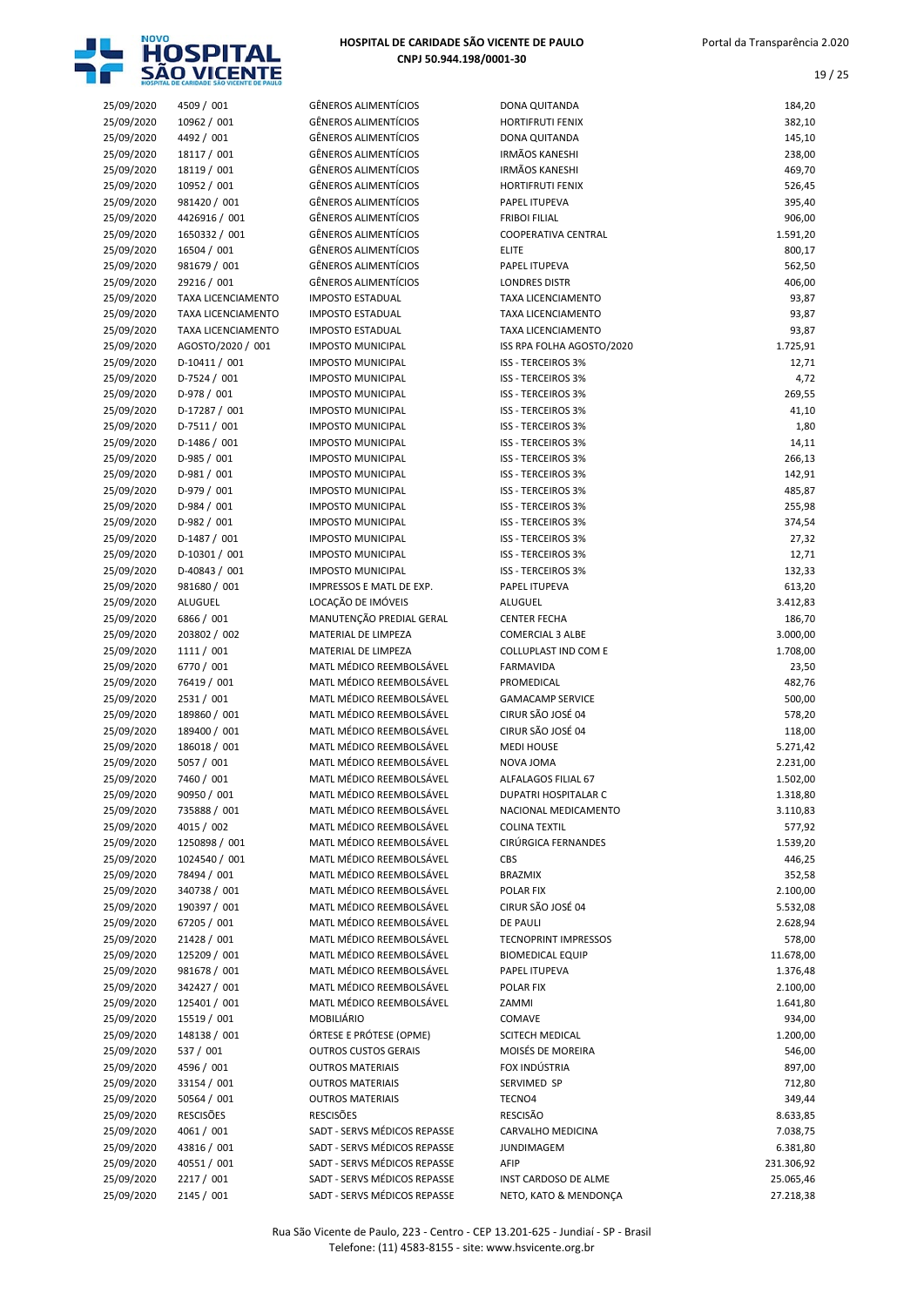

| 25/09/2020 | 1004 / 001        | SADT - SERVS MÉDICOS REPASSE    | <b>ICESP</b>                | 49.025,77  |
|------------|-------------------|---------------------------------|-----------------------------|------------|
| 25/09/2020 | 1011 / 001        | SADT - SERVS MÉDICOS REPASSE    | <b>ICESP</b>                | 64.370,81  |
| 25/09/2020 | 53038 / 001       | SADT - SERVS MÉDICOS REPASSE    | <b>ICON</b>                 | 154.142,52 |
| 25/09/2020 | 918 / 001         | SADT - SERVS MÉDICOS REPASSE    | CARDIOIMAGEM                | 22.355,07  |
| 25/09/2020 | 1180038516 / 004  | <b>SEGUROS</b>                  | <b>CHUBB SEGUROS BRASIL</b> | 2.025,07   |
| 25/09/2020 | 5486 / 001        | SERVS MÉDICOS COMPL - PJ        | CLÍNICA ZIMMERMANN          | 14.370,00  |
| 25/09/2020 | 5487 / 001        | SERVS MÉDICOS COMPL - PJ        | CLÍNICA ZIMMERMANN          | 25.339,50  |
| 25/09/2020 | 315 / 001         | SERVS MÉDICOS COMPL - PJ        | SIMÕES PESSORRUSSO          | 39.886,25  |
| 25/09/2020 | 4377 / 001        | SERVS MÉDICOS COMPL - PJ        | <b>GAD ASSISTÊNCIA MED</b>  | 7.184,23   |
| 25/09/2020 | 73 / 001          | SERVS MÉDICOS COMPL - PJ        | COLSAN                      | 10.077,55  |
| 25/09/2020 | 71/001            | SERVS MÉDICOS COMPL - PJ        | COLSAN                      | 97.597,05  |
| 25/09/2020 | 15939 / 001       | SERVS MÉDICOS REPASSE - PJ      | HOSPITAL DIA OFTALMO        | 96.653,68  |
| 25/09/2020 | 53040 / 001       | SERVS MÉDICOS REPASSE - PJ      | <b>ICON</b>                 | 11.262,00  |
| 25/09/2020 | 199 / 001         | SERVS MÉDICOS REPASSE - PJ      | INST DE ONCOLOGIA           | 239.305,68 |
| 25/09/2020 | 327 / 001         | SERVS PRESTADOS - PJ            | ADN EMPILHADEIRAS           | 1.000,00   |
| 25/09/2020 | 250989 / 001      | SERVS PRESTADOS - PJ            | <b>SIMPRO</b>               | 620,37     |
| 25/09/2020 | 10597 / 001       | SERVS PRESTADOS - PJ            | CAÇAMBINHAS                 | 347,22     |
| 25/09/2020 | 55717 / 001       | SERVS PRESTADOS - PJ            | <b>ELEVADORES ATLAS</b>     | 1.761,34   |
| 25/09/2020 | 22261 / 002       | <b>SERVS PRESTADOS - PJ</b>     | ALFATEL                     | 490,00     |
| 25/09/2020 | 4841 / 002        | UTENSÍLIOS DE INFORMÁTICA       | ALFATEL                     | 8.992,50   |
| 28/09/2020 | 4004 / 001        | CONT MANUTENÇÃO (EQUIP E INF)   | SISQUAL                     | 12.051,44  |
| 28/09/2020 | 34175334 / 001    | CONT MANUTENÇÃO (EQUIP E INF)   | LOCAWEB                     | 758,11     |
| 28/09/2020 | <b>HONORÁRIOS</b> | <b>DESPS LEGAIS E JURÍDICAS</b> | HONORÁRIOS ASSISTENCIAIS    | 1.600,00   |
| 28/09/2020 | 36267 / 001       | DROGAS E MEDICAMENTOS           | <b>MEDICAMENTAL HOSP</b>    | 548,00     |
| 28/09/2020 | 33249 / 001       | <b>DROGAS E MEDICAMENTOS</b>    | <b>HALEX ISTAR SP</b>       | 3.000,00   |
| 28/09/2020 | 4526 / 001        | <b>GÊNEROS ALIMENTÍCIOS</b>     | DONA QUITANDA               | 258,45     |
| 28/09/2020 | 1104021 / 001     | <b>GÊNEROS ALIMENTÍCIOS</b>     | MARFRIG CD ITUPEVA          | 3.588,18   |
| 28/09/2020 | 2606728 / 001     | <b>GÊNEROS ALIMENTÍCIOS</b>     | SERRAMAR                    | 696,00     |
| 28/09/2020 | 2604781 / 001     | <b>GÊNEROS ALIMENTÍCIOS</b>     | SERRAMAR                    | 551,00     |
| 28/09/2020 | 2608065 / 001     | <b>GÊNEROS ALIMENTÍCIOS</b>     | SERRAMAR                    | 754,00     |
| 28/09/2020 | 1996123 / 001     | <b>GÊNEROS ALIMENTÍCIOS</b>     | <b>FRANGO ADORO FILIAL</b>  | 1.136,00   |
| 28/09/2020 | 94490 / 001       | <b>GÊNEROS ALIMENTÍCIOS</b>     | <b>DISTRIB HERNANDES</b>    | 2.417,00   |
| 28/09/2020 | 103375 / 001      | <b>GÊNEROS ALIMENTÍCIOS</b>     | <b>OVOS PRETI</b>           | 623,00     |
| 28/09/2020 | 1301641 / 001     | <b>GÊNEROS ALIMENTÍCIOS</b>     | <b>MARIUSSO</b>             | 2.039,60   |
| 28/09/2020 | 101217 / 001      | <b>GÊNEROS ALIMENTÍCIOS</b>     | <b>TERRÃO</b>               | 828,00     |
| 28/09/2020 | 112165 / 001      | GÊNEROS ALIMENTÍCIOS            | <b>FESTPAN</b>              | 281,88     |
| 28/09/2020 | 319983 / 001      | <b>GÊNEROS ALIMENTÍCIOS</b>     | <b>JCA FOODS</b>            | 213,55     |
| 28/09/2020 | 2020 / 008        | <b>IMPOSTO MUNICIPAL</b>        | <b>IPTU 2020</b>            | 334,88     |
| 28/09/2020 | 2020 / 008        | <b>IMPOSTO MUNICIPAL</b>        | <b>IPTU 2020</b>            | 180,60     |
| 28/09/2020 | 2020 / 008        | <b>IMPOSTO MUNICIPAL</b>        | <b>IPTU 2020</b>            | 232,52     |
| 28/09/2020 | 2020 / 008        | <b>IMPOSTO MUNICIPAL</b>        | <b>IPTU 2020</b>            | 114,81     |
| 28/09/2020 | 2020 / 008        | <b>IMPOSTO MUNICIPAL</b>        | <b>IPTU 2020</b>            | 266,23     |
| 28/09/2020 | 2020 / 008        | <b>IMPOSTO MUNICIPAL</b>        | <b>IPTU 2020</b>            | 224,59     |
| 28/09/2020 | 267622 / 001      | MÁQUINAS E EQUIPAMENTOS         | FRIGELAR FINAL 58           | 1.879,06   |
| 28/09/2020 | 14534 / 001       | MATERIAL DE REPOSIÇÃO           | AXMED                       | 2.500,00   |
| 28/09/2020 | 1012 / 001        | ÓRTESE E PRÓTESE (OPME)         | <b>SUMMIT ORTHOPEDICS</b>   | 1.878,08   |
| 28/09/2020 | 58252 / 001       | ÓRTESE E PRÓTESE (OPME)         | ORTHO SYSTEM                | 203,82     |
| 28/09/2020 | 81737 / 001       | ÓRTESE E PRÓTESE (OPME)         | LIMEIRA                     | 295,02     |
| 28/09/2020 | 754 / 001         | ÓRTESE E PRÓTESE (OPME)         | <b>SUMMIT ORTHOPEDICS</b>   | 183,81     |
| 28/09/2020 | 230217 / 002      | ÓRTESE E PRÓTESE (OPME)         | VITÓRIA HOSPITALAR          | 445,45     |
| 28/09/2020 | 149134 / 001      | ÓRTESE E PRÓTESE (OPME)         | PLANTÃO MÉDICO              | 195,45     |
| 28/09/2020 | 229196 / 002      | ÓRTESE E PRÓTESE (OPME)         | VITÓRIA HOSPITALAR          | 1.364,98   |
| 28/09/2020 | 57994 / 001       | ÓRTESE E PRÓTESE (OPME)         | ORTHO SYSTEM                | 183,81     |
| 28/09/2020 | 81681 / 001       | ÓRTESE E PRÓTESE (OPME)         | LIMEIRA                     | 1.316,94   |
| 28/09/2020 | 81678 / 001       | ÓRTESE E PRÓTESE (OPME)         | LIMEIRA                     | 2.053,92   |
| 28/09/2020 | 81680 / 001       | ÓRTESE E PRÓTESE (OPME)         | LIMEIRA                     | 1.026,96   |
| 28/09/2020 | 81607 / 001       | ÓRTESE E PRÓTESE (OPME)         | LIMEIRA                     | 1.500,00   |
| 28/09/2020 | 81609 / 001       | ÓRTESE E PRÓTESE (OPME)         | LIMEIRA                     | 138,55     |
| 28/09/2020 | 81638 / 001       | ÓRTESE E PRÓTESE (OPME)         | LIMEIRA                     | 183,81     |
| 28/09/2020 | 81644 / 001       | ÓRTESE E PRÓTESE (OPME)         | LIMEIRA                     | 4.040,00   |
| 28/09/2020 | 81661 / 001       | ÓRTESE E PRÓTESE (OPME)         | LIMEIRA                     | 3.838,39   |
| 28/09/2020 | 234658 / 001      | ÓRTESE E PRÓTESE (OPME)         | VITÓRIA HOSPITALAR          | 97,72      |
| 28/09/2020 | 155890 / 001      | ÓRTESE E PRÓTESE (OPME)         | ERECTA                      | 1.429,52   |
| 28/09/2020 | 81643 / 001       | ÓRTESE E PRÓTESE (OPME)         | LIMEIRA                     | 764,34     |
| 28/09/2020 | 81606 / 001       | ÓRTESE E PRÓTESE (OPME)         | LIMEIRA                     | 1.026,96   |
| 28/09/2020 | 58211 / 001       | ÓRTESE E PRÓTESE (OPME)         | ORTHO SYSTEM                | 231,53     |
| 28/09/2020 | 81689 / 001       | ÓRTESE E PRÓTESE (OPME)         | LIMEIRA                     | 1.718,06   |
| 28/09/2020 | 81687 / 001       | ÓRTESE E PRÓTESE (OPME)         | LIMEIRA                     | 3.679,49   |
| 28/09/2020 | 81725 / 001       | ÓRTESE E PRÓTESE (OPME)         | LIMEIRA                     | 764,34     |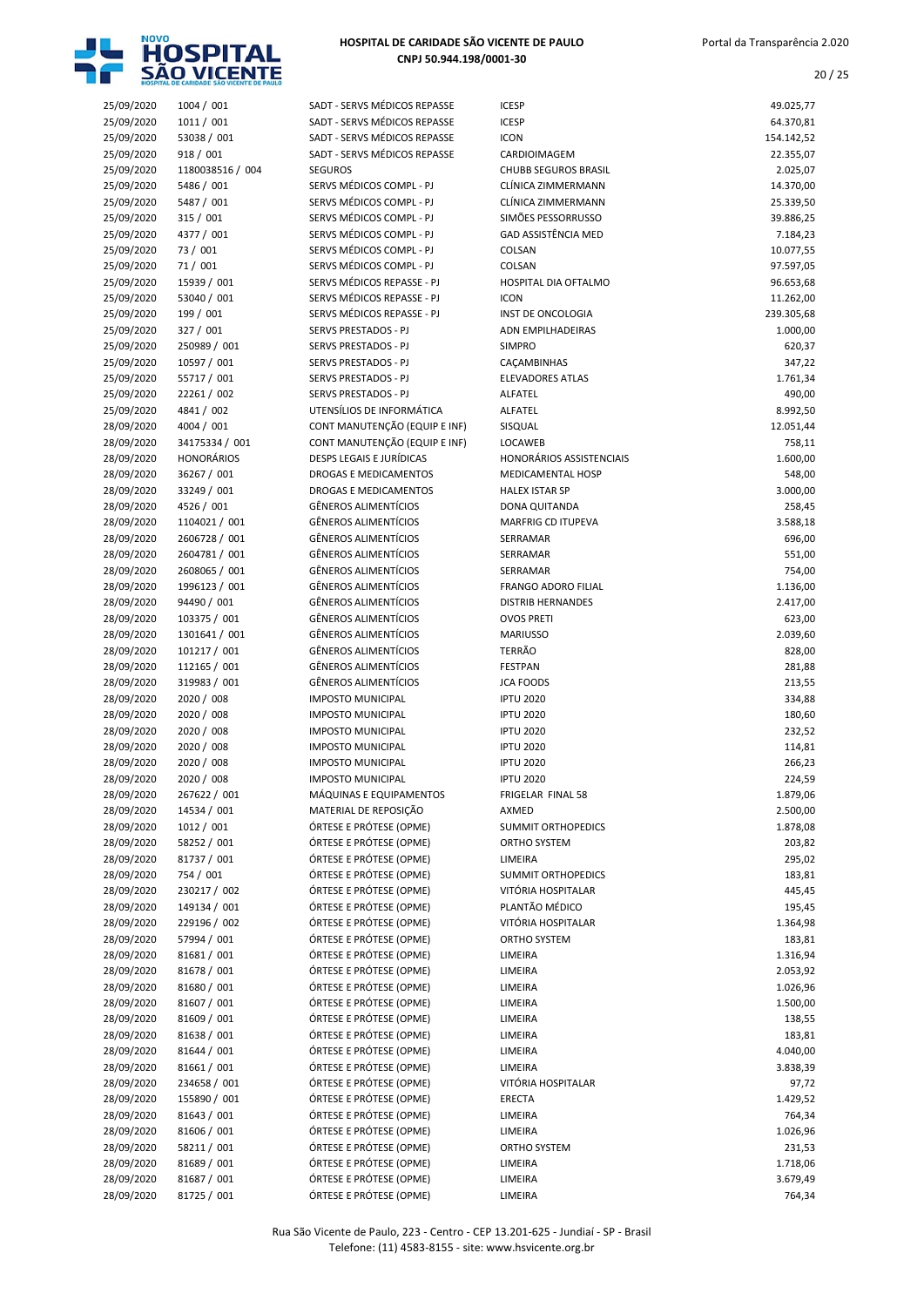

| 28/09/2020               | 91266 / 001                  | ÓRTESE E PRÓTESE (OPME)                            | MM MEDICAL                                  | 595,00             |
|--------------------------|------------------------------|----------------------------------------------------|---------------------------------------------|--------------------|
| 28/09/2020               | 58167 / 001                  | ÓRTESE E PRÓTESE (OPME)                            | <b>ORTHO SYSTEM</b>                         | 1.300,00           |
| 28/09/2020               | 156184 / 001                 | ÓRTESE E PRÓTESE (OPME)                            | <b>ERECTA</b>                               | 3.798,93           |
| 28/09/2020               | 156176 / 001                 | ÓRTESE E PRÓTESE (OPME)                            | <b>ERECTA</b>                               | 5.896,17           |
| 28/09/2020               | 81642 / 001                  | ÓRTESE E PRÓTESE (OPME)                            | LIMEIRA<br>LIMEIRA                          | 1.026,96           |
| 28/09/2020               | 81626 / 001<br>2130489 / 001 | ÓRTESE E PRÓTESE (OPME)<br>ÓRTESE E PRÓTESE (OPME) | <b>BOSTON SCIENTIFIC</b>                    | 936,58<br>580,00   |
| 28/09/2020<br>28/09/2020 | 232204 / 001                 | ÓRTESE E PRÓTESE (OPME)                            | VITÓRIA HOSPITALAR                          | 97,72              |
| 28/09/2020               | 231937 / 001                 | ÓRTESE E PRÓTESE (OPME)                            | VITÓRIA HOSPITALAR                          | 1.114,97           |
| 28/09/2020               | 1072 / 001                   | ÓRTESE E PRÓTESE (OPME)                            | <b>SUMMIT ORTHOPEDICS</b>                   | 642,55             |
| 28/09/2020               | 943 / 001                    | ÓRTESE E PRÓTESE (OPME)                            | <b>SUMMIT ORTHOPEDICS</b>                   | 764,34             |
| 28/09/2020               | 994 / 001                    | ÓRTESE E PRÓTESE (OPME)                            | <b>SUMMIT ORTHOPEDICS</b>                   | 1.096,39           |
| 28/09/2020               | 1036 / 001                   | ÓRTESE E PRÓTESE (OPME)                            | <b>SUMMIT ORTHOPEDICS</b>                   | 5.383,24           |
| 28/09/2020               | 81723 / 001                  | ÓRTESE E PRÓTESE (OPME)                            | LIMEIRA                                     | 1.458,37           |
| 28/09/2020               | 81733 / 001                  | ÓRTESE E PRÓTESE (OPME)                            | LIMEIRA                                     | 1.500,00           |
| 28/09/2020               | 920 / 001                    | ÓRTESE E PRÓTESE (OPME)                            | <b>SUMMIT ORTHOPEDICS</b>                   | 1.800,00           |
| 28/09/2020               | 230022 / 002                 | ÓRTESE E PRÓTESE (OPME)                            | VITÓRIA HOSPITALAR                          | 97,73              |
| 28/09/2020               | 230024 / 002                 | ÓRTESE E PRÓTESE (OPME)                            | VITÓRIA HOSPITALAR                          | 97,73              |
| 28/09/2020               | 229139 / 002                 | ÓRTESE E PRÓTESE (OPME)                            | VITÓRIA HOSPITALAR                          | 97,73              |
| 28/09/2020               | 229141 / 002                 | ÓRTESE E PRÓTESE (OPME)                            | VITÓRIA HOSPITALAR                          | 195,45             |
| 28/09/2020               | 58087 / 001                  | ÓRTESE E PRÓTESE (OPME)                            | ORTHO SYSTEM                                | 1.270,18           |
| 28/09/2020               | 58168 / 001                  | ÓRTESE E PRÓTESE (OPME)                            | ORTHO SYSTEM                                | 1.770,00           |
| 28/09/2020               | 231081 / 002                 | ÓRTESE E PRÓTESE (OPME)                            | VITÓRIA HOSPITALAR                          | 97,73              |
| 28/09/2020               | 233103 / 001                 | ÓRTESE E PRÓTESE (OPME)                            | VITÓRIA HOSPITALAR                          | 347,72             |
| 28/09/2020               | 81867 / 001                  | ÓRTESE E PRÓTESE (OPME)                            | LIMEIRA                                     | 1.448,06           |
| 28/09/2020               | 1039 / 001                   | ÓRTESE E PRÓTESE (OPME)                            | <b>SUMMIT ORTHOPEDICS</b>                   | 1.658,55           |
| 28/09/2020               | 1084 / 001                   | ÓRTESE E PRÓTESE (OPME)                            | <b>SUMMIT ORTHOPEDICS</b>                   | 5.383,24           |
| 28/09/2020               | 233102 / 001                 | ÓRTESE E PRÓTESE (OPME)                            | VITÓRIA HOSPITALAR                          | 97,72              |
| 28/09/2020               | 233284 / 001                 | ÓRTESE E PRÓTESE (OPME)                            | VITÓRIA HOSPITALAR                          | 1.517,25           |
| 28/09/2020               | 233285 / 001                 | ÓRTESE E PRÓTESE (OPME)                            | VITÓRIA HOSPITALAR                          | 597,72             |
| 28/09/2020               | 81861 / 001                  | ÓRTESE E PRÓTESE (OPME)                            | LIMEIRA                                     | 5.626,02           |
| 28/09/2020               | 776056 / 001                 | ÓRTESE E PRÓTESE (OPME)                            | <b>BRAILE</b>                               | 14.000,00          |
| 28/09/2020               | 58256 / 001                  | ÓRTESE E PRÓTESE (OPME)                            | <b>ORTHO SYSTEM</b>                         | 183,81             |
| 28/09/2020               | 919 / 001                    | ÓRTESE E PRÓTESE (OPME)                            | <b>SUMMIT ORTHOPEDICS</b>                   | 148,40             |
| 28/09/2020               | 229719 / 002                 | ÓRTESE E PRÓTESE (OPME)                            | VITÓRIA HOSPITALAR                          | 445,45             |
| 28/09/2020               | 230098 / 002                 | ÓRTESE E PRÓTESE (OPME)                            | VITÓRIA HOSPITALAR                          | 1.364,98           |
| 28/09/2020               | 81610 / 001                  | ÓRTESE E PRÓTESE (OPME)                            | LIMEIRA                                     | 148,40             |
| 28/09/2020               | 91264 / 001                  | ÓRTESE E PRÓTESE (OPME)                            | <b>MM MEDICAL</b>                           | 595,00             |
| 28/09/2020               | 81727 / 001                  | ÓRTESE E PRÓTESE (OPME)                            | LIMEIRA                                     | 989,15             |
| 28/09/2020               | 855 / 001                    | ÓRTESE E PRÓTESE (OPME)                            | <b>SUMMIT ORTHOPEDICS</b><br>PLANTÃO MÉDICO | 642,55             |
| 28/09/2020               | 150585 / 001<br>231527 / 002 | ÓRTESE E PRÓTESE (OPME)<br>ÓRTESE E PRÓTESE (OPME) | VITÓRIA HOSPITALAR                          | 195,45             |
| 28/09/2020<br>28/09/2020 |                              | ÓRTESE E PRÓTESE (OPME)                            | VITÓRIA HOSPITALAR                          | 695,45<br>1.114,97 |
| 28/09/2020               | 232950 / 001<br>81564 / 001  | ÓRTESE E PRÓTESE (OPME)                            | LIMEIRA                                     | 1.500,00           |
| 28/09/2020               | 81628 / 001                  | ÓRTESE E PRÓTESE (OPME)                            | LIMEIRA                                     | 1.500,00           |
| 28/09/2020               | 58210 / 001                  | ÓRTESE E PRÓTESE (OPME)                            | <b>ORTHO SYSTEM</b>                         | 764,34             |
| 28/09/2020               | 81728 / 001                  | ÓRTESE E PRÓTESE (OPME)                            | LIMEIRA                                     | 1.096,39           |
| 28/09/2020               | 81734 / 001                  | ÓRTESE E PRÓTESE (OPME)                            | LIMEIRA                                     | 15.600,00          |
| 28/09/2020               | 58251 / 001                  | ÓRTESE E PRÓTESE (OPME)                            | ORTHO SYSTEM                                | 90,29              |
| 28/09/2020               | 155566 / 001                 | ÓRTESE E PRÓTESE (OPME)                            | <b>ERECTA</b>                               | 4.432,62           |
| 28/09/2020               | 81567 / 001                  | ÓRTESE E PRÓTESE (OPME)                            | LIMEIRA                                     | 1.026,96           |
| 28/09/2020               | 57992 / 001                  | ÓRTESE E PRÓTESE (OPME)                            | <b>ORTHO SYSTEM</b>                         | 235,88             |
| 28/09/2020               | 156173 / 001                 | ÓRTESE E PRÓTESE (OPME)                            | <b>ERECTA</b>                               | 6.165,34           |
| 28/09/2020               | 156179 / 001                 | ÓRTESE E PRÓTESE (OPME)                            | <b>ERECTA</b>                               | 6.938,19           |
| 28/09/2020               | 155565 / 001                 | ÓRTESE E PRÓTESE (OPME)                            | <b>ERECTA</b>                               | 904,50             |
| 28/09/2020               | 81639 / 001                  | ÓRTESE E PRÓTESE (OPME)                            | LIMEIRA                                     | 1.811,80           |
| 28/09/2020               | 921 / 001                    | ÓRTESE E PRÓTESE (OPME)                            | OSTEO21                                     | 1.083,62           |
| 28/09/2020               | 58153 / 001                  | ÓRTESE E PRÓTESE (OPME)                            | ORTHO SYSTEM                                | 2.053,92           |
| 28/09/2020               | 231080 / 002                 | ÓRTESE E PRÓTESE (OPME)                            | VITÓRIA HOSPITALAR                          | 1.114,98           |
| 28/09/2020               | 155159 / 001                 | ÓRTESE E PRÓTESE (OPME)                            | <b>ERECTA</b>                               | 1.429,52           |
| 28/09/2020               | 149317 / 001                 | ÓRTESE E PRÓTESE (OPME)                            | PLANTÃO MÉDICO                              | 195,45             |
| 28/09/2020               | 58169 / 001                  | ÓRTESE E PRÓTESE (OPME)                            | ORTHO SYSTEM                                | 1.300,00           |
| 28/09/2020               | 81860 / 001                  | ÓRTESE E PRÓTESE (OPME)                            | LIMEIRA                                     | 1.350,82           |
| 28/09/2020               | 81724 / 001                  | ÓRTESE E PRÓTESE (OPME)                            | LIMEIRA                                     | 367,62             |
| 28/09/2020               | 81732 / 001                  | ÓRTESE E PRÓTESE (OPME)                            | LIMEIRA                                     | 1.300,00           |
| 28/09/2020               | 149135 / 001                 | ÓRTESE E PRÓTESE (OPME)                            | PLANTÃO MÉDICO                              | 195,45             |
| 28/09/2020               | 1040 / 001                   | ÓRTESE E PRÓTESE (OPME)                            | <b>SUMMIT ORTHOPEDICS</b>                   | 1.096,36           |
| 28/09/2020               | 673 / 001                    | ÓRTESE E PRÓTESE (OPME)                            | <b>SUMMIT ORTHOPEDICS</b>                   | 1.220,00           |
| 28/09/2020               | 1082 / 001                   | ÓRTESE E PRÓTESE (OPME)                            | <b>SUMMIT ORTHOPEDICS</b>                   | 5.383,24           |

| MM MEDICAL                               | 595,00               |
|------------------------------------------|----------------------|
| <b>ORTHO SYSTEM</b>                      | 1.300,00             |
| <b>ERECTA</b>                            | 3.798,93             |
| <b>ERECTA</b>                            | 5.896,17             |
| LIMEIRA                                  | 1.026,96             |
| LIMEIRA<br><b>BOSTON SCIENTIFIC</b>      | 936,58               |
| VITÓRIA HOSPITALAR                       | 580,00<br>97,72      |
| VITÓRIA HOSPITALAR                       | 1.114,97             |
| <b>SUMMIT ORTHOPEDICS</b>                | 642,55               |
| <b>SUMMIT ORTHOPEDICS</b>                | 764,34               |
| <b>SUMMIT ORTHOPEDICS</b>                | 1.096,39             |
| <b>SUMMIT ORTHOPEDICS</b>                | 5.383,24             |
| LIMEIRA                                  | 1.458,37             |
| LIMEIRA                                  | 1.500,00             |
| <b>SUMMIT ORTHOPEDICS</b>                | 1.800,00             |
| VITÓRIA HOSPITALAR                       | 97,73                |
| VITÓRIA HOSPITALAR<br>VITÓRIA HOSPITALAR | 97,73                |
| VITÓRIA HOSPITALAR                       | 97,73<br>195,45      |
| ORTHO SYSTEM                             | 1.270,18             |
| <b>ORTHO SYSTEM</b>                      | 1.770,00             |
| VITÓRIA HOSPITALAR                       | 97,73                |
| VITÓRIA HOSPITALAR                       | 347,72               |
| LIMEIRA                                  | 1.448,06             |
| <b>SUMMIT ORTHOPEDICS</b>                | 1.658,55             |
| <b>SUMMIT ORTHOPEDICS</b>                | 5.383,24             |
| VITÓRIA HOSPITALAR                       | 97,72                |
| VITÓRIA HOSPITALAR                       | 1.517,25             |
| VITÓRIA HOSPITALAR<br>LIMEIRA            | 597,72<br>5.626,02   |
| <b>BRAILE</b>                            | 14.000,00            |
| <b>ORTHO SYSTEM</b>                      | 183,81               |
| <b>SUMMIT ORTHOPEDICS</b>                | 148,40               |
| VITÓRIA HOSPITALAR                       | 445,45               |
| VITÓRIA HOSPITALAR                       | 1.364,98             |
| LIMEIRA                                  | 148,40               |
| MM MEDICAL                               | 595,00               |
| LIMEIRA<br><b>SUMMIT ORTHOPEDICS</b>     | 989,15<br>642,55     |
| PLANTÃO MÉDICO                           | 195,45               |
| VITÓRIA HOSPITALAR                       | 695,45               |
| VITÓRIA HOSPITALAR                       | 1.114,97             |
| LIMEIRA                                  | 1.500,00             |
| LIMEIRA                                  | 1.500,00             |
| ORTHO SYSTEM                             | 764,34               |
| LIMEIRA                                  | 1.096,39             |
| LIMEIRA                                  | 15.600,00            |
| ORTHO SYSTEM                             | 90,29                |
| ERECTA<br>LIMEIRA                        | 4.432,62<br>1.026,96 |
| ORTHO SYSTEM                             | 235,88               |
| <b>ERECTA</b>                            | 6.165,34             |
| <b>ERECTA</b>                            | 6.938,19             |
| ERECTA                                   | 904,50               |
| LIMEIRA                                  | 1.811,80             |
| OSTEO21                                  | 1.083,62             |
| <b>ORTHO SYSTEM</b>                      | 2.053,92             |
| VITÓRIA HOSPITALAR                       | 1.114,98             |
| <b>ERECTA</b><br>PLANTÃO MÉDICO          | 1.429,52             |
| ORTHO SYSTEM                             | 195,45<br>1.300,00   |
| LIMEIRA                                  | 1.350,82             |
| LIMEIRA                                  | 367,62               |
| LIMEIRA                                  | 1.300,00             |
| PLANTÃO MÉDICO                           | 195,45               |
| <b>SUMMIT ORTHOPEDICS</b>                | 1.096,36             |
| <b>SUMMIT ORTHOPEDICS</b>                | 1.220,00             |
| <b>SUMMIT ORTHOPEDICS</b>                | 5.383,24             |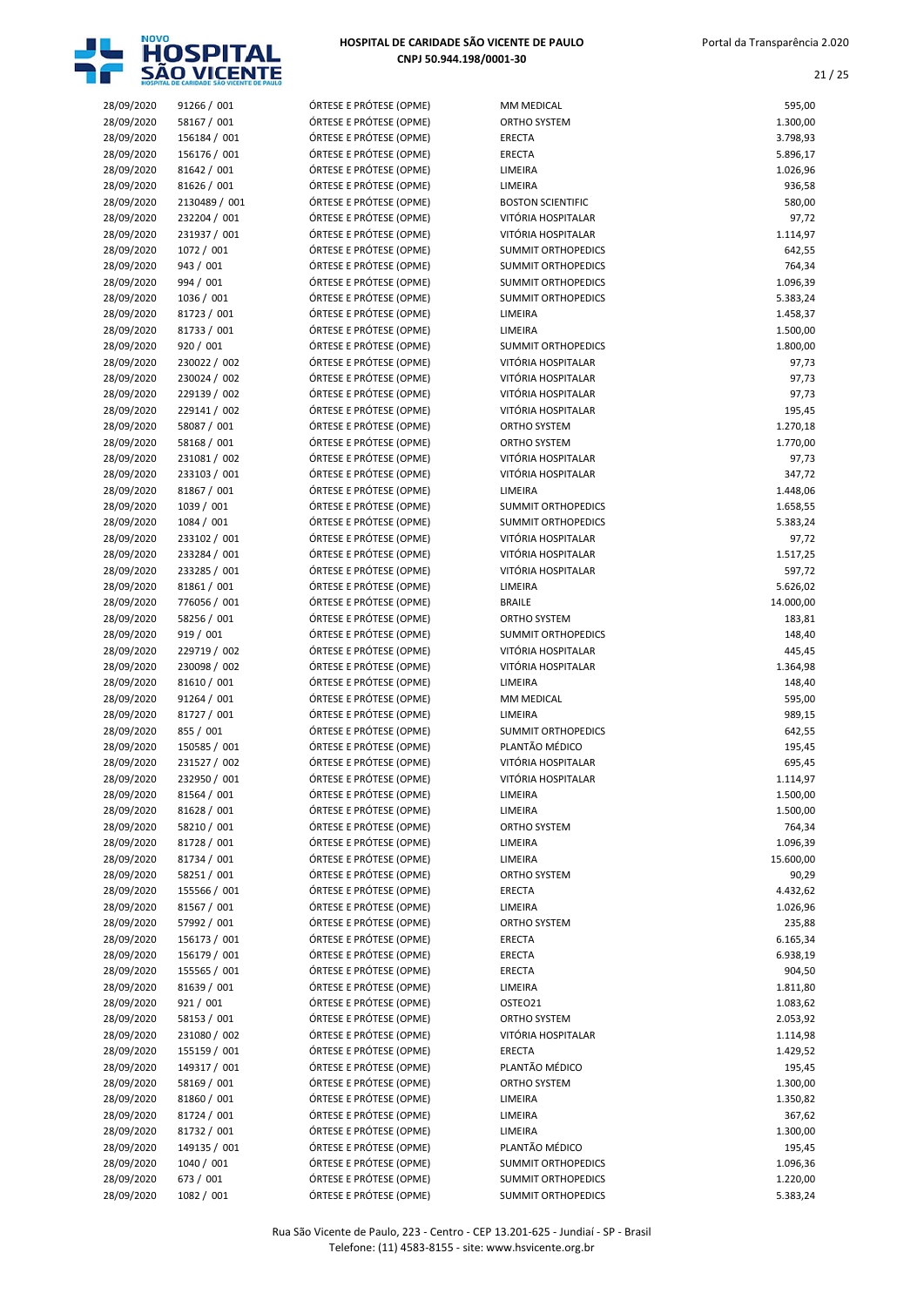

22 / 25

| 28/09/2020               | 229721 / 002                | ÓRTESE E PRÓTESE (OPME)                            | VITÓRIA HOSPITALAR                       | 97,73              |
|--------------------------|-----------------------------|----------------------------------------------------|------------------------------------------|--------------------|
| 28/09/2020               | 229877 / 002                | ÓRTESE E PRÓTESE (OPME)                            | VITÓRIA HOSPITALAR                       | 347,73             |
| 28/09/2020               | 230122 / 002                | ÓRTESE E PRÓTESE (OPME)                            | VITÓRIA HOSPITALAR                       | 1.017,25           |
| 28/09/2020               | 149267 / 001                | ÓRTESE E PRÓTESE (OPME)                            | PLANTÃO MÉDICO                           | 195,45             |
| 28/09/2020               | 229140 / 002                | ÓRTESE E PRÓTESE (OPME)                            | VITÓRIA HOSPITALAR                       | 597,73             |
| 28/09/2020               | 148721 / 001                | ÓRTESE E PRÓTESE (OPME)                            | PLANTÃO MÉDICO                           | 195,45             |
| 28/09/2020               | 231526 / 002                | ÓRTESE E PRÓTESE (OPME)                            | VITÓRIA HOSPITALAR                       | 97,73              |
| 28/09/2020               | 91263 / 001                 | ÓRTESE E PRÓTESE (OPME)                            | MM MEDICAL                               | 595,00             |
| 28/09/2020               | 58212 / 001                 | ÓRTESE E PRÓTESE (OPME)                            | ORTHO SYSTEM                             | 282,07             |
| 28/09/2020               | 81730 / 001                 | ÓRTESE E PRÓTESE (OPME)                            | LIMEIRA                                  | 3.830,00           |
| 28/09/2020               | 853 / 001                   | ÓRTESE E PRÓTESE (OPME)                            | SUMMIT ORTHOPEDICS                       | 280,58             |
| 28/09/2020               | 81563 / 001                 | ÓRTESE E PRÓTESE (OPME)                            | LIMEIRA                                  | 1.500,00           |
| 28/09/2020               | 751 / 001                   | ÓRTESE E PRÓTESE (OPME)                            | <b>SUMMIT ORTHOPEDICS</b>                | 299,90             |
| 28/09/2020               | 58166 / 001                 | ÓRTESE E PRÓTESE (OPME)                            | ORTHO SYSTEM                             | 183,81             |
| 28/09/2020               | 81664 / 001                 | ÓRTESE E PRÓTESE (OPME)                            | LIMEIRA                                  | 1.500,00           |
| 28/09/2020               | 156183 / 001                | ÓRTESE E PRÓTESE (OPME)                            | <b>ERECTA</b>                            | 5.009,00           |
| 28/09/2020               | 58058 / 001                 | ÓRTESE E PRÓTESE (OPME)                            | ORTHO SYSTEM                             | 203,82             |
| 28/09/2020               | 58154 / 001                 | ÓRTESE E PRÓTESE (OPME)                            | ORTHO SYSTEM                             | 936,58             |
| 28/09/2020               | 155166 / 001                | ÓRTESE E PRÓTESE (OPME)                            | ERECTA                                   | 1.809,00           |
| 28/09/2020               | 155162 / 001                | ÓRTESE E PRÓTESE (OPME)                            | <b>ERECTA</b>                            | 1.809,00           |
| 28/09/2020               | 231936 / 001                | ÓRTESE E PRÓTESE (OPME)                            | VITÓRIA HOSPITALAR                       | 97,72              |
| 28/09/2020               | 232797 / 001                | ÓRTESE E PRÓTESE (OPME)                            | VITÓRIA HOSPITALAR                       | 1.517,25           |
| 28/09/2020               | 155385 / 001                | ÓRTESE E PRÓTESE (OPME)                            | <b>ERECTA</b>                            | 5.337,12           |
| 28/09/2020               | 91269 / 001                 | ÓRTESE E PRÓTESE (OPME)                            | <b>MM MEDICAL</b>                        | 595,00             |
| 28/09/2020               | 81729 / 001                 | ÓRTESE E PRÓTESE (OPME)                            | LIMEIRA                                  | 905,90             |
| 28/09/2020               | 232014 / 001                | ÓRTESE E PRÓTESE (OPME)                            | VITÓRIA HOSPITALAR                       | 445,45             |
| 28/09/2020               | 232580 / 001                | ÓRTESE E PRÓTESE (OPME)                            | VITÓRIA HOSPITALAR                       | 347,72             |
| 28/09/2020               | 232949 / 001                | ÓRTESE E PRÓTESE (OPME)                            | VITÓRIA HOSPITALAR<br>VITÓRIA HOSPITALAR | 97,72              |
| 28/09/2020<br>28/09/2020 | 232951 / 001<br>81679 / 001 | ÓRTESE E PRÓTESE (OPME)<br>ÓRTESE E PRÓTESE (OPME) | LIMEIRA                                  | 1.017,25           |
| 28/09/2020               | 81611 / 001                 | ÓRTESE E PRÓTESE (OPME)                            | LIMEIRA                                  | 941,61<br>1.096,39 |
| 28/09/2020               | 808 / 001                   | ÓRTESE E PRÓTESE (OPME)                            | SUMMIT ORTHOPEDICS                       | 299,90             |
| 28/09/2020               | 810 / 001                   | ÓRTESE E PRÓTESE (OPME)                            | <b>SUMMIT ORTHOPEDICS</b>                | 148,40             |
| 28/09/2020               | 81690 / 001                 | ÓRTESE E PRÓTESE (OPME)                            | LIMEIRA                                  | 1.670,84           |
| 28/09/2020               | 81688 / 001                 | ÓRTESE E PRÓTESE (OPME)                            | LIMEIRA                                  | 2.185,77           |
| 28/09/2020               | 81735 / 001                 | ÓRTESE E PRÓTESE (OPME)                            | LIMEIRA                                  | 764,34             |
| 28/09/2020               | 57993 / 001                 | ÓRTESE E PRÓTESE (OPME)                            | ORTHO SYSTEM                             | 764,34             |
| 28/09/2020               | 81662 / 001                 | ÓRTESE E PRÓTESE (OPME)                            | LIMEIRA                                  | 1.808,06           |
| 28/09/2020               | 234036 / 001                | ÓRTESE E PRÓTESE (OPME)                            | VITÓRIA HOSPITALAR                       | 97,72              |
| 28/09/2020               | 155893 / 001                | ÓRTESE E PRÓTESE (OPME)                            | ERECTA                                   | 10.891,66          |
| 28/09/2020               | 156172 / 001                | ÓRTESE E PRÓTESE (OPME)                            | <b>ERECTA</b>                            | 904,50             |
| 28/09/2020               | 156181 / 001                | ÓRTESE E PRÓTESE (OPME)                            | <b>ERECTA</b>                            | 904,50             |
| 28/09/2020               | 155161 / 001                | ÓRTESE E PRÓTESE (OPME)                            | <b>ERECTA</b>                            | 4.625,02           |
| 28/09/2020               | 81605 / 001                 | ÓRTESE E PRÓTESE (OPME)                            | LIMEIRA                                  | 1.026,96           |
| 28/09/2020               | 58086 / 001                 | ÓRTESE E PRÓTESE (OPME)                            | ORTHO SYSTEM                             | 936,58             |
| 28/09/2020               | 155157 / 001                | ÓRTESE E PRÓTESE (OPME)                            | ERECTA                                   | 904,50             |
| 28/09/2020               | 81640 / 001                 | ÓRTESE E PRÓTESE (OPME)                            | LIMEIRA                                  | 989,15             |
| 28/09/2020               | 81608 / 001                 | ÓRTESE E PRÓTESE (OPME)                            | LIMEIRA                                  | 90,29              |
| 28/09/2020               | 2130490 / 001               | ÓRTESE E PRÓTESE (OPME)                            | <b>BOSTON SCIENTIFIC</b>                 | 580,00             |
| 28/09/2020               | 230890 / 002                | ÓRTESE E PRÓTESE (OPME)                            | VITÓRIA HOSPITALAR                       | 97,73              |
| 28/09/2020               | 155197 / 001                | ÓRTESE E PRÓTESE (OPME)                            | ERECTA                                   | 1.809,00           |
| 28/09/2020               | 81660 / 001                 | ÓRTESE E PRÓTESE (OPME)                            | LIMEIRA                                  | 3.785,33           |
| 28/09/2020               | 230872 / 002                | ÓRTESE E PRÓTESE (OPME)                            | VITÓRIA HOSPITALAR                       | 347,73             |
| 28/09/2020               | 230891 / 002                | ÓRTESE E PRÓTESE (OPME)                            | VITÓRIA HOSPITALAR                       | 97,73              |
| 28/09/2020               | 150398 / 001                | ÓRTESE E PRÓTESE (OPME)                            | PLANTÃO MÉDICO                           | 2.815,20           |
| 28/09/2020               | 155158 / 001                | ÓRTESE E PRÓTESE (OPME)                            | <b>ERECTA</b>                            | 904,50             |
| 28/09/2020               | 233702 / 001                | ÓRTESE E PRÓTESE (OPME)                            | VITÓRIA HOSPITALAR                       | 97,72              |
| 28/09/2020               | 81627 / 001                 | ÓRTESE E PRÓTESE (OPME)                            | LIMEIRA                                  | 1.500,00           |
| 28/09/2020               | 81637 / 001                 | ÓRTESE E PRÓTESE (OPME)                            | LIMEIRA                                  | 148,40             |
| 28/09/2020               | 91249 / 001                 | ÓRTESE E PRÓTESE (OPME)                            | MM MEDICAL                               | 595,00             |
| 28/09/2020               | 58059 / 001                 | ÓRTESE E PRÓTESE (OPME)                            | ORTHO SYSTEM                             | 148,40             |
| 28/09/2020               | 155590 / 001                | ÓRTESE E PRÓTESE (OPME)                            | ERECTA                                   | 7.362,12           |
| 28/09/2020               | 155726 / 001                | ÓRTESE E PRÓTESE (OPME)                            | ERECTA                                   | 2.532,62           |
| 28/09/2020               | 155724 / 001                | ÓRTESE E PRÓTESE (OPME)                            | ERECTA                                   | 525,02             |
| 28/09/2020               | 81566 / 001                 | ÓRTESE E PRÓTESE (OPME)                            | LIMEIRA                                  | 989,15             |
| 28/09/2020               | 857 / 001                   | ÓRTESE E PRÓTESE (OPME)                            | SUMMIT ORTHOPEDICS                       | 235,88             |
| 28/09/2020               | 155727 / 001                | ÓRTESE E PRÓTESE (OPME)                            | ERECTA                                   | 6.332,62           |
| 28/09/2020               | 81587 / 001                 | ÓRTESE E PRÓTESE (OPME)                            | LIMEIRA                                  | 989,15             |
| 28/09/2020               | 750 / 001                   | ÓRTESE E PRÓTESE (OPME)                            | SUMMIT ORTHOPEDICS                       | 183,81             |

Rua São Vicente de Paulo, 223 - Centro - CEP 13.201-625 - Jundiaí - SP - Brasil Telefone: (11) 4583-8155 - site: www.hsvicente.org.br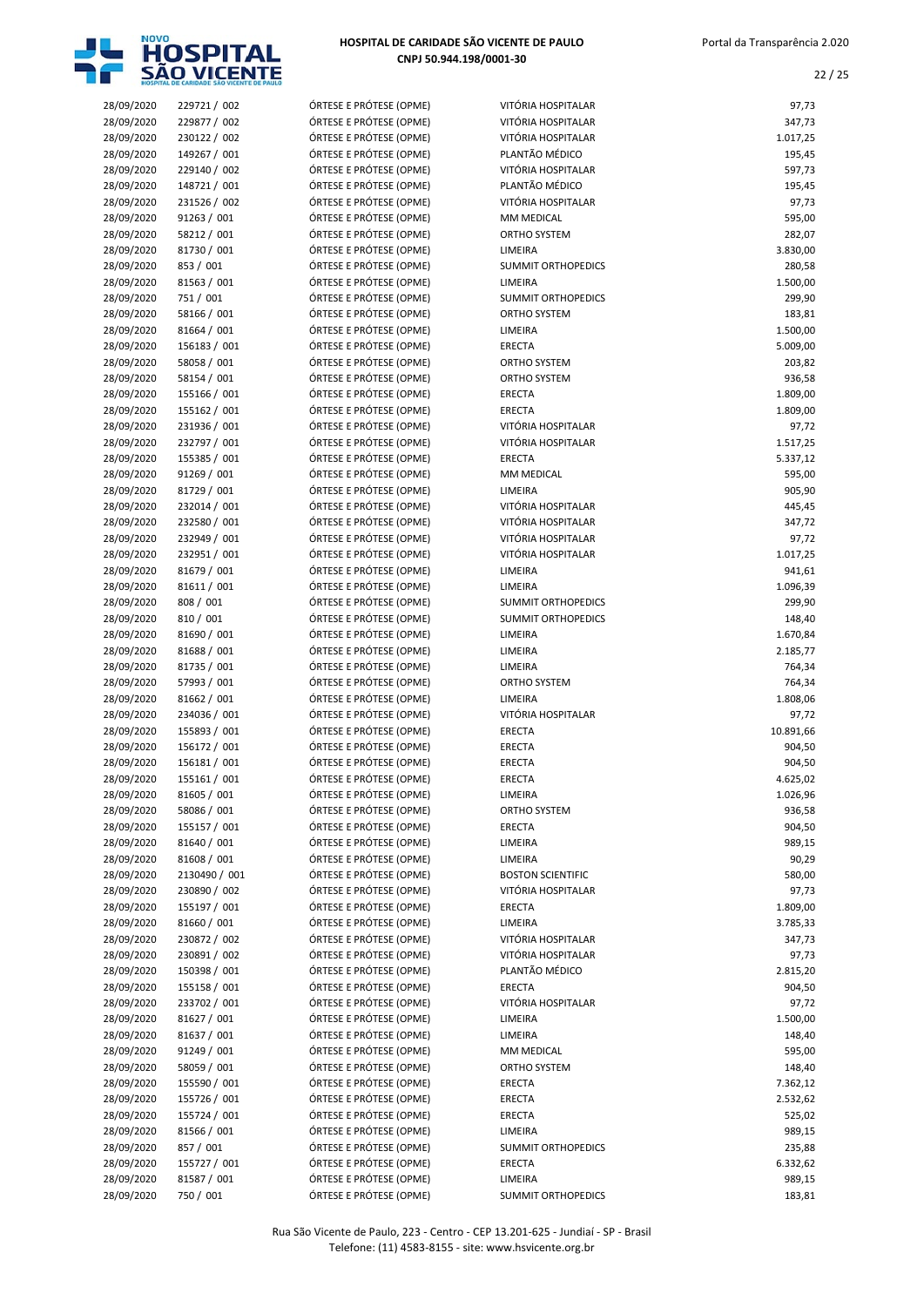

| 28/09/2020 | 81663 / 001        | ÓRTESE E PRÓTESE (OPME)    | LIMEIRA                                         | 5.086,65   |
|------------|--------------------|----------------------------|-------------------------------------------------|------------|
| 28/09/2020 | 81659 / 001        | ÓRTESE E PRÓTESE (OPME)    | LIMEIRA                                         | 3.328,06   |
| 28/09/2020 | 156182 / 001       | ÓRTESE E PRÓTESE (OPME)    | <b>ERECTA</b>                                   | 904,50     |
| 28/09/2020 | 156185 / 001       | ÓRTESE E PRÓTESE (OPME)    | ERECTA                                          | 1.809,00   |
| 28/09/2020 | 156180 / 001       | ÓRTESE E PRÓTESE (OPME)    | ERECTA                                          | 3.798,93   |
| 28/09/2020 | 81641 / 001        | ÓRTESE E PRÓTESE (OPME)    | LIMEIRA                                         | 989,15     |
|            | 81636 / 001        | ÓRTESE E PRÓTESE (OPME)    |                                                 | 905,90     |
| 28/09/2020 | 63337 / 001        | ÓRTESE E PRÓTESE (OPME)    | LIMEIRA                                         |            |
| 28/09/2020 |                    |                            | <b>MEDICAL CAMP</b>                             | 873,00     |
| 28/09/2020 | 230889 / 002       | ÓRTESE E PRÓTESE (OPME)    | VITÓRIA HOSPITALAR                              | 97,73      |
| 28/09/2020 | 232174 / 001       | ÓRTESE E PRÓTESE (OPME)    | VITÓRIA HOSPITALAR                              | 97,72      |
| 28/09/2020 | 233101 / 001       | ÓRTESE E PRÓTESE (OPME)    | VITÓRIA HOSPITALAR                              | 97,72      |
| 28/09/2020 | 233703 / 001       | ÓRTESE E PRÓTESE (OPME)    | VITÓRIA HOSPITALAR                              | 250,00     |
| 28/09/2020 | 232173 / 001       | ÓRTESE E PRÓTESE (OPME)    | VITÓRIA HOSPITALAR                              | 1.017,25   |
| 28/09/2020 | 233355 / 001       | ÓRTESE E PRÓTESE (OPME)    | VITÓRIA HOSPITALAR                              | 97,72      |
| 28/09/2020 | 81862 / 001        | ÓRTESE E PRÓTESE (OPME)    | LIMEIRA                                         | 1.898,06   |
| 28/09/2020 | 1013 / 001         | ÓRTESE E PRÓTESE (OPME)    | <b>SUMMIT ORTHOPEDICS</b>                       | 642,55     |
| 28/09/2020 | 1027 / 001         | ÓRTESE E PRÓTESE (OPME)    | <b>SUMMIT ORTHOPEDICS</b>                       | 1.210,77   |
| 28/09/2020 | 81726 / 001        | ÓRTESE E PRÓTESE (OPME)    | LIMEIRA                                         | 1.026,96   |
| 28/09/2020 | 81731 / 001        | ÓRTESE E PRÓTESE (OPME)    | LIMEIRA                                         | 1.608,55   |
| 28/09/2020 | 856 / 001          | ÓRTESE E PRÓTESE (OPME)    | <b>SUMMIT ORTHOPEDICS</b>                       | 374,12     |
|            | 81682 / 001        |                            |                                                 |            |
| 28/09/2020 |                    | ÓRTESE E PRÓTESE (OPME)    | LIMEIRA                                         | 148,40     |
| 28/09/2020 | 752 / 001          | ÓRTESE E PRÓTESE (OPME)    | <b>SUMMIT ORTHOPEDICS</b>                       | 2.250,00   |
| 28/09/2020 | 230099 / 002       | ÓRTESE E PRÓTESE (OPME)    | VITÓRIA HOSPITALAR                              | 97,73      |
| 28/09/2020 | 149315 / 001       | ÓRTESE E PRÓTESE (OPME)    | PLANTÃO MÉDICO                                  | 2.815,20   |
| 28/09/2020 | 230887 / 002       | ÓRTESE E PRÓTESE (OPME)    | VITÓRIA HOSPITALAR                              | 97,73      |
| 28/09/2020 | 58209 / 001        | ÓRTESE E PRÓTESE (OPME)    | <b>ORTHO SYSTEM</b>                             | 936,58     |
| 28/09/2020 | 155894 / 001       | ÓRTESE E PRÓTESE (OPME)    | ERECTA                                          | 2.894,43   |
| 28/09/2020 | 156192 / 001       | ÓRTESE E PRÓTESE (OPME)    | <b>ERECTA</b>                                   | 8.258,48   |
| 28/09/2020 | 2130488 / 001      | ÓRTESE E PRÓTESE (OPME)    | <b>BOSTON SCIENTIFIC</b>                        | 580,00     |
| 28/09/2020 | 58057 / 001        | ÓRTESE E PRÓTESE (OPME)    | ORTHO SYSTEM                                    | 286,97     |
| 28/09/2020 | 81658 / 001        | ÓRTESE E PRÓTESE (OPME)    | LIMEIRA                                         | 1.290,68   |
| 28/09/2020 | 230870 / 002       | ÓRTESE E PRÓTESE (OPME)    | VITÓRIA HOSPITALAR                              | 1.364,98   |
| 28/09/2020 | 230871 / 002       | ÓRTESE E PRÓTESE (OPME)    | VITÓRIA HOSPITALAR                              | 97,73      |
|            | 155164 / 001       | ÓRTESE E PRÓTESE (OPME)    | <b>ERECTA</b>                                   | 1.809,00   |
| 28/09/2020 |                    |                            |                                                 |            |
| 28/09/2020 | 155217 / 001       | ÓRTESE E PRÓTESE (OPME)    | <b>ERECTA</b>                                   | 3.889,93   |
| 28/09/2020 | 233536 / 001       | ÓRTESE E PRÓTESE (OPME)    | VITÓRIA HOSPITALAR                              | 97,72      |
| 28/09/2020 | 1071 / 001         | ÓRTESE E PRÓTESE (OPME)    | <b>SUMMIT ORTHOPEDICS</b>                       | 764,34     |
| 28/09/2020 | 940 / 001          | ÓRTESE E PRÓTESE (OPME)    | <b>SUMMIT ORTHOPEDICS</b>                       | 2.987,39   |
| 28/09/2020 | 753 / 001          | ÓRTESE E PRÓTESE (OPME)    | <b>SUMMIT ORTHOPEDICS</b>                       | 148,40     |
| 28/09/2020 | 231327 / 002       | ÓRTESE E PRÓTESE (OPME)    | VITÓRIA HOSPITALAR                              | 1.462,70   |
| 28/09/2020 | 231082 / 002       | ÓRTESE E PRÓTESE (OPME)    | VITÓRIA HOSPITALAR                              | 1.364,98   |
| 28/09/2020 | 231938 / 001       | ÓRTESE E PRÓTESE (OPME)    | VITÓRIA HOSPITALAR                              | 1.364,97   |
| 28/09/2020 | 232579 / 001       | ÓRTESE E PRÓTESE (OPME)    | VITÓRIA HOSPITALAR                              | 347,72     |
| 28/09/2020 | 62999 / 001        | ÓRTESE E PRÓTESE (OPME)    | <b>MEDICAL CAMP</b>                             | 3.184,19   |
| 28/09/2020 | 81565 / 001        | ÓRTESE E PRÓTESE (OPME)    | LIMEIRA                                         | 1.365,34   |
| 28/09/2020 | 1014 / 001         | ÓRTESE E PRÓTESE (OPME)    | <b>SUMMIT ORTHOPEDICS</b>                       | 905,14     |
| 28/09/2020 | 57889 / 001        | ÓRTESE E PRÓTESE (OPME)    | <b>GADALI MED</b>                               | 4.641,00   |
| 28/09/2020 | 1037 / 001         | ÓRTESE E PRÓTESE (OPME)    |                                                 | 3.623,39   |
|            |                    |                            | SUMMIT ORTHOPEDICS<br><b>SUMMIT ORTHOPEDICS</b> |            |
| 28/09/2020 | 1028 / 001         | ÓRTESE E PRÓTESE (OPME)    |                                                 | 183,81     |
| 28/09/2020 | 81736 / 001        | ÓRTESE E PRÓTESE (OPME)    | LIMEIRA                                         | 203,82     |
| 28/09/2020 | 58259 / 001        | ÓRTESE E PRÓTESE (OPME)    | ORTHO SYSTEM                                    | 18.000,00  |
| 28/09/2020 | 230097 / 002       | ÓRTESE E PRÓTESE (OPME)    | VITÓRIA HOSPITALAR                              | 347,73     |
| 28/09/2020 | 81676 / 001        | ÓRTESE E PRÓTESE (OPME)    | LIMEIRA                                         | 2.221,95   |
| 28/09/2020 | 81677 / 001        | ÓRTESE E PRÓTESE (OPME)    | LIMEIRA                                         | 989,15     |
| 28/09/2020 | 8331377653 / 001   | SEGURO FUNCIONÁRIOS        | CAIXA SEGURADORA SA                             | 4.247,92   |
| 28/09/2020 | 65276165 / 001     | <b>SEGUROS</b>             | <b>BAS CORRETORA</b>                            | 829,24     |
| 28/09/2020 | 390 / 001          | SERVS PRESTADOS - PJ       | CKS AUD E CONSUL                                | 3.074,08   |
| 28/09/2020 | 113398 / 003       | SERVS PRESTADOS - PJ       | <b>ESYWORLD SISTEMAS E</b>                      | 12.118,00  |
| 28/09/2020 | 4230 / 001         | SERVS PRESTADOS - PJ       | <b>WCIRINO</b>                                  | 2.368,60   |
| 28/09/2020 | 15167 / 001        | SERVS PRESTADOS - PJ       | SIEMENS HEALTHCARE                              | 2.268,82   |
| 28/09/2020 | CONF DIVIDA / 028  | TERMO CONF DÍVIDA          | <b>ISI</b>                                      | 10.264,37  |
|            |                    |                            |                                                 |            |
| 28/09/2020 | 558857 / 001       | <b>VALE TRANSPORTE</b>     | RÁPIDO LUXO                                     | 315,18     |
| 28/09/2020 | 970797 / 001       | <b>VALE TRANSPORTE</b>     | TRANSURB                                        | 949,40     |
| 29/09/2020 | <b>PROCESSO</b>    | CONTINGÊNCIAS CÍVEIS       | <b>PROCESSO</b>                                 | 6.693,73   |
| 29/09/2020 | <b>PROCESSO</b>    | CONTINGÊNCIAS TRABALHISTAS | <b>PROCESSO</b>                                 | 7.462,76   |
| 29/09/2020 | <b>HONORÁRIOS</b>  | DESPS LEGAIS E JURÍDICAS   | <b>HONORÁRIOS PRÉVIOS</b>                       | 450,00     |
| 29/09/2020 | OUTUBRO/2020 / 001 | FÉRIAS                     | FÉRIAS OUTUBRO/2020                             | 3.001,16   |
| 29/09/2020 | OUTUBRO/2020 / 001 | FÉRIAS                     | FÉRIAS OUTUBRO/2020                             | 384.639,19 |
| 29/09/2020 | OUTUBRO/2020 / 001 | FÉRIAS                     | FÉRIAS OUTUBRO/2020                             | 143.848,45 |
|            |                    |                            |                                                 |            |

| LIMEIRA                                         | 5.086,65           |
|-------------------------------------------------|--------------------|
| LIMEIRA                                         | 3.328,06           |
| <b>ERECTA</b>                                   | 904,50             |
| ERECTA                                          | 1.809,00           |
| ERECTA                                          | 3.798,93           |
| LIMEIRA                                         | 989,15             |
| LIMEIRA<br><b>MEDICAL CAMP</b>                  | 905,90<br>873,00   |
| VITÓRIA HOSPITALAR                              | 97,73              |
| VITÓRIA HOSPITALAR                              | 97,72              |
| VITÓRIA HOSPITALAR                              | 97,72              |
| VITÓRIA HOSPITALAR                              | 250,00             |
| VITÓRIA HOSPITALAR                              | 1.017,25           |
| VITÓRIA HOSPITALAR                              | 97,72              |
| LIMEIRA                                         | 1.898,06           |
| <b>SUMMIT ORTHOPEDICS</b>                       | 642,55             |
| <b>SUMMIT ORTHOPEDICS</b>                       | 1.210,77           |
| LIMEIRA                                         | 1.026,96           |
| LIMEIRA                                         | 1.608,55           |
| <b>SUMMIT ORTHOPEDICS</b>                       | 374,12             |
| LIMEIRA                                         | 148,40             |
| <b>SUMMIT ORTHOPEDICS</b><br>VITÓRIA HOSPITALAR | 2.250,00           |
| PLANTÃO MÉDICO                                  | 97,73<br>2.815,20  |
| VITÓRIA HOSPITALAR                              | 97,73              |
| <b>ORTHO SYSTEM</b>                             | 936,58             |
| <b>ERECTA</b>                                   | 2.894,43           |
| ERECTA                                          | 8.258,48           |
| <b>BOSTON SCIENTIFIC</b>                        | 580,00             |
| <b>ORTHO SYSTEM</b>                             | 286,97             |
| LIMEIRA                                         | 1.290,68           |
| VITÓRIA HOSPITALAR                              | 1.364,98           |
| VITÓRIA HOSPITALAR                              | 97,73              |
| <b>ERECTA</b>                                   | 1.809,00           |
| ERECTA                                          | 3.889,93           |
| VITÓRIA HOSPITALAR                              | 97,72              |
| <b>SUMMIT ORTHOPEDICS</b>                       | 764,34             |
| <b>SUMMIT ORTHOPEDICS</b>                       | 2.987,39           |
| <b>SUMMIT ORTHOPEDICS</b><br>VITÓRIA HOSPITALAR | 148,40<br>1.462,70 |
| VITÓRIA HOSPITALAR                              | 1.364,98           |
| VITÓRIA HOSPITALAR                              | 1.364,97           |
| VITÓRIA HOSPITALAR                              | 347,72             |
| <b>MEDICAL CAMP</b>                             | 3.184,19           |
| LIMEIRA                                         | 1.365,34           |
| <b>SUMMIT ORTHOPEDICS</b>                       | 905,14             |
| <b>GADALI MED</b>                               | 4.641,00           |
| <b>SUMMIT ORTHOPEDICS</b>                       | 3.623,39           |
| <b>SUMMIT ORTHOPEDICS</b>                       | 183,81             |
| LIMEIRA                                         | 203,82             |
| ORTHO SYSTEM                                    | 18.000,00          |
| VITÓRIA HOSPITALAR                              | 347,73             |
| LIMEIRA                                         | 2.221,95           |
| LIMEIRA                                         | 989,15             |
| CAIXA SEGURADORA SA                             | 4.247,92           |
| <b>BAS CORRETORA</b><br>CKS AUD E CONSUL        | 829,24<br>3.074,08 |
| <b>ESYWORLD SISTEMAS E</b>                      | 12.118,00          |
| <b>WCIRINO</b>                                  | 2.368,60           |
| SIEMENS HEALTHCARE                              | 2.268,82           |
| ISI                                             | 10.264,37          |
| RÁPIDO LUXO                                     | 315,18             |
| TRANSURB                                        | 949,40             |
| <b>PROCESSO</b>                                 | 6.693,73           |
| <b>PROCESSO</b>                                 | 7.462,76           |
| <b>HONORÁRIOS PRÉVIOS</b>                       | 450,00             |
| FÉRIAS OUTUBRO/2020                             | 3.001,16           |
| FÉRIAS OUTUBRO/2020                             | 384.639,19         |
| FÉRIAS OUTUBRO/2020                             | 143.848,45         |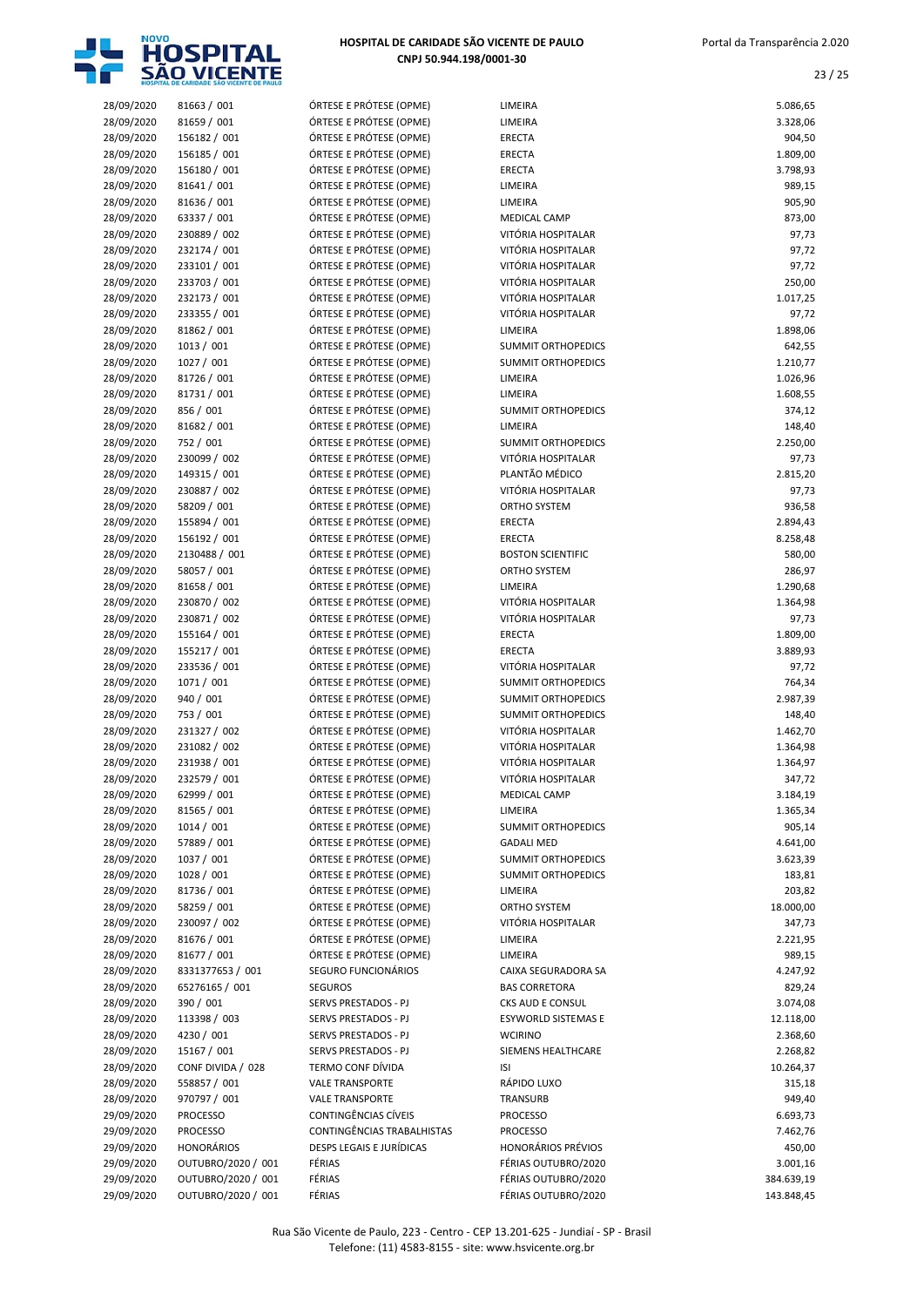

| 29/09/2020 | OUTUBRO/2020 / 001        | FÉRIAS                        | FÉRIAS OUTUBRO/2020         | 9.170,96   |
|------------|---------------------------|-------------------------------|-----------------------------|------------|
| 29/09/2020 | 66595 / 001               | <b>GASES MEDICINAIS</b>       | OXILUZ                      | 10.124,79  |
| 29/09/2020 | 4530 / 001                | <b>GÊNEROS ALIMENTÍCIOS</b>   | DONA QUITANDA               | 177,05     |
| 29/09/2020 | 143633 / 001              | <b>GÊNEROS ALIMENTÍCIOS</b>   | CAFÉ CAIÇARA                | 720,00     |
| 29/09/2020 | 143632 / 001              | <b>GÊNEROS ALIMENTÍCIOS</b>   | CAFÉ CAIÇARA                | 720,00     |
| 29/09/2020 | 1997480 / 001             | <b>GÊNEROS ALIMENTÍCIOS</b>   | FRANGO ADORO FILIAL         | 1.132,00   |
| 29/09/2020 | 1105156 / 001             | <b>GÊNEROS ALIMENTÍCIOS</b>   | <b>MARFRIG CD ITUPEVA</b>   | 1.035,18   |
| 29/09/2020 | 10969 / 001               | <b>GÊNEROS ALIMENTÍCIOS</b>   | HORTIFRUTI FENIX            | 535,10     |
| 29/09/2020 | 18139 / 001               | <b>GÊNEROS ALIMENTÍCIOS</b>   | <b>IRMÃOS KANESHI</b>       | 121,25     |
| 29/09/2020 | 359975 / 001              | MANUTENÇÃO PREDIAL GERAL      | <b>DEPÓSITO TORTORELLA</b>  | 142,00     |
| 29/09/2020 | 360818 / 001              | MANUTENÇÃO PREDIAL GERAL      | <b>DEPÓSITO TORTORELLA</b>  | 55,00      |
| 29/09/2020 | 66595 / 001               | MATERIAL DE REPOSIÇÃO         | OXILUZ                      | 105,50     |
| 29/09/2020 | 844 / 001                 | <b>MATERIAL PERMANENTE</b>    | <b>NKSEC</b>                | 165,00     |
| 29/09/2020 | 5851 / 001                | ÓRTESE E PRÓTESE (OPME)       | <b>INTERMEDICAL EQUIP</b>   | 540,00     |
| 29/09/2020 | 29609 / 001               | ÓRTESE E PRÓTESE (OPME)       | LUGANO BIOMÉDICA            | 959,40     |
| 29/09/2020 | 701139 / 001              | ÓRTESE E PRÓTESE (OPME)       | E TAMUSSINO                 | 1.112,50   |
| 29/09/2020 | 701481 / 001              | ÓRTESE E PRÓTESE (OPME)       | E TAMUSSINO                 | 680,00     |
| 29/09/2020 | 26302 / 001               | ÓRTESE E PRÓTESE (OPME)       | DOC MED                     | 4.569,00   |
|            |                           |                               | <b>LUMINAL PRODUTOS MED</b> |            |
| 29/09/2020 | 72089 / 001               | ÓRTESE E PRÓTESE (OPME)       |                             | 2.034,50   |
| 29/09/2020 | 29605 / 001               | ÓRTESE E PRÓTESE (OPME)       | LUGANO BIOMÉDICA            | 1.900,00   |
| 29/09/2020 | OUTUBRO/2020 / 001        | PENSÃO ALIMENTÍCIA            | PENSÃO FÉRIAS               | 1.094,48   |
| 29/09/2020 | OUTUBRO/2020 / 001        | PENSÃO ALIMENTÍCIA            | PENSÃO FÉRIAS               | 823,14     |
| 29/09/2020 | OUTUBRO/2020 / 001        | PENSÃO ALIMENTÍCIA            | PENSÃO FÉRIAS               | 781,73     |
| 29/09/2020 | OUTUBRO/2020 / 001        | PENSÃO ALIMENTÍCIA            | PENSÃO FÉRIAS               | 704,54     |
| 29/09/2020 | 7576 / 001                | SERVS PRESTADOS - PJ          | LAVANDERIA S. JORGE         | 110,20     |
| 29/09/2020 | 7524 / 001                | <b>SERVS PRESTADOS - PJ</b>   | LAVANDERIA S. JORGE         | 231,28     |
| 29/09/2020 | 7511/001                  | SERVS PRESTADOS - PJ          | LAVANDERIA S. JORGE         | 88,20      |
| 29/09/2020 | 5577 / 001                | <b>SERVS PRESTADOS - PJ</b>   | AGFA HEALTHCARE BRAS        | 7.463,36   |
| 30/09/2020 | 9320 / 001                | CONT MANUTENÇÃO (EQUIP E INF) | <b>IBG CRYO FILIAL</b>      | 611,14     |
| 30/09/2020 | 302341 / 003              | CONTRIB ASSOCIATIVA           | SINDHOSFIL                  | 1.398,75   |
| 30/09/2020 | <b>TAXA LICENCIAMENTO</b> | DESPESAS FINANC MUNICIPAL     | <b>TAXA LICENCIAMENTO</b>   | 23,46      |
| 30/09/2020 | <b>TAXA LICENCIAMENTO</b> | DESPESAS FINANC MUNICIPAL     | TAXA LICENCIAMENTO          | 22,52      |
| 30/09/2020 | <b>TAXA LICENCIAMENTO</b> | DESPESAS FINANC MUNICIPAL     | <b>TAXA LICENCIAMENTO</b>   | 10,23      |
| 30/09/2020 | <b>TAXA LICENCIAMENTO</b> | DESPESAS FINANC MUNICIPAL     | <b>TAXA LICENCIAMENTO</b>   | 22,52      |
| 30/09/2020 | <b>TAXA LICENCIAMENTO</b> | DESPESAS FINANC MUNICIPAL     | TAXA LICENCIAMENTO          | 10,23      |
| 30/09/2020 | <b>TAXA LICENCIAMENTO</b> | DESPESAS FINANC MUNICIPAL     | <b>TAXA LICENCIAMENTO</b>   | 20,15      |
| 30/09/2020 | <b>TAXA LICENCIAMENTO</b> | DESPESAS FINANC MUNICIPAL     | <b>TAXA LICENCIAMENTO</b>   | 20,15      |
| 30/09/2020 | 1204 09/2020 / 001        | DÍVIDA - REFIS                | REFIS - 3                   | 31.292,47  |
| 30/09/2020 | 4720 09/2020 / 001        | DÍVIDA - REFIS                | REFIS - 3                   | 185.846,74 |
| 30/09/2020 | 1341817 / 001             | DROGAS E MEDICAMENTOS         | RIOCLARENSE 91              | 554,40     |
| 30/09/2020 | 2465 / 001                | DROGAS E MEDICAMENTOS         | CRISTÁLIA                   | 1.305,60   |
| 30/09/2020 | 2570 / 001                | <b>DROGAS E MEDICAMENTOS</b>  | CRISTÁLIA                   | 1.305,60   |
| 30/09/2020 | 2701884 / 001             | <b>DROGAS E MEDICAMENTOS</b>  | CRISTÁLIA                   | 560,00     |
|            | 2692151 / 001             | DROGAS E MEDICAMENTOS         | CRISTÁLIA                   |            |
| 30/09/2020 |                           |                               |                             | 5.821,40   |
| 30/09/2020 | 2313 / 001                | DROGAS E MEDICAMENTOS         | CRISTÁLIA                   | 17.397,20  |
| 30/09/2020 | 2581 / 001                | DROGAS E MEDICAMENTOS         | CRISTÁLIA                   | 11.778,00  |
| 30/09/2020 | 2631507 / 001             | DROGAS E MEDICAMENTOS         | CRISTÁLIA                   | 11.256,00  |
| 30/09/2020 | 2413 / 001                | DROGAS E MEDICAMENTOS         | CRISTÁLIA                   | 11.290,80  |
| 30/09/2020 | 2690831 / 001             | DROGAS E MEDICAMENTOS         | CRISTÁLIA                   | 13.170,00  |
| 30/09/2020 | 2690686 / 001             | DROGAS E MEDICAMENTOS         | CRISTÁLIA                   | 9.262,00   |
| 30/09/2020 | 2633498 / 001             | DROGAS E MEDICAMENTOS         | CRISTÁLIA                   | 78,54      |
| 30/09/2020 | 228777 / 001              | DROGAS E MEDICAMENTOS         | CRISMED                     | 328,00     |
| 30/09/2020 | 2690683 / 001             | DROGAS E MEDICAMENTOS         | CRISTÁLIA                   | 1.500,00   |
| 30/09/2020 | 2462 / 001                | DROGAS E MEDICAMENTOS         | CRISTÁLIA                   | 11.793,60  |
| 30/09/2020 | <b>GRRF RESCISÃO</b>      | <b>FGTS RESCISÓRIO</b>        | <b>GRRF RESCISÃO</b>        | 176,28     |
| 30/09/2020 | <b>GRRF RESCISÃO</b>      | <b>FGTS RESCISÓRIO</b>        | <b>GRRF RESCISÃO</b>        | 207,26     |
| 30/09/2020 | <b>GRRF RESCISÃO</b>      | <b>FGTS RESCISÓRIO</b>        | <b>GRRF RESCISÃO</b>        | 6.123,82   |
| 30/09/2020 | 20843 / 001               | <b>GÊNEROS ALIMENTÍCIOS</b>   | AO COZINHEIRO               | 856,80     |
| 30/09/2020 | 10973 / 001               | <b>GÊNEROS ALIMENTÍCIOS</b>   | <b>HORTIFRUTI FENIX</b>     | 606,68     |
| 30/09/2020 | 1107052 / 001             | <b>GÊNEROS ALIMENTÍCIOS</b>   | MARFRIG CD ITUPEVA          | 1.052,02   |
| 30/09/2020 | 1999140 / 001             | GÊNEROS ALIMENTÍCIOS          | FRANGO ADORO FILIAL         | 852,00     |
| 30/09/2020 | 4544 / 001                | <b>GÊNEROS ALIMENTÍCIOS</b>   | DONA QUITANDA               | 181,20     |
| 30/09/2020 | 18832 / 001               | GÊNEROS ALIMENTÍCIOS          | <b>JELLY FOODS</b>          | 729,50     |
| 30/09/2020 | 209371 / 001              | GÊNEROS ALIMENTÍCIOS          | NUTRI SUCO IND E COM        | 700,20     |
| 30/09/2020 | 60574 / 001               | <b>GÊNEROS ALIMENTÍCIOS</b>   | <b>GTS DISTRIBUIDORA</b>    | 803,08     |
| 30/09/2020 | 5461 / 001                | <b>GÊNEROS ALIMENTÍCIOS</b>   | PANIFICADORA IBIPORA        | 711,45     |
|            | 5462 / 001                | <b>GÊNEROS ALIMENTÍCIOS</b>   | PANIFICADORA IBIPORA        | 10.100,42  |
| 30/09/2020 |                           |                               |                             |            |
| 30/09/2020 | 60577 / 001               | <b>GÊNEROS ALIMENTÍCIOS</b>   | <b>GTS DISTRIBUIDORA</b>    | 600,00     |
| 30/09/2020 | TAXA LICENCIAMENTO        | <b>IMPOSTO ESTADUAL</b>       | <b>TAXA LICENCIAMENTO</b>   | 93,87      |

| 29/09/2020               | OUTUBRO/2020 / 001                        | FÉRIAS                                                     | FÉRIAS OUTUBRO/2020                              | 9.170,96              |
|--------------------------|-------------------------------------------|------------------------------------------------------------|--------------------------------------------------|-----------------------|
| 29/09/2020               | 66595 / 001                               | <b>GASES MEDICINAIS</b>                                    | <b>OXILUZ</b>                                    | 10.124,79             |
| 29/09/2020               | 4530 / 001                                | <b>GÊNEROS ALIMENTÍCIOS</b>                                | DONA QUITANDA                                    | 177,05                |
| 29/09/2020               | 143633 / 001                              | <b>GÊNEROS ALIMENTÍCIOS</b>                                | CAFÉ CAIÇARA                                     | 720,00                |
| 29/09/2020               | 143632 / 001                              | <b>GÊNEROS ALIMENTÍCIOS</b>                                | CAFÉ CAIÇARA                                     | 720,00                |
| 29/09/2020               | 1997480 / 001                             | <b>GÊNEROS ALIMENTÍCIOS</b>                                | <b>FRANGO ADORO FILIAL</b>                       | 1.132,00              |
| 29/09/2020               | 1105156 / 001                             | <b>GÊNEROS ALIMENTÍCIOS</b>                                | <b>MARFRIG CD ITUPEVA</b>                        | 1.035,18              |
| 29/09/2020               | 10969 / 001                               | <b>GÊNEROS ALIMENTÍCIOS</b><br><b>GÊNEROS ALIMENTÍCIOS</b> | <b>HORTIFRUTI FENIX</b><br><b>IRMÃOS KANESHI</b> | 535,10                |
| 29/09/2020<br>29/09/2020 | 18139 / 001<br>359975 / 001               | MANUTENÇÃO PREDIAL GERAL                                   | <b>DEPÓSITO TORTORELLA</b>                       | 121,25<br>142,00      |
| 29/09/2020               | 360818 / 001                              | MANUTENÇÃO PREDIAL GERAL                                   | <b>DEPÓSITO TORTORELLA</b>                       | 55,00                 |
| 29/09/2020               | 66595 / 001                               | MATERIAL DE REPOSIÇÃO                                      | <b>OXILUZ</b>                                    | 105,50                |
| 29/09/2020               | 844 / 001                                 | MATERIAL PERMANENTE                                        | <b>NKSEC</b>                                     | 165,00                |
| 29/09/2020               | 5851 / 001                                | ÓRTESE E PRÓTESE (OPME)                                    | <b>INTERMEDICAL EQUIP</b>                        | 540,00                |
| 29/09/2020               | 29609 / 001                               | ÓRTESE E PRÓTESE (OPME)                                    | LUGANO BIOMÉDICA                                 | 959,40                |
| 29/09/2020               | 701139 / 001                              | ÓRTESE E PRÓTESE (OPME)                                    | E TAMUSSINO                                      | 1.112,50              |
| 29/09/2020               | 701481 / 001                              | ÓRTESE E PRÓTESE (OPME)                                    | E TAMUSSINO                                      | 680,00                |
| 29/09/2020               | 26302 / 001                               | ÓRTESE E PRÓTESE (OPME)                                    | DOC MED                                          | 4.569,00              |
| 29/09/2020               | 72089 / 001                               | ÓRTESE E PRÓTESE (OPME)                                    | LUMINAL PRODUTOS MED                             | 2.034,50              |
| 29/09/2020               | 29605 / 001                               | ÓRTESE E PRÓTESE (OPME)                                    | LUGANO BIOMÉDICA                                 | 1.900,00              |
| 29/09/2020               | OUTUBRO/2020 / 001                        | PENSÃO ALIMENTÍCIA                                         | PENSÃO FÉRIAS                                    | 1.094,48              |
| 29/09/2020               | OUTUBRO/2020 / 001                        | PENSÃO ALIMENTÍCIA                                         | PENSÃO FÉRIAS                                    | 823,14                |
| 29/09/2020               | OUTUBRO/2020 / 001                        | PENSÃO ALIMENTÍCIA                                         | PENSÃO FÉRIAS                                    | 781,73                |
| 29/09/2020               | OUTUBRO/2020 / 001                        | PENSÃO ALIMENTÍCIA                                         | PENSÃO FÉRIAS                                    | 704,54                |
| 29/09/2020               | 7576 / 001                                | <b>SERVS PRESTADOS - PJ</b>                                | LAVANDERIA S. JORGE                              | 110,20                |
| 29/09/2020               | 7524 / 001                                | SERVS PRESTADOS - PJ                                       | LAVANDERIA S. JORGE                              | 231,28                |
| 29/09/2020               | 7511 / 001                                | SERVS PRESTADOS - PJ                                       | LAVANDERIA S. JORGE                              | 88,20                 |
| 29/09/2020               | 5577 / 001                                | SERVS PRESTADOS - PJ                                       | AGFA HEALTHCARE BRAS                             | 7.463,36              |
| 30/09/2020               | 9320 / 001                                | CONT MANUTENÇÃO (EQUIP E INF)                              | <b>IBG CRYO FILIAL</b>                           | 611,14                |
| 30/09/2020<br>30/09/2020 | 302341 / 003<br><b>TAXA LICENCIAMENTO</b> | CONTRIB ASSOCIATIVA<br>DESPESAS FINANC MUNICIPAL           | SINDHOSFIL<br><b>TAXA LICENCIAMENTO</b>          | 1.398,75<br>23,46     |
| 30/09/2020               | <b>TAXA LICENCIAMENTO</b>                 | DESPESAS FINANC MUNICIPAL                                  | <b>TAXA LICENCIAMENTO</b>                        | 22,52                 |
| 30/09/2020               | <b>TAXA LICENCIAMENTO</b>                 | DESPESAS FINANC MUNICIPAL                                  | <b>TAXA LICENCIAMENTO</b>                        | 10,23                 |
| 30/09/2020               | <b>TAXA LICENCIAMENTO</b>                 | DESPESAS FINANC MUNICIPAL                                  | <b>TAXA LICENCIAMENTO</b>                        | 22,52                 |
| 30/09/2020               | <b>TAXA LICENCIAMENTO</b>                 | DESPESAS FINANC MUNICIPAL                                  | <b>TAXA LICENCIAMENTO</b>                        | 10,23                 |
| 30/09/2020               | TAXA LICENCIAMENTO                        | DESPESAS FINANC MUNICIPAL                                  | <b>TAXA LICENCIAMENTO</b>                        | 20,15                 |
| 30/09/2020               | <b>TAXA LICENCIAMENTO</b>                 | DESPESAS FINANC MUNICIPAL                                  | <b>TAXA LICENCIAMENTO</b>                        | 20,15                 |
| 30/09/2020               | 1204 09/2020 / 001                        | DÍVIDA - REFIS                                             | REFIS - 3                                        | 31.292,47             |
| 30/09/2020               | 4720 09/2020 / 001                        | DÍVIDA - REFIS                                             | REFIS - 3                                        | 185.846,74            |
| 30/09/2020               | 1341817 / 001                             | <b>DROGAS E MEDICAMENTOS</b>                               | RIOCLARENSE 91                                   | 554,40                |
| 30/09/2020               | 2465 / 001                                | <b>DROGAS E MEDICAMENTOS</b>                               | CRISTÁLIA                                        | 1.305,60              |
| 30/09/2020               | 2570 / 001                                | DROGAS E MEDICAMENTOS                                      | CRISTÁLIA                                        | 1.305,60              |
| 30/09/2020               | 2701884 / 001                             | <b>DROGAS E MEDICAMENTOS</b>                               | CRISTÁLIA                                        | 560,00                |
| 30/09/2020               | 2692151 / 001                             | DROGAS E MEDICAMENTOS                                      | CRISTÁLIA                                        | 5.821,40              |
| 30/09/2020               | 2313 / 001                                | DROGAS E MEDICAMENTOS                                      | CRISTÁLIA                                        | 17.397,20             |
| 30/09/2020               | 2581 / 001                                | DROGAS E MEDICAMENTOS                                      | CRISTÁLIA                                        | 11.778,00             |
| 30/09/2020               | 2631507 / 001                             | DROGAS E MEDICAMENTOS                                      | CRISTÁLIA                                        | 11.256,00             |
| 30/09/2020<br>30/09/2020 | 2413 / 001<br>2690831 / 001               | DROGAS E MEDICAMENTOS<br><b>DROGAS E MEDICAMENTOS</b>      | CRISTÁLIA<br>CRISTÁLIA                           | 11.290,80             |
| 30/09/2020               | 2690686 / 001                             | DROGAS E MEDICAMENTOS                                      | CRISTÁLIA                                        | 13.170,00<br>9.262,00 |
| 30/09/2020               | 2633498 / 001                             | <b>DROGAS E MEDICAMENTOS</b>                               | CRISTÁLIA                                        | 78,54                 |
| 30/09/2020               | 228777 / 001                              | DROGAS E MEDICAMENTOS                                      | CRISMED                                          | 328,00                |
| 30/09/2020               | 2690683 / 001                             | <b>DROGAS E MEDICAMENTOS</b>                               | CRISTÁLIA                                        | 1.500,00              |
| 30/09/2020               | 2462 / 001                                | DROGAS E MEDICAMENTOS                                      | CRISTÁLIA                                        | 11.793,60             |
| 30/09/2020               | <b>GRRF RESCISÃO</b>                      | <b>FGTS RESCISÓRIO</b>                                     | <b>GRRF RESCISÃO</b>                             | 176,28                |
| 30/09/2020               | <b>GRRF RESCISÃO</b>                      | <b>FGTS RESCISÓRIO</b>                                     | <b>GRRF RESCISÃO</b>                             | 207,26                |
| 30/09/2020               | <b>GRRF RESCISÃO</b>                      | <b>FGTS RESCISÓRIO</b>                                     | <b>GRRF RESCISÃO</b>                             | 6.123,82              |
| 30/09/2020               | 20843 / 001                               | <b>GÊNEROS ALIMENTÍCIOS</b>                                | AO COZINHEIRO                                    | 856,80                |
| 30/09/2020               | 10973 / 001                               | <b>GÊNEROS ALIMENTÍCIOS</b>                                | <b>HORTIFRUTI FENIX</b>                          | 606,68                |
| 30/09/2020               | 1107052 / 001                             | <b>GÊNEROS ALIMENTÍCIOS</b>                                | MARFRIG CD ITUPEVA                               | 1.052,02              |
| 30/09/2020               | 1999140 / 001                             | <b>GÊNEROS ALIMENTÍCIOS</b>                                | FRANGO ADORO FILIAL                              | 852,00                |
| 30/09/2020               | 4544 / 001                                | <b>GÊNEROS ALIMENTÍCIOS</b>                                | DONA QUITANDA                                    | 181,20                |
| 30/09/2020               | 18832 / 001                               | <b>GÊNEROS ALIMENTÍCIOS</b>                                | <b>JELLY FOODS</b>                               | 729,50                |
| 30/09/2020               | 209371 / 001                              | <b>GÊNEROS ALIMENTÍCIOS</b>                                | NUTRI SUCO IND E COM                             | 700,20                |
| 30/09/2020               | 60574 / 001                               | <b>GÊNEROS ALIMENTÍCIOS</b>                                | <b>GTS DISTRIBUIDORA</b>                         | 803,08                |
| 30/09/2020               | 5461 / 001                                | <b>GÊNEROS ALIMENTÍCIOS</b>                                | PANIFICADORA IBIPORA                             | 711,45                |
| 30/09/2020               | 5462 / 001                                | <b>GÊNEROS ALIMENTÍCIOS</b>                                | PANIFICADORA IBIPORA                             | 10.100,42             |
| 30/09/2020               | 60577 / 001                               | <b>GÊNEROS ALIMENTÍCIOS</b>                                | <b>GTS DISTRIBUIDORA</b>                         | 600,00                |